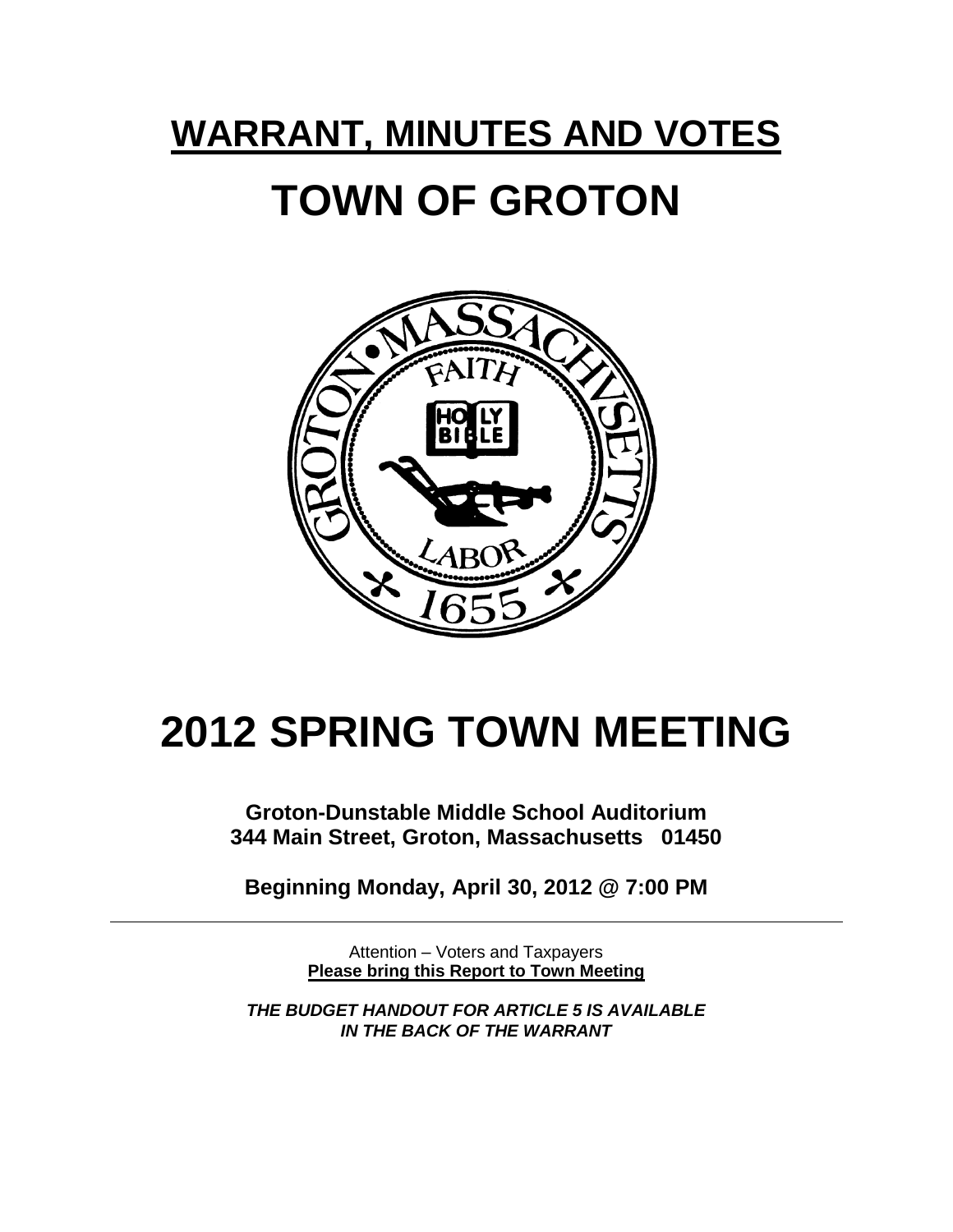# **SPRING TOWN MEETING WARRANT APRIL 30, 2012**

*Town Moderator: Town Clerk:*

**Deputy Town Moderator <b>Finance Committee:** 

#### **Board of Selectmen:** Gary Green

Peter S. Cunningham, Clerk entitled and Peter J. DiFranco Ceorge F. Dillon. Jr., Vice - Chair entitled and Michael F. Flynn George F. Dillon, Jr., Vice - Chair Anna Eliot, Chairman Steven Webber, Vice Chair Joshua A. Degen, Member **Robert Hargraves** Stuart M. Schulman, Member

Robert L. Gosselin, Sr. Michael F. Bouchard

Jason Kauppi Jay M. Prager, Chairman Joseph Crowley

#### **Town Manager:**

Mark W. Haddad Patrice Garvin, Executive Assistant

#### **Proceedings:**

**The meeting was called to order at 7:04 PM on April 30, 2012. Moderator Robert Gosselin presided.**

**It was determined that the warrant was duly posted. The reading of the warrant was waived by unanimous vote.**

**There is no quorum requirement for this Annual Town Meeting. At 7:04 PM, 337 voters were present.** 

#### **Announcements and opening business:**

- A Candidates Night will be held on Wednesday May 9 at 7:30PM at the Groton Pool and Golf Center. This year, there is a contested race for one Selectman's seat. All candidates are invited.
- World War II Veteran Winthrop Sherwin led the Assembly in the Pledge of Allegiance. Win is 94 years old. He served in the Air Corps in the Indian and China theater from 1942 to 1945. He was honorably discharged with the rank of Technical Sergeant.
- Fran Dillon introduced a student, teacher and management contingent from Nashoba Valley Technical High School. They presented a check for \$2000 to the Groton-Dunstable Regional High School Chamber Choir in support of their trip to the London Olympics.
- A benefit auction for the Chamber Choir will be held May 4 at 134 Main St, with events starting at 6:00 PM.
- Selectman Schulman announced that the Groton Marching and Chowder Band, which honors our veterans at the Memorial Day Parade and other events is encouraging new members to try out.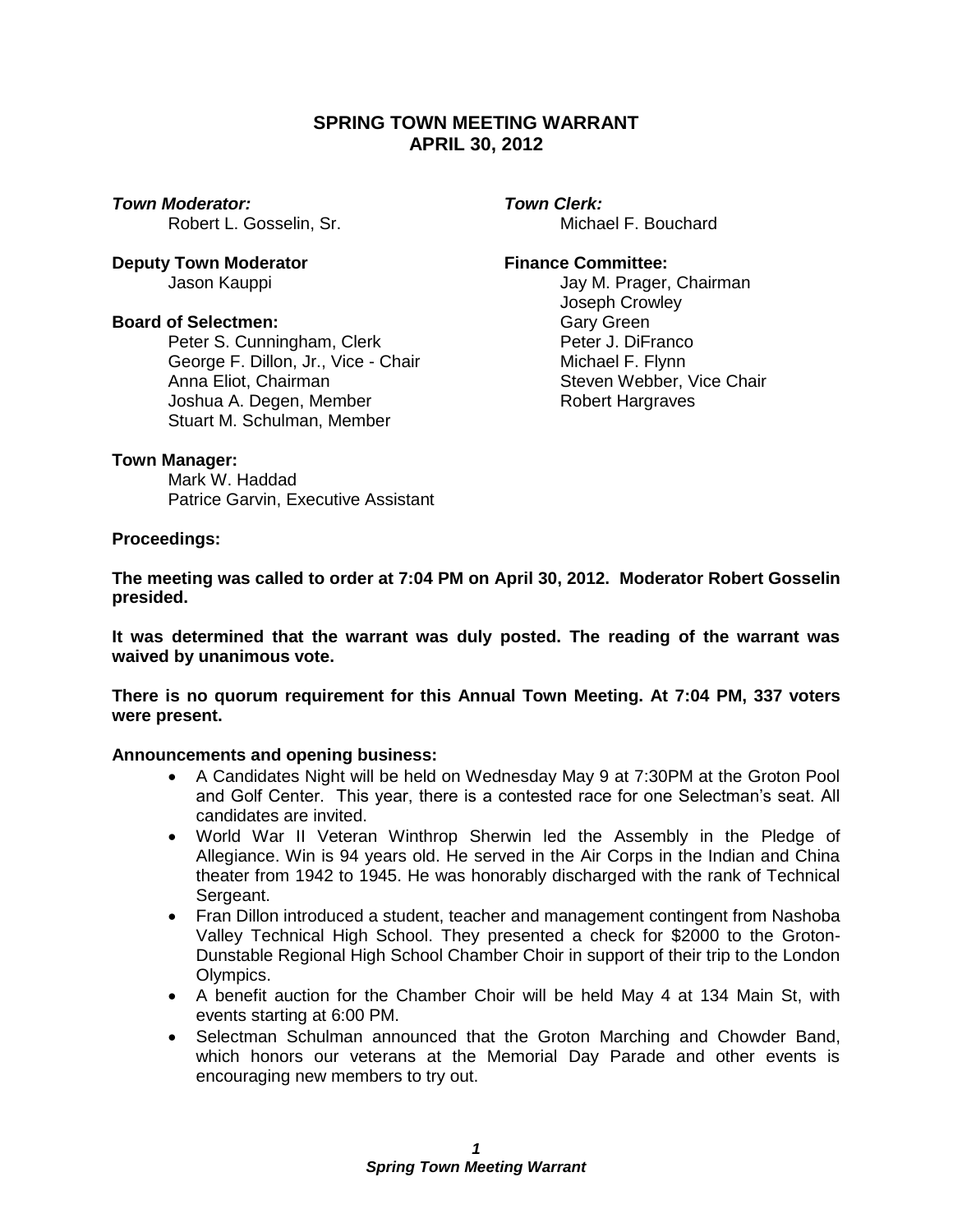Jason Kauppi was nominated with unanimous consent as Deputy Moderator in accordance with Sections 2-2 and 3-4 of the Groton Charter. Town Clerk Michael Bouchard administered the oath of office.

# **Ceremony – Recognition of Town Moderator Robert Gosselin**

Mr. Gosselin has been the Town Moderator for 39 years. He will not be seeking re-election for another term. His service was recognized with:

- A Proclamation from the Massachusetts Senate, sponsored by Senator Eileen Donoghue and signed by Senate President Murray
- A Proclamation from the Massachusetts House of Representatives, sponsored by Representative Sheila Harrington and signed by Leader DiMeo.
- A video of "the selected works" from Mr. Gosselin's moderation of Town Meeting over the years, set to "My Way"
- A ceremonial gavel, presented by Chairman of the Board of Selectmen Anna Eliot.

Mr. Gosselin appreciated this recognition. After a brief reminiscence, he proclaimed "back to work". We thank him for running a good town meeting for 39 years!

# **Warrant Articles**

Middlesex, ss. Commonwealth of Massachusetts To any Constable in the Town of Groton

Greetings:

In the name of the Commonwealth of Massachusetts, you are hereby required to notify and warn said inhabitants of the Town of Groton qualified to vote on Town affairs to assemble in the Groton-Dunstable Middle School Auditorium in said Town on Monday, the thirtieth day of April, 2012 at Seven O'clock in the evening, to consider all business other than the election of Town Officers and on the twenty-second day of May, 2012 at an adjourned session thereof to give their ballots for:

| Vote for One   | <b>Board of Assessors</b>                  | 3 Years |
|----------------|--------------------------------------------|---------|
| Vote for One   | Board of Health                            | 3 Years |
| Vote for One   | <b>Board of Selectmen</b>                  | 3 Years |
| Vote for One   | <b>Commissioner of Trust Funds</b>         | 3 Years |
| Vote for Two   | Groton-Dunstable Regional School Committee | 3 Years |
| Vote for One   | <b>Groton Electric Light Commission</b>    | 3 Years |
| Vote for One   | Moderator                                  | 3 Years |
| Vote for One   | <b>Park Commission</b>                     | 3 Years |
| Vote for Three | <b>Planning Board</b>                      | 3 Years |
| Vote for One   | <b>Sewer Commission</b>                    | 3 Years |
| Vote for One   | <b>Town Clerk</b>                          | 3 Years |
| Vote for Two   | Trustees of the Groton Public Library      | 3 Years |
| Vote for One   | <b>Water Commission</b>                    | 3 Years |
| Vote for One   | <b>Water Commission</b>                    | 1 Year  |
| Vote for One   | <b>Groton Housing Authority</b>            | 5 Years |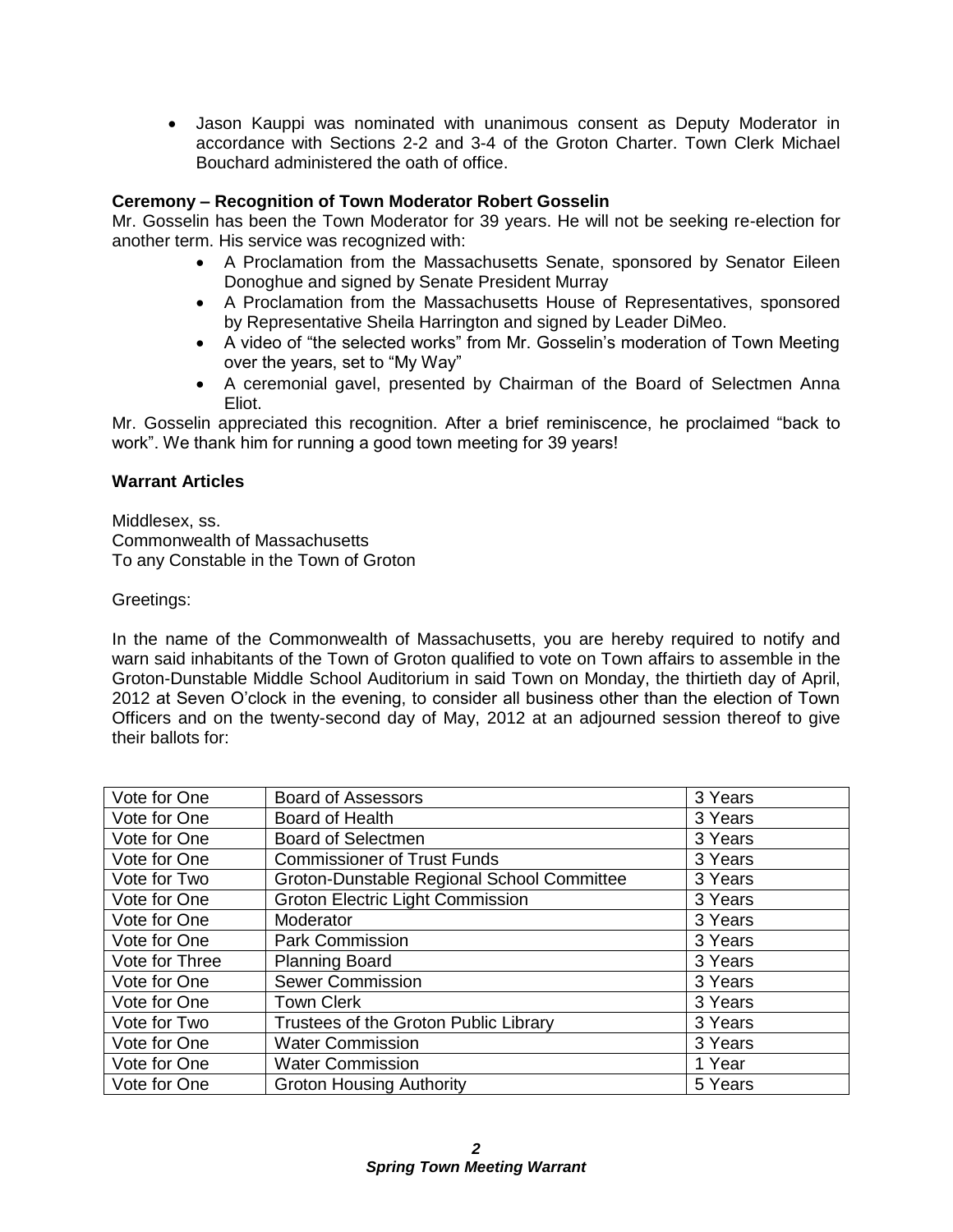# *ARTICLE 1: HEAR REPORTS*

To see if the Town will vote to hear and act on the report of the Board of Selectmen and other Town Officers and Committees, or to take any other action relative thereto.

#### *BOARD OF SELECTMEN*

#### **Board of Selectmen:** *Recommended Unanimously*  **Finance Committee:** *No Position*

**Summary:** *To hear reports of Town Boards, Committees and Commissions.*

#### **Mover: Anna Eliot**

**MOTION:** I move that the Town vote to hear and act on the report of the Board of Selectmen and other Town Officers and Committees.

**Moved and Seconded Quantum of Town Meeting Vote: Majority**

**Scheduled to Give Reports:** Prescott Re-Use Committee (Halsey Platt) Lost Lake Sewer Committee (Carol Quinn) Greenway Committee (David Manugian)

**Vote on Main Motion - Article 1: No vote is required on this article**

\_\_\_\_\_\_\_\_\_\_\_\_\_\_\_\_\_\_\_\_\_\_\_\_\_

# *ARTICLE 2: APPLY FOR GRANTS*

To see if the Town will vote to authorize the Board of Selectmen to apply for Federal and State Grants for which the Town is or may be eligible and to expend the funds received thereunder, or to take any other action relative thereto.

#### *BOARD OF SELECTMEN*

#### **Board of Selectmen:** *Recommended Unanimously*  **Finance Committee:** *Recommended Unanimously*

**Summary:** *To allow the Board of Selectmen to apply for grants that may become available during the year.*

#### **Mover: Joshua Degen**

**MOTION:** I move that the Town vote to authorize the Board of Selectmen to apply for Federal and State Grants for which the Town is or may be eligible and to expend the funds received thereunder.

#### **Moved and Seconded**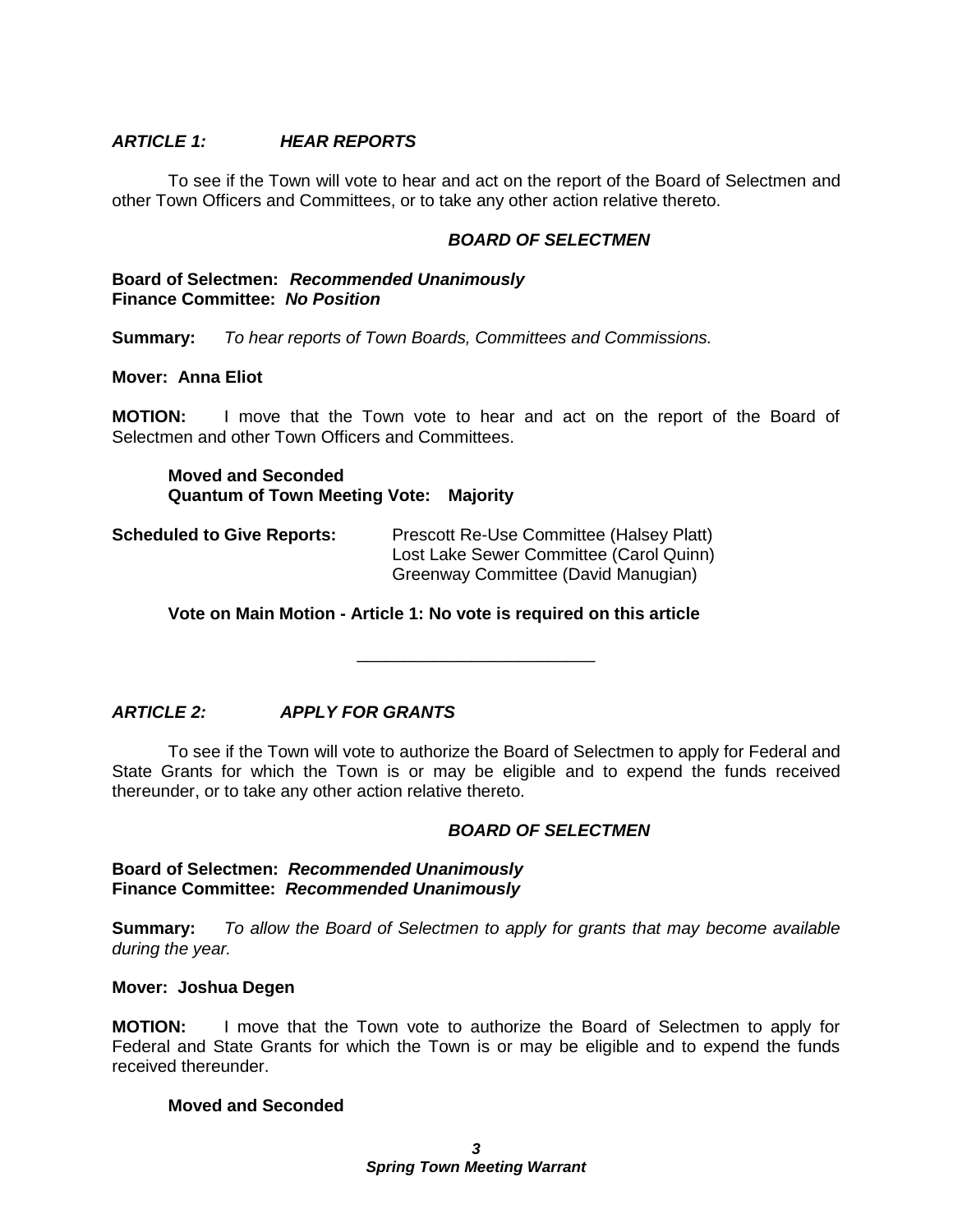# **Quantum of Town Meeting Vote: Majority Vote on Main Motion - Article 2: Unanimous**

#### *ARTICLE 3: ELECTED OFFICIALS' COMPENSATION*

To see if the Town will vote to allow the following compensation for the following elected officials:

\_\_\_\_\_\_\_\_\_\_\_\_\_\_\_\_\_\_\_\_\_\_\_\_\_

| Selectman (four)             | \$760 | Town Clerk            | \$66,193 |
|------------------------------|-------|-----------------------|----------|
| Board of Selectmen, Chairman | \$910 | <b>Town Moderator</b> | 65       |
| Board of Assessors, Chairman | \$910 | Assessor (two)        | 760      |

for the ensuing year, or to take any other action relative thereto.

#### *BOARD OF SELECTMEN*

**Board of Selectmen:** *Recommended Unanimously*  **Finance Committee:** *Recommended Unanimously*

**Summary:** *To provide compensation for elected officials as proposed by the Town Manager.* 

#### **Mover: George Dillon**

**MOTION:** I move that the Town vote to allow the following compensation for the following elected officials:

| Selectman (four)             | \$760 | Town Clerk            |     | \$66,193 |
|------------------------------|-------|-----------------------|-----|----------|
| Board of Selectmen, Chairman | \$910 | <b>Town Moderator</b> | -SS | 65       |
| Board of Assessors, Chairman | \$910 | Assessor (two)        |     | 760      |

for the ensuing year.

**Moved and Seconded Quantum of Town Meeting Vote: Majority Vote on Main Motion - Article 3: Unanimous**

# *ARTICLE 4: WAGE AND CLASSIFICATION SCHEDULE*

To see if the Town will vote to amend and adopt for Fiscal Year 2013 the Town of Groton Wage and Classification schedule as shown in Appendix B of this Warrant, or to take any other action relative thereto.

\_\_\_\_\_\_\_\_\_\_\_\_\_\_\_\_\_\_\_\_\_\_\_\_\_

#### *BOARD OF SELECTMEN/TOWN MANAGER*

**Board of Selectmen:** *Recommended Unanimously*  **Finance Committee:** *Recommended Unanimously*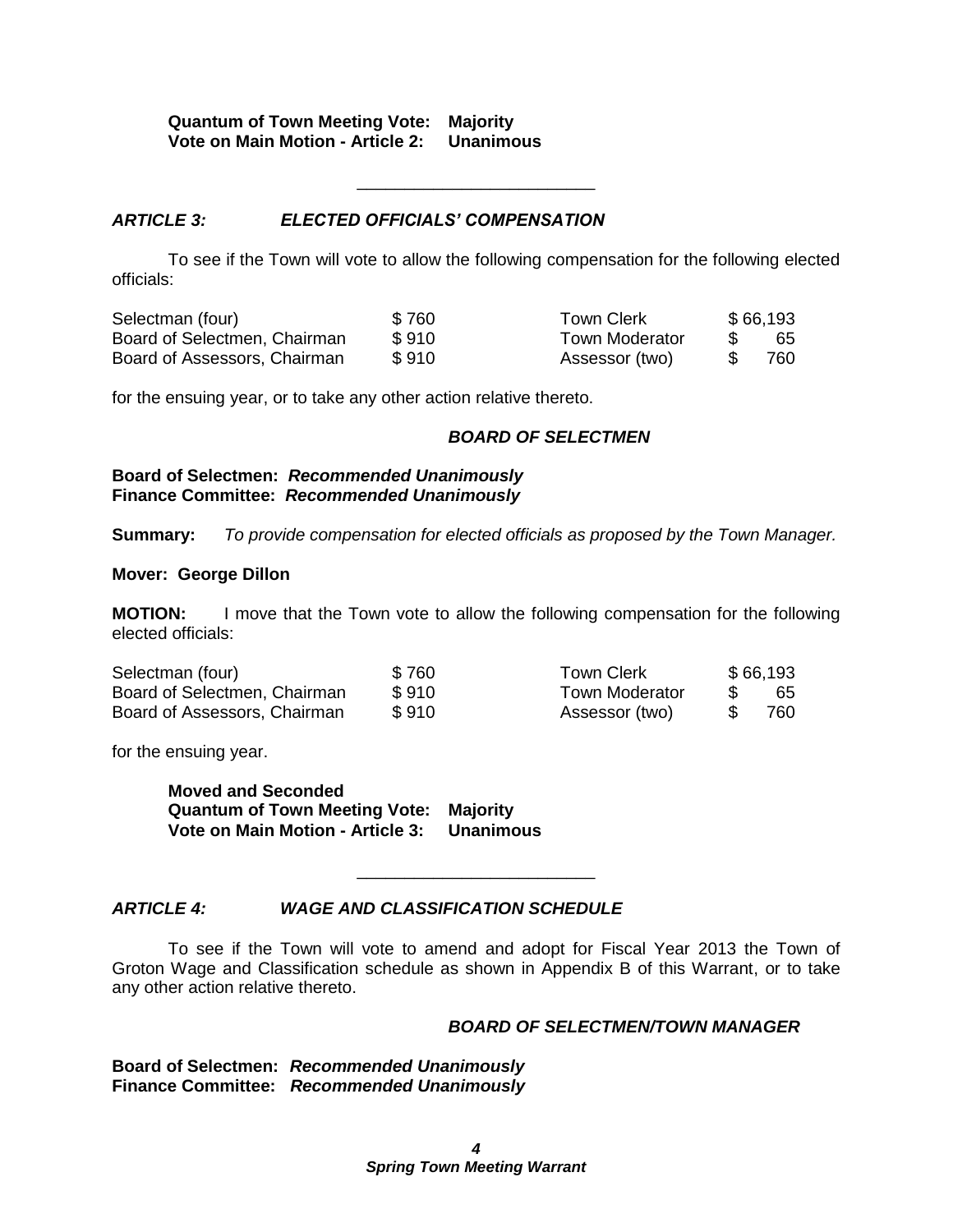**Summary:** *This article proposes a wage adjustment of three (3%) percent for FY 2013 for employees covered by the Personnel Bylaw. In addition, steps have been removed and replaced by a range only for each position.* **Mover: George Dillon**

**MOTION:** I move that the Town vote to amend and adopt for Fiscal Year 2013 the Town of Groton Wage and Classification schedule as shown in Appendix B of the Warrant for the 2012 Spring Town Meeting.

**Moved and Seconded Quantum of Town Meeting Vote: Majority Vote on Main Motion - Article 4: Unanimous**

## *ARTICLE 5: FISCAL YEAR 2013 ANNUAL OPERATING BUDGET*

To see if the Town will vote to raise and appropriate and/or transfer from available funds a sum or sums of money as may be necessary to defray the expenses of the Town for the next fiscal year (2013), and act upon the budget of the Finance Committee, or to take any other action relative thereto.

\_\_\_\_\_\_\_\_\_\_\_\_\_\_\_\_\_\_\_\_\_\_\_\_\_

#### *FINANCE COMMITTEE BOARD OF SELECTMEN/TOWN MANAGER*

#### **Board of Selectmen:** *Recommended Unanimously*  **Finance Committee:** *Recommended Unanimously*

**Summary:** *Budget – In accordance with Section 6 of the Town Charter, the Finance Committee conducts its annual budget process by receiving the Town Manager's proposed balanced budget on or before December 31st; meeting with department heads and boards; holding public budget hearings in preparation for issuing its recommendations to Town Meeting; and presenting its budget recommendations at Spring Town Meeting. The budget handout for this Article is contained in Appendix A of this Warrant. Please also see the Town Manager's Report which includes the Finance Committee's and Board of Selectmen's recommendations*.

#### **Mover: George Dillon**

**MOTION:** I move that the Town vote to raise and appropriate and transfer from available funds such sums of money as may be necessary to defray the expenses of the Town for the next Fiscal Year (2013) and act on the budget of the Finance Committee.

#### **Moved and Seconded Quantum of Town Meeting Vote: Majority**

# **Comments**

For the following budget related motions, please refer to the Town Manager's Budget Message on page 19 of the Warrant document and the budget detail starting on page 25.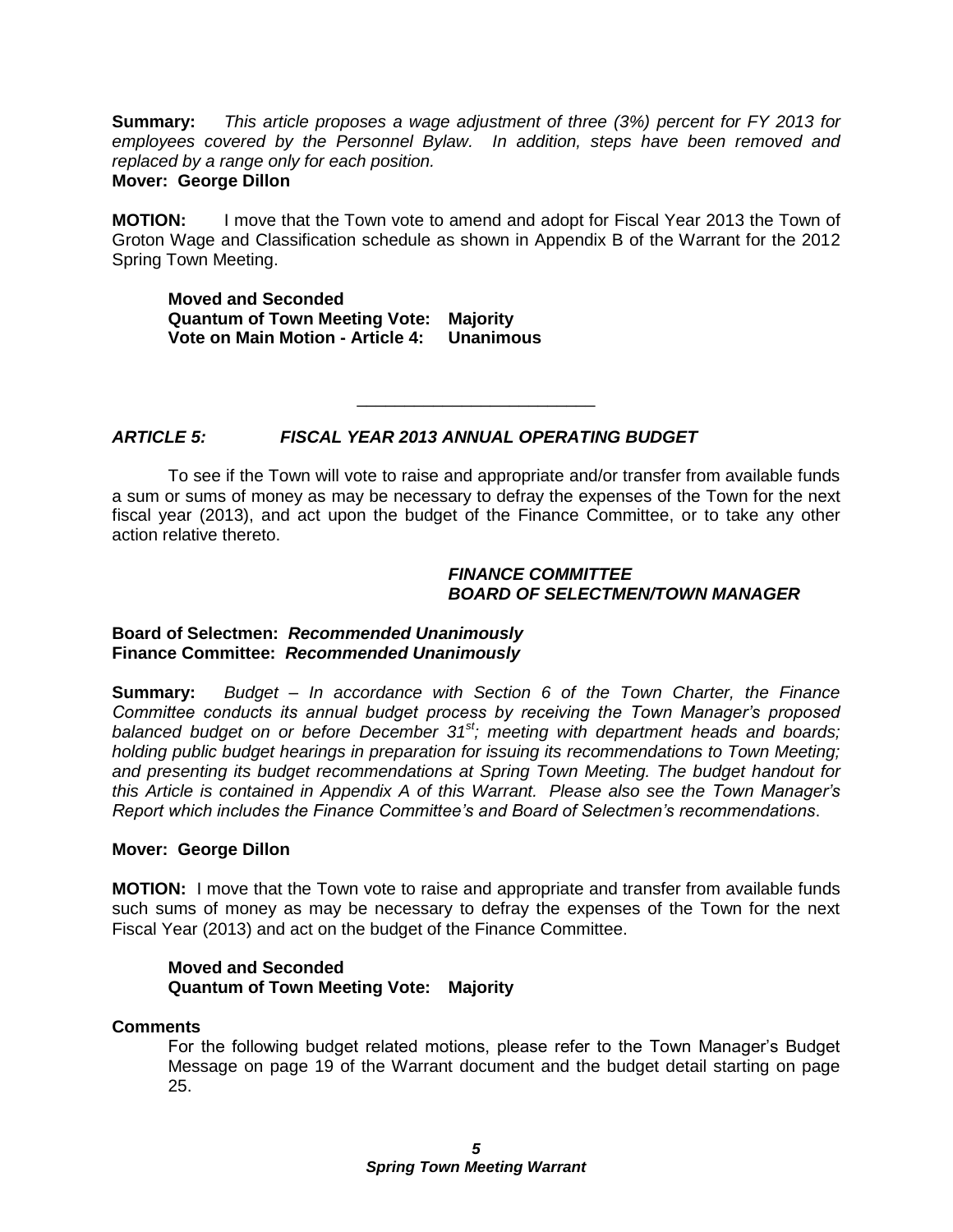Since the warrant was approved and mailed to all households, union contracts have been ratified. This new information is contained in the Town Meeting Information Packet. The total dollar amount of the budget does not change.

#### **MOTION 1: GENERAL GOVERNMENT Mover: Jay Prager**

**MOTION:** I move that the Town vote to raise and appropriate the sum of \$1,657,611 for General Government as represented by lines 1000 through 1182 in the Budget; each line item to be considered as a separate appropriation for the purposes voted.

**Moved and Seconded Quantum of Town Meeting Vote: Majority Vote on Article 5 Motion 1: Unanimous**

#### **MOTION 2: LAND USE DEPARTMENTS Mover: Michael Flynn**

**MOTION:** I move that the Town vote to raise and appropriate the sum of \$352,035 for Land Use Departments as represented by lines 1200 through 1281 in the Budget; each line item to be considered as a separate appropriation for the purposes voted.

**Moved and Seconded Quantum of Town Meeting Vote: Majority Vote on Article 5 Motion 2: Majority**

# **MOTION 3: PROTECTION OF PERSONS & PROPERTY Mover: Steve Webber**

**MOTION:** I move that the Town vote to appropriate from Emergency Medical Services Receipts Reserved the sum of \$160,000 to Fire & Emergency Medical Services and to raise and appropriate the sum of \$2,646,429 for a total of \$2,806,429 for Protection of Persons and Property as represented by lines 1300 through 1372 in the Budget; each line item to be considered as a separate appropriation for the purposes voted.

**Moved and Seconded Quantum of Town Meeting Vote: Majority Vote on Article 5 Motion 3: Unanimous**

### **MOTION 4: SCHOOLS Mover: Robert Hargraves**

#### **a.) Nashoba Valley Regional Technical High School**

**MOTION:** I move that the Town vote to raise and appropriate the sum of \$449,967 for the Nashoba Valley Regional Technical High School as represented by line 1400 in the Budget.

**Moved and Seconded Quantum of Town Meeting Vote: Majority Vote on Article 5 Motion 4 a: Unanimous**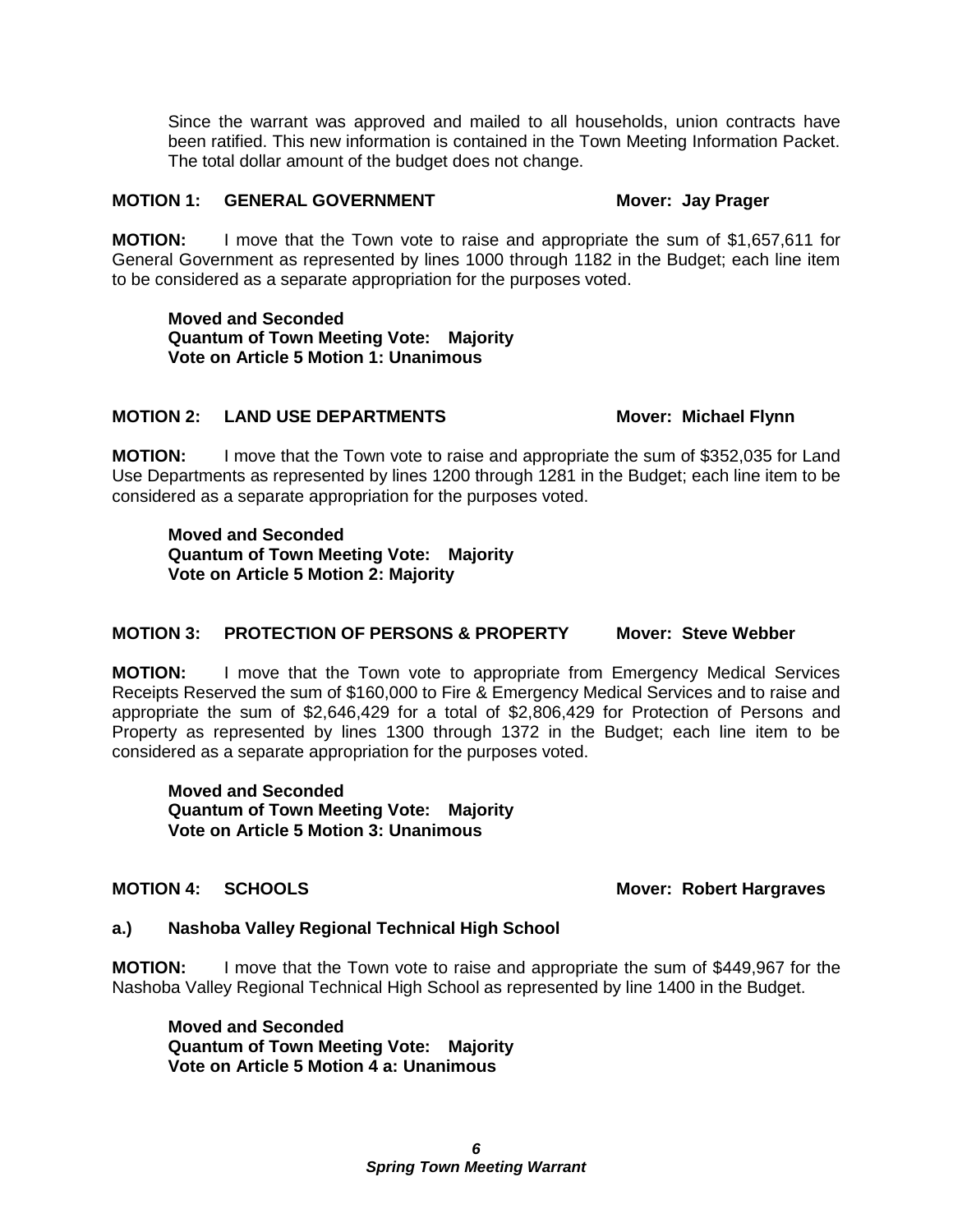## **b.) Groton Dunstable Regional School District**

**MOTION:** I move that the Town vote to raise and appropriate the sum of \$15,963,524 for the Groton Dunstable Regional School District as represented by Lines 1410 through 1413 in the Budget.

**Moved and Seconded Quantum of Town Meeting Vote: Majority Vote on Article 5 Motion 4 b: Majority**

#### **MOTION 5: DEPARTMENT OF PUBLIC WORKS Mover: Joseph Crowley**

**MOTION:** I move that the Town vote to raise and appropriate the sum of \$1,981,242 for the Department of Public Works as represented by lines 1500 through 1561 in the Budget; each line item to be considered as a separate appropriation for the purposes voted.

**Moved and Seconded Quantum of Town Meeting Vote: Majority Vote on Article 5 Motion 5: Unanimous**

#### **MOTION 6: LIBRARY AND CITIZEN'S SERVICES Mover: Jay Prager**

**MOTION:** I move that the Town vote to raise and appropriate the sum of \$1,545,696 for Library and Citizen's Services as represented by lines 1600 through 1703 in the Budget; each line item to be considered as a separate appropriation for the purposes voted.

**Moved and Seconded Quantum of Town Meeting Vote: Majority Vote on Article 5 Motion 6: Unanimous**

# **MOTION 7: DEBT SERVICE** MOTION 7: **DEBT SERVICE**

**MOTION:** I move that the Town vote to raise and appropriate the sum of \$1,173,813 for Debt Service as represented by lines 2000 through 2007 in the Budget; each line item to be considered as a separate appropriation for the purposes voted.

**Moved and Seconded Quantum of Town Meeting Vote: Majority Vote on Article 5 Motion 7: Unanimous**

#### **MOTION 8: EMPLOYEE BENEFITS** Mover: Robert Hargraves

**MOTION:** I move that the Town vote to raise and appropriate the sum of \$2,984,796 for Employee Benefits as represented by lines 3000 through 3012 in the Budget; each line item to be considered as a separate appropriation for the purposes voted.

**Moved and Seconded Quantum of Town Meeting Vote: Majority**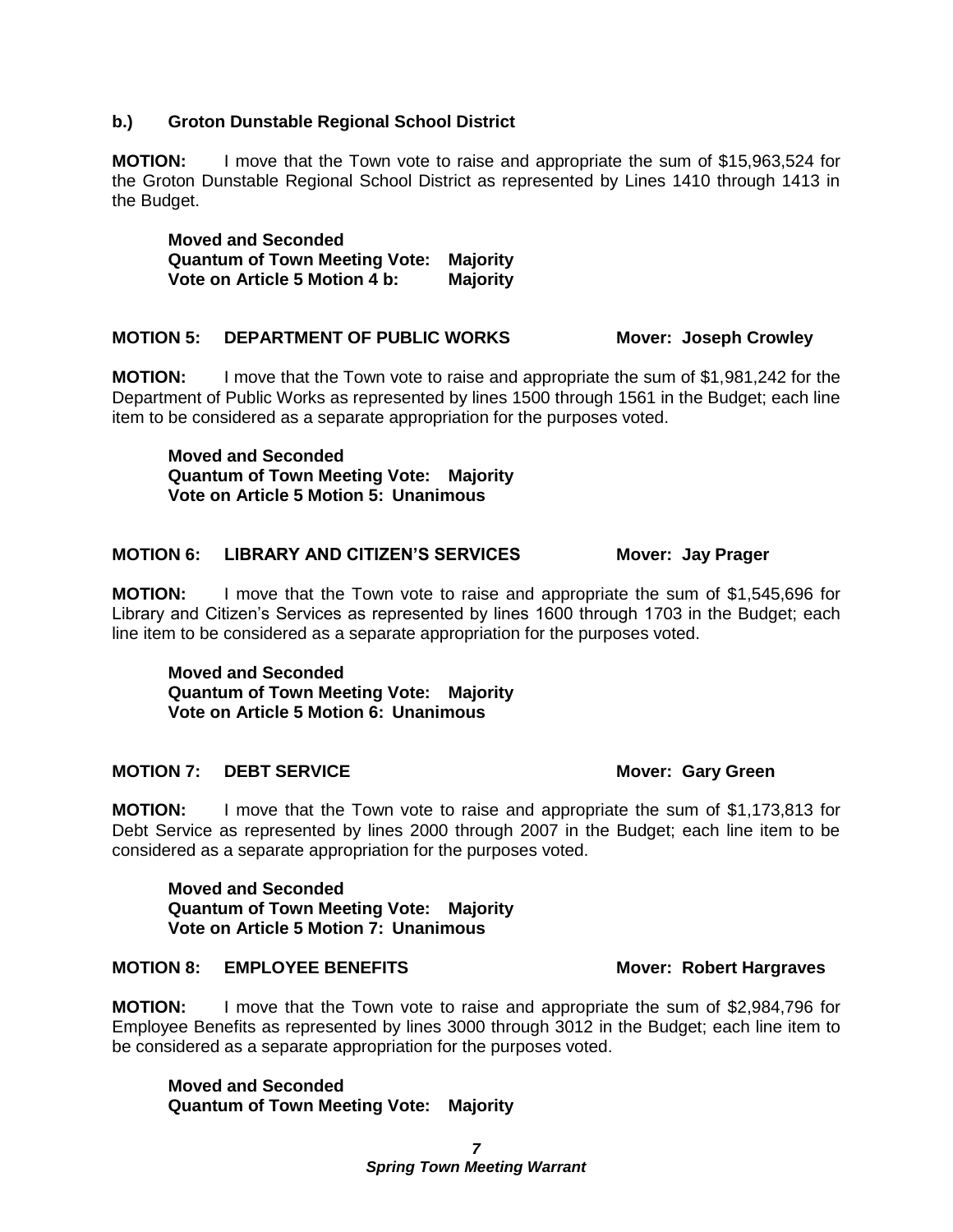### **Vote on Article 5 Motion 8: Unanimous**

#### **MOTION 9: WATER ENTERPRISE MOTION 9: WATER ENTERPRISE**

**MOTION:** I move that the Town vote to appropriate from Water Rates and Fees the sum of \$970,776 to the Water Enterprise Fund for FY 2013 to defray all operating expenses, interest charges, and principal payments on bonds outstanding as they accrue and any reimbursement to the Town.

**Moved and Seconded Quantum of Town Meeting Vote: Majority Vote on Article 5 Motion 9: Majority**

#### **MOTION 10: SEWER ENTERPRISE Mover: Robert Hargraves**

**MOTION:** I move that the Town vote to transfer from Sewer Enterprise Excess and Deficiency the sum of \$26,805 and to appropriate from Sewer Rates and Fees the sum of \$654,635 for a total of \$681,440 to the Sewer Enterprise Fund for FY2013 to defray all operating expenses, interest charges, and principal payments on bonds outstanding as they accrue and any reimbursement to the Town.

**Moved and Seconded Quantum of Town Meeting Vote: Majority Vote on Article 5 Motion 10: Majority**

#### **Motion 11: ELECTRIC LIGHT Mover: Joseph Crowley**

**MOTION:** I move that that the Town vote to appropriate the income from the sale of electricity to private consumers or for electricity supplied to municipal buildings or from municipal power and from the sale of jobbing during Fiscal 2013 for the Groton Electric Light Department; the whole to be expended by the Manager of that department under the direction and control of the Board of Electric Light Commissioners for the expenses of the ensuing fiscal year as defined in Section 57 of Chapter 164 of the General Laws of the Commonwealth. The total fund to be appropriated is -0-.

**Moved and Seconded Quantum of Town Meeting Vote: Majority Vote on Article 5 Motion 11: Unanimous**

# *ARTICLE 6: FISCAL YEAR 2013 CAPITAL BUDGET*

To see if the Town will vote to raise and appropriate, transfer from available funds, and/or borrow a sum or sums of money for the purpose of funding the FY 2013 Capital Budget as follows:

\_\_\_\_\_\_\_\_\_\_\_\_\_\_\_\_\_\_\_\_\_\_\_\_\_

**Item #1 – Bobcat \$25,000 Transfer Station**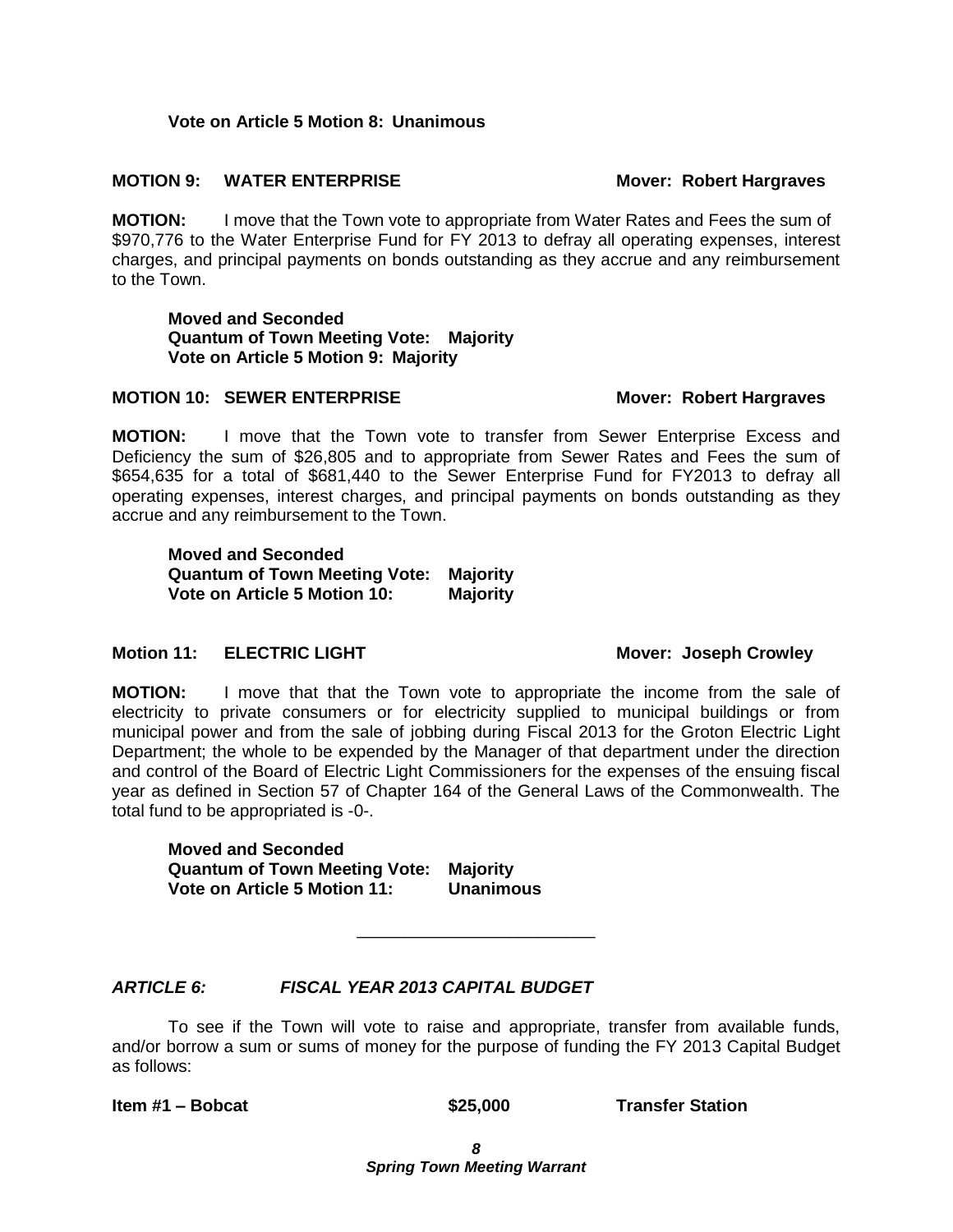**Summary:** *The Bobcat at the Transfer Station is used to move recyclables at the Transfer Station as well as for snow removal and other maintenance issues. Due to the increase in*  recyclables, a larger Bobcat is needed to accommodate the work required. It is a real *workhorse at the Transfer Station. An alternative piece of equipment that was considered was a forklift, however, it is more expensive and cannot be used for snow removal and other uses that a Bobcat can perform. It has been proposed by the DPW to replace this piece of equipment every three years when its trade-in value is at its highest.*

#### **Board of Selectmen:** *Recommended Unanimously*  **Finance Committee:** *Recommended Unanimously*

#### **Motion 1: Transfer Station – Bobcat \$25,000**

**MOTION:** I move that the Town vote to raise and appropriate the sum of \$25,000 to purchase a Bobcat for the Transfer Station, and all costs associated and related thereto.

**Moved and Seconded Quantum of Town Meeting Vote: Majority Vote on Article 6 Motion 1: Majority**

**Item #2 – Pick-up Truck \$30,000 Highway Department**

**Summary:** *This is a scheduled replacement. The average life of a Pick-up Truck is approximately 7 years. Replacing one vehicle every other year will allow the fleet to stay in good shape. Pick-ups are front line vehicles used for day to day operations as well as snow plowing.*

**Board of Selectmen:** *Recommended Unanimously*  **Finance Committee:** *Recommended Unanimously*

#### **Motion 2: Highway Department – Pick-Up Truck \$30,000**

**MOTION:** I move that the Town vote to raise and appropriate the sum of \$30,000 to purchase a Pick-Up Truck for the Highway Department, and all costs associated and related thereto.

#### **Moved and Seconded**

#### **Discussion:**

**Q:** Why are we spending this much money on a truck. A "work" truck can be purchased for much less.

**R:** (Tom Delaney) This is a very good price on a ¾ ton 4x4 pickup with a plow. The plow system is estimated to be worth \$4500 alone. This type of truck is needed for municipal maintenance and snow plowing.

**Quantum of Town Meeting Vote: Majority Vote on Article 6 Motion 2: Majority**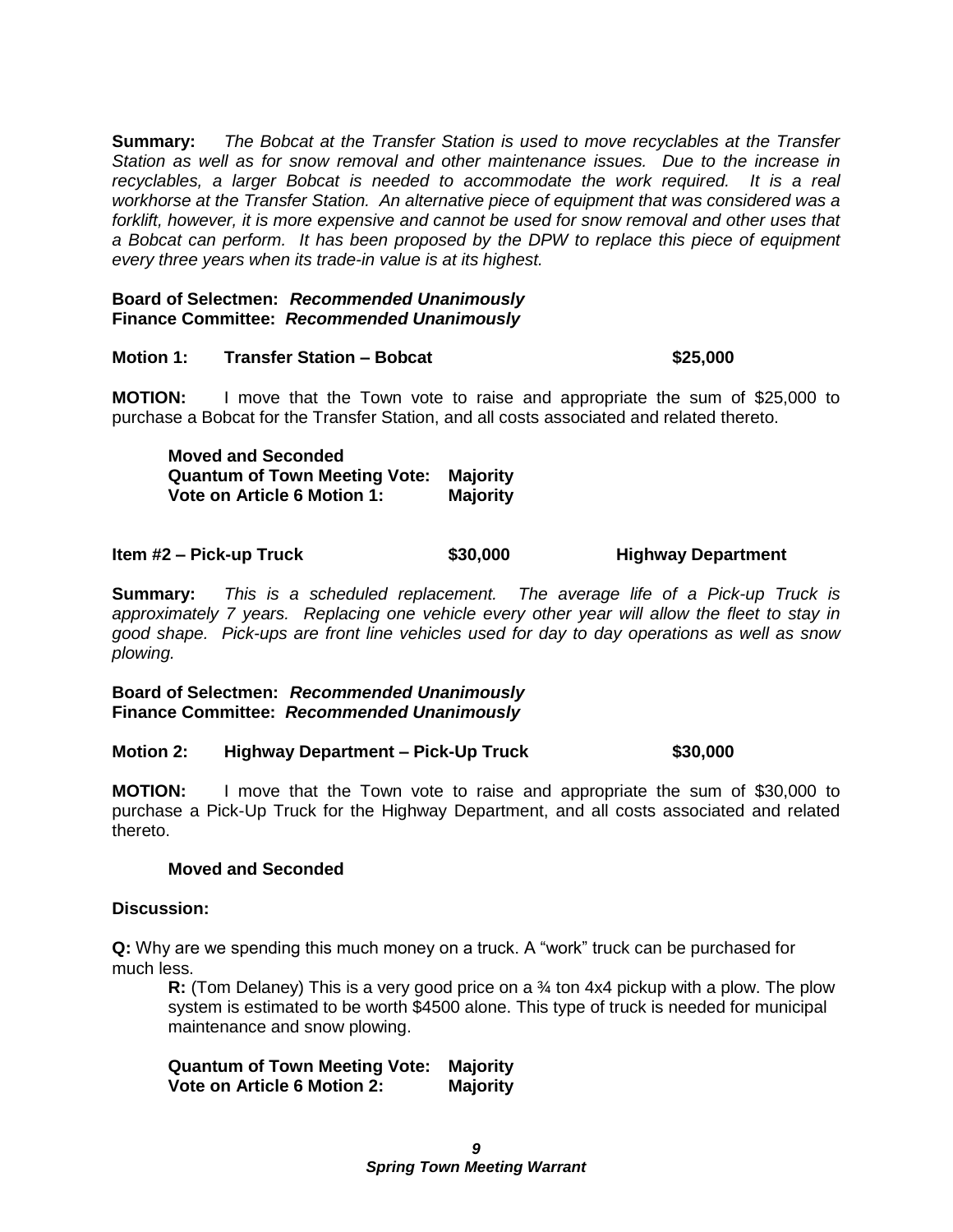# **Item #3 – Dump Truck \$135,000 Highway Department**

**Summary:** *The vehicle to be replaced is 24 years old and is a front line vehicle in the fleet. It is used for plowing and sanding. This vehicle is getting more and more difficult to maintain and is becoming increasingly unreliable for a front line piece. This is a scheduled replacement.*

#### **Board of Selectmen:** *Recommended Unanimously*  **Finance Committee:** *Recommended Unanimously*

# **Motion 3: Highway Department – Dump Truck \$135,000**

**MOTION:** I move that the Town vote to raise and appropriate the sum of \$135,000 to purchase a Dump Truck for the Highway Department, and all costs associated and related thereto.

**Moved and Seconded Quantum of Town Meeting Vote: Majority Vote on Article 6 Motion 3: Unanimous**

#### **Item #4 – IT Infrastructure \$40,000 Town Facilities**

**Summary:** *This item was established three years ago and has been very successful. In Fiscal Year 2013, the following items will be purchased/upgraded with this allocation: Fourteen new computers will replace computers in the Town Hall, Public Safety Building and Library. In addition, the Fire and EMS Server will be upgraded and moved into the Public Safety Rack. Finally, new security devices and infrastructure improvements will be installed in the Town Hall and Public Safety Building.*

#### **Board of Selectmen:** *Recommended Unanimously*  **Finance Committee:** *Recommended Unanimously*

#### **Motion 4: Town Manager - IT Infrastructure \$40,000**

**MOTION:** I move that the Town vote to raise and appropriate the sum of \$40,000, to be expended by the Town Manager, for various IT Infrastructure improvements as outlined in the 2013 – 2017 Capital Plan on file in the Office of the Town Clerk.

**Moved and Seconded Quantum of Town Meeting Vote: Majority Vote on Article 6 Motion 4: Unanimous**

#### **Item #5 – Police Locker Room Upgrade \$85,000 Town Facilities**

**Summary:** *The Public Safety Locker room is undersized and currently contains 32 very small lockers. Each Police Officer is assigned 2 lockers to accommodate their equipment and space needs. This upgrade will enlarge the current locker room by expanding into the current*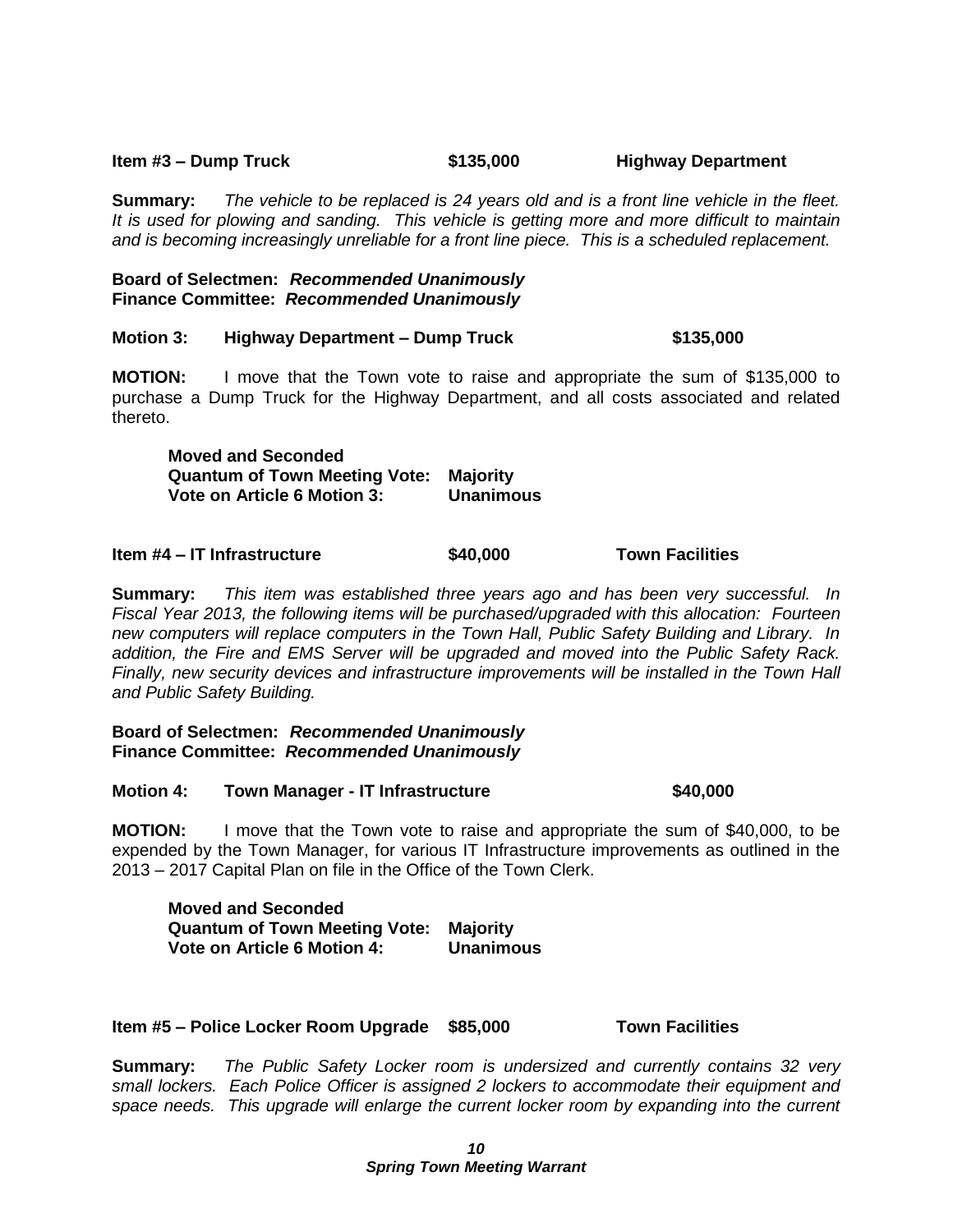*workout room at the Public Safety building and enable the purchase of larger lockers that will allow for better space for department assigned equipment.* 

**Board of Selectmen:** *Recommended Unanimously*  **Finance Committee:** *Recommended Unanimously*

## **Motion 5: Police Department – Locker Room Upgrade \$85,000**

**MOTION:** I move that the Town vote to raise and appropriate the sum of \$85,000 to upgrade the Locker Room at the Public Safety Building, and all costs associated and related thereto.

#### **Moved and Seconded**

#### **Discussion:**

- Q: With this budget, we have invested heavily in the Police Department. Can this expenditure wait?
	- $\circ$  R: (Chief Palma) the Chief acknowledged and appreciated the investment the Town is making in the Police Department. This project is to remodel and expand the locker room. The lockers which will be replaced are 18 years old, and have deteriorated with use and the effects of road salt and moisture. The new locker environment will allow for proper storage of equipment and it will be the responsibility of the individual officers to keep their equipment operational.
- Q: If this remodeling will expand into the workout room, will we be asked to spend additional money for a new workout room?
	- $\circ$  R: With today's space situation, priority has been given to equipment and locker storage, at the expense of maintaining the workout room. If the proposal for a new fire station meets with town meeting approval later in this meeting, then space will be freed up in the police station.

#### **Quantum of Town Meeting Vote: Majority Vote on Article 6 Motion 5: Chair declared Majority Vote. Seven voters did not contest.**

#### **Item #6 – Police Cruisers \$72,000 Police Department**

**Summary:** *Purchase of two police cruisers and related equipment for replacement of cruisers that are no longer cost effective to maintain. This would allow the Department to have six marked cruisers. This allows for less mileage per year, better maintenance scheduling, assignment of cars to officers and for a programmed replacement schedule that ensures that line cars are rotated out at reasonable mileage and wear, and that un-marked cars are rotated in the same fashion.*

**Board of Selectmen:** *Recommended Unanimously*  **Finance Committee:** *Recommended Unanimously*

**Motion 6: Police Department – Police Cruisers \$72,000**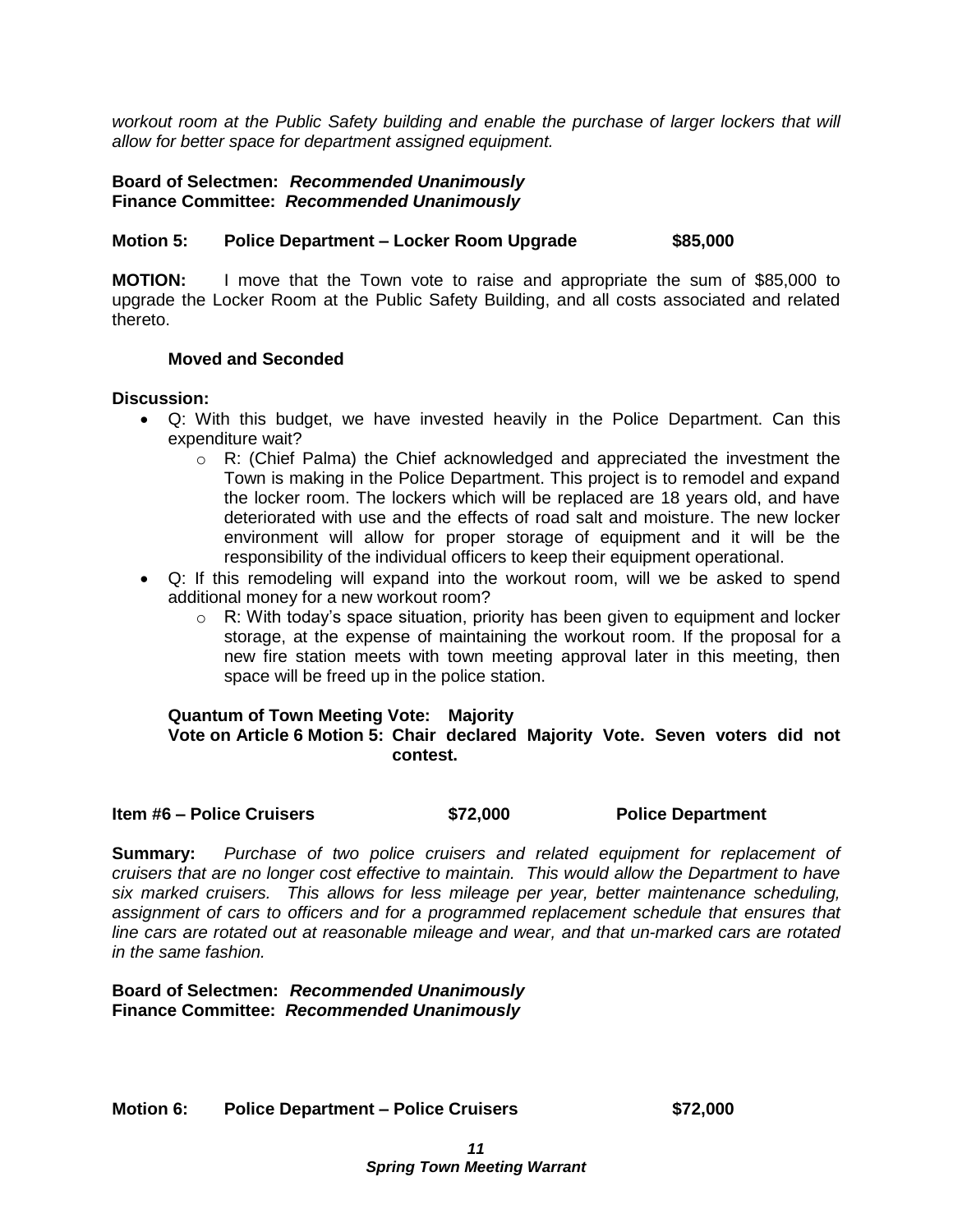**MOTION:** I move that the Town vote to raise and appropriate the sum of \$72,000 for the Police Department to purchase and equip two (2) new police cruisers, and all costs associated and related thereto.

**Moved and Seconded Quantum of Town Meeting Vote: Majority Vote on Article 6 Motion 6: Majority**

#### **Item #7 – Engine 3 Replacement \$450,000 Fire/EMS Department**

**Summary:** *This vehicle is a 1989 Pierce Dash. The age of the "Caterpillar" motor has made it difficult to find replacement parts. It is the only "open crew cab" left in the fleet. There is a major safety concern for firefighters riding in a "non-enclosed" cab for protection from a vehicle crash, the weather and falling off the truck while moving. This type of cab design has been prohibited for many years in the fire industry due to the safety needs of firefighters.*

#### **Board of Selectmen:** *Recommended Unanimously*  **Finance Committee:** *Recommended Unanimously*

#### **Motion 7: Fire Department – Engine 3 Replacement \$450,000**

**MOTION:** I move that the Town vote to transfer from the Capital Stabilization Fund the sum of \$450,000 for the Fire Department to purchase and equip a new Fire Engine, and all costs associated and related thereto.

#### **Moved and Seconded**

**Discussion:**

- The engine being replaced is 23 years old.
- It has an open cab, which is against current NFPA regulations
- The new truck has been fully vetted for compliance and functions.

#### **Quantum of Town Meeting Vote: 2/3's Majority Vote on Article 6 Motion 7: Chair declared 2/3 Majority**

| \$10,200<br>Item #8 – Rough Mower | <b>Pool &amp; Golf Center</b> |
|-----------------------------------|-------------------------------|
|-----------------------------------|-------------------------------|

**Summary:** *Last year, the Center replaced a very old mower that was inoperable and not repairable with a new Jacobsen rough mower. This essential mower is used to regularly cut the "rough" adjacent to the fairways. It was purchased on an installment basis with an annual lease to buy cost of approximately \$10,200 for each of five years. The first year lease payment was funded through the Capital Budget. At the end of FY 2011, the Groton Pool and Golf Center returned approximately \$30,000 to the general fund that was later certified as Free Cash. It is recommended that a part of these funds be used to cover the lease payment in FY 2013.*

**Board of Selectmen:** *Recommended Unanimously*  **Finance Committee:** *Recommended (6 In Favor, 1 Against)*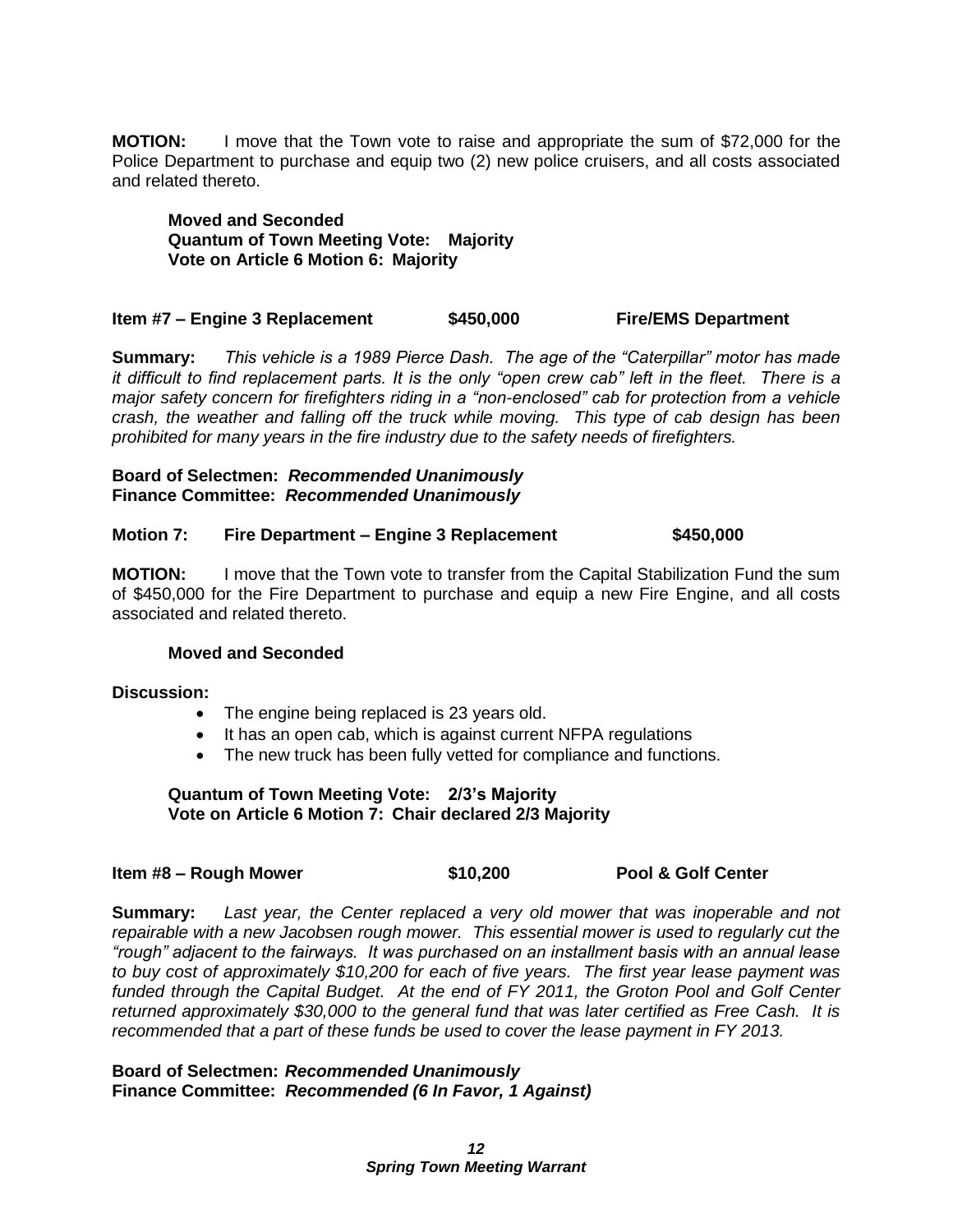### **Motion 8: Pool & Golf Center – Rough Mower \$10,200**

**MOTION:** I move that the Town vote to transfer from the Capital Stabilization Fund the sum of \$10,200 for the purpose of paying the lease payment on the Rough Mower for the Pool & Golf Center.

# **Moved and Seconded**

## **Discussion:**

 (Robert Whalen, Pool and Golf Center Manager): Last year, the Town approved a 5 year lease for the mowers. This alternative was presented in order to avoid a large capital outlay. This is the second year of the lease. At the end of the lease, the Town will own the mower.

# **Quantum of Town Meeting Vote: 2/3's Majority Vote on Article 6 Motion 8: Unanimous**

# **Item #9 – Pool Filtration System & Deck \$50,000 Pool & Golf Center**

**Summary:** *The aging pool filtration system will need to be replaced to ensure the continuous and effective filtering of the 185,000 gallons of pool water to meet evolving health standard requirements. This past season, the Center experienced filtration problems resulting in water clarity issues which required the temporary closing of the pool from time to time to ensure the safety of pool patrons. The concrete pool deck is quite old and is cracked and spalling in many areas. A section of the deck along the pool perimeter should be replaced and other areas repaired to ensure pool patron safety.*

**Board of Selectmen:** *Recommended (4 In Favor, 1 Against)* **Finance Committee:** *Recommended (6 In Favor, 1 Against)*

# **Motion 9: Pool & Golf Center – Pool Filter & Deck Repairs \$50,000**

**MOTION:** I move that the Town vote to transfer from the Capital Stabilization Fund the sum of \$50,000 for the purpose of replacing the Pool Filtration System and repairing the Pool Deck at the Pool and Golf Center in Fiscal Year 2012, and all cost associated and related thereto.

#### **Moved and Seconded**

#### **Discussion:**

- A commercial filter system is required. The purchase of this system will preclude performing needed deck repairs.
- Minority Report Not in Favor of Article Mr. Prager – Finance Committee
	- There appear to be two stakeholders in the Pool and Golf Center (PGC): the Members (Residents and Non) who pay for recreation and the Taxpayers who are ultimately responsible and receive questionable benefits.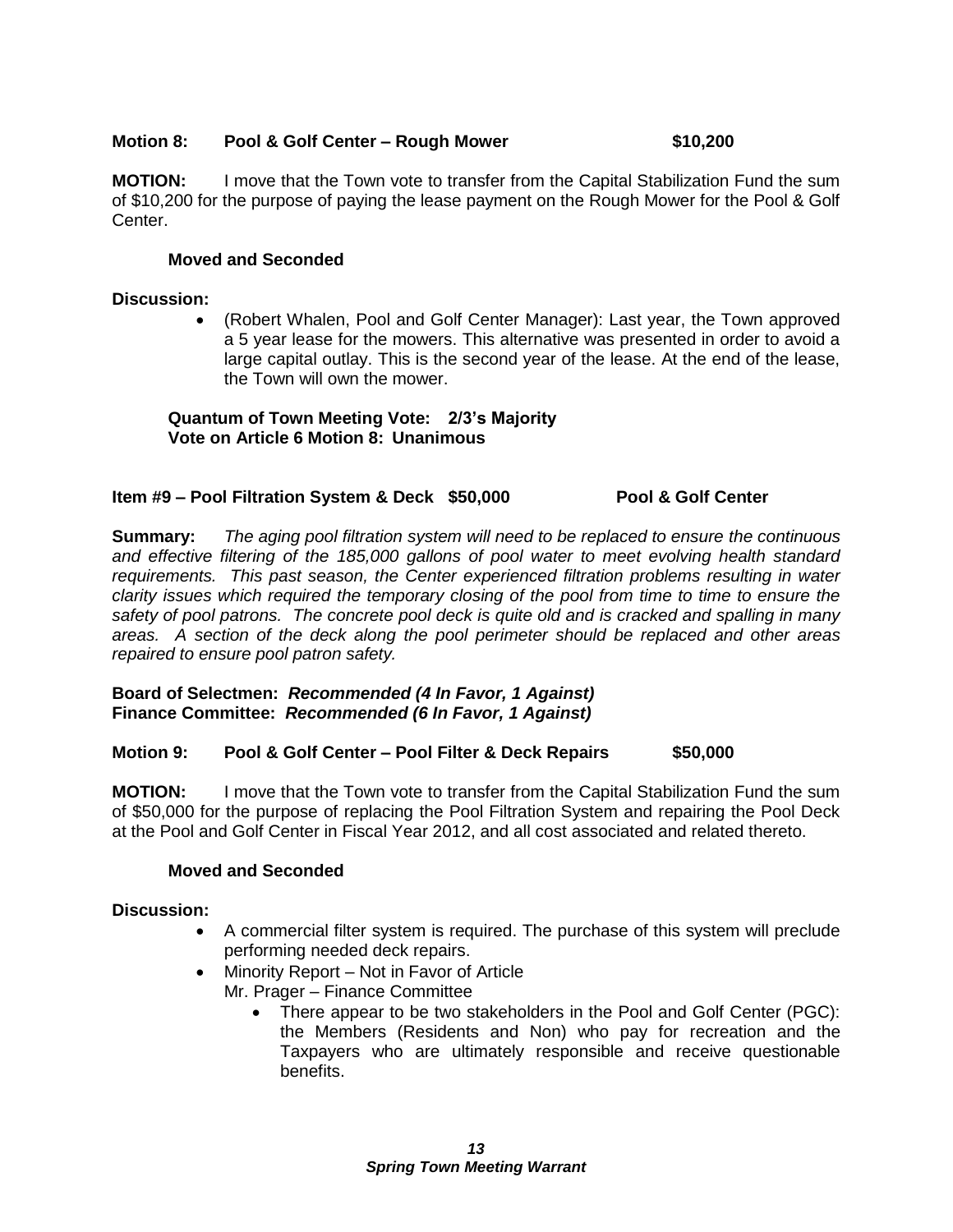- The club is not used by most residents. It is not a community resource. The cost to use the facility is too high for many. The club is used by a relatively small number of people.
- After adding the cost of operations and capital expenses, and netting out the revenue anticipated for the next 5 years, it is estimated that the cost per household to support the PGC for the next 4 years will be \$180. An additional \$100k will be needed for more repairs.
- Assuming a 25% increase in fees would allow the club to cover operational and capital expenses, would the members still support the club with a 25% fee increase?. If yes, the club is sustainable. If not, the club is non-competitive.
- These improvements help the club's operations. However, the intrinsic value of the club is in the land. Stop subsidizing the club and let it survive or not on its own.
- Mr. Dillon articles 9,10 and 11 need positive consideration. We've spent \$2m to purchase the club over 20 years ago, but have not invested in its upkeep. The club returned \$30k to the Town last year. The requested repairs are for the safety of the users.
- Mr. Lyman The Town supports soccer fields, the rail trail and other amenities. Why not run the PGC as a public service for residents? Would like to see the pool converted to an indoor pool.
- Mr. Webber (representing the majority view of the Finance Committee) Keep the PGC as a resource for the Town. Walking away form the PGC now is not right. A long term plan is needed.
- Mr. Whalen (PGC Manager) Concurred that the \$577k operating budget is covered by fees. In fact, \$30k was returned to the Town this year. We have inherited a catch-up situation. The best course of bad alternatives is to invest in the PGC. It needs capital investment, not operational funding.
- Resident the lack of investment over the years is coming due. Run the PGC as a business, make capital investments. We have no plan to do this.
- Mr. Roy Government typically doesn't know how to run a business. Town needs to decide what to do with the PGC.
- Resident Has never set foot in the PGC, however supports the open space provided by the course.
- Ms. Madden we've already approved the \$577k operating budget, which is expected to be matched by revenues. The issue is funding the capital budget. \$150 a year per household is a lot to ask.
- Mr. Quigley The PGC is an important and unique asset for the community. The PGC has an active membership. Just recently , the Groton Golfers Association pulled 100 truckloads of debris. The Association performs routine maintenance. It also raised \$5000 from local merchants. They are willing to invest time and money to make the Center work.
- Mr. Roberts This land is a gateway to the town, and represents the character of the town. CPA funding to improve this type of asset has not been allowed under state law in the past. Revisions to the CPA are being considered by the legislature. Some of these revisions would allow CPA funds to be used to improve the PGC, which could be a future year funding source.
- Ms. Ragot Why don't we have a long term plan?
- Mr. Rasmussen Mr. Whalen is a competent manager, the "right guy" to run the PGC. Let's give him a chance to put together a long term plan.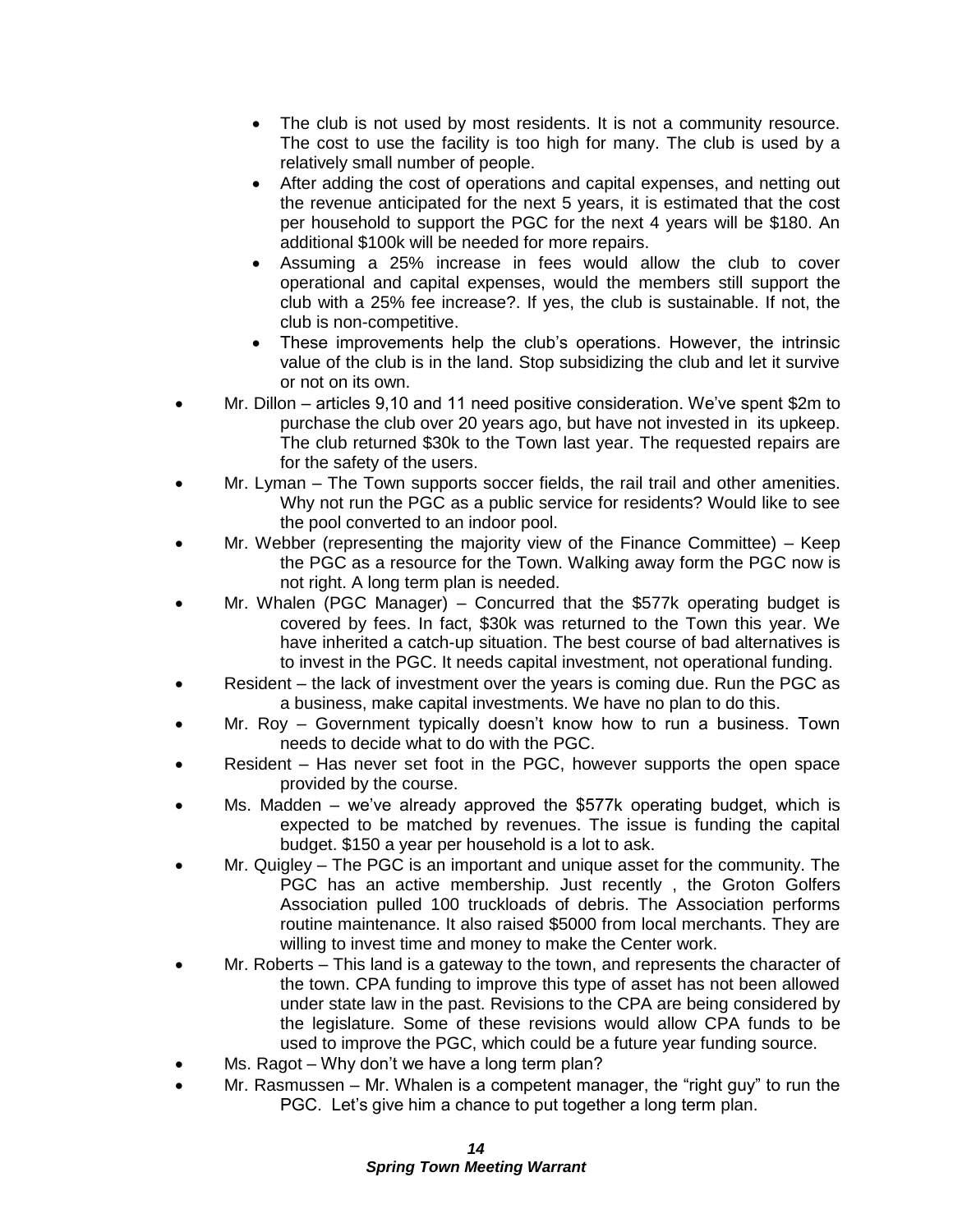# **Motion to Move the Question (Article 6 Motion 9): Moved and Seconded Quantum of Town Meeting Vote: 2/3's Majority Vote on Motion to Move the Question on Article 6 Motion 9: Chair declared 2/3 Majority**

**Main Motion under Article 6 Motion 9 Quantum of Town Meeting Vote: 2/3's Majority Vote on Article 6 Motion 9 Main Motion: Chair declared 2/3 Majority. Seven voters did not contest.**

#### **Item #10 – Golf Carts \$20,000 Pool & Golf Center**

**Summary:** *The current fleet of twenty five gas powered golf carts is very old and many have exceeded their expected useful life. Many are regularly in the shop for repairs and unavailable and only a few have the usual and expected amenities such as a canopy roof cover and a split windshield. Maintenance costs for these aging carts increase markedly each year that timely replacement is deferred. It is recommend the Town fund the initial year of the five year fleet lease cost in the Capital Budget by using a part of the approximately \$30,000 the GP&GC returned to the town at the end of FY 2011, with the intent of incorporating the subsequent annual expense in the operating budget in the other years.*

## **Board of Selectmen:** *Recommended Unanimously*  **Finance Committee:** *Recommended Unanimously*

# **Motion 10: Pool & Golf Center - Golf Carts \$20,000**

**MOTION:** I move that the Town vote to transfer from the Capital Stabilization Fund the sum of \$20,000 for the purpose of purchasing or leasing Golf Carts for a period longer than three years for the Pool and Golf Center, and all cost associated and related thereto.

# **Moved and Seconded**

#### **Discussion:**

 Q: Are these carts to be purchase gas-powered or electric? Has consideration been given to electric carts?

R: These are gas powered. Electric carts would also require an investment in a charging station, and add significantly to the capital request.

- Q: Are these carts purchased or leased?
	- $\circ$  R: They are purchased over 5 years for a total of \$100k. The expected residual value is \$30k.
- Q: Do we have cost estimates for electric carts and a charging center?
	- $\circ$  R: Not at this time. That system will be more expensive than gas carts.
- Comment: The cost of operation could be 1/5 for electric carts. Is it too late to consider electric carts?
	- $\circ$  R: It is no too late, but it is very late in the season to be purchasing carts. The process needs to move quickly. Mr. Whalen will meet with the Electric Light Commissioners to discuss.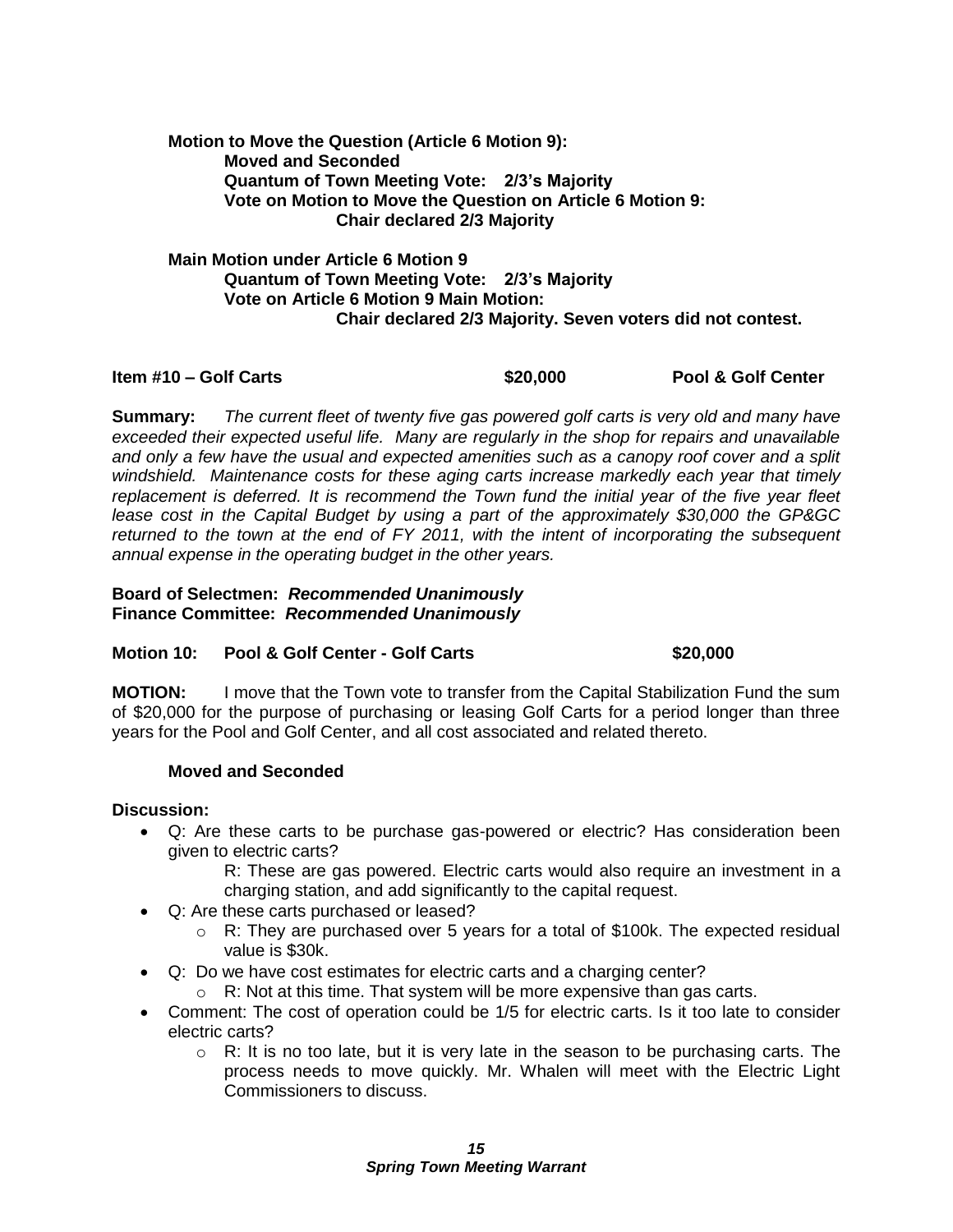**Motion to Move the Question (Article 6 Motion 10): Moved and Seconded Quantum of Town Meeting Vote: 2/3's Majority Vote on Motion to Move the Question on Article 6 Motion 10: Chair declared 2/3 Majority**

**Main Motion under Article 6 Motion 10 Quantum of Town Meeting Vote: 2/3's Majority Vote on Article 6 Motion 10 Main Motion: Chair declared 2/3 Majority.** 

## **Item #11 – Cart Path/Tee Boxes \$25,000 Pool & Golf Center**

**Summary:** *The existing golf cart paths are in terrible shape and need to be graded, repaired and repaved. The Center repaired and resurfaced one small section of the cart path on the first hole last year to ensure it was safe for use at a cost of approximately \$2,500. The tee boxes throughout the course are very old construction and need to be enlarged, leveled, and refurbished, including the installation of replacement foundation materials and sod.*

**Board of Selectmen:** *Recommended Unanimously*  **Finance Committee:** *Recommended (4 In Favor, 3 Against)*

# **Motion 11: Pool & Golf Center – Cart Path/Tee Boxes \$25,000**

**MOTION:** I move that the Town vote to transfer from the Capital Stabilization Fund the sum of \$25,000 for the repairing various cart paths and tee boxes at the Pool and Golf Center, and all cost associated and related thereto.

# **Moved and Seconded Quantum of Town Meeting Vote: 2/3's Majority Vote on Article 6 Motion 11: Chair declares 2/3 Majority**

or to take any other action relative thereto.

*TOWN MANAGER*

# **PROPOSED MOTION TO ADVANCE ARTICLES 17 & 18 Mover: Kevin McKenzie**

**MOTION:** I move to advance consideration of Article 17 and Article 18 before consideration of Article 7.

**\_\_\_\_\_\_\_\_\_\_\_\_\_\_\_\_\_\_\_\_\_\_\_\_\_**

#### **Moved and Seconded**

**Discussion:**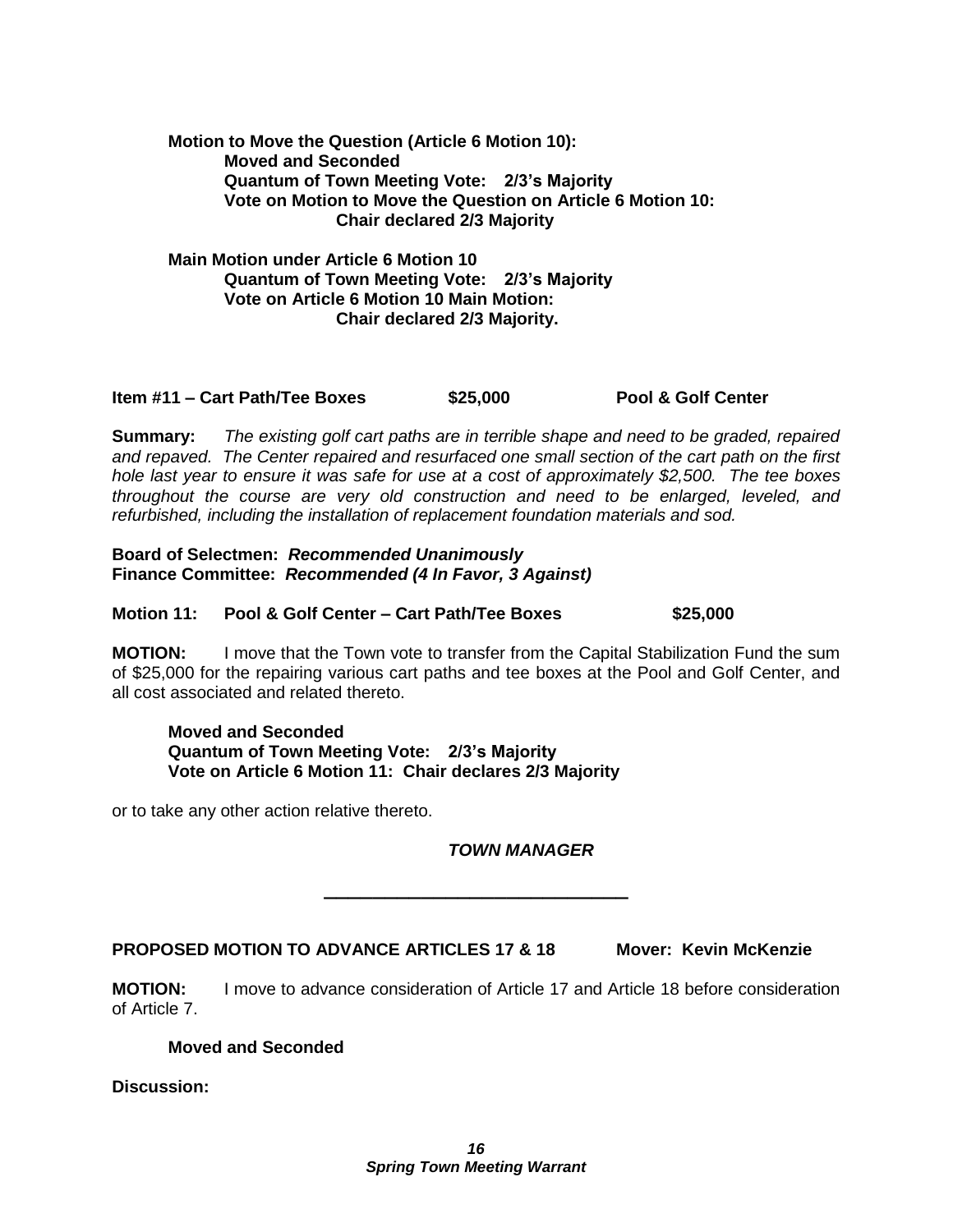Reason: Since both Articles 17 & 18 require input form the respective district superintendents, Mr. Mastrocola (GDRSD) and Dr. Klimkiewicz (NVTHS), and it is felt that neither article should not require lengthy debate, it is felt that better use of both superintendents times can be made, by not having them sit through lengthy, and debatable articles specific and pertinent to the Town of Groton residents only.

### **Quantum of Town Meeting Vote: Majority Vote on Motion To Advance Articles 17 and 18: Majority**

**[Ed Note:** Meeting considered Articles 17 and 18 next. However, these minutes will keep the articles in numerical order.]

[**Ed. Note:** After consideration of Article 18, the meeting motioned to advance Articles 12 and 13 to before Article 7]

# **MOTION TO ADVANCE ARTICLES 12 and 13 Mover: Peter Cunningham**

**MOTION:** I move to advance consideration of Article 17 and Article 18 before consideration of Article 7.

#### **Moved and Seconded Quantum of Town Meeting Vote: Majority Vote on Motion To Advance Articles 12 and 13: Majority**

[Meeting proceeded to consider Articles 12 and 13. These minutes will be kept in numerical order.]

[Ed. Note: Following consideration of Article 13, the meeting returned to consider Article 7.]

# *THE FOLLOWING ARTICLES PERTAIN TO FISCAL YEAR 2012 BUSINESS*

# *ARTICLE 7: CURRENT YEAR LINE ITEM TRANSFERS*

To see if the Town will vote to transfer certain sums of money within the Fiscal Year 2012 budget, or to take any other action relative thereto.

#### *BOARD OF SELECTMEN*

**Board of Selectmen:** *Recommended Unanimously*  **Finance Committee:** *Recommended Unanimously* 

**Summary:** *To transfer money within the Fiscal Year 2012 Budget should the need arise. A handout explaining any necessary transfer will be available at Town Meeting.*

#### **Mover: George Dillon**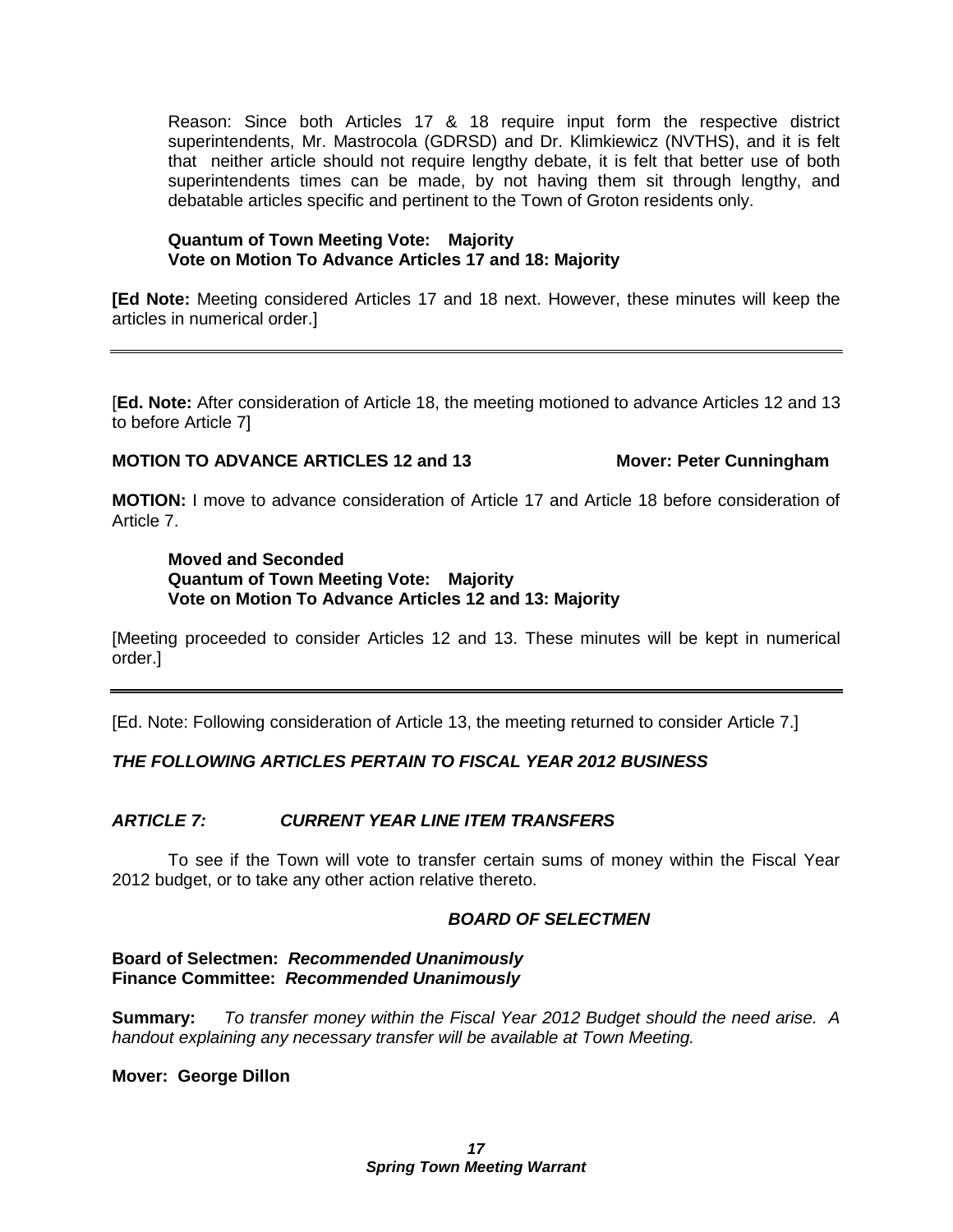**MOTION:** I move that the Town vote to transfer the following sums of money within the Fiscal Year 2012 Town Operating Budget:

# **Transfer funds from:**

| Line Item                                                                                                                                                                                                                                                                                                                                                                      | Amount To Be Transferred                                                                                  |
|--------------------------------------------------------------------------------------------------------------------------------------------------------------------------------------------------------------------------------------------------------------------------------------------------------------------------------------------------------------------------------|-----------------------------------------------------------------------------------------------------------|
| 1061 - Board of Assessors - Wages<br>1160 – Insurance and Bonding<br>1214 - Planning Board - Consultant<br>1240 - Building Inspector - Salaries<br>1370 – Police & Fire Communications - Wages<br>1501 - Highway Department - Wages<br>1703 - Groton Country Club - Minor Capital<br>3000 - Employee Benefits - County Retirement<br>3010 - Health Insurance/Employee Expenses | 3,000<br>S<br>10,000<br>\$<br>500<br>\$.<br>15,000<br>60,000<br>8,000<br>\$12,975<br>\$57,000<br>\$28,000 |
| Total                                                                                                                                                                                                                                                                                                                                                                          | \$194,475                                                                                                 |

### **Transfer funds to:**

| Line Item                                            | <b>Amount Transferred To</b> |          |  |
|------------------------------------------------------|------------------------------|----------|--|
| 1062 – Board of Assessors – Expenses                 | \$                           | 3,000    |  |
|                                                      |                              |          |  |
| 1181 - Town Hall Expenses - Telephone Expense        | \$                           | 3,000    |  |
| 1212 - Planning Board - Expenses                     | \$                           | 500      |  |
| 1300 - Police Department - Wages                     |                              | 50,000   |  |
| 1302 – Police Department – Expenses                  |                              | \$20,000 |  |
| 1304 – Police Department – Public Safety Building    |                              | \$10,000 |  |
| 1311 – Fire Department – Wages                       |                              | \$15,000 |  |
| 1312 - Fire Department - Expenses                    |                              | \$40,000 |  |
| 1502 - Highway Department - Expenses                 |                              | \$20,000 |  |
| 1700 - Groton Country Club - Salary                  | \$                           | 250      |  |
| 1701 - Groton Country Club - Wages                   | \$                           | 4,725    |  |
| 1702 - Groton Country Club - Expenses                | \$                           | 8,000    |  |
| 3002 - Employee Benefits - Unemployment Compensation |                              | 10,000   |  |
| 3012 - Employee Benefits - Medicare/Social Security  |                              | 10,000   |  |
|                                                      |                              |          |  |

Total \$194,475

**Moved and Seconded Quantum of Town Meeting Vote: Majority Vote on Main Motion – Article 7: Unanimous**

\_\_\_\_\_\_\_\_\_\_\_\_\_\_\_\_\_\_\_\_\_\_\_\_\_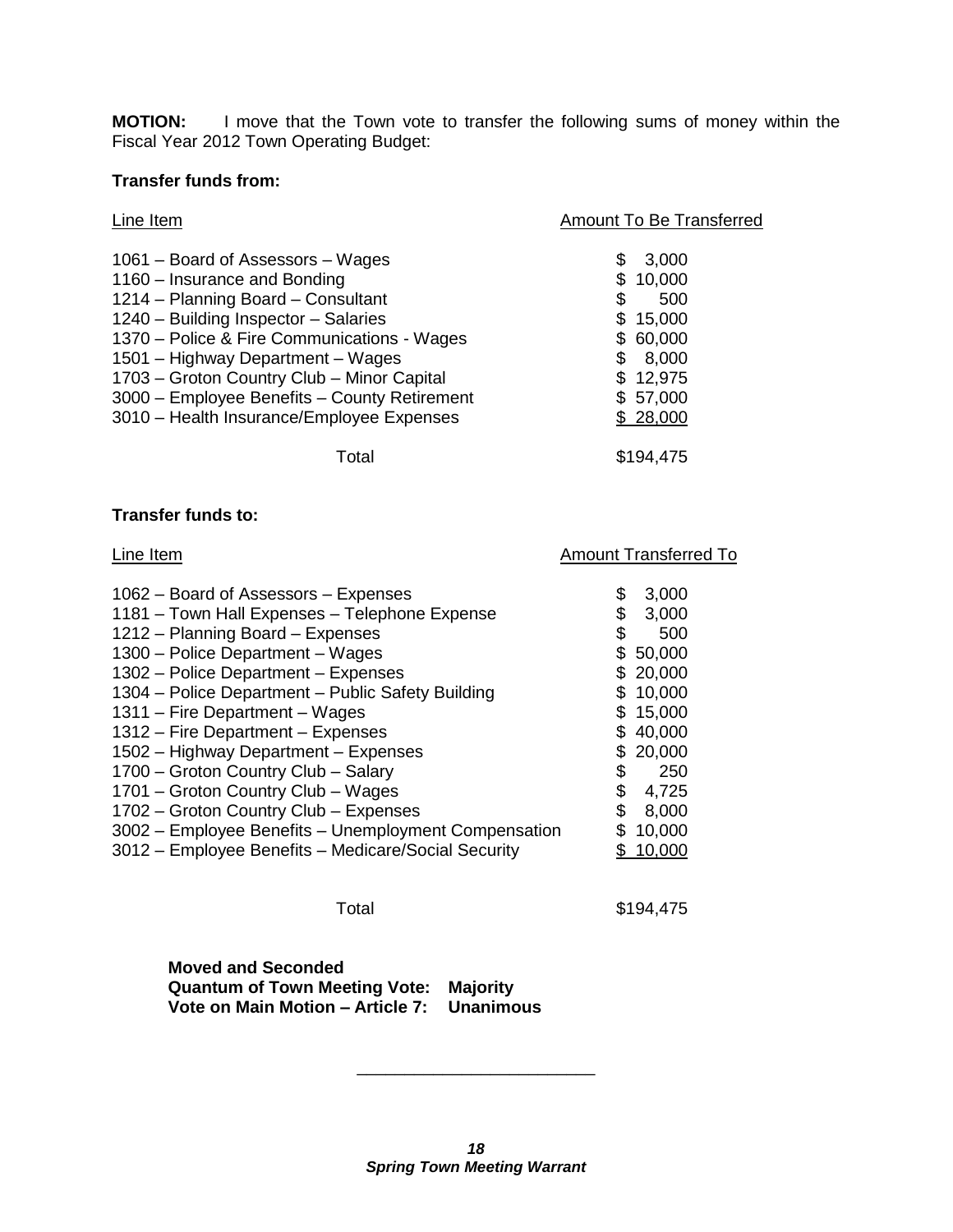#### *ARTICLE 8: TRANSFER WITHIN WATER ENTERPRISE FUND*

To see if the Town will vote to authorize the Groton Water Department to transfer a sum or sums of money from the Water Enterprise Fund Surplus to the Fiscal Year 2012 Water Department Budget, or to take any other action relative thereto.

#### *BOARD OF WATER COMMISSIONERS*

#### **Board of Selectmen:** *Recommended Unanimously* **Finance Committee:** *Recommended Unanimously*

**Summary:** *This article allows the Water Department to transfer money from its surplus account to cover any deficit in the Fiscal Year 2012 budget. More information will be provided at Town Meeting to explain any transfer requested under this article.*

#### **Mover: Joshua Degen**

**MOTION:** I move that the Town vote to authorize the Groton Water Department to transfer the sum of \$100,000 from the Water Enterprise Fund Surplus to the Fiscal Year 2012 Water Department Budget.

#### **Moved and Seconded**

#### **Comments:**

Money to replace a pump and purchase a new pickup truck

**Quantum of Town Meeting Vote: Majority Vote on Main Motion – Article 8: Unanimous**

#### *ARTICLE 9: TRANSFER WITHIN SEWER ENTERPRISE FUND*

To see if the Town will vote to transfer a sum or sums of money from the Sewer Enterprise Fund Surplus to the Fiscal Year 2012 Sewer Enterprise Department budget, or to take any other action relative thereto.

\_\_\_\_\_\_\_\_\_\_\_\_\_\_\_\_\_\_\_\_\_\_\_\_\_

#### *BOARD OF SEWER COMMISSIONERS*

#### **Board of Selectmen:** *Recommended Unanimously* **Finance Committee:** *Recommended Unanimously*

**Summary:** *This article allows the Sewer Department to transfer money from its surplus account to cover any deficit in the Fiscal Year 2012 budget. More information will be provided at Town Meeting to explain any transfer requested under this article.*

#### **Mover: Joshua Degen**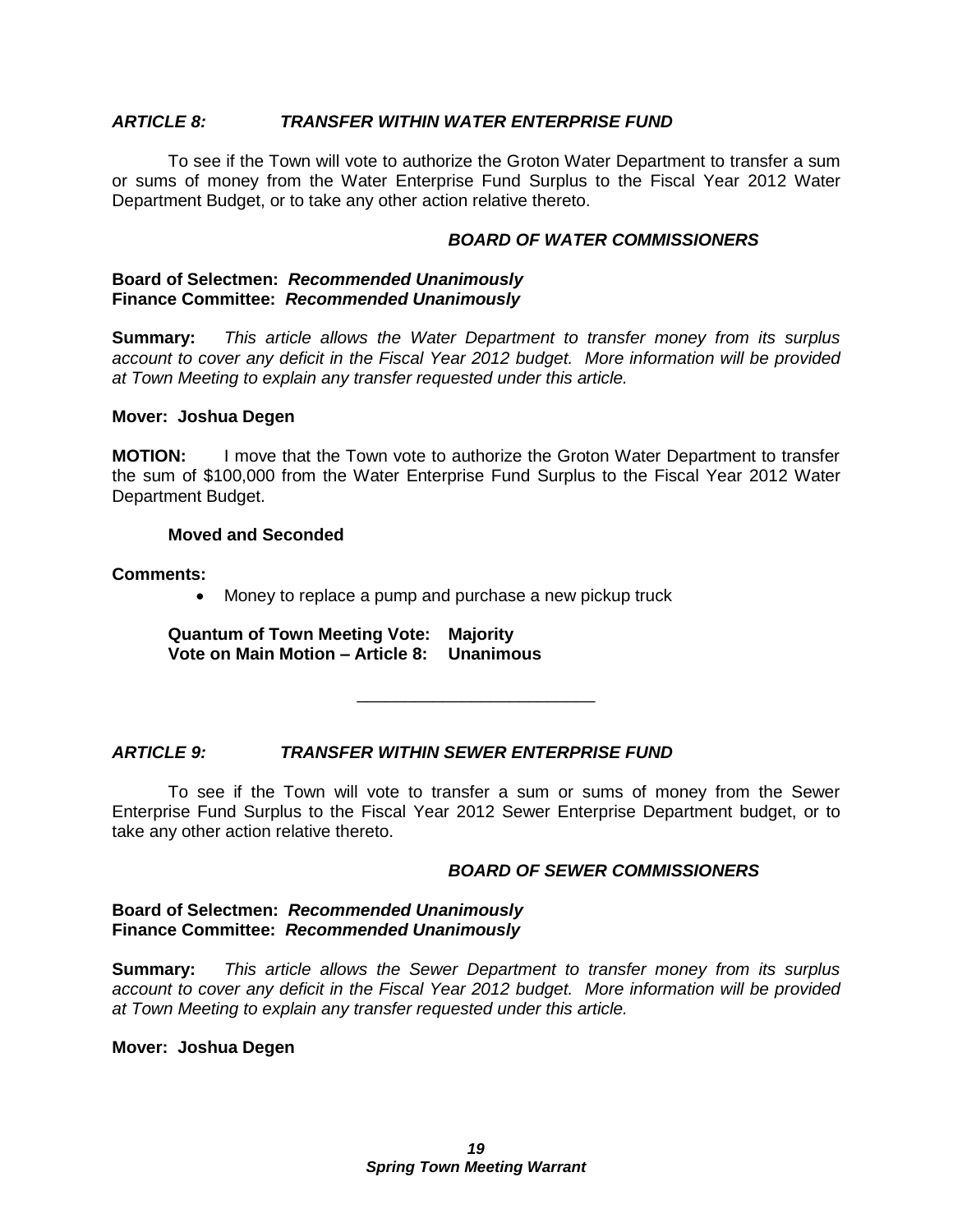**MOTION:** I move that the Town vote to authorize the Groton Sewer Department to transfer the sum of \$30,000 from the Sewer Enterprise Fund Surplus to the Fiscal Year 2012 Sewer Department Budget.

#### **Moved and Seconded**

**Comments:**

• Needed to cover increased rates from Pepperell

**Quantum of Town Meeting Vote: Majority Vote on Main Motion – Article 9: Unanimous**

*ARTICLE 10: PRIOR YEAR BILLS*

To see if the Town will vote to transfer from available funds, a sum or sums of money for the payment of unpaid bills from prior fiscal years, or to take any other action relative thereto.

\_\_\_\_\_\_\_\_\_\_\_\_\_\_\_\_\_\_\_\_\_\_\_\_\_

## *BOARD OF SELECTMEN*

#### **Board of Selectmen:** *Article* **Indefinitely Postponed Finance Committee:** *Article* **Indefinitely Postponed**

**Summary:** *Town Meeting approval is required to pay bills from a prior fiscal year. A list of unpaid bills will be provided at Town Meeting.*

#### **Mover: Stuart Schulman**

**MOTION A:** I move that the Town vote to transfer the sum of \$0 from available funds for the payment of unpaid bills from prior fiscal years.

**MOTION B:** I move that this Article be Indefinitely Postponed.

#### **Moved and Seconded**

**Comment:**

Article indefinitely postponed as there are no prior year unpaid bills

**Quantum of Town Meeting Vote: Majority Vote on Motion to Indefinitely Postpone Article 10: Unanimous**

# *ARTICLE 11: AMEND PURPOSE OF ARTICLE 11 - 2011 FALL TOWN MEETING*

\_\_\_\_\_\_\_\_\_\_\_\_\_\_\_\_\_\_\_\_\_\_\_\_\_

To see if the Town will vote to amend the vote taken under Article 11 of the 2011 Fall Town Meeting by changing the purpose of the appropriation voted from purchasing computing equipment to be installed in the Town's ambulances and front line fire vehicles to the purpose of conducting a site analysis, space needs analysis, preparing conceptual schematic designs and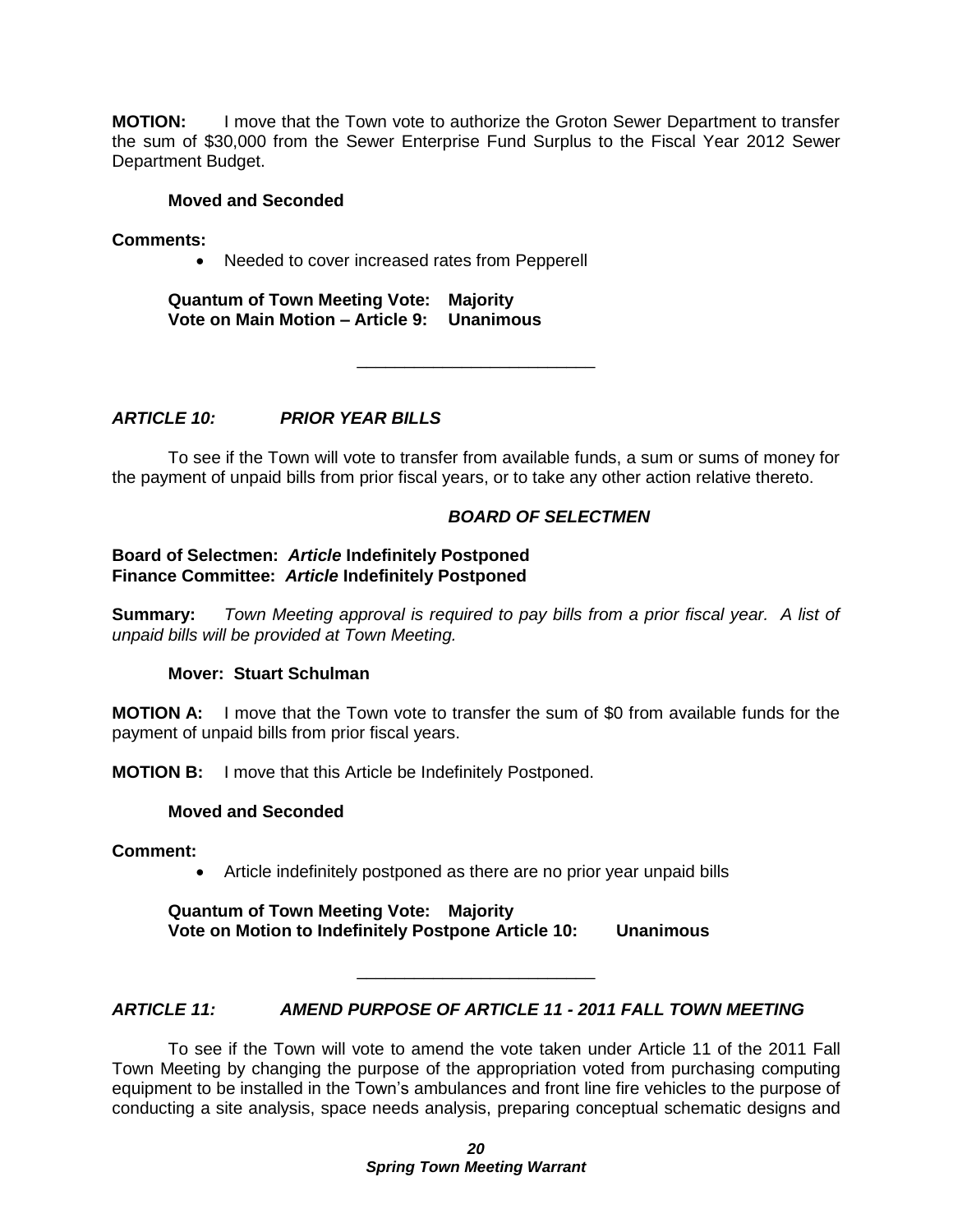all other related costs to determine the feasibility of constructing a Fire Station on land owned by the Lawrence Homestead Trust on Farmer's Row, or to take another action relative thereto.

#### *BOARD OF SELECTMEN*

#### **Board of Selectmen:** *Recommended Unanimously* **Finance Committee:** *Recommended Unanimously*

**Summary:** *The 2011 Fall Town Meeting appropriated \$31,000 to purchase new computer equipment for our ambulances and front line fire trucks. Since that time, the Town was able to secure a grant that will pay for this equipment, thereby negating the necessity of this appropriation. The Board of Selectmen has continued its search for a site for a new Center Fire Station, focusing its attention on three sites, including property on Farmer's Row owned by the*  Lawrence Homestead Trust. In order to provide the Town Meeting with a comprehensive *appraisal of the viability of this site, the Board of Selectmen and Town Manager contracted with an architect and engineer to conduct a full review of the site. The purpose of this article is to cover the cost of the property review. A presentation of the findings will be provided to the Town Meeting for its consideration.*

#### **Mover: Peter Cunningham**

**MOTION:** I move that the Town vote to amend the vote taken under Article 11 of the 2011 Fall Town Meeting by changing the purpose of the appropriation voted from purchasing computing equipment to be installed in the Town's ambulances and front line fire vehicles to the purpose of conducting a site analysis, space needs analysis, preparing conceptual schematic designs and all other related costs to determine the feasibility of constructing a Fire Station on land owned by the Lawrence Homestead Trust on Farmer's Row.

#### **Moved and Seconded**

#### **Comment:**

- Original purpose for these funds has been satisfied by grants
- Request is to use these funds to satisfy the contract of the fire station feasibility study which was just performed.

#### **Quantum of Town Meeting Vote: Majority Vote on Main Motion – Article 11: Unanimous**

[Ed. Note: The meeting moved next to Article 14]

[Ed. Note: Consideration of Articles 12 and 13 were advanced to before Article 7]

#### *ARTICLE 12: PURCHASE FARMER'S ROW PARCEL*

To see if the Town will vote to authorize the Board of Selectmen to acquire from the Lawrence Homestead Trust by gift, purchase, or eminent domain, for general municipal purposes, including, without limitation, for use as a fire station, all or a portion of the following parcel of land located on Farmer's Row, shown on Assessors' Map 108 as Parcel 1, described in a deed recorded with the Middlesex South District Registry of Deeds in Book 25424, Page 109, said parcel containing 2 acres, more or less, in the aggregate, and to raise and

\_\_\_\_\_\_\_\_\_\_\_\_\_\_\_\_\_\_\_\_\_\_\_\_\_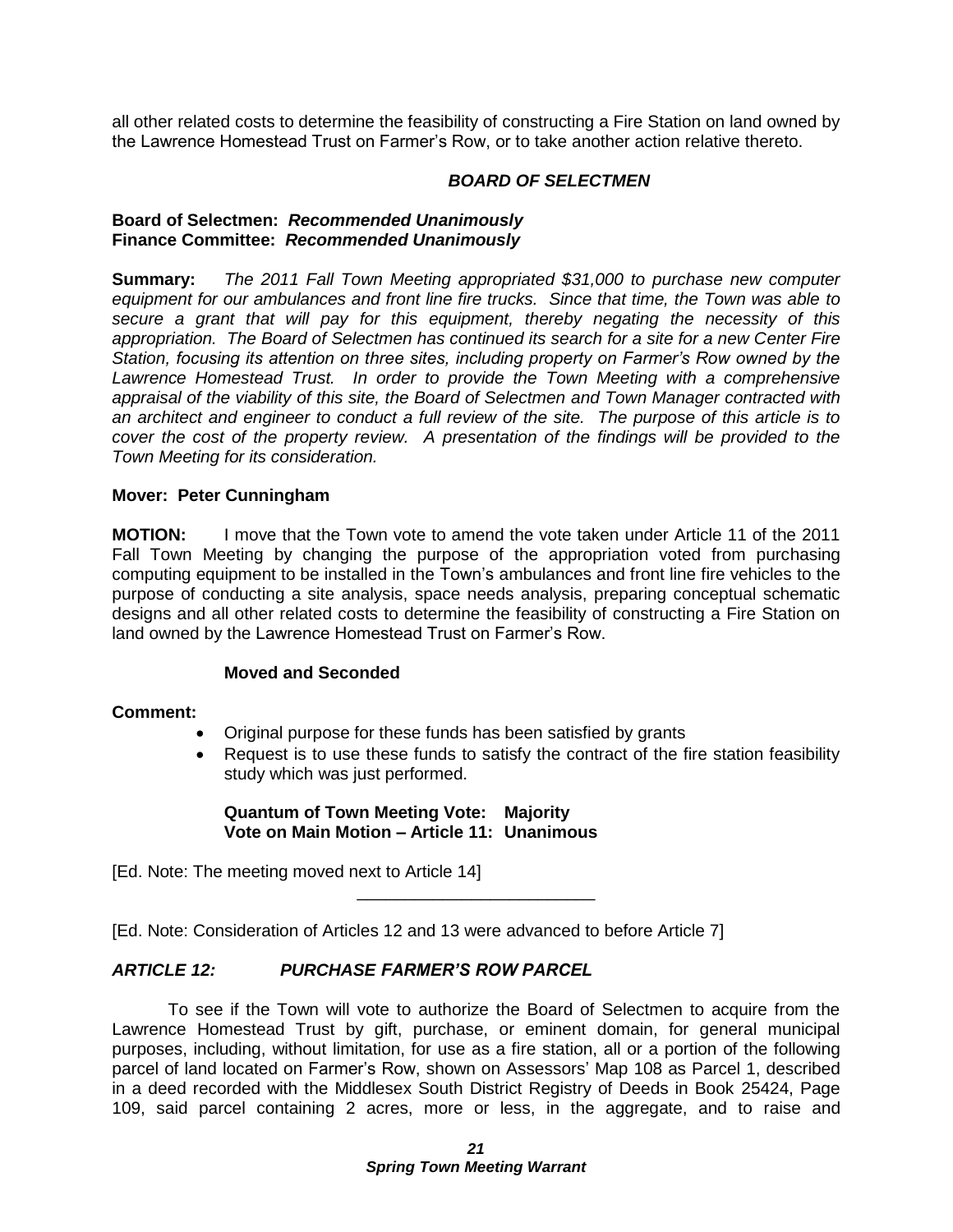appropriate, transfer from available funds, or borrow, or any combination of the foregoing, a sum or sums of money for such acquisition and costs related thereto, and further to authorize the Board of Selectmen to enter into all agreements and execute on behalf of the Town any and all instruments as may be necessary or convenient to effectuate the purpose of this article, or to take any other action relative thereto.

# *BOARD OF SELECTMEN*

# **Board of Selectmen:** *Recommended Unanimously* **Finance Committee:** *Recommended Unanimously*

**Summary:** *This article has been placed on the Warrant as a place holder by the Board of Selectmen. This parcel is being brought forward as a potential site for a new Central Fire Station. A more detailed explanation will be provided at Town Meeting.*

# **ARTICLE 12: PURCHASE FARMER'S ROW PARCEL Mover: Peter Cunningham**

**MOTION:** I move that the Town vote to authorize the Board of Selectmen to acquire from the Lawrence Homestead Trust by gift, purchase, or eminent domain, for general municipal purposes, including, without limitation, for use as a fire station, the land shown as lot 4 on a plan entitled "Approval Not Required Plan Lawrence Homestead Trust Farmers Row Groton, MA" dated 4-24-12 by Gale Associates, Inc., being a portion of the land located on Farmer's Row, shown on Assessors' Map 108 as Parcel 1, described in a deed recorded with the Middlesex South District Registry of Deeds in Book 25424, Page 109, said lot containing 2.79 acres, more or less, and to raise and appropriate the sum of \$150,000 and appropriate from Emergency Medical Services Receipts Reserved the sum of \$200,000, for a total of \$350,000 for such acquisition and costs related thereto, and further to authorize the Board of Selectmen to enter into all agreements and execute on behalf of the Town any and all instruments as may be necessary or convenient to effectuate the acquisition of said parcel of land.

# **Moved and Seconded**

# **Discussion:**

- Letter from the Fire Chief Joseph Bosselait read into the record by Mark Haddad
- Lt. Susan Daly, Groton FD offered, on behalf of the department, that regardless of the outcome of the article, the fire department will continue to support the town to the best of its ability.
- Jack Petropoulos, Chair of the Fire Department Building Committee, delivered a presentation on the Committee's process, findings and recommendations.
- Reports:
	- o Planning Board is in unanimous support of Articles 12 and 13
	- $\circ$  Paula Martin read a statement on behalf of the Historic Districts Commission.
- Q: What is the plan for the surplus land on Station Ave ?
	- o R: Assuming Groton Electric relocates toward Main St. this land will be declared surplus. If Groton Electric does not get approvals for its new building, they have state that they will build in place.
- Q: How much space will be vacated in the Public Safety Building, and what will it be used for?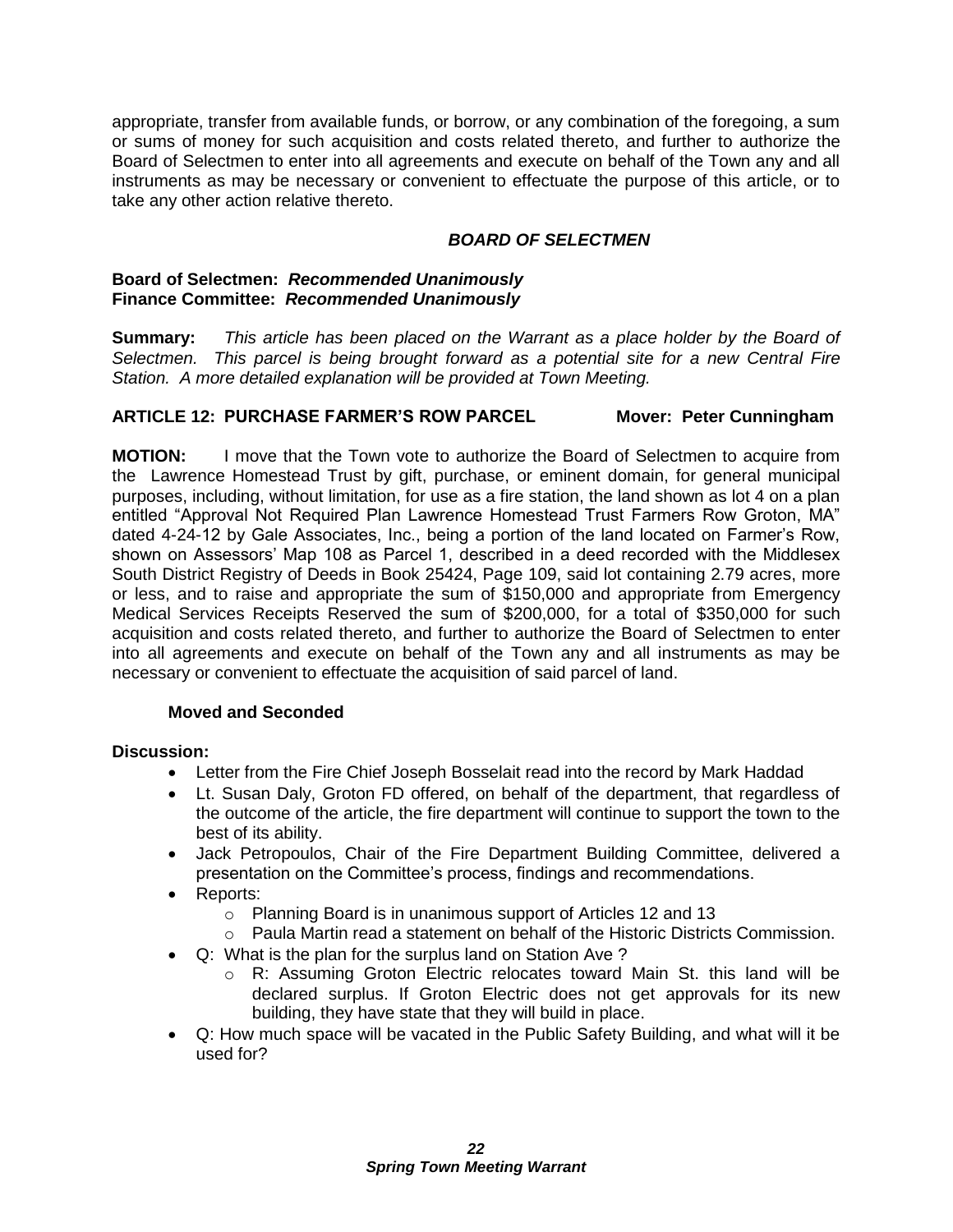- $\circ$  R: The living and office quarters are congested in the Public Safety Building. The vacated space, including the garage space, will be used by the Police Department.
- Q: The cost of the Lawrence Homestead Trust land is \$350k. This is the same price as the property at 279 Main St a year ago. Isn't the price why the property at 279 Main St was eliminated by Town Meeting?
	- o R: The 279 Main ST. property had additional local concerns.
- Q: Resident questions the need for an "optimum" fire station program (internal and external configuration).
	- $\circ$  R: There is a recognized need for a new fire station. The proposed program addresses inadequacies of today's environment and allows for the longevity of the station's performance. Call and Career fire fighters must engage in hundreds of hours of training per year. The proposed program also facilitates on-site training, which benefits the town will reduced overtime, training expense and enhances the availability of response personnel during training periods.
- Q: I have a contract to hay this field through 2014. Will this be honored?
	- o R: that contract will be honored.
- Comment: Locating a fire station on the Lawrence Homestead Trust Farmers Row land ignores the value of the agricultural land, and denies its use to future generations.
	- $\circ$  R: There is no guarantee that this land will remain agricultural. The town has also added significant agricultural land in recent years. The Lawrence Homestead Trust has an ANR Plan which would allow for residential development.
- Comment: Concern that fire trucks will be travelling in residential areas and will need to cross Route 119. Prefer to see a more central site.
- Comment: Skepticism that the Prescott School conversion to an inn will generate \$50k per year in taxes.
- Comment: Fire stations are considered "safe harbors" and placed in visible locations. It should be located in the center of town. The inn concept has competition with two new hotels at Devens. Put the fire station at Prescott School.
- Q: Why is the cost of renovation so high?
	- $\circ$  R: The Mass Building Code requires that all Type III structures (including fire stations) be seismically reinforced. This adds a significant expense to the renovation of Prescott School.
- Q: Has anyone studied the effect of siren noise and the frequency of calls?
	- o R: The fire department responds to approximately 350 calls per year. Sirens are used to clear traffic, and are not used when traffic is not a concern.
- Q: If the state conservation law (50' buffer zone) applied instead of the local 100' conservation buffer zone, could the station have been sited on Station Ave.?
	- $\circ$  The siting studies showed that the 50' (state) buffer was encroached. The siting would also be in a 500 year flood plain. A significant cut and fill operation to get 3-4' above the water table, above the floodplain and to be able to manage stormwater and to manage appropriate road grade would be needed. Initial estimates were \$500k to \$750k.

# **MOTION TO MOVE THE QUESTION Moved and Seconded Quantum: 2/3's Majority**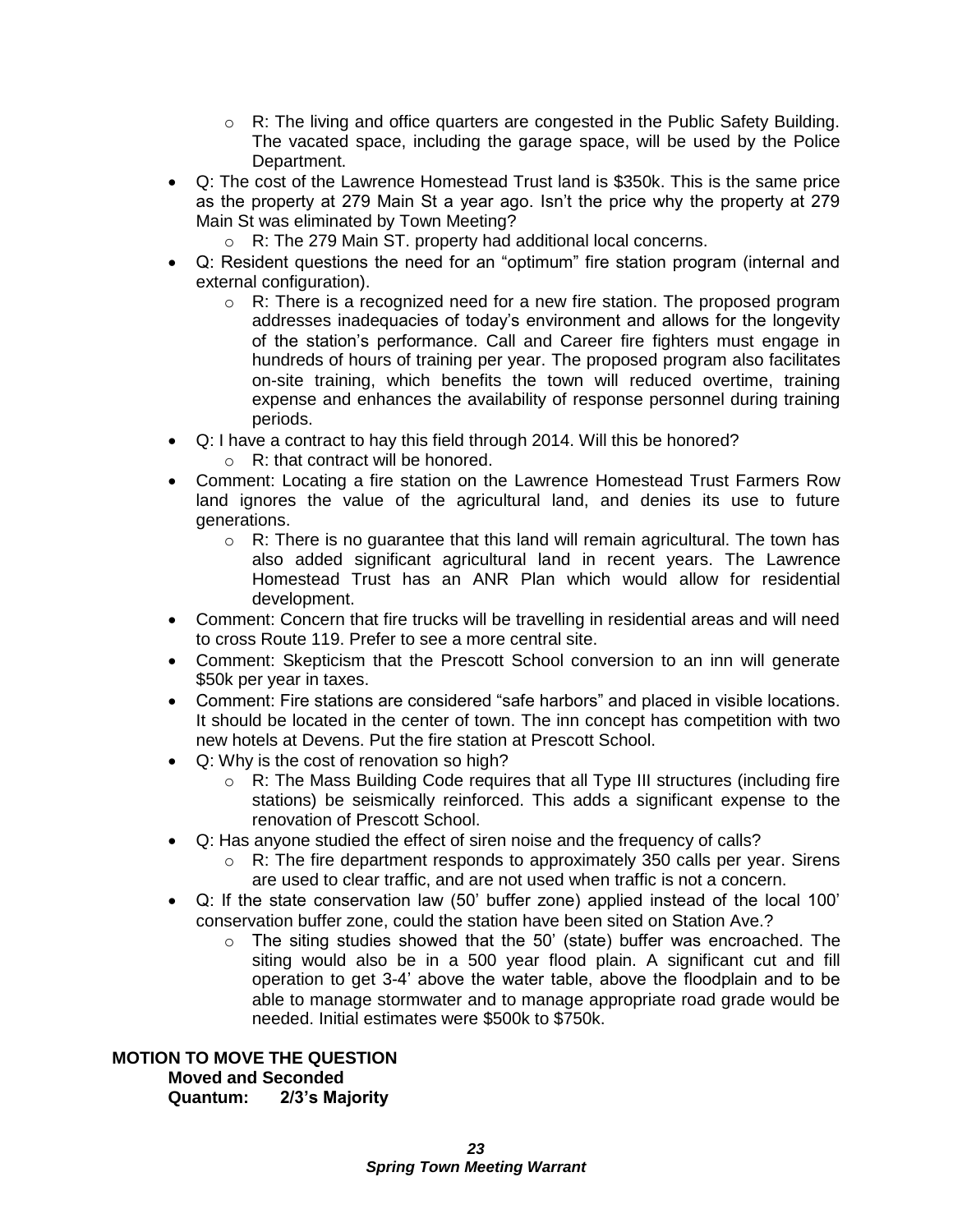**Vote on Motion To Move the Question on Article 12: 2/3 Majority**

**VOTE ON ARTICLE 12 MAIN MOTION**

**Quantum of Town Meeting Vote: 2/3's Majority Vote on the Article 12 Main Motion: Motion passed - 170 in favor; 44 against**

\_\_\_\_\_\_\_\_\_\_\_\_\_\_\_\_\_\_\_\_\_\_\_\_\_

**MOTION TO ADJOURN UNTIL Monday May 7 at 7:00pm**

**Quantum: Majority Vote on Motion to Adjourn: Majority Meeting adjourned at 11:30 PM on April 30**

# **Adjourned Session – May 7, 2012**

The adjourned session was called to order at 7:01pm on May 7. Article 13 was the first order of business.

\_\_\_\_\_\_\_\_\_\_\_\_\_\_\_\_\_\_\_\_\_\_\_\_\_

\_\_\_\_\_\_\_\_\_\_\_\_\_\_\_\_\_\_\_\_\_\_\_\_\_

# *ARTICLE 13: DESIGN FUNDING FOR A NEW CENTER FIRE STATION*

To see if the Town will vote to raise and appropriate, transfer from available funds, and/or borrow a sum or sums of money, to be expended by the Town Manager, for the purpose of hiring an architect and/or engineer, pursuant to the Designer Selection Guidelines adopted by the Board of Selectmen in December, 2010, for the design of a new Center Fire Station, and all costs associated and related thereto, or to take any other action relative thereto.

# *BOARD OF SELECTMEN*

#### **Board of Selectmen:** *Recommended Unanimously* **Finance Committee:** *Recommended Unanimously*

**Summary:** *This Article has also been placed on the Warrant by the Board of Selectmen as a place holder. Should the Town Meeting vote to authorize the purchase of the property on Farmer's Row for a new Fire Station, or if another site, such as the Prescott School or land on Station Avenue, is determined to be viable, this Article will serve to request the necessary funding to design the new Center Fire Station on the selected site and advertise the project for construction. The Project will be brought back to a future Town Meeting (either next Fall or Spring) for construction funding. More information will be provided at Town Meeting.*

#### **Mover: Peter Cunningham**

**MOTION:** I move that the sum of \$800,000 be appropriated, to be expended by the Town Manager, for the purpose of hiring an architect and/or engineer, pursuant to the Designer Selection Guidelines adopted by the Board of Selectmen in December, 2010, for the design of a new Center Fire Station, and all costs associated and related thereto; that to meet this appropriation the Treasurer, with the approval of the Board of Selectmen be authorized to borrow the sum of \$800,000 and issue bonds or notes of the Town therefor, pursuant to Chapter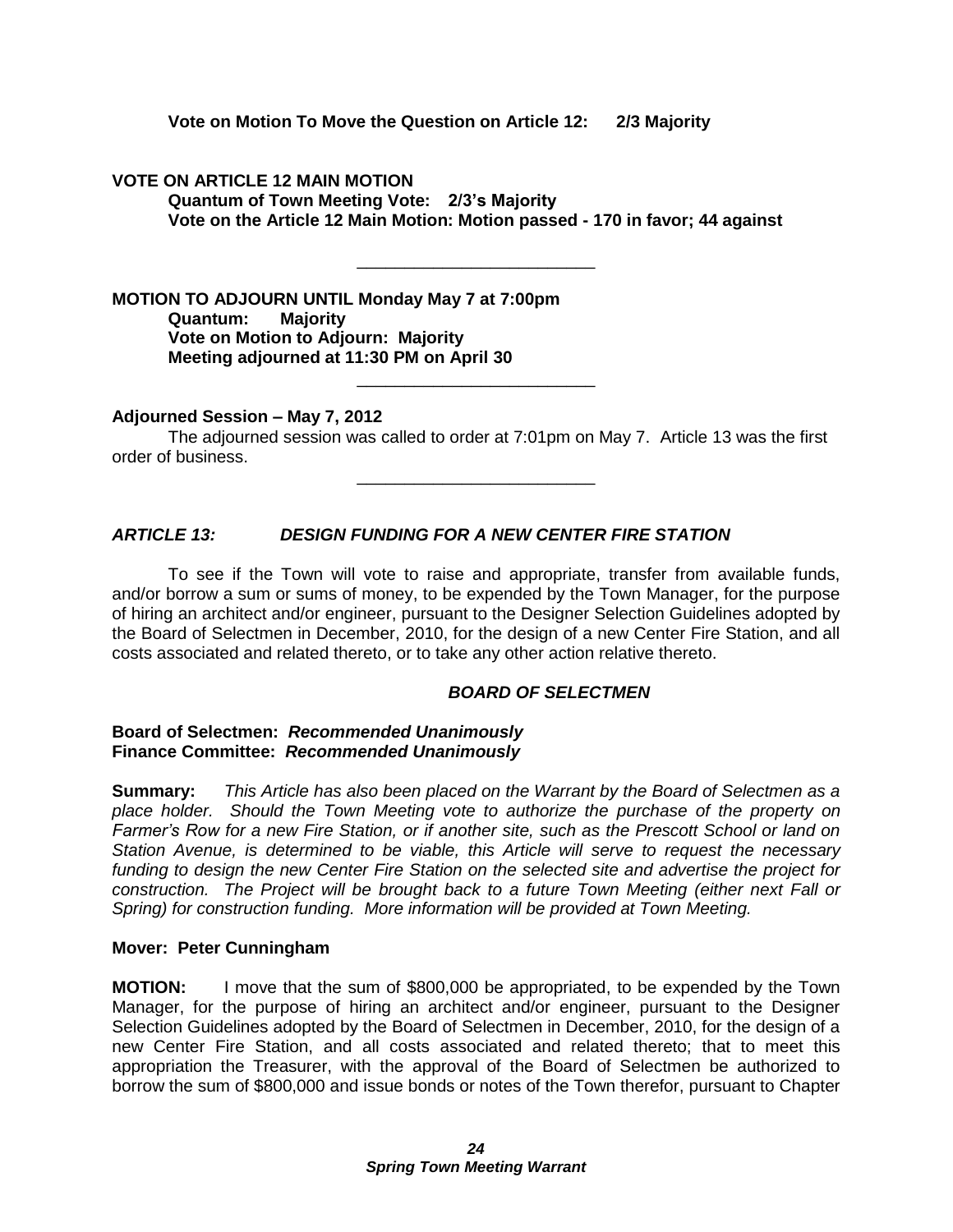44, Section 7 of the General Laws as amended and supplemented, or any other enabling authority.

# **Moved and Seconded**

#### **Discussion:**

- Mr. Cunningham: This article asks for \$800k to perform design and ancillary services to specify the details of a new fire station. The deliverable from this will be bid documents and contactor bids for a new fire station. A future town meeting will be asked to vote on the monies to actually build the fire station, based upon these bids. This money will be borrowed on a short term basis, and then incorporated into the long term borrowing **for**  the new fire station, if approved.
- Q: The Farmers Row parcel is a visually sensitive area. How will the architect be selected?
	- $\circ$  R: Based upon the bid produced for the recently completed feasibility study, the Town has the option to consider Dore and Whittier as the Design Architect. Based upon their performance, the Fire Station Building Committee and the Town Manager endorse their selection. The design process will involve formally the Historic Districts Commission, which issues a Certificate of Appropriateness. The Fire Station Building Committee will continue to operate with extensive public outreach.
- There was some discussion and explanation of the procedures involved in bidding for public projects under Mass General Law.
- Q: Is there any way to approve this article without specifying a dollar amount? Bids typically come in at the amount of the article amount.
	- $\circ$  R: This article must be passed with a dollar amount. The next phase, construction, will be bid to a specific amount based upon the design work. Town Meeting will appropriate only that amount of money at a future town meeting.
- Q: How did we arrive at the \$800k number? It seems very high for design services, which would typically be in the 6 to 8% range.
	- $\circ$  R: The amount for Design Services and Ancillary Services is typically set as a percentage of the estimated project cost, usually 8-10%. The \$800k includes \$522k (6.5%) for architectural design services, \$83k for civil and technology services, \$45k for permitting and site services, \$97k for the Owner's Project Manager (required by MGL and represents the Town's interests), and the remainder for support such as bid document printing, and other expenses.
- Q: Did the Town do itself a disservice by selecting an architect so quickly?
	- $\circ$  The state bid process has two steps. The first step is to pick qualified bidders based upon qualifications. The second step is to negotiate a price. If you agree to terms, you move to the second choice, and so on. Initially, we set criteria chose a consultant and negotiated a feasibility contract, with the right to retain this consultant in the next phase. Conducting a new search will likely yield the same result. We have worked with Dore and Whittier, and are comfortable continuing the relationship.
- Q: Many towns are passing their debt limits. Are we? Are we looking at the long term debt picture? What percentage of the tax levy are we spending on debt? How will this additional debt affect our bond rating?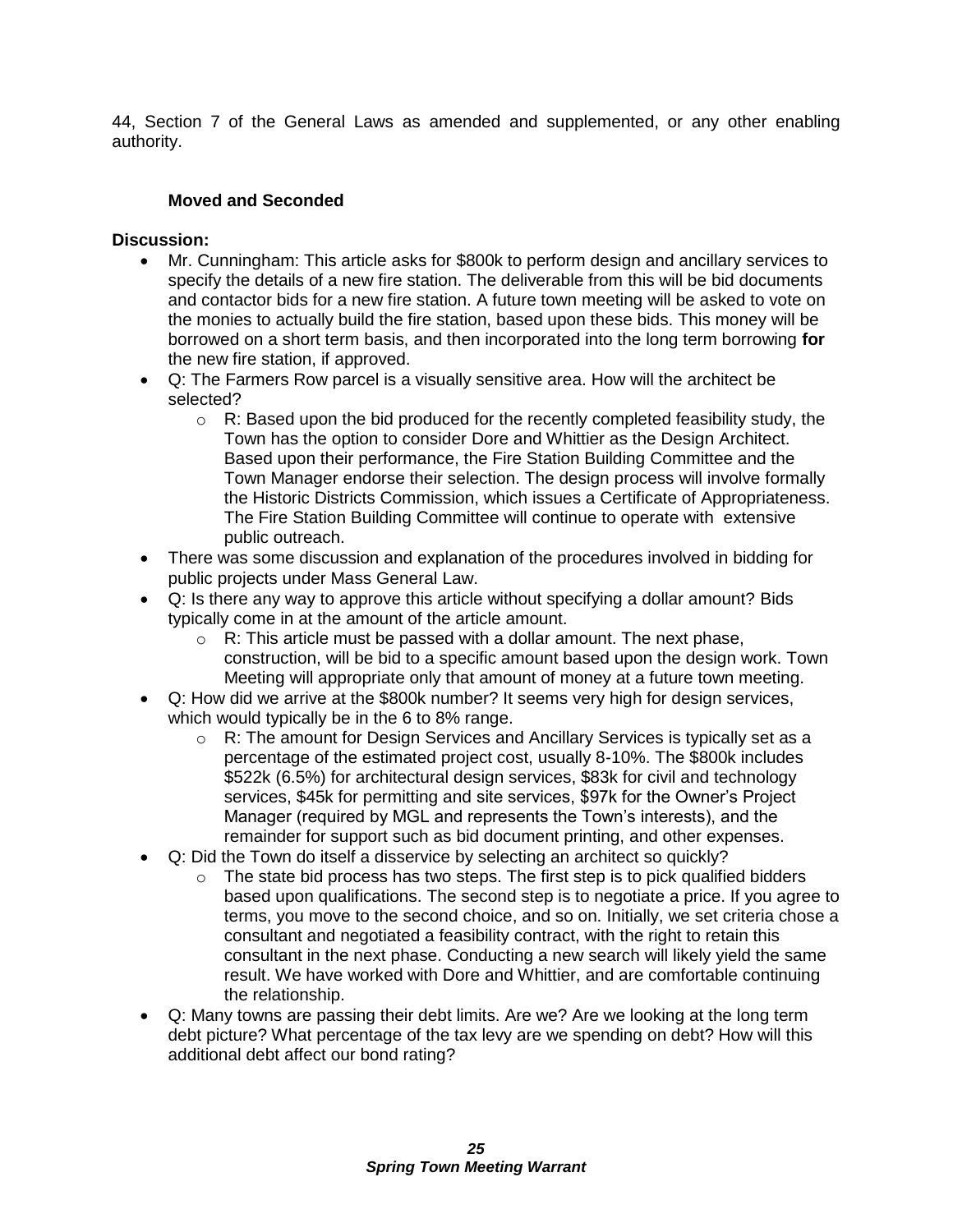- $\circ$  R: There is no plan for an override vote to build this fire station. The goal is to keep debt to within 5-10% of the tax levy. We are currently around 10% debt to tax levy ratio. Our bond rating is very good, recently upgraded.
- Q: Does this \$800k include the sewer hookup?
	- $\circ$  R: The sewer hookup will be part of the construction bid.

#### **Quantum of Town Meeting Vote: 2/3's Majority Vote on Main Motion – Article 13: Chair declared 2/3's Majority. Seven voters did not contest.**

[Ed. Note: Upon completion of Article 13, the meeting returned to Article 7]

[Ed. Note: Consideration of Article 14 occurred after Article 11. Articles 12 and 13 had previously been advanced and considered.]

\_\_\_\_\_\_\_\_\_\_\_\_\_\_\_\_\_\_\_\_\_\_\_\_\_

## *ARTICLE 14: COMMUNITY PRESERVATION COMMITTEE FUNDING ACCOUNTS*

To see if the Town will vote to make the following appropriations from the Community Preservation Fund:

Allocation of Community Preservation Funds to the following sub accounts:

| <b>CPC Operating Expenses:</b>    | \$32,280  |
|-----------------------------------|-----------|
| Open Space Reserve:               | \$64,560  |
| <b>Historic Resource Reserve:</b> | \$64,560  |
| <b>Community Housing Reserve:</b> | \$64,560  |
| <b>Unallocated Reserve:</b>       | \$419,640 |

or to take any other action relative thereto.

#### *COMMUNITY PRESERVATION COMMITTEE*

#### **Board of Selectmen:** *Recommended Unanimously* **Finance Committee:** *Recommended Unanimously*

**Summary:** *This is an accounting procedure that is necessary to ensure the Community Preservation Committee will have access to the funds raised during Fiscal Year 2013. Except*  for the CPC Operating Expenses, none of these funds will be spent without additional approval *at Town Meeting.*

#### **Mover: Anna Eliot**

**MOTION:** I move that the Fiscal Year 2013 revenues to the Community Preservation Fund be divided into the following sub accounts to be administered by the Community Preservation Committee as follows:

| \$32,280 |
|----------|
| \$64,560 |
| \$64,560 |
| \$64,560 |
|          |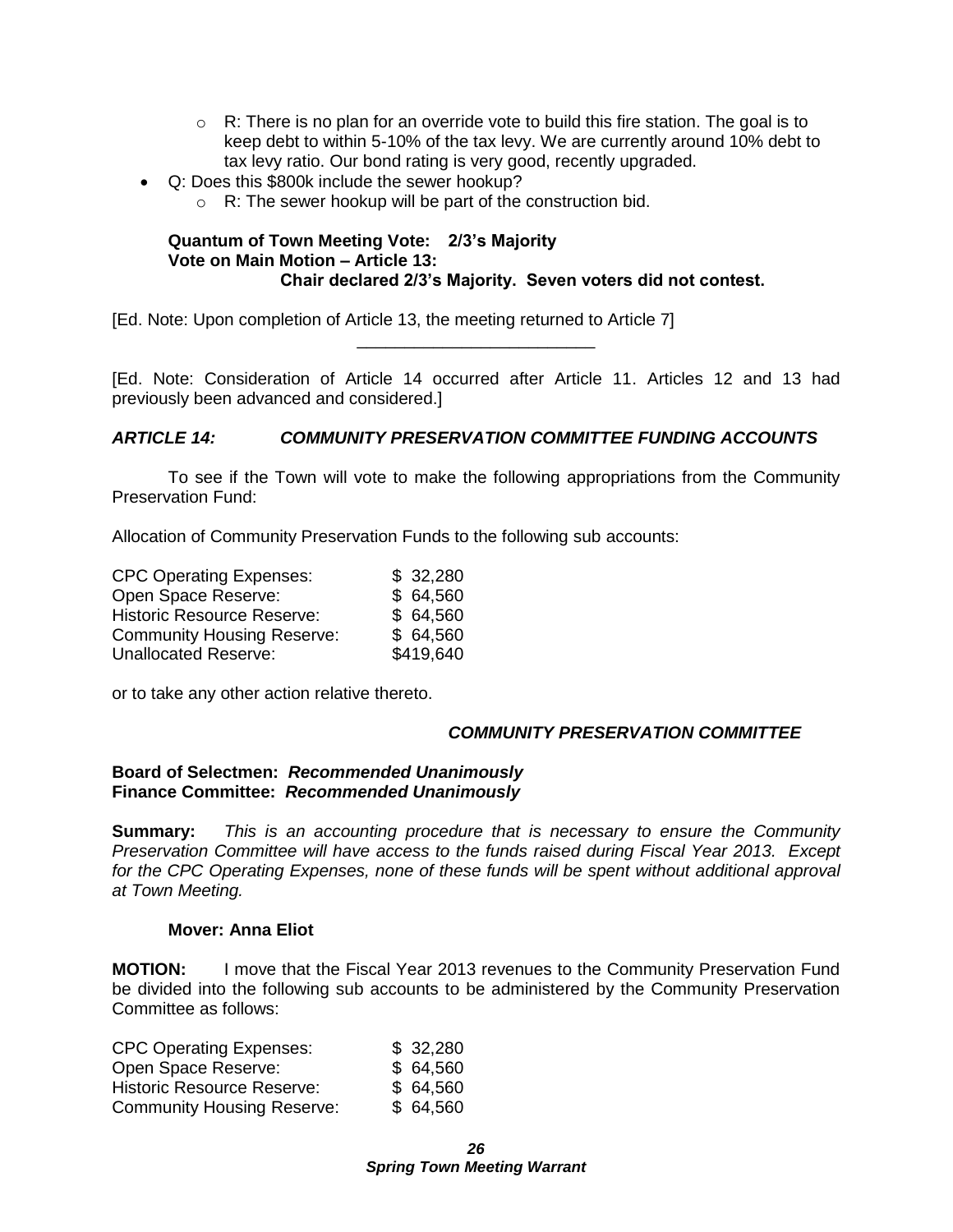Unallocated Reserve: \$419,640

#### **Moved and Seconded**

#### **Comment:**

• Article 14 implements an accounting procedure to allow the Community Preservation Committee access to the CPA funds.

\_\_\_\_\_\_\_\_\_\_\_\_\_\_\_\_\_\_\_\_\_\_\_\_\_

**Quantum of Town Meeting Vote: Majority Vote on Main Motion – Article 14: Unanimous**

# *ARTICLE 15: COMMUNITY PRESERVATION FUNDING RECOMMENDATIONS*

To see if the Town will vote to adopt and approve the recommendations of the Community Preservation Committee for Fiscal Year 2013, and vote to implement such recommendations by appropriating a sum or sums of money from the Community Preservation Fund established pursuant to Chapter 44B of the General Laws, and by authorizing the Board of Selectmen, with the approval of the Community Preservation Committee, to acquire, by purchase, gift or eminent domain such real property interests in the name of the Town, or enforceable by the Town, including real property interests in the form of permanent affordable housing restrictions and historical preservation restrictions that will meet the requirements of Chapter 184 of the General Laws, as may be necessary or proper to carry out the foregoing, or to take any other action relative thereto.

# **CPC Proposal A: Conservation Fund: \$150,000**

*Summary: The Conservation Fund has been used by the Conservation Commission to purchase Conservation Restrictions and Agricultural Preservation Restrictions, and to purchase conservation land outright within the Town of Groton. Placing CPA funds into the Conservation Land Fund makes them instantly available to the Conservation Commission for acquiring open space that may be available for purchase for only a short period of time.* 

**Board of Selectmen:** *Not Recommended (2 In Favor, 3 Against)* **Finance Committee:** *Not Recommended (2 In Favor, 5 Against)*

# **CPC FUNDING RECOMMENDATION Mover: Anna Eliot**

**MOTION:** I move that the Town vote, pursuant to Massachusetts General Laws, Chapter 44B, Section 5, to appropriate the sum of \$150,000 from the Community Preservation Fund Unallocated Reserve to fund Community Preservation Application 2013-01 "Conservation Land Fund".

#### **Moved and Seconded**

#### **Discussion:**

- Mr. DeGroot, Community Preservation Committee:
	- o Over the past few years, state reimbursements for local Community Preservation Act expenditures has been declining. Yet, the Town has funded many good projects.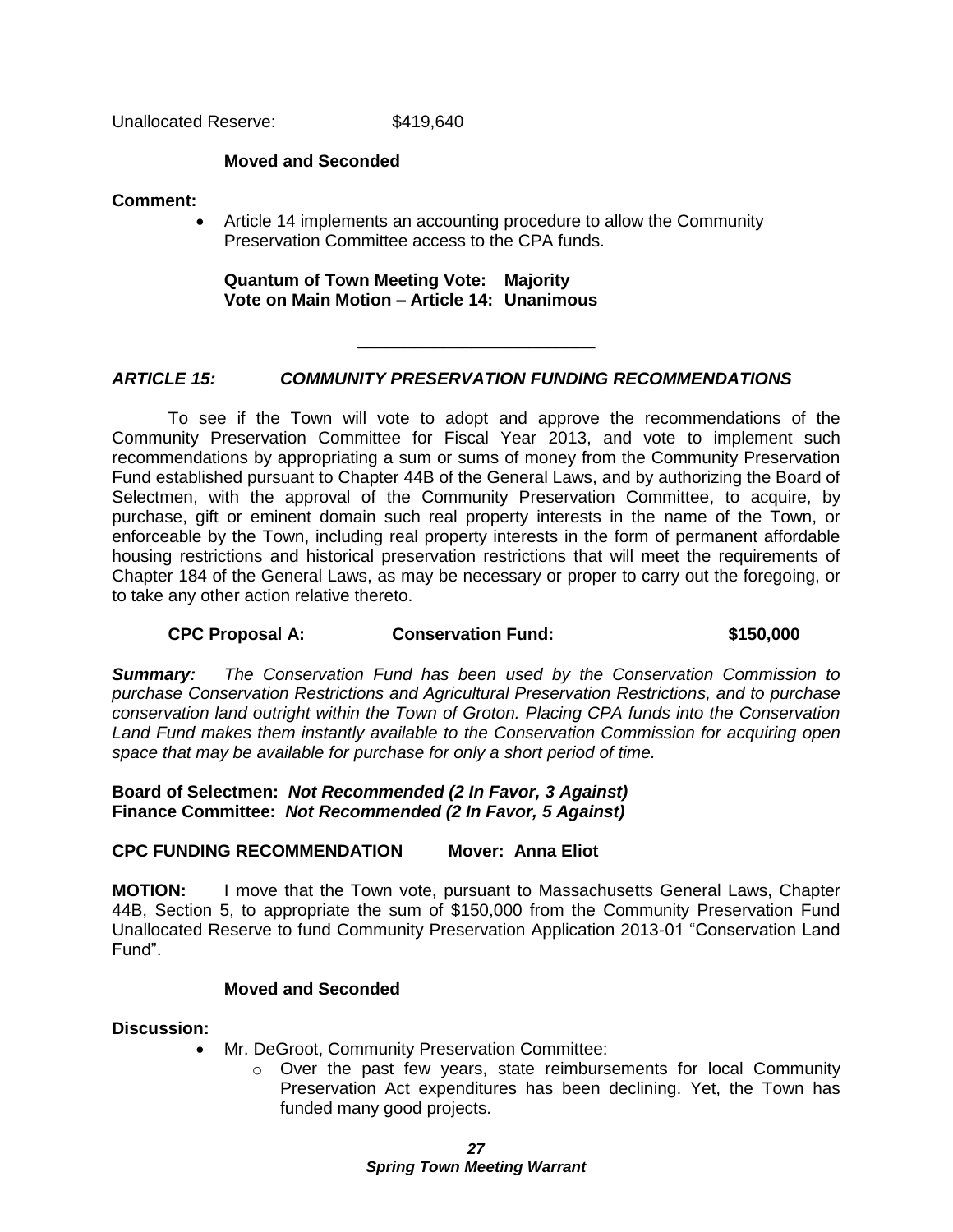- $\circ$  This year, there was one project application, along with the annual payment for Surrenden Farms.
- $\circ$  The CPC process is open to all Groton residents. Please contact the CPC if you have a project you'd like to be considered.
- Mr. Easom, Conservation Commission
	- $\circ$  Delivered a presentation educating the meeting on the CPA and CPC. The CP Committee administers funds collected under the CP Act. CPA funds are collected through a property tax surcharge and can only be expended for authorized purposes. Some percentage of these funds are reserved for specific categories of work. The remainder of the funds can be expended at the discretion of the CPC, but within the CPA guidelines. Open Space is an authorized expenditure.
	- $\circ$  Allocation of CPA funds to the Conservation Commission has no effect on real estate taxes; i.e. our taxes neither go up or down if these funds are expended or not.
	- $\circ$  Stressed that the Conservation Commission needs to be able to act quickly should land be put on the market. To act quickly, funds must be readily available to the Conservation Commission. A conservation restriction is about the only way to permanently preserve land.
- George Barringer, Planning Board
	- o The Planning Board is in unanimous support of this article.
- Jay Prager, Finance Committee
	- o The Finance Committee voted 5 to 2 to oppose this article.
	- $\circ$  The Finance Committee pointed out that their recommendation is not a reflection of the Conservation Commission. The amount requested isn't supported by the recent history of land purchases. The current \$648k in their account should be adequate.
	- $\circ$  If an extraordinary purchase opportunity comes along, we should call a Special Town Meeting to address the issue.

**MOTION:** I move to amend the amount proposed to be appropriated in Article 15 from \$150,000 to \$75,000. **Mover:** Peter Cunningham

> Mr. Cunningham: The reason for this amendment is to leave additional money in the CPC Open Space Account to cover potential future shortfalls in making debt payments on Surrenden Farm.

## **Motion to Amend: Board of Selectmen:** *Recommended (3 In Favor, 2 Against)* **Motion to Amend: Finance Committee:** *Not Recommended (2 In Favor, 5 Against)*

#### **Motion to Amend Moved and Seconded Quantum of Town Meeting Vote: Majority Vote on Motion to Amend – Article 15: Motion carried: 69 in favor, 56 against.**

- Ms. Stoddart: Supports the article. Wished it had remained at \$150k.
- Mr. Funch: Question on how the mechanics of a land purchase occur. Response confirmed that the Conservation Commission was have funds available, and can then apply for grant reimbursement, if applicable. A high account balance gives the Conservation Commission more options and potentially more leverage.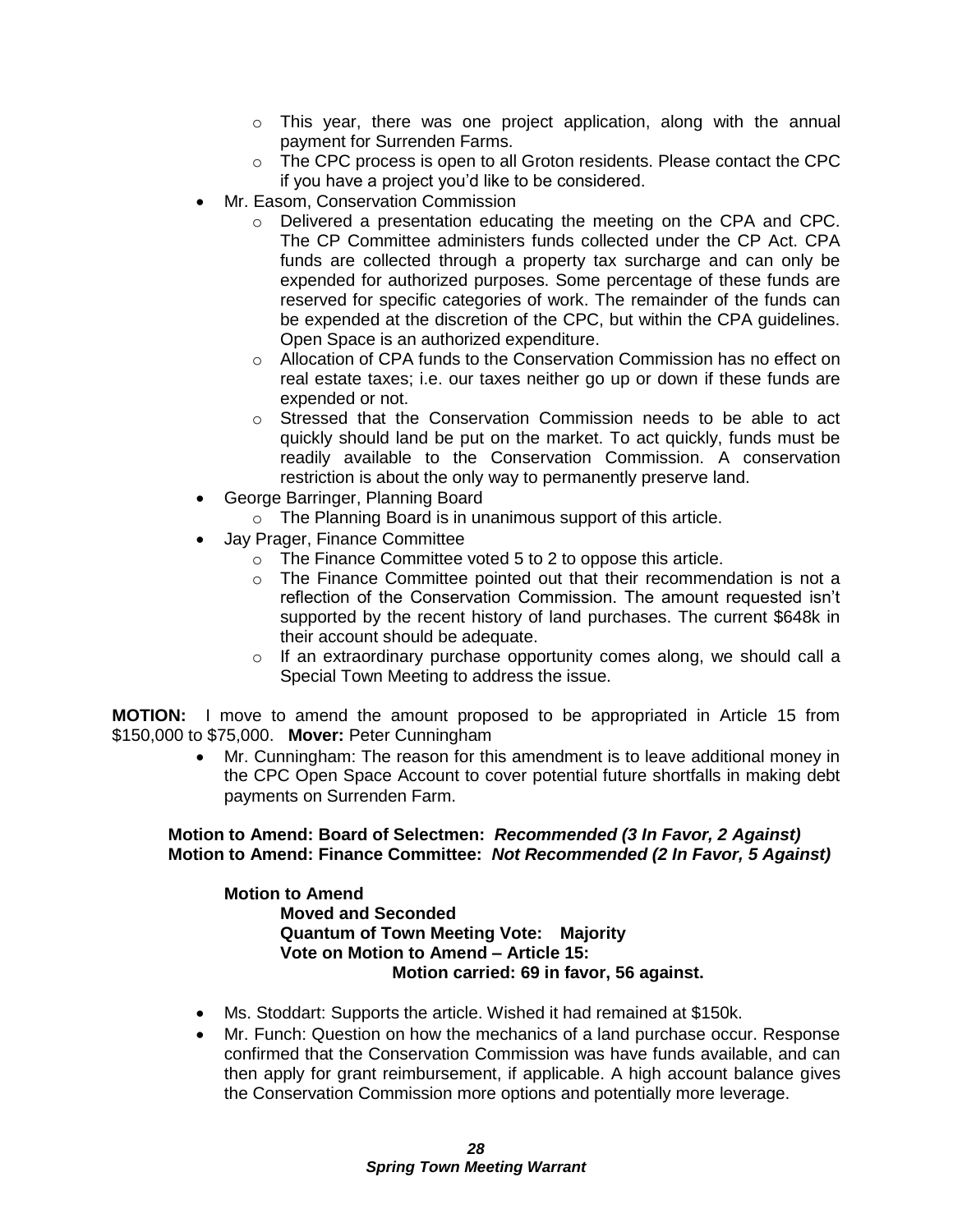# **Vote on Amended Main Motion – Article 15 Quantum of Town Meeting Vote: Majority Vote: Chair declared Majority vote. Seven voters did not contest.**

## *ARTICLE 16: DEBT SERVICE FOR SURRENDEN FARMS*

To see if the Town will vote to raise and appropriate and/or transfer from available funds, a sum or sums of money, pursuant to Massachusetts General Laws, Chapter 44B, Section 5 for debt service for Fiscal Year 2013 for the Surrenden Farm Land Acquisition, as authorized under Article 1 of the April 24, 2006 Special Town Meeting, or to take any other action relative thereto.

\_\_\_\_\_\_\_\_\_\_\_\_\_\_\_\_\_\_\_\_\_\_\_\_\_

## *COMMUNITY PRESERVATION COMMITTEE*

#### **Board of Selectmen:** *Recommended Unanimously* **Finance Committee:** *Recommended (6 In Favor, 1 Against)*

**Summary:** *This article appropriates the debt payments for the Surrenden Farms Land Purchase. Funding for this article will come from Community Preservation Funds. The anticipated debt service for Fiscal Year 2013 is \$487,888.*

## **Mover: Anna Eliot**

**MOTION:** I move that the Town vote, pursuant to Massachusetts General Laws, Chapter 44B, Section 5, to appropriate the sum of \$70,000 from the Community Preservation Fund Open Space Reserve and to appropriate the sum of \$417,888 from the Community Preservation Fund Unallocated Reserve for a total of \$487,888 for debt service for Fiscal Year 2013 for the Surrenden Farm Land Acquisition, as authorized under Article 1 of the April 24, 2006 Special Town Meeting.

#### **Moved and Seconded Quantum of Town Meeting Vote: Majority Vote on Main Motion – Article 16: Unanimous**

[Ed. Note: Meeting next considered Article 19 as Articles 17 and 18 had been previously advanced and considered.] *.* \_\_\_\_\_\_\_\_\_\_\_\_\_\_\_\_\_\_\_\_\_\_\_\_\_

[Ed. Note: Meeting advanced to consider Articles 17 and 18 after consideration of Article 6.]

# *ARTICLE 17: GDRSD – CREATE STABILIZATION FUND*

To see if the Town will vote to approve the Groton-Dunstable Regional School District Committee vote on March 13, 2013 to establish a Stabilization Fund, pursuant to Section 16G½ of Chapter 71 of the Massachusetts General Laws, said Stabilization Fund to be invested and to retain its own interest earnings as provided by law, and to set up an operational line item for the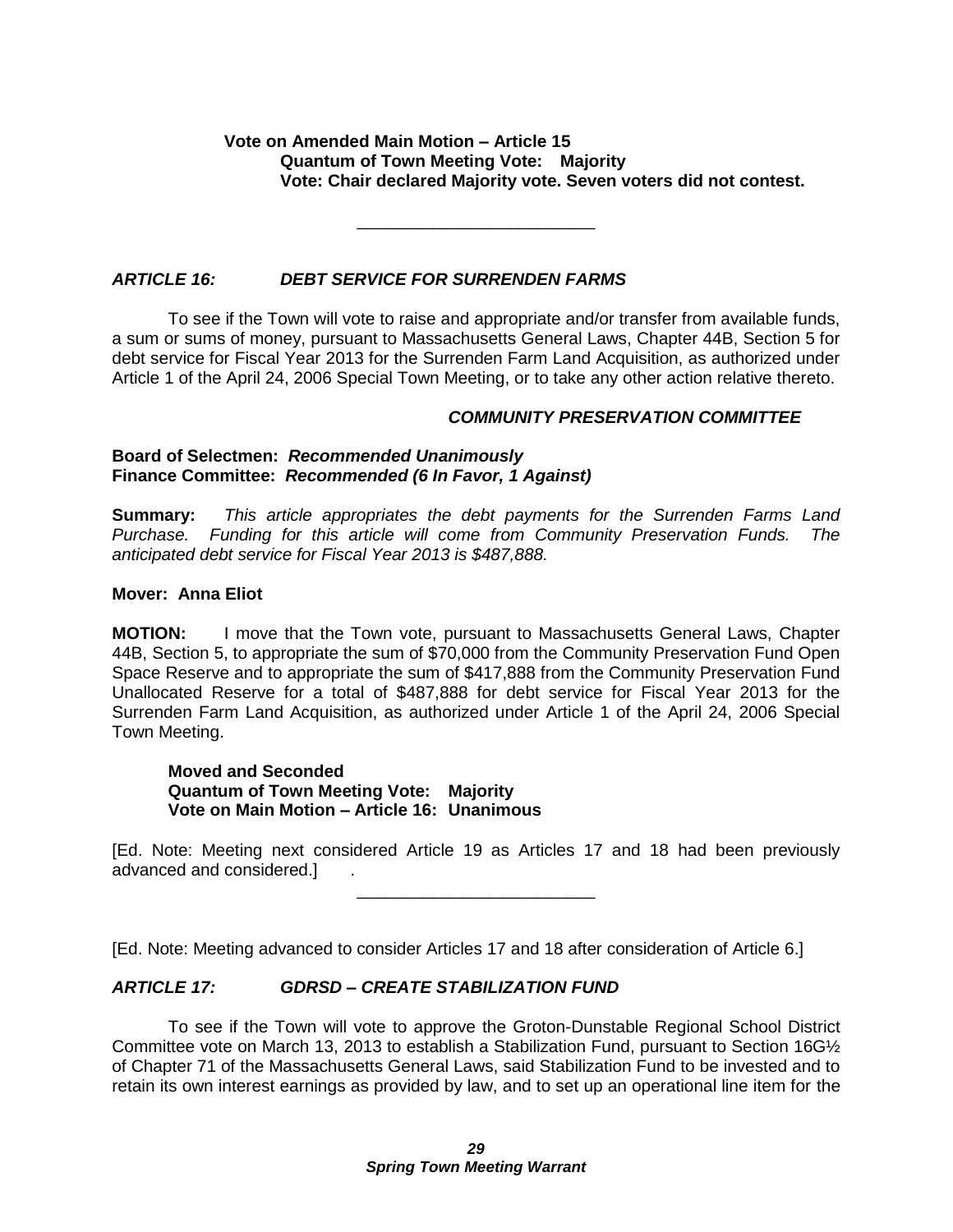transfer of available monies into said Stabilization Fund, or to take any other action relative thereto.

#### *GDRSD COMMITTEE*

#### **Board of Selectmen: Article Indefinitely Postponed Finance Committee: Article Indefinitely Postponed**

**Summary:** *This account, if approved by Town Meeting in both Member Towns, allows the Regional School District to set aside funds for future capital expenses in a Stabilization Account. Projects eligible for Stabilization Account funds use include any for which the district could borrow money. This account is a tool that will aid the district in saving for future capital expenses in advance of work. Funds would be added to this account directly from the Towns, via approval at future Town Meeting, or from the GDRSD Operating Budget. At this time we are not requesting Town funds for the account and the 2014 Fiscal Year would be the first time funds could be added via a line item in the Operating Budget. Establishment of the Account allows GDRSD a tool to maintain our current fiscal stability into the future.*

# **ARTICLE 17: GDRSD – CREATE STABILIZATION FUND Mover: Peter Cunningham**

**MOTION A:** I move that the Town vote to approve the Groton-Dunstable Regional School District Committee vote on March 13, 2013 to establish a Stabilization Fund, pursuant to Section 16G½ of Chapter 71 of the Massachusetts General Laws, said Stabilization Fund to be invested and to retain its own interest earnings as provided by law, and to set up an operational line item for the transfer of available monies into said Stabilization Fund.

**MOTION B:** I move that this Article be Indefinitely Postponed.

#### **Moved and Seconded**

**Discussion:**

Dunstable does not support this article making a Groton vote moot.

\_\_\_\_\_\_\_\_\_\_\_\_\_\_\_\_\_\_\_\_\_\_\_\_\_

**Quantum of Town Meeting Vote: Majority Vote on Article 17 Main Motion B: Unanimous**

*ARTICLE 18: ACCEPT AYER INTO THE NVTHS DISTRICT*

To see if the town will vote to accept the proposal of the Regional District School Committee passed on October 11, 2011 to amend the agreement establishing the Nashoba Valley Technical School District, as amended, (a) by providing for the admission to the district of the Town of Ayer as a vote to accept the agreement as amended; (b) by providing that members of the Committee shall be appointed by an appointing committee in each town consisting of the moderator, selectmen and local school committee members; (c) by providing that membership on the committee shall be as follows: Chelmsford  $-3$  members, Groton  $-1$ member, Littleton - 1 member, Westford – 2 members, Pepperell – 3 members, Shirley – 1 member, Townsend – 2 members, Ayer – 1 member (if Ayer joins the district); (d) by providing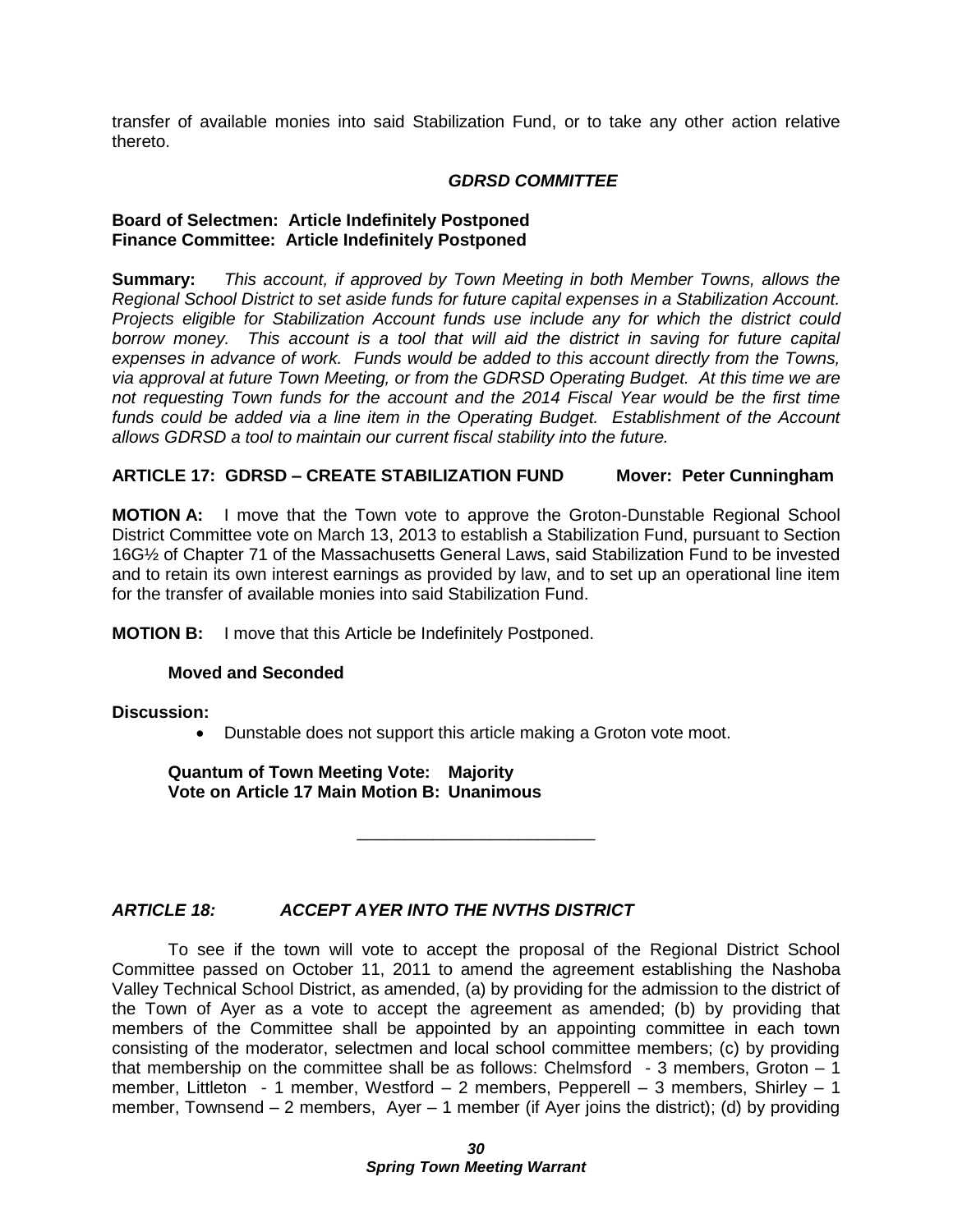that each member town will have an alternate member to the committee who can serve in the absence or disability of a member from the town involved; (e) by providing that the admission of a new town or towns to the District shall result in the reapportionment accordingly of capital costs of the District represented by bonds or notes of the District then outstanding and of interest thereon; (f) by providing that the capital costs of any subsequent capital improvements of the district shall be apportioned among all the member towns on the basis of their respective pupil enrollments in the district school; (g) by providing that in each case where the apportionment of capital costs is to be based on pupil enrollments in the district school, each member town shall be deemed to have an enrollment of at least five pupils; (h) by conforming the dates on which payments to the district by the member towns are due to a July 1 - June 30 fiscal year; and (i) by making technical changes incidental to the foregoing amendments. (Such amendment will not become effective until the amendment is accepted by two-thirds of the member towns, approved by the Town of Ayer and upon the authorization of the Commissioner of Elementary and Secondary Education). Copies of the agreement as amended and proposed to be amended, as described in this Article, are available at the office of the Town Clerk, or to take any other action relative thereto.

# *NVTHS SCHOOL COMMITTEE*

#### **Board of Selectmen:** *Recommended Unanimously* **Finance Committee:** *Recommended Unanimously*

**Summary:** *The amendment to the Regional School Agreement, if approved, by two-thirds (2/3's) of the current members of the District, will allow the Town of Ayer to become part of the Nashoba Valley Technical High School District. Currently, the Town of Ayer is not affiliated with any Technical School District. Students in Ayer, seeking this type of education, have been attending the Nashoba Valley Technical High School through non-residential tuition. The NVTHS Committee strongly feels that Ayer should be given the opportunity to join the District as a full voting member. This identical article will be put before all Town Meetings of the current member Communities for consideration and adoption.*

# **ARTICLE 18: ACCEPT AYER INTO THE NVTHS DISTRICT Mover: Peter Cunningham**

**MOTION:** I move that the Town vote to accept the proposal of the Regional District School Committee passed on October 11, 2011 to amend the agreement establishing the Nashoba Valley Technical School District, as set forth in the Warrant and as on file in the Office of the Town Clerk.

# **Moved and Seconded**

# **Discussion:**

• Presentation by Dr. Klimkiewicz, Superintendent of NVRTS

#### **Quantum of Town Meeting Vote: Majority Vote on Article 18 Main Motion: Unanimous**

[**Ed. Note**: Meeting considered Article 12 after consideration of Article 18, based upon a motion to advance articles 12 and 13.] \_\_\_\_\_\_\_\_\_\_\_\_\_\_\_\_\_\_\_\_\_\_\_\_\_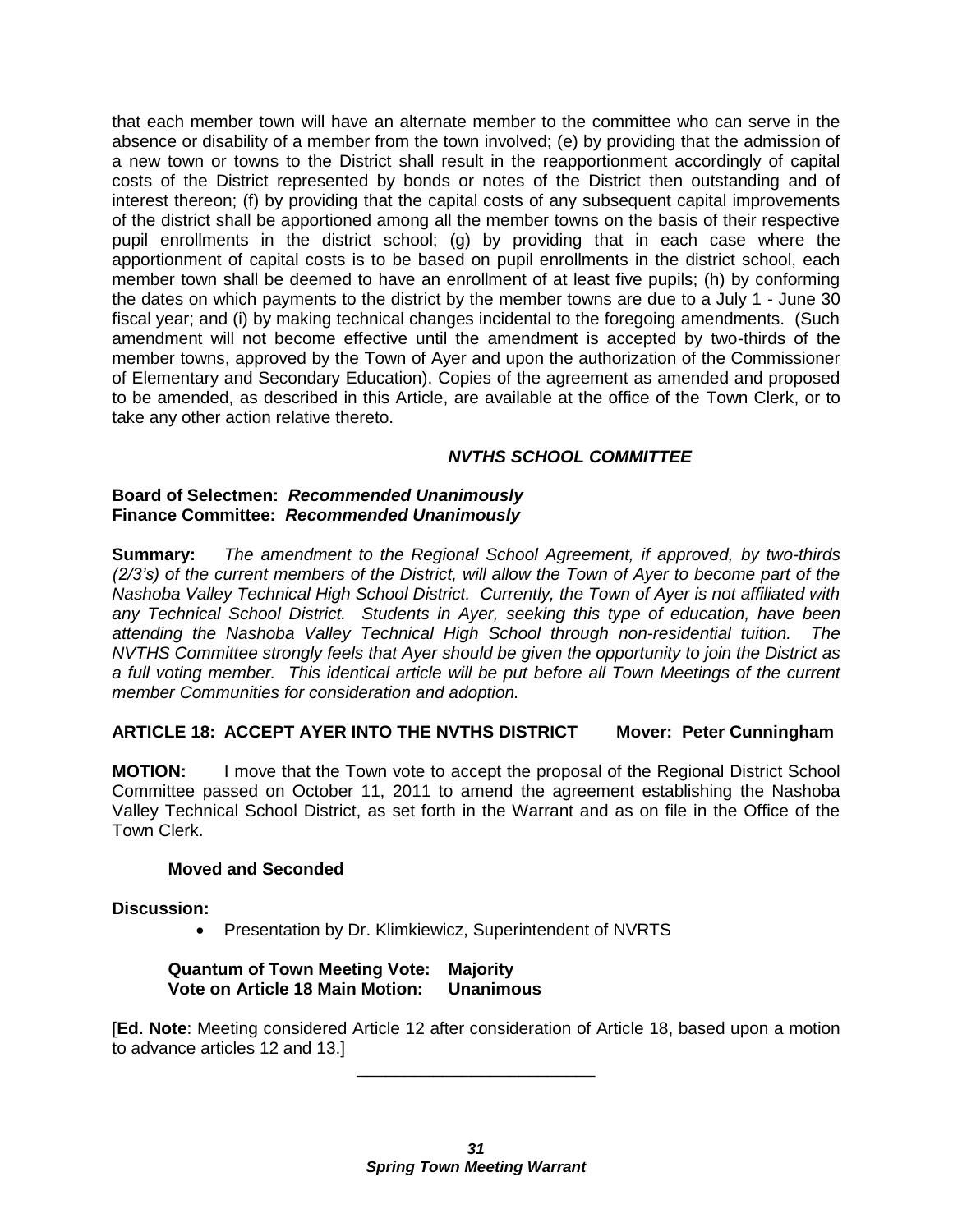#### *ARTICLE 19: STORMWATER MANAGEMENT REVOLVING FUND*

To see if the Town will vote to renew the revolving account under Chapter 44, §53E½ of the General Laws for the purpose of utilizing receipts and fees received under Chapter 198 of the Code of the Town of Groton, Stormwater Management - Low Impact Development, said receipts and fees to be credited to said account and expended by the Earth Removal Stormwater Advisory Committee for administration, oversight and review activities under Chapter 198, with the maximum amount to be expended in said account not to exceed \$10,000 for Fiscal Year 2013, or to take any other action relative thereto.

#### *STORMWATER ADVISORY COMMITTEE*

#### **Board of Selectmen:** *Recommended Unanimously* **Finance Committee:** *Recommended Unanimously*

**Summary:** *This article reauthorizes the use of the revolving fund for technical review and processing of applications submitted under Chapter 198, Stormwater Management - Low Impact Development.*

#### **Mover: Stuart Schulman**

**MOTION:** I move that the Town vote to renew the revolving account under Chapter 44, §53E½ of the General Laws for the purpose of utilizing receipts and fees received under Chapter 198 of the Code of the Town of Groton, Stormwater Management - Low Impact Development, said receipts and fees to be credited to said account and expended by the Earth Removal Stormwater Advisory Committee for administration, oversight and review activities under Chapter 198, with the maximum amount to be expended in said account not to exceed \$10,000 for Fiscal Year 2013.

**Moved and Seconded Quantum of Town Meeting Vote: Majority Vote on Main Motion – Article 19: Unanimous**

#### *ARTICLE 20: CONSERVATION COMMISSION REVOLVING FUND*

To see if the Town will vote to renew the revolving account under Massachusetts General Laws, Chapter 44, §53E½ for the purpose of utilizing receipts and fees received for agricultural or silvicultural activities conducted on Town-owned conservation land under the care and custody of the Conservation Commission, said receipts and fees to be credited to said account and expended by the Conservation Commission for oversight and management of conservation lands owned by the Town, with the maximum amount in said account not to exceed \$50,000 for Fiscal Year 2013, or to take any other action relative thereto.

\_\_\_\_\_\_\_\_\_\_\_\_\_\_\_\_\_\_\_\_\_\_\_\_\_

#### *CONSERVATION COMMISSION*

**Board of Selectmen:** *Recommended Unanimously* **Finance Committee:** *Recommended Unanimously*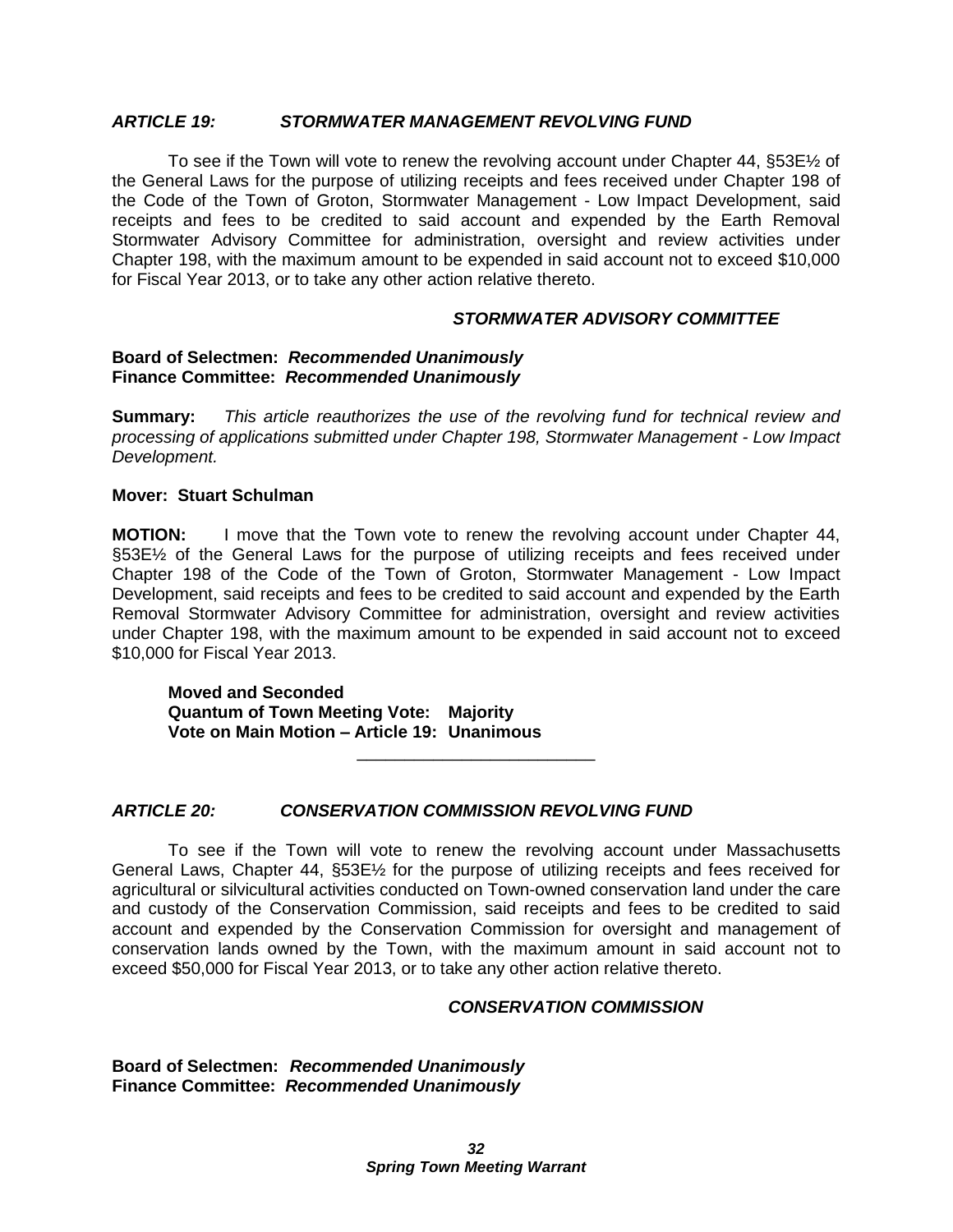**Summary:** *This article reauthorizes the use of the revolving fund (established in 2007) for the management of conservation land in Groton. Reauthorization allows for reduced fees for management of conservation lands in Groton.*

#### **Mover: Stuart Schulman**

**MOTION:** I move that the Town vote to renew the revolving account under Massachusetts General Laws, Chapter 44, §53E½ for the purpose of utilizing receipts and fees received for agricultural or silvicultural activities conducted on Town-owned conservation land under the care and custody of the Conservation Commission, said receipts and fees to be credited to said account and expended by the Conservation Commission for oversight and management of conservation lands owned by the Town, with the maximum amount in said account not to exceed \$50,000 for Fiscal Year 2013.

**Moved and Seconded Quantum of Town Meeting Vote: Majority Vote on Main Motion – Article 20: Unanimous**

# *ARTICLE 21: ACCEPT LAW INCREASING REAL ESTATE TAX EXEMPTION*

To see if the Town will vote to accept the provisions of Section 4, Chapter 73 of the Acts of 1986, as amended by Chapter 126 of the Acts of 1988, to allow an additional property tax exemption for Fiscal Year 2013 for those persons who qualify for property tax exemptions under Massachusetts General Laws, Chapter 59, Section 5, not to exceed \$1,000, or to take any other action relative thereto.

\_\_\_\_\_\_\_\_\_\_\_\_\_\_\_\_\_\_\_\_\_\_\_\_\_

#### *BOARD OF ASSESSORS*

#### **Board of Selectmen:** *Recommended Unanimously* **Finance Committee:** *Recommended Unanimously*

**Summary:** *This article is geared toward elderly persons, blind persons and veterans with service connected disabilities. It would increase the exemption under state statute up to 100% of the exemption.*

#### **Mover: Stuart Schulman**

**MOTION:** I move that the Town vote to accept the provisions of Section 4, Chapter 73 of the Acts of 1986, as amended by Chapter 126 of the Acts of 1988, to allow an additional property tax exemption for Fiscal Year 2013 for those persons who qualify for property tax exemptions under Massachusetts General Laws, Chapter 59, Section 5, not to exceed \$1,000.

**Moved and Seconded Quantum of Town Meeting Vote: Majority Vote on Main Motion – Article 21: Unanimous**

*ARTICLE 22: ENDORSE COMPREHENSIVE MASTER PLAN*

\_\_\_\_\_\_\_\_\_\_\_\_\_\_\_\_\_\_\_\_\_\_\_\_\_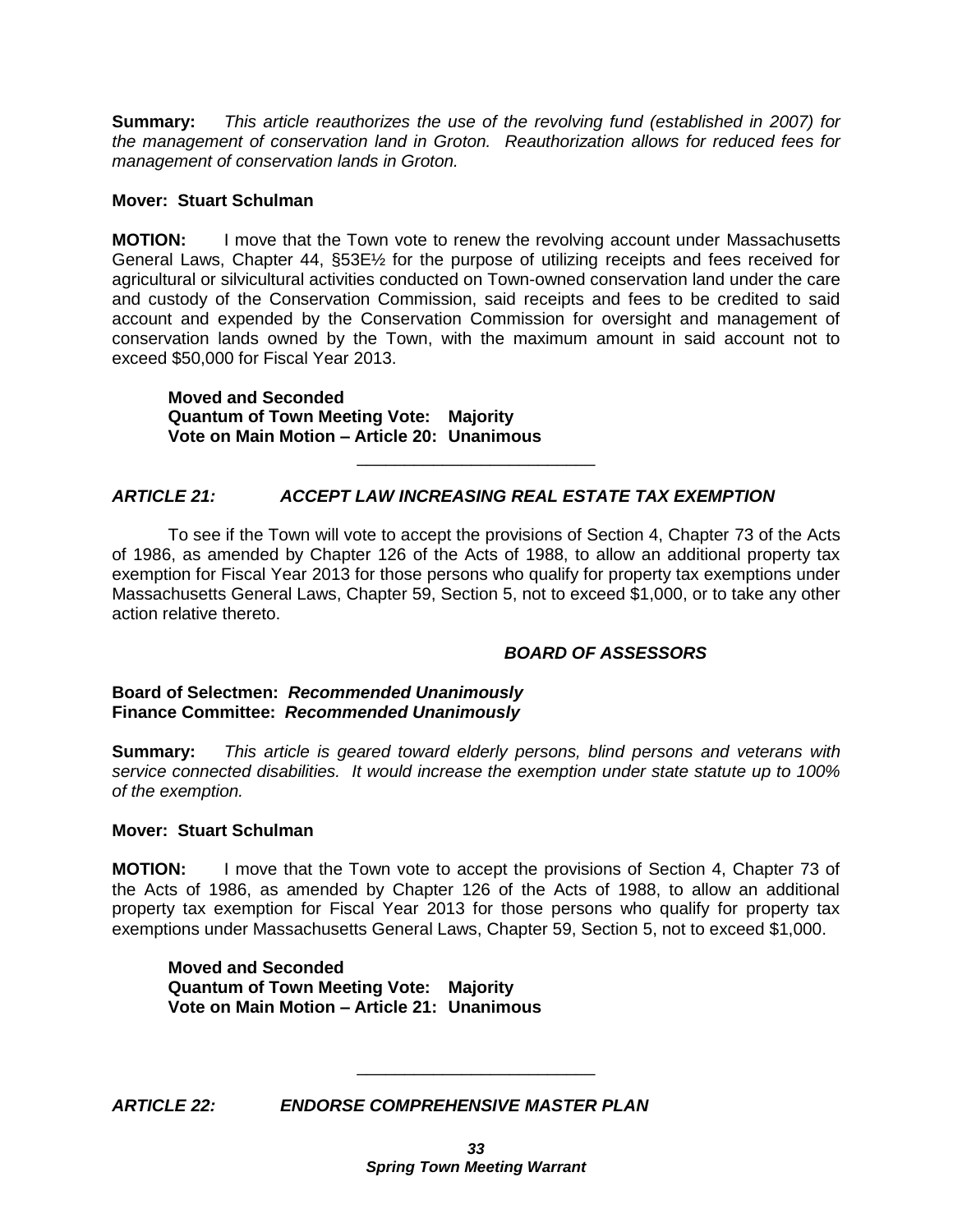To see if the Town will vote to endorse the "Groton Master Plan, Town of Groton, Massachusetts, Prepared for the Groton Planning Board, Prepared by Community Opportunities Group, Inc.; Dodson Associates, Ltd.; Fay Spofford & Thorndike, Inc." dated September 2011, filed in the Office of the Town Clerk on December 13, 2011, or to take any other action relative thereto.

## *PLANNING BOARD*

#### **Board of Selectmen:** *Recommended Unanimously* **Finance Committee:** *No Position*

**Summary:** *The Board will present the master plan to Town Meeting for its endorsement. Copies of the plan are available in the Planning Board office in the Town Hall, at the Groton Public Library and on the Town's web site: [www.townofgroton.org.](http://www.townofgroton.org/)*

## **Mover: Anna Eliot**

**MOTION:** I move that the Town vote to endorse the "Groton Master Plan, Town of Groton, Massachusetts, Prepared for the Groton Planning Board, Prepared by Community Opportunities Group, Inc.; Dodson Associates, Ltd.; Fay Spofford & Thorndike, Inc." dated September 2011, filed in the Office of the Town Clerk on December 13, 2011.

## **Moved and Seconded**

#### **Discussion:**

- Mr. Barringer, Planning Board
	- $\circ$  The Master Plan is living document, intended to be amended from time to time.
	- $\circ$  A Town Meeting endorsement validates the process to date. The next step is implementation, which involves fine tuning the Zoning Bylaws. We are at the beginning of that process. Any changes to the Zoning Bylaws would require a 2/3rds vote at Town Meeting.
	- $\circ$  While the principals of sustainability, concept planning and diversity may be controversial to some, it is important to note that these principals have also been shared in the four previous town master plans.
- Mr. Harris , In Opposition
	- $\circ$  General anxiety about many facets of the Master Plan, and feels that the Planning Board does not listen to public comment. The Plan recommends the removal of town meeting approval of special permits as a facilitator of growth. The Planning Board did not incorporate input received at public hearings. The word "sustainable" is not clearly defined, and should be dropped from the Plan. Concerned with the statement "134 Main Street is the future of real estate development" under the Master Plan Special Permitting.
- Mr. Barringer
	- $\circ$  The Planning Board heard positive and negative comments for citizens. Negative comment that came at the eleventh hour did not sway two to three years of work.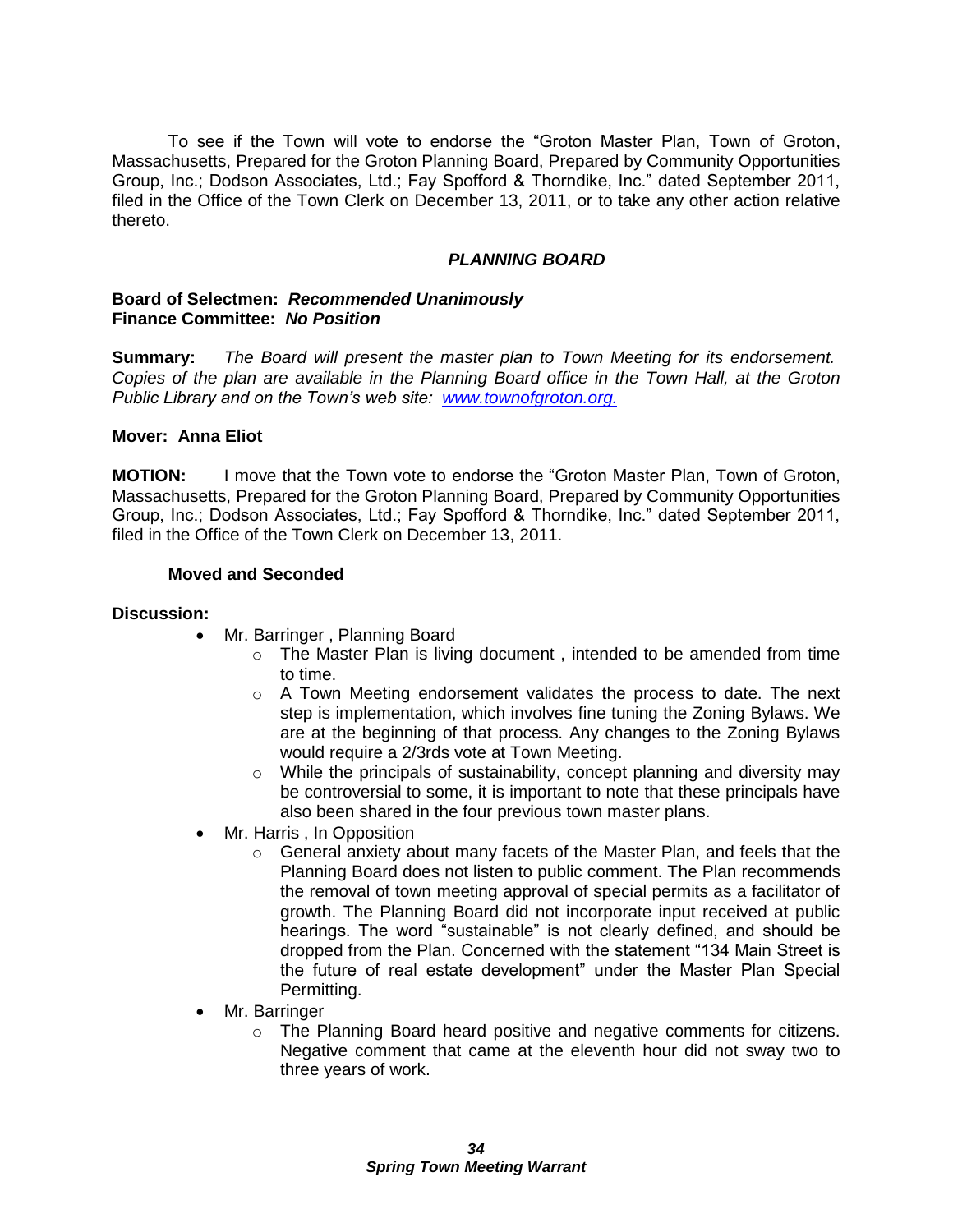- $\circ$  Town Meeting approved the zoning for 134 Main Street with the Town Center Overlay District. This was not the Planning Board acting alone. The Planning Board listens to the public.
- $\circ$  Sustainability the Planning Board is not trying to draft a secretive agenda, but is trying to endorse the preservation and conservation of town resources.
- Mr. Harker , In Opposition
	- $\circ$  Rise to oppose sustainability as a principle of the Master Plan for the next ten years. Uncomfortable with the Plan as it seemed that sustainability and sustainable development would be the principles of the plan. Various working groups were "salted" with Planning Board or Sustainability members. Could the Planning Board have done a better job of public outreach and communication?
- Mr. Barringer
	- $\circ$  The Planning Board is available to the public, and has used many avenues to communicate and educate. Working groups at the various Master Plan workshops were populated with board members so that the comments and discussions could be captured and reported back to the Planning Board.
- Mr. Roberts, Sustainability Commission
	- $\circ$  The Town needs a Master Plan as a tool to be successful and also as a mechanism to access state funding. For the record, not all recommendations from the Sustainability Commission were accepted. The Sustainability Commission is heading in the direction of helping Groton to become self sustaining. It is not trying to tell people what to do. The idea is to create alternatives and make incremental improvements. The Sustainability Commission endorses the Master Plan.
- Ms. Evans
	- $\circ$  Agrees with comments that the Planning Board is not including public input. The Plan discusses working collaboratively with other towns, but the body of the plan does not support this goal. Objects to the social equality theme of the plan, including modifying zoning to encourage lower income. The plan is too town centric, and should consider a regional opportunity to achieve these goals instead of changing the Town's character to achieve social diversity and social engineering goals. We have social diversity in the region. No desire to change her status.
- Ms. Collette
	- $\circ$  The Master Plan sustainable development was a commonwealth directive from Mitt Romney, then Governor, through a set of planning principles.
- Mr. Barringer
	- $\circ$  Social diversity has been a principle of past master plans. The town has not met the 40B low income goals and is subject to 40B development projects.
- Resident
	- o Supports the Master Plan. Does not believe in conspiracy theories nor afraid of sustainability concepts. Resident does promote the idea of selling Town Hall and moving the offices to Prescott School as a way of unlocking the commercial potential of Station Ave.
- Mr. Lyons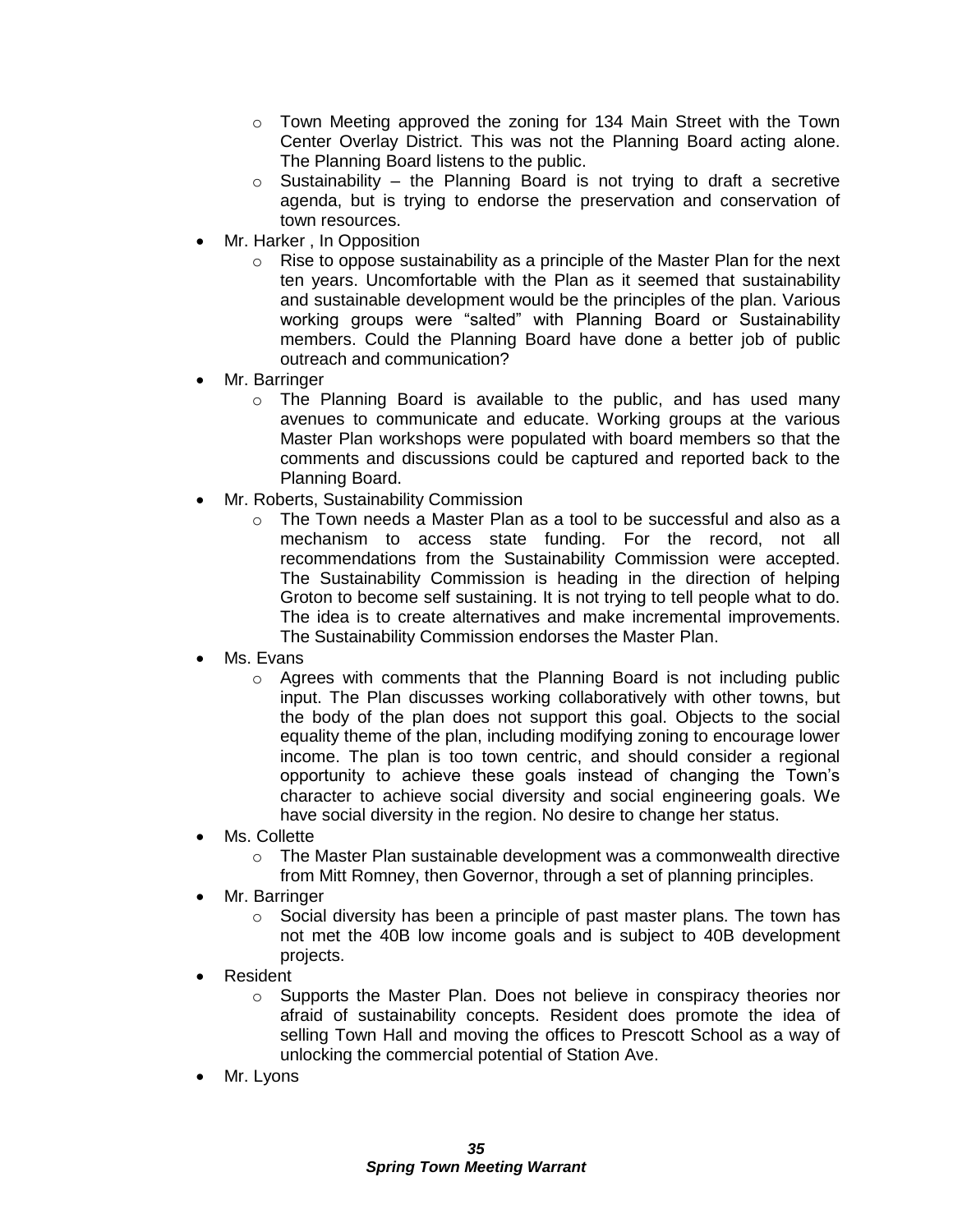$\circ$  The Master Plan is an advisory document. Previous efforts have shaped the town. Town Meeting has chosen to accept some, but not all concepts. We need to have a vision as an impetus to move forward.

# **MOTION TO MOVE THE QUESTION** (Paula Martin) **Moved and Seconded Quantum of Town Meeting Vote: 2/3rds Majority Vote on Motion to Move the Question: Chair declares 2/3rds Majority**

**Main Motion Under Article 22 Quantum of Town Meeting Vote: Majority Vote on Main Motion- Article 22: Passed - 81 in favor, 20 against**

# *ARTICLE 23: AMEND VARIOUS SECTIONS OF CHAPTER 218, ZONING*

To see if the Town will vote to amend the Code of the Town of Groton, Chapter 218 Zoning, as follows:

\_\_\_\_\_\_\_\_\_\_\_\_\_\_\_\_\_\_\_\_\_\_\_\_\_

1. By adding the following new definitions to Section 218-4 Definitions:

| FLOOR AREA, AGGREGATE - | Total floor area including all floors of all buildings on the<br>premises. |
|-------------------------|----------------------------------------------------------------------------|
| FLOOR AREA, GROSS-      | Total gross floor area including exterior building walls of all            |
|                         |                                                                            |
|                         | floor areas of a building or structure.                                    |
| FLOOR AREA, HABITABLE - | The temperature-controlled, finished floor area within a                   |
|                         | dwelling unit exclusive of unfinished garages, attics and                  |
|                         | cellars.                                                                   |

2. By deleting the words "floor space" and by inserting the words "habitable floor area" in Section 218-16D Accessory Apartments, subsection 218-16D(3)(c) so as to read as follows:

(c) Not more than one accessory apartment may be established on a lot. The accessory apartment shall not exceed 800 square feet in **floor space** *habitable floor area* and shall be located in the principal residential structure on the premises.

3. By adding the words "and habitable floor area" in Section 218-27C Planned Multifamily Development, subsection (1)(b)[3] so as to read as follows:

[3] Materials indicating the proposed number of square feet of gross floor area *and habitable floor area;* the number of dwelling units, distinguishing units by number of bedrooms and any special occupancies (elderly or handicapped); form of tenure; any subsidies anticipated; rent or sales prices, including any commitments for price ceilings; methods of water supply and sewage disposal; time schedule for construction of units and improvements; service improvements proposed at the developer's and those anticipated at the Town's expense; and means, if any, of providing for design control.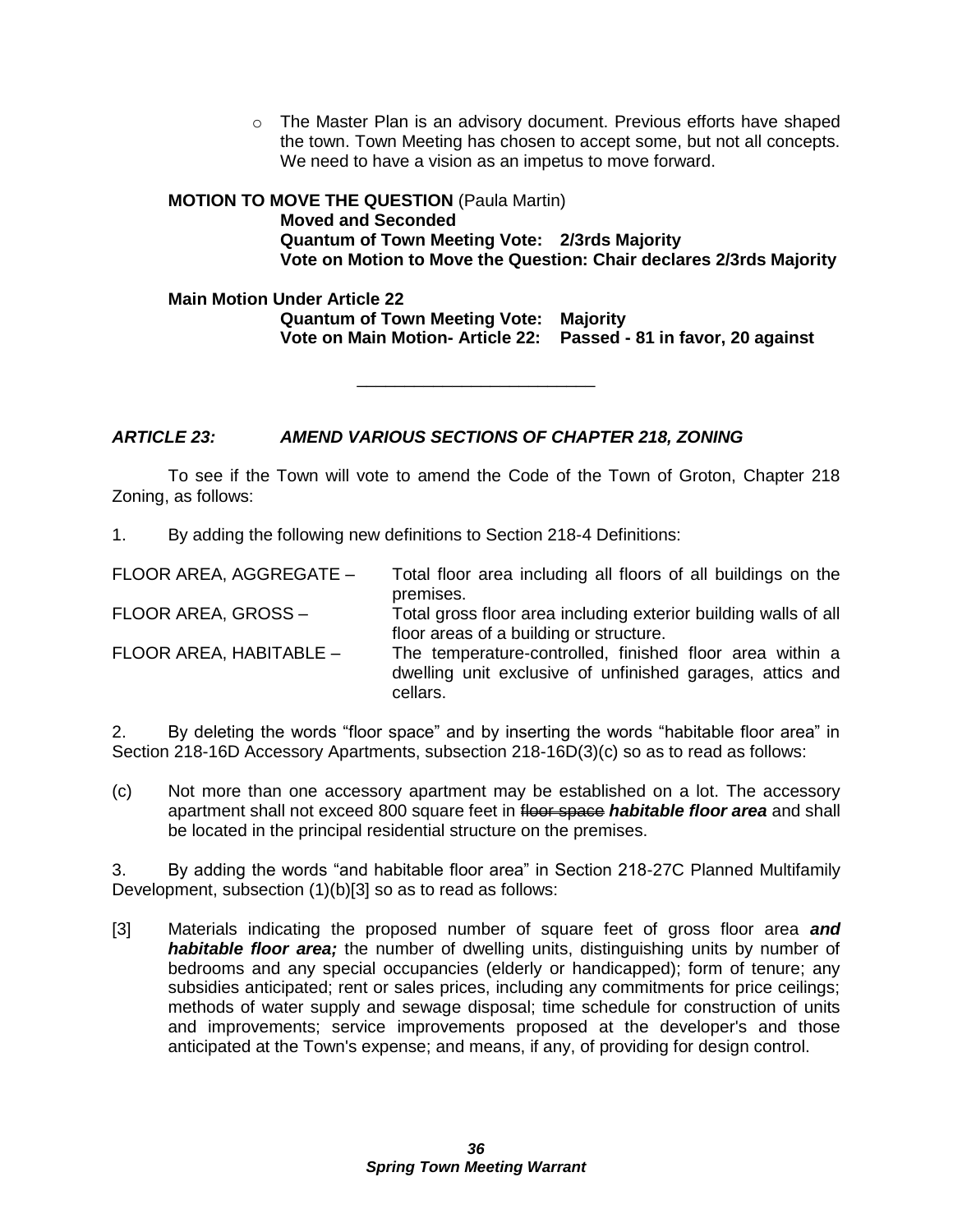4. By deleting the word "gross" and by inserting word "habitable" and by deleting the words "excluding basement storage spaces" in Section 218-27C Planned Multifamily Development, subsection (4)(c) so as to read as follows:

(c) No one building shall exceed 10,000 square feet gross *habitable* floor area, excluding basement storage spaces.

5. By deleting the word "gross" and by inserting word "habitable" in Section 218-30.2 Town Center Overlay District, subsection D(7) so as to read as follows:

(7) Notwithstanding the density provisions of § 218-22E, maximum residential density in TCOD developments shall not exceed 10 dwelling units per acre; provided, however, that the special permit granting authority may allow a density of up to 14 dwelling units per acre through use of TDRs under § 218-26 of this chapter. Where the computation of the allowable number of dwelling units results in a fractional number, the fractional number shall be rounded up to the nearest whole number. New dwelling units constructed in a TCOD development shall not exceed 2,000 square feet in gross *habitable* floor area, and shall not have more than three bedrooms, except where the special permit granting authority authorizes an increase in **gross** *habitable* floor area and/or the number of bedrooms upon a determination that such waiver(s) will not derogate from the intent of this chapter nor be detrimental or injurious to the public health and welfare.

or to take any other action relative thereto.

# *PLANNING BOARD*

#### **Board of Selectmen:** *Recommended Unanimously* **Finance Committee:** *No Position*

**Summary:** *The Planning Board is proposing the amendment to clarify various definitions of "floor area" which appear in numerous sections of Chapter 218 Zoning.*

# **Mover: Anna Eliot**

MOTION: I move that the Town vote to amend the Code of the Town of Groton, Chapter 218, Zoning, as set forth in the Warrant and as on file in the Office of the Town Clerk.

#### **Moved and Seconded**

#### **Comments:**

Mr. Barringer, Planning Board

 Zoning bylaw changes seek to clarify Gross Square Footage throughout the Bylaw. GSF to exclude non-habitable areas.

**Quantum of Town Meeting Vote: 2/3's Majority Vote on Main Motion – Article 23: Unanimous**

*ARTICLE 24: AMEND CHAPTER 81 OF THE TOWN BYLAWS – TOWN MEETINGS*

\_\_\_\_\_\_\_\_\_\_\_\_\_\_\_\_\_\_\_\_\_\_\_\_\_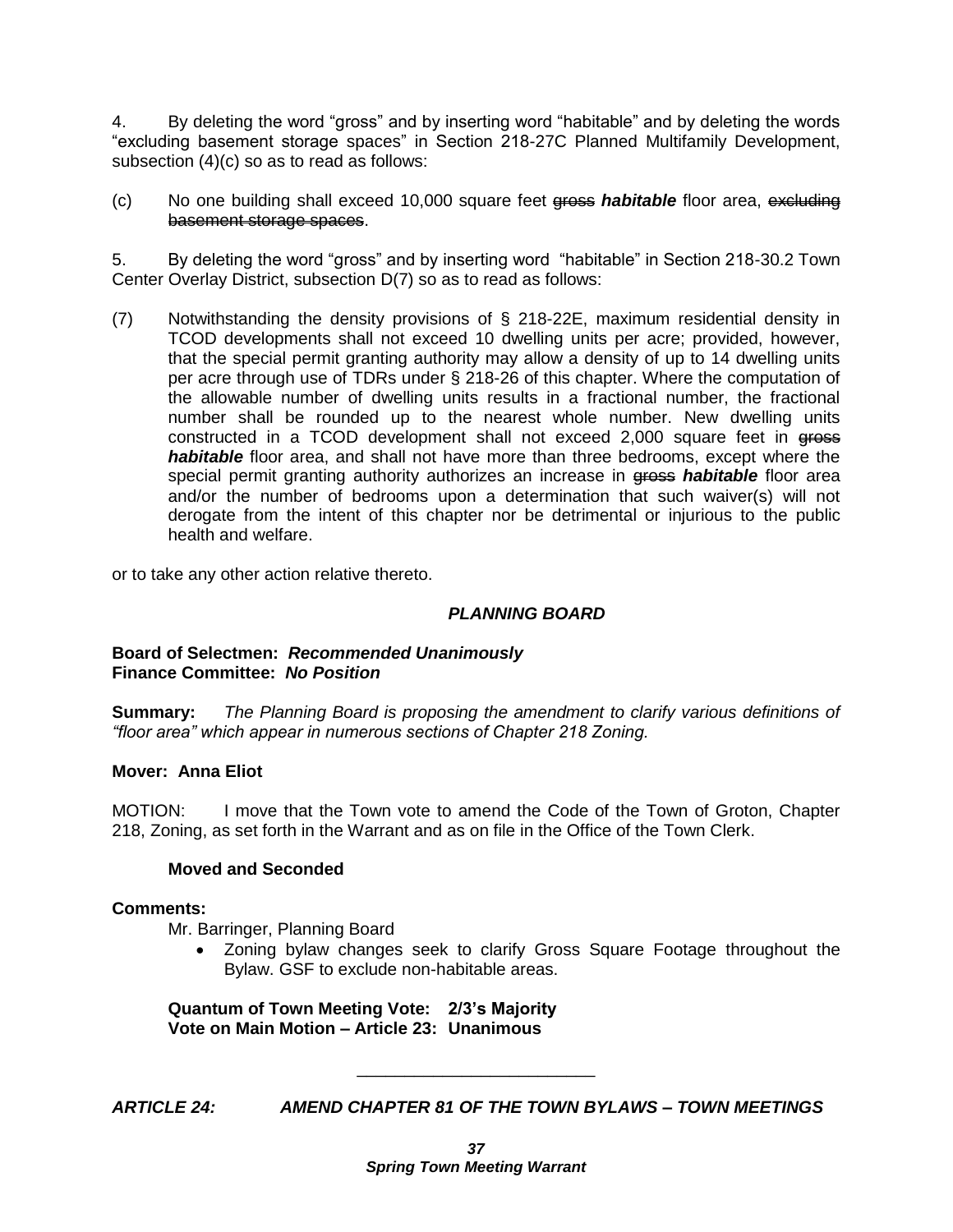To see if the Town will vote to amend Chapter 81, "Town Meetings," of the Code of the Town of Groton by deleting the word "Monday" from the second sentence of Sections 81-1 A and B, so that they will read as follows:

§ 81-1 A. The Spring Town Meeting by default shall be held on the last Monday in April. If the Board of Selectmen determine it infeasible or undesirable to hold the Spring Town Meeting on the last Monday in April, then, on a year-by-year basis, the Selectmen may establish a different date, sometime in March, April or May, upon which to hold the Spring Town Meeting so long as they provide formal public notice of that date at least six (6) weeks prior to the date established.

B. The Fall Town Meeting by default shall be held on the third Monday in October. If the Board of Selectmen determine it infeasible or undesirable to hold the Fall Town Meeting on the third Monday in October, then, on a year-by-year basis, the Selectmen may establish a different date, sometime during September, October or November, upon which to hold the Fall Town Meeting so long as they provide formal public notice of that date at least six (6) weeks prior to the date.

or to take any other action relative thereto.

#### *BOARD OF SELECTMEN TOWN CLERK*

#### **Board of Selectmen:** *Recommended Unanimously* **Finance Committee:** *No Position*

**Summary:** *Chapter 81 is written to afford the Board of Selectmen flexibility in setting the dates of the annual Spring and Fall Town Meetings. As currently written, however, any date change would need to fall on a Monday. These suggested changes would allow a changed date to fall on any day of the week. It should be noted that a change in the date of the Spring Town Meeting may also change the date of the Annual Town Election, as it is defined to be held "on the fourth Tuesday following the first session of the Spring Town Meeting."*

#### **Mover: Joshua Degen**

**MOTION:** I move that the Town vote to amend Chapter 81, "Town Meetings," of the Code of the Town of Groton, as set forth in the Warrant and as on file in the Office of the Town Clerk.

**Moved and Seconded Quantum of Town Meeting Vote: Majority Vote on Main Motion – Article 24: Majority**

# *ARTICLE 25: ACCEPTANCE OF ORION WAY*

To see if the Town will vote to accept as a public way the roadway known as Orion Way, as heretofore laid out by the Board of Selectmen and as shown on a plan entitled "As Built Plan & Profile - Orion Way, prepared for Batten Woods Village, Groton, MA" dated October 4, 2004, prepared by LandTech Consultants Inc., Westford, MA, a copy of which is on file with the Town Clerk, and to authorize the Board of Selectmen to acquire, by gift, purchase, or eminent domain,

\_\_\_\_\_\_\_\_\_\_\_\_\_\_\_\_\_\_\_\_\_\_\_\_\_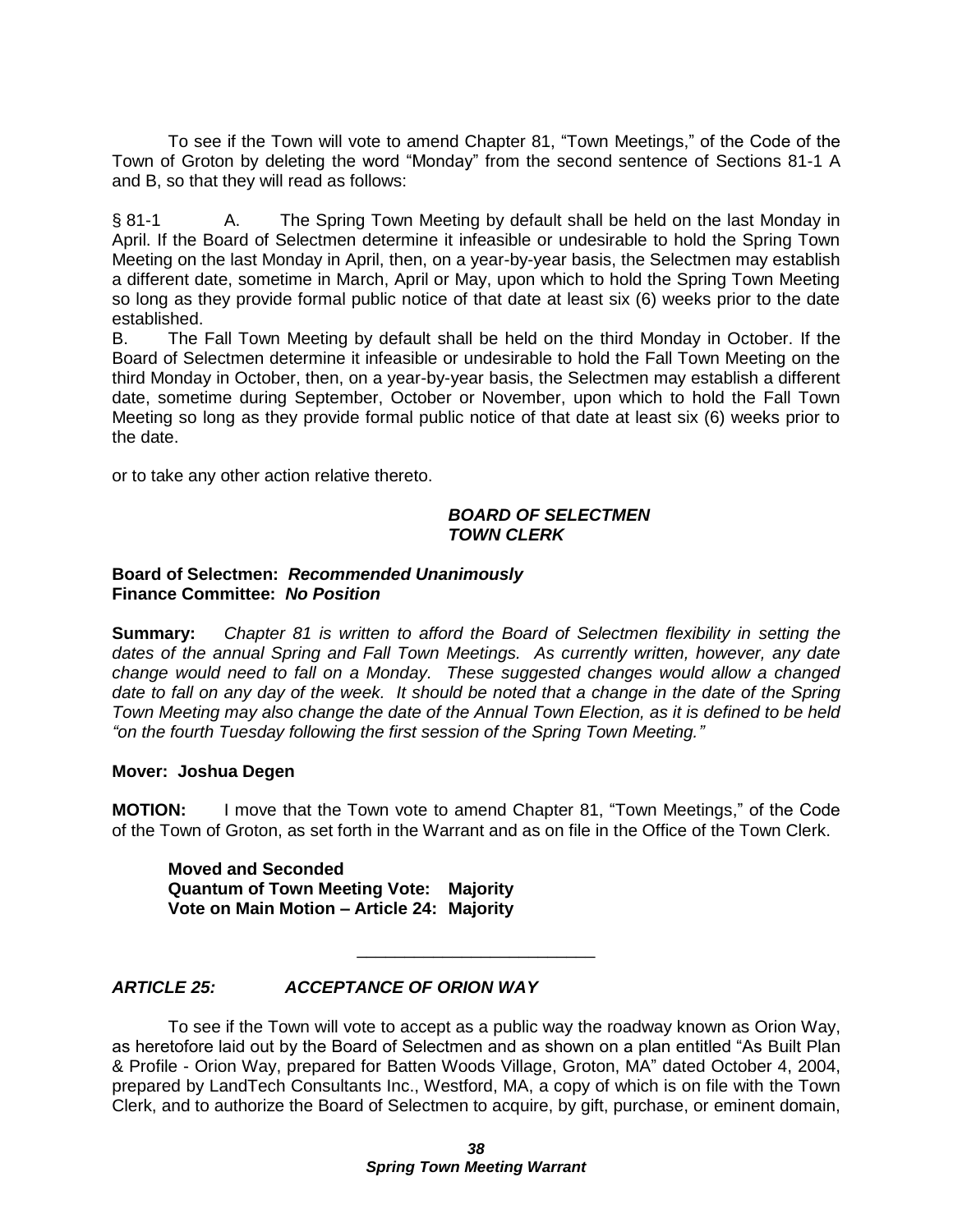the fee to or lesser interests in said roadway and all related easements, or to take any other action relative thereto.

#### *BOARD OF SELECTMEN*

**Board of Selectmen:** *Recommended Unanimously* **Finance Committee:** *Recommended (6 In Favor, 1 Abstain)*

**Summary:** *To accept Orion Way as a public way.*

#### **Mover: Joshua Degen**

**MOTION:** I move that the Town vote to accept as a public way the roadway known as Orion Way, as heretofore laid out by the Board of Selectmen and as shown on a plan entitled "As Built Plan & Profile - Orion Way, prepared for Batten Woods Village, Groton, MA" dated October 4, 2004, prepared by LandTech Consultants Inc., Westford, MA, a copy of which is on file with the Town Clerk, and to authorize the Board of Selectmen to acquire, by gift, purchase, or eminent domain, the fee to or lesser interests in said roadway and all related easements, and to transfer the sum of \$1.00 from line 3010 of the Fiscal Year 2012 Town Operating Budget, Health Insurance/Employee Expenses, for the purpose of such acquisition.

**Moved and Seconded Quantum of Town Meeting Vote: 2/3's Majority Vote on Main Motion Article 25: Unanimous**

*Prior to the consideration of Article 26, Mr. Gosselin thanked the Meeting for the numerous expressions of appreciation.*

\_\_\_\_\_\_\_\_\_\_\_\_\_\_\_\_\_\_\_\_\_\_\_\_\_

*The Moderator also asked the Meeting to acknowledge the service of Selectmen Dillon. Mr. Dillon has decided not to seek re-election. Mr. Dillon received the standing applause of the Meeting.*

\_\_\_\_\_\_\_\_\_\_\_\_\_\_\_\_\_\_\_\_\_\_\_\_\_

*ARTICLE 26: AMEND CHAPTER 105 – ALCOHOLIC BEVERAGES*

To see if the Town will vote to amend Chapter 105 of the Groton Code, Alcoholic Beverages, which reads as follows:

No person shall possess an open container of any alcoholic beverage, as defined in MGL C. 138, § 1, while on, in or upon any public way or upon any way to which the public has a right of access or any public common, park or playground or any place to which members of the public have access as invitees or licensees or any private land or place, without consent of the owner or person in control of such public or private land or place. The provisions of this chapter shall not apply to the sale of alcoholic beverages by a duly licensed vendor which is expressly authorized by the Town within the function hall and the adjacent pavilion of the Groton Country Club.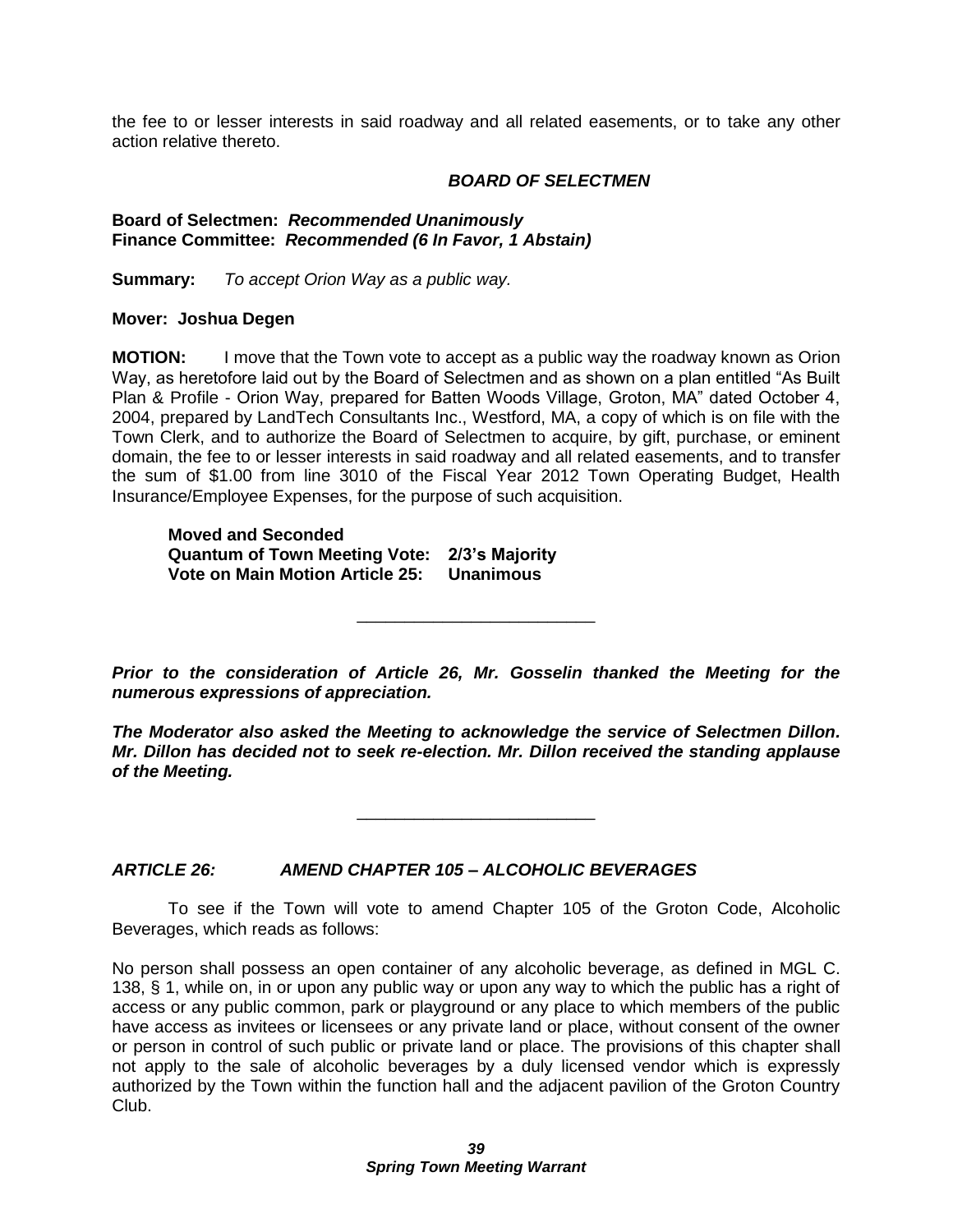by revising the first sentence and adding a new sentence so that the section reads as follows:

No person shall possess an open container of any alcoholic beverage, as defined in MGL C. 138, § 1, while on, in or upon a) any public way or any way to which the public has a right of access; or b) any public common, park or playground; or c) any place to which members of the public have access as invitees or licensees without consent of the owner or person in control of such land or place; or d) any private land or place without consent of the owner or person in control of such land or place. The provisions of this chapter shall not apply to the sale of alcoholic beverages by a duly licensed vendor which is expressly authorized by the Town within the function hall and the adjacent pavilion of the Groton Country Club. The Board of Selectmen may grant a permit, subject to applicable laws and the regulations of the Alcoholic Beverages Control Commission, for the sale and/or consumption of wine or malt beverages at a farmers' market type event conducted on Town-owned property.

or take any other action relative thereto.

## *BOARD OF SELECTMEN*

#### **Board of Selectmen:** *Recommended Unanimously* **Finance Committee:** *No Position*

**Summary:** *This article has been placed on the Warrant by the Board of Selectmen in order to make provision for a recent statutory amendment allowing the sale of wine at the Local Farmers Market at the Williams Barn. This change will allow the Selectmen to grant consent for the sale or consumption of wine and/or malts on Town owned property.*

#### **Mover: Stuart Schulman**

**MOTION:** I move that the Town vote to amend Chapter 105 of the Groton Code, Alcoholic Beverages, as set forth in the Warrant and as on file in the Office of the Town Clerk.

\_\_\_\_\_\_\_\_\_\_\_\_\_\_\_\_\_\_\_\_\_\_\_\_\_

**Moved and Seconded Quantum of Town Meeting Vote: Majority Vote on Main Motion – Article 26: Unanimous**

**Motion and Second to dissolve the Spring Town Meeting : Unanimous**

**The Spring Town Meeting was dissolved May 7, 2012 at 10:01 PM**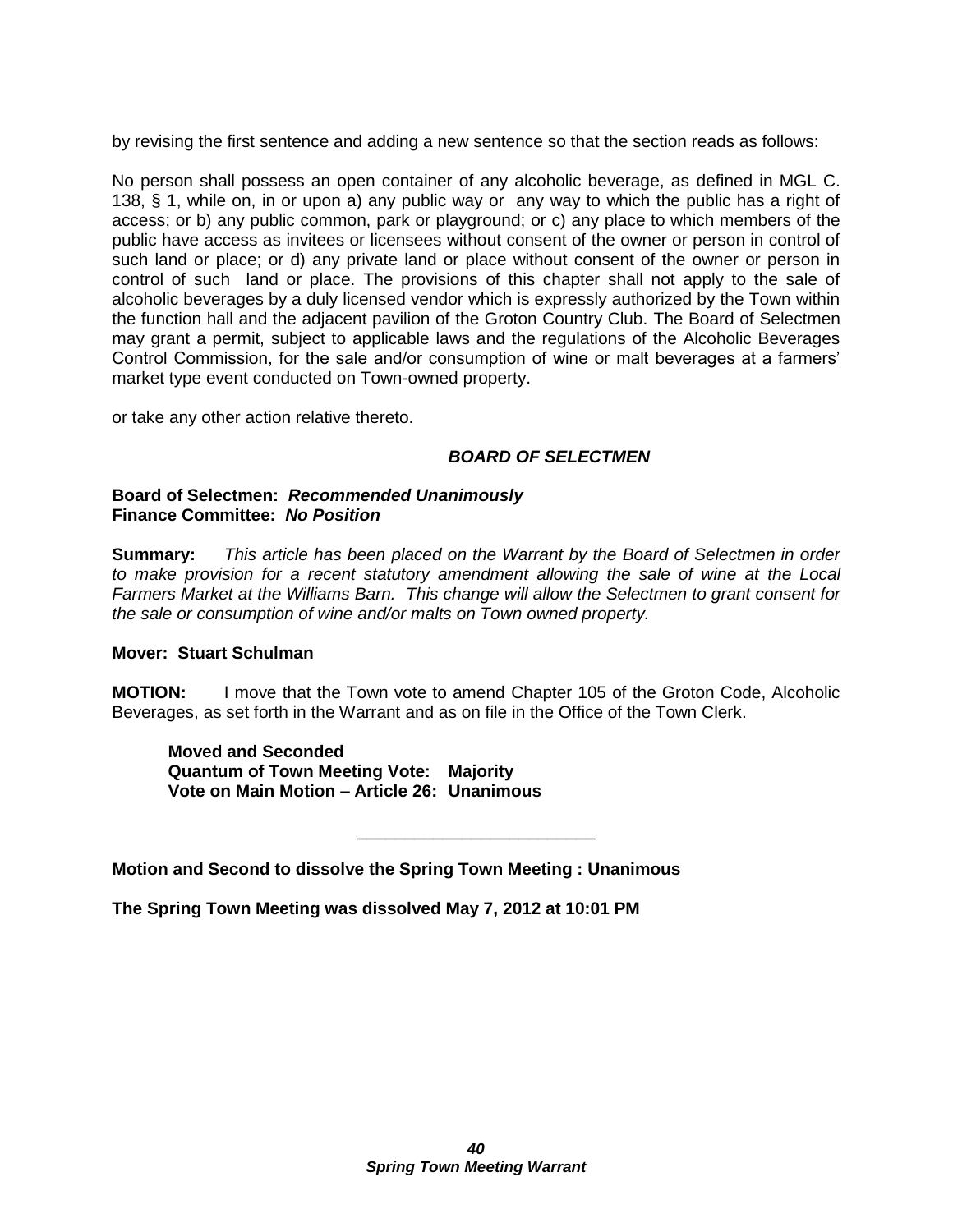Hereof fail not and make return of your doings to the Town Clerk on or before time of said meeting.

Given under our hands this 10<sup>th</sup> Day of April in the year of our Lord Two Thousand Eleven.

*Anna Eliot* Anna Eliot, Chairman

*George F. Dillon, Jr.* George F. Dillon, Jr., Vice-Chairman

*Peter S. Cunningham* Peter S. Cunningham, Clerk

*Joshua A. Degen* Joshua A. Degen, Member

*Stuart M. Schulman* Stuart M. Schulman, Chairman

OFFICERS RETURN Groton, Middlesex

Pursuant to the within Warrant, I have this day notified the Inhabitants to assemble at the time, place, and for the purpose mentioned as within directed. Personally posted by Constable.

 $\overline{\phantom{a}}$  , and the contract of the contract of the contract of the contract of the contract of the contract of the contract of the contract of the contract of the contract of the contract of the contract of the contrac

**Constable Constable Date Duly Posted**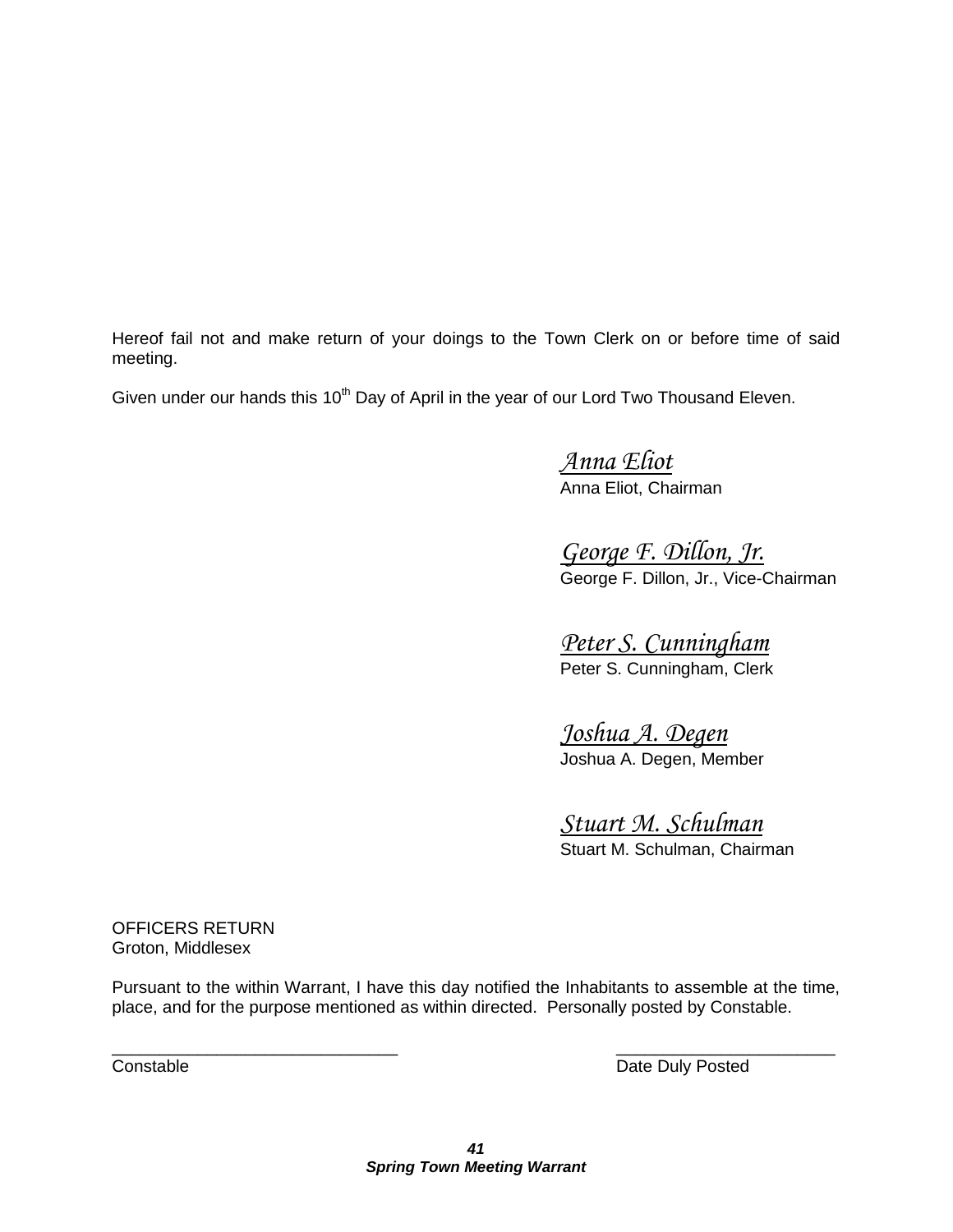# **BUDGET MESSAGE FROM THE TOWN MANAGER**

\_\_\_\_\_\_\_\_\_\_\_\_\_\_\_\_\_\_\_\_\_\_\_\_\_\_\_\_\_\_\_\_\_\_\_\_\_\_\_\_\_\_\_\_\_\_\_\_\_\_\_\_\_\_\_\_\_\_\_\_\_\_\_\_\_\_\_\_\_\_\_\_\_\_\_\_

# **TOWN OF GROTON FISCAL YEAR 2013**

Pursuant to Article 6 of the Charter of the Town of Groton, Massachusetts, the Finance Committee, Board of Selectmen and Town Manager are pleased to submit for your consideration the Proposed Fiscal Year 2013 Operating Budget for the Town of Groton. Departments have done an outstanding job maintaining services without significant increases in appropriations in the last three years. As a matter of fact, the budget that was approved by Town Meeting for Fiscal Year 2012 was actually \$279,000 under the levy limit. Please remember that the Board of Selectmen and Finance Committee recommended, and Town Meeting approved, taking an additional \$200,000 from Free Cash to offset the FY 2012 Budget as well, lowering the overall tax levy by \$479,000. In addition, for the past two years, the Board of Selectmen has approved using the overpayment of funds from the original Central Sewer Project to offset the excluded Municipal debt. In FY 2012, the Town lowered the excluded debt by approximately \$100,000. These funds will not be available in FY 2013. These actions, coupled with the refinancing of debt by the Groton-Dunstable Regional School District, lowered the tax rate from \$16.38 in FY 2011 to \$16.08 in FY 2012, while property values remained stable. The average tax bill in FY 2012 was reduced by an average of \$100. This was good news for the Groton Taxpayers. However, the funds used to lower the excluded debt in FY 2012 will not be available in FY 2013, causing excluded debt to rise from \$1,868,906 to \$2,090,517.

These factors have made developing the FY 2013 Budget challenging. While there are significant new revenues, including the \$479,000 in excess levy capacity, the goal of the Finance Committee, Board of Selectmen and Town Manager was to continue to keep property taxes as stable as possible, while improving the delivery of services. To that end, in preparing the FY 2013 Budget, Departments were directed to take a look at their department operation and provide a realistic outlook for FY 2013. The Budget presented in Fiscal Year 2013 will provide the unique opportunity to improve the delivery of services in key departments in FY 2013, while stabilizing the Tax Rate. The proposed Fiscal Year 2013 Budget can be classified as a "Needs Budget". This would be defined as a budget that maintains the current level of services and addresses areas that will actually improve the delivery of services to our residents.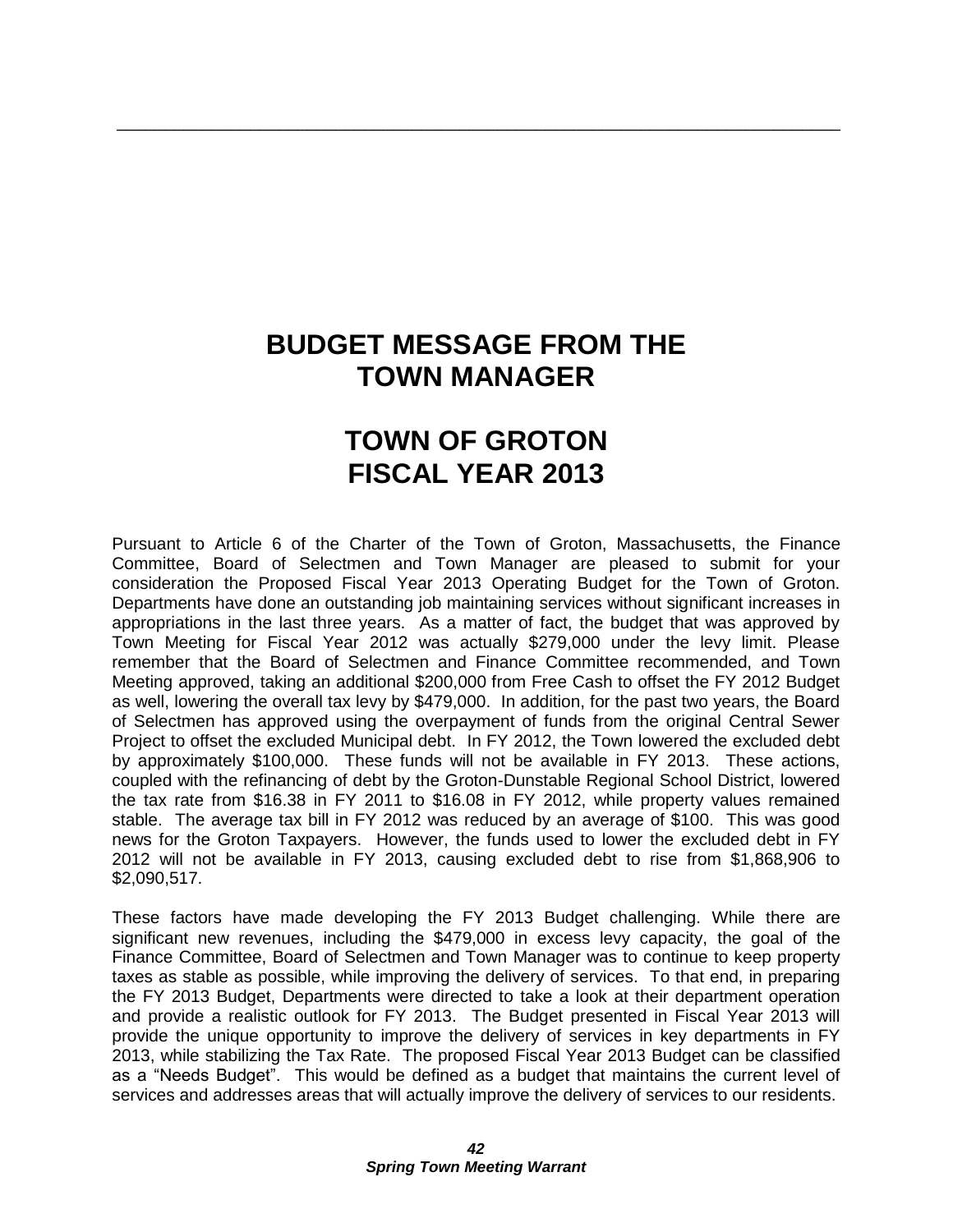Budget projections that were developed to balance the Fiscal Year 2013 Budget take into consideration that for the first time in three years we will not see a decrease in State Aid in FY 2013 and that we will be able to maintain the same level of commitment from the Commonwealth. We are confident that we have a healthy revenue forecast in Fiscal Year 2013. This will allow us to not only maintain services, but address areas that we believe will improve the delivery of services. In addition, several factors that were considered budget busters in FY 2012, will not negatively impact the Town in FY 2013. Health Insurance and Pension Expenses will not overly tax the budget in FY 2013 thanks to action taken by Legislature in 2011. As you will remember from last year, the Commonwealth allowed up to a ten year increase in the payback schedule of the unfunded pension liability, allowing cities and towns to spread the budget impact up to 40 years. In addition, the State Legislature confirmed its intent to relieve the escalating costs of health insurance by adopting Health Reform Legislation. Briefly, this action allowed cities and towns to change health insurance plan designs in order to lower costs without first bargaining that change through union negotiations. The cost reduction is accomplished by shifting more of the out of pocket expenses to employees and retirees in the form of higher co-pays and new deductibles, thereby lowering the monthly premiums and consequently the overall cost of health insurance for the taxpayer. The new law also required that 25% of the first year's estimated savings be returned to employees and retirees. Meetings with the Town's Insurance Advisory Committee, made up of employees from both union and non-union groups, as well as retirees, resulted in agreement to return the savings in the form of a health reimbursement arrangement (HRA). The HRA allows employees and retirees to use the savings to offset higher co-pays and new plan year deductibles. The anticipated FY 2013 twenty-five (25%) percent savings is approximately \$60,000. This amount will be used to fund the HRA in FY 2013. The Board of Selectmen has agreed to request funding for the HRA in the amount of \$60,000 for the next three (3) Fiscal Years.

Fiscal Year 2013 is also a very busy year with regard to Union Contracts and negotiations. The Town currently has five (5) Unions with Collective Bargaining Agreements. In addition, we have been notified that a sixth  $(6<sup>th</sup>)$  Union is being formed to represent the full-time Firefighter/EMT's. We are pleased to report that we have settled three (3) of the contracts for Fiscal Year 2013. The Communications Union, Patrolmen's Association and the Supervisor's Union have all agreed to three (3) year contracts. All three (3) contracts call for a three (3%) percent wage adjustment in Fiscal Year 2013 and a two (2%) percent wage adjustment in Fiscal Year 2014 and 2015 (please note that both the Supervisor's Union and Patrolmen's Association did not receive any wage adjustments in Fiscal Year 2012). The main concession from the Unions was the elimination of Step Increases in their individual salary schedules. This was replaced with ranges and single rates of pay which will save the Town money in future fiscal years by removing automatic pay increases. We continue to negotiate contracts with the other Unions and will report any settlements to the Town Meeting and make appropriate budget adjustments, should they be necessary. We are also recommending that employees covered by the Personnel Bylaw receive a three (3%) percent wage adjustment in Fiscal Year 2013. Steps were removed from the Bylaw Salary Schedule as well. This will be the first adjustment in the Bylaw Salary Schedule since Fiscal Year 2010.

Two of the major adjustments in the Proposed Budget include additional personnel in both the Police and Fire Departments. The Police Department has been adjusted to add an additional Sergeant's position, bringing the total number of Sergeants to four (a current patrolman will be promoted to Sergeant – not a new employee). This position will insure adequate supervision of all personnel 24/7. Currently, with three sergeants, fifteen of twenty-one possible shifts are covered. Approximately 25% of the shifts are un-supervised, or only partly supervised when the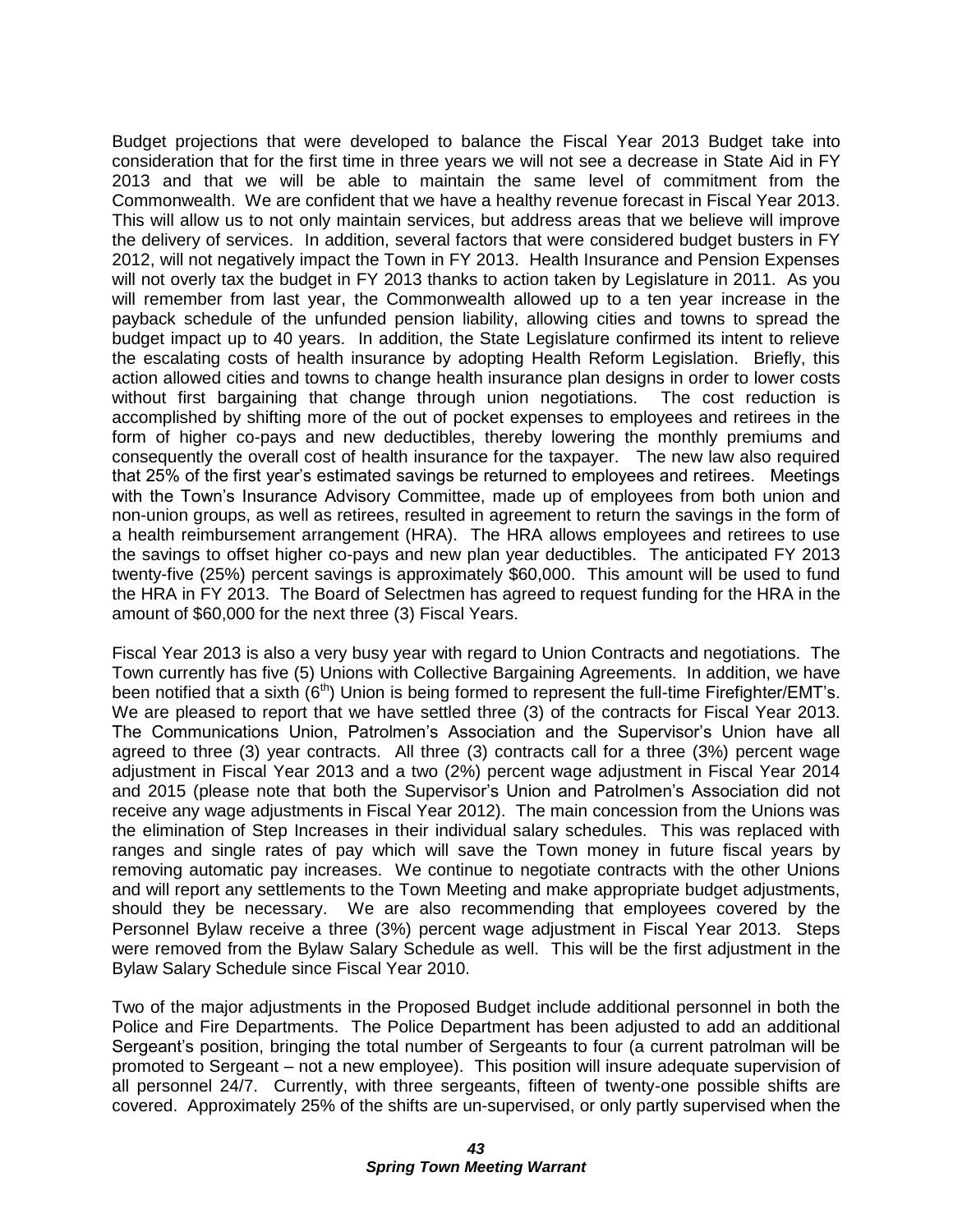shift falls on a week day when the Lieutenant or Police Chief is working. This leaves only four late night shifts and two day shifts supervised by a Sergeant. The promotion of an officer to Sergeant would cover five more shifts per week leaving only one shift per week not supervised by a Sergeant.

In addition, the Police Department Budget was adjusted to add a new patrolman's position to backfill the additional Sergeant's position. This will bring the total number of sworn full time police officers to eighteen (18). Activities of the department have grown substantially over the past year. The Department has seen increases in 911 calls, arrests and criminal infractions. These increases do not reflect day to day activities that are currently performed by the uniformed members of the Police Department. Two years ago, the Town restored a Patrolman's Position in the FY 2011 Operating Budget. With that restoration, the Department has been able to augment the patrol force during critical times, as well as provide investigative assistance to the Department's one (1) full-time detective. Adding this additional position will further increase the Department's capabilities and provide for more efficient delivery of police services that will prepare the Department for the future. A major factor in adding this position is looking to the future. There are several construction projects proposed in both Groton and surrounding towns, including the Main Street project in Groton, a hotel complex in Littleton, and a number of shopping centers and stores in Westford that will draw business, jobs and people to Groton. This will inevitably lead to additional problems, emergencies and issues. This additional position will allow the Department to be prepared to meet future challenges. This position should also allow the Department to better control overtime costs and increase officers on the street.

The Fire Department is currently staffed with four full-time Firefighter EMTs plus a paid Per Diem shift. During the week, two Firefighter EMTs are on duty from 6AM to 6PM; the Shift Supervisor and Per Diem are on duty from 8AM to 4PM. On weekends, the Department has one Per Diem position from 8AM to 2PM. The remaining coverage is provided by Call Firefighters and EMTs. It has become increasingly difficult to provide an adequate response on weekends. This issue has been ongoing for the last several years. The Department has attempted to solve the problem without increasing headcount with innovative solutions such as the "Call Incentive Plan" which rewarded Call members for weekend responses and by having one Per Diem EMT on duty for a portion of the weekend. Despite these steps, weekend response remains inadequate. Lack of personnel on the weekends has extended response times and resulted in numerous calls that had to be covered through mutual aid. There have been seven calls so far this year that have required mutual aid to transport patients. This can put residents and patients in jeopardy. In addition, approximately 25% of the time on weekends, the Department is responding to fire calls with only one or two Firefighters. NFPA standards recommend a minimum response of four Firefighters. To address these very important issues, the FY 2013 Budget includes funding to expand paid coverage to include two (2) Firefighter/EMTs on weekends from 6AM to 6PM. This will have a tremendous positive impact on the Fire Department's service to the residents of Groton by providing coverage seven (7) days per week. In order to help offset this additional manpower, we have increased the amount used to fund the Operating Budget from the Ambulance Receipts from \$110,000 to \$160,000.

The following chart is a breakdown of the proposed municipal budget by function:

| <b>Function</b>           | FY 2012<br><b>Appropriation Proposed</b> | FY 2013     | <b>Dollar</b><br>Change | Percent<br><b>Change</b> |
|---------------------------|------------------------------------------|-------------|-------------------------|--------------------------|
| <b>General Government</b> | \$1.614.840                              | \$1.652.385 | \$37.545                | 2.32%                    |

*44 Spring Town Meeting Warrant*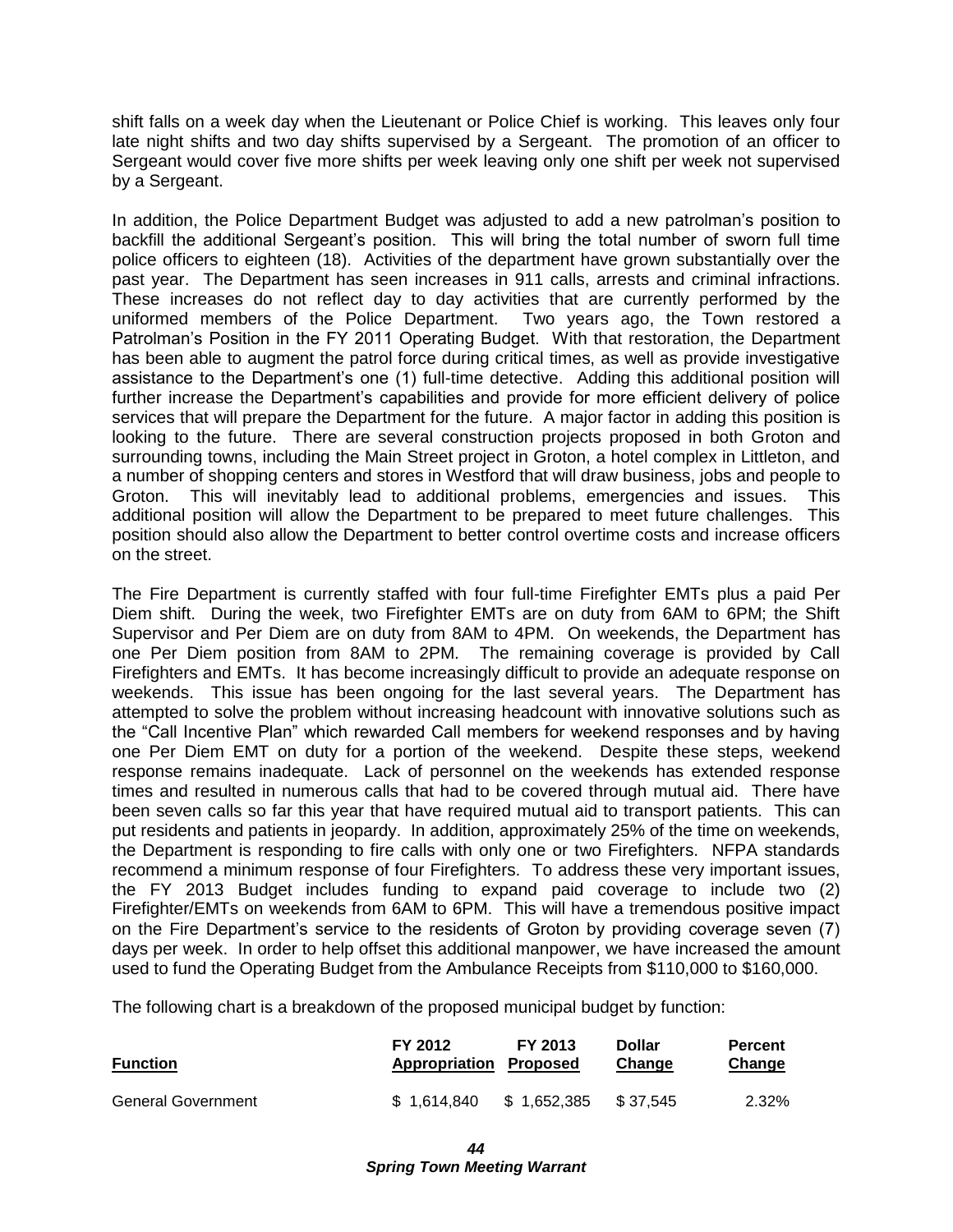| <b>Municipal Government Total</b>    | \$11,312,170 | \$11,648,809   | \$336,639  | 2.97%    |
|--------------------------------------|--------------|----------------|------------|----------|
| <b>Employee Benefits</b>             | \$2,996,922  | \$3,013,787    | \$16,865   | 0.56%    |
| Debt Service (within Levy Only)      | 197.292      | 321,000<br>\$. | \$123,708  | 62.70%   |
| <b>Library and Citizens Services</b> | \$1,567,475  | \$1,535,931    | \$(31,544) | $-2.01%$ |
| Department of Public Works           | \$1,900,510  | \$1,969,612    | \$69,102   | 3.63%    |
| Protection of Persons & Property     | \$2,661,603  | \$2,804,946    | \$143,343  | 5.38%    |
| Land Use Departments                 | 373,528      | 351.148<br>SS. | \$(22,380) | $-5.99%$ |
|                                      |              |                |            |          |

The total Proposed Fiscal Year 2013 Operating Budget, including Regional School Assessments and excluded debt, is \$28,915,113 or an increase of 2.20%. This proposed budget is \$580,359 under the anticipated FY 2013 Proposition 2½ Levy Limit. Please note that excluded debt, which we have no budgetary control over, has increased by \$221,611 or 11.86%. When you take into consideration the proposed Capital Budget and additional appropriations raised on the recap sheet, the total proposed budget is \$30,177,585. The Fiscal Year 2012 Tax Rate has been certified at \$16.08. Based on the proposed Budget, the estimated Tax Rate in Fiscal Year 2013 is \$16.54, or an increase of \$0.46. Please note that \$0.14 is attributable to the increase in excluded debt in FY 2013. In Fiscal Year 2012, the average Tax Bill in the Town of Groton (based on a home valued at \$400,000) is \$6,432. Under this proposed budget, that same homeowner can expect a tax bill of \$6,616 or an increase of \$184, with \$56 of this increase for excluded debt. The following chart shows a comparison between FY 2012 and FY 2013:

|                           | <b>Actual</b><br>FY 2012 | <b>Proposed</b><br>FY 2013 | <b>Dollar</b><br>Change | <b>Percent</b><br>Change |
|---------------------------|--------------------------|----------------------------|-------------------------|--------------------------|
| Levy Limit                | \$22,581,341             | \$23,250,031               | \$668,690               | 2.96%                    |
| Tax Rate On Levy Limit    | \$14.85                  | \$15.17                    | \$0.32                  | 2.15%                    |
| Average Tax Bill          | \$5,940                  | \$6,068                    | \$128                   | 2.76%                    |
| <b>Excluded Debt</b>      | \$1,868,906              | \$2,090,517                | \$221,611               | 11.86%                   |
| Tax Rate On Excluded Debt | \$1.23                   | \$1.37                     | \$0.14                  | 11.38%                   |
| Average Tax Bill          | \$492                    | \$548                      | \$56                    | 11.38%                   |
| <b>Final Levy Limit</b>   | \$24,450,247             | \$25,340,548               | \$890,301               | 3.64%                    |
| <b>Final Tax Rate</b>     | \$16.08                  | \$16.54                    | \$0.46                  | 2.86%                    |
| Average Tax Bill          | \$6,432                  | \$6,616                    | \$184                   | 2.86%                    |

I would like to take this opportunity to thank the Board of Selectmen, the Finance Committee and all of the Departments, Boards, Committees and Commissions for their outstanding work and cooperation in assisting in the preparation of the Proposed Operating Budget. In addition, the outstanding support and cooperation by Superintendent of Schools Joseph Mastrocola and the Groton Dunstable Regional School District Committee was extremely important in developing a budget that allowed us to maintain services for our residents.

Respectfully submitted,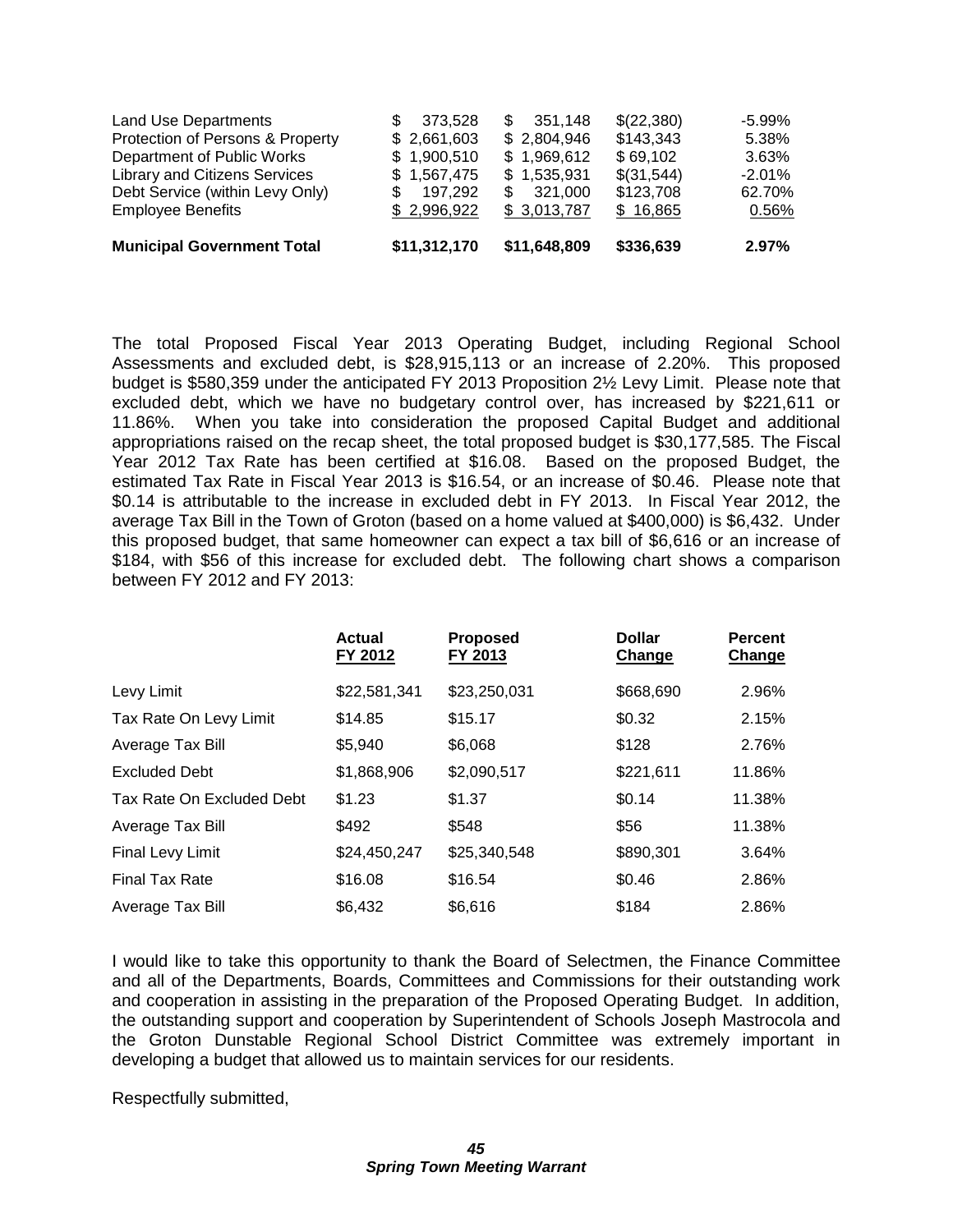*Mark W. Haddad* 

Groton Town Manager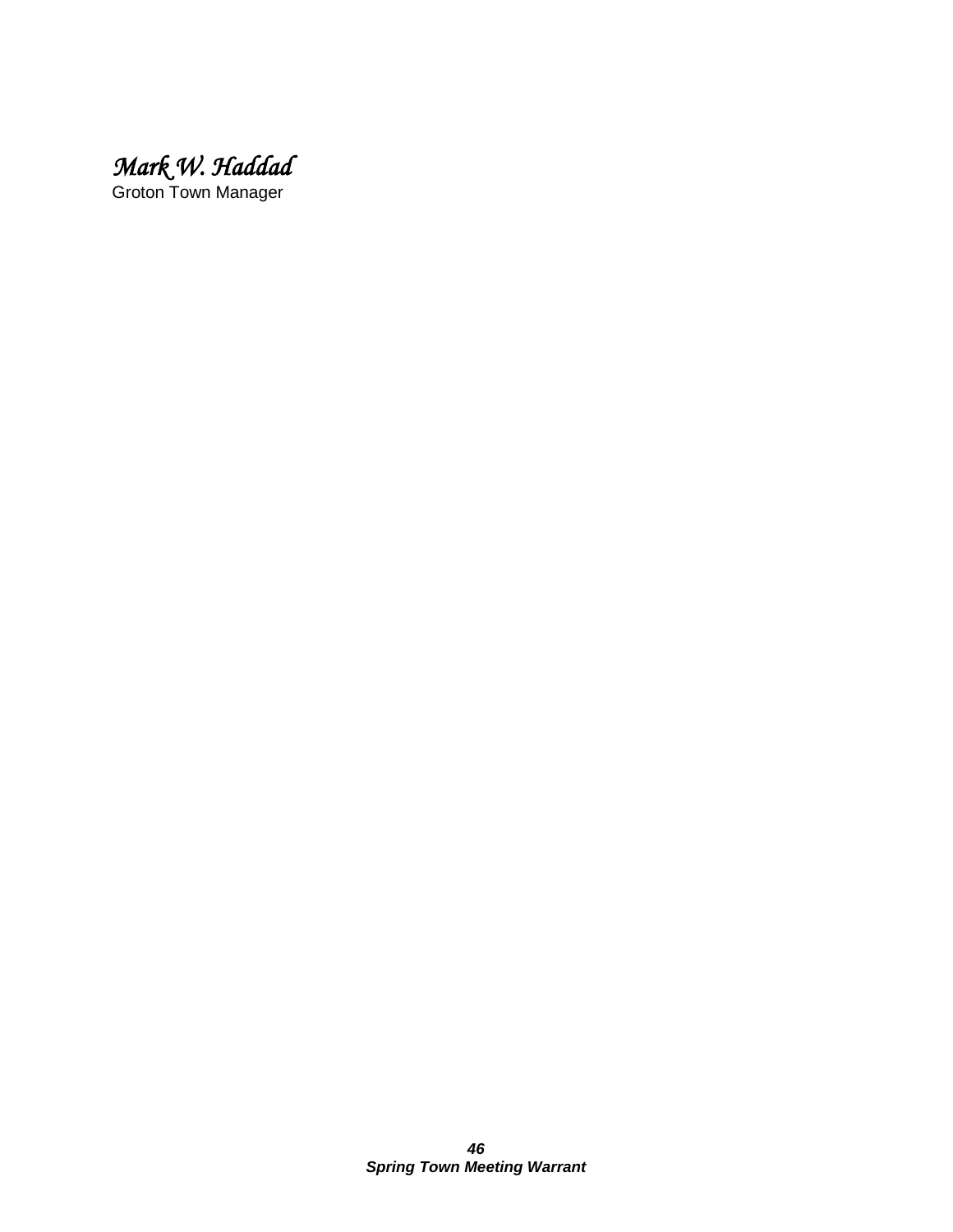|                                               | <b>TOWN OF GROTON</b> |                                                                                                                                                                                                                                                                                                                                                                                                                                                                                                                                                                                                                                                                                                                                                                                                                                                                                                                                                                                                                                                                                                                                                                     |               |                 |
|-----------------------------------------------|-----------------------|---------------------------------------------------------------------------------------------------------------------------------------------------------------------------------------------------------------------------------------------------------------------------------------------------------------------------------------------------------------------------------------------------------------------------------------------------------------------------------------------------------------------------------------------------------------------------------------------------------------------------------------------------------------------------------------------------------------------------------------------------------------------------------------------------------------------------------------------------------------------------------------------------------------------------------------------------------------------------------------------------------------------------------------------------------------------------------------------------------------------------------------------------------------------|---------------|-----------------|
|                                               |                       |                                                                                                                                                                                                                                                                                                                                                                                                                                                                                                                                                                                                                                                                                                                                                                                                                                                                                                                                                                                                                                                                                                                                                                     |               |                 |
|                                               |                       |                                                                                                                                                                                                                                                                                                                                                                                                                                                                                                                                                                                                                                                                                                                                                                                                                                                                                                                                                                                                                                                                                                                                                                     |               |                 |
|                                               |                       |                                                                                                                                                                                                                                                                                                                                                                                                                                                                                                                                                                                                                                                                                                                                                                                                                                                                                                                                                                                                                                                                                                                                                                     |               |                 |
|                                               | <b>BUDGETED</b>       |                                                                                                                                                                                                                                                                                                                                                                                                                                                                                                                                                                                                                                                                                                                                                                                                                                                                                                                                                                                                                                                                                                                                                                     |               |                 |
|                                               | FY 2012               | <b>FISCAL YEAR 2013</b><br><b>REVENUE ESTIMATES</b><br><b>ESTIMATED</b><br>FY 2013<br>22,581,341<br>\$<br>23,830,390<br>\$<br>1,868,906<br>\$<br>2,090,517<br>\$<br>714,997<br>\$<br>\$<br>756,717<br>\$<br>\$<br>$\blacksquare$<br>$\blacksquare$<br>1,200,000<br>\$<br>\$<br>1,225,000<br>\$<br>\$<br>85,000<br>85,000<br>\$<br>\$<br>210,000<br>208,178<br>$\boldsymbol{\$}$<br>\$<br>65,000<br>63,500<br>$\boldsymbol{\$}$<br>\$<br>370,000<br>414,000<br>\$<br>\$<br>25.000<br>27,000<br>$\sqrt{3}$<br>\$<br>20,000<br>15,000<br>\$<br>\$<br>510,000<br>475,000<br>\$<br>\$<br>275,000<br>228,500<br>\$<br>\$<br>30,000<br>30,000<br>\$<br>\$<br>20,000<br>15,000<br>$\boldsymbol{\$}$<br>\$<br>614,850<br>577,120<br>$\sqrt{3}$<br>\$<br>3,423,028<br>\$<br>3,365,120<br>\$<br>\$<br>\$<br>278,152<br>$\overline{\phantom{a}}$<br>\$<br>\$<br>\$<br>\$<br>\$<br>\$<br>555,200<br>$\overline{a}$<br>$\sqrt{3}$<br>\$<br>146,000<br>160,000<br>\$<br>\$<br>\$<br>\$<br>$\overline{\phantom{0}}$<br>$\overline{\phantom{a}}$<br>\$<br>\$<br>۰.<br>\$<br>\$<br>\$<br>424,152<br>715,200<br>\$<br>\$<br>978,349<br>970,776<br>\$<br>\$<br>749,625<br>681,440<br>\$ | <b>CHANGE</b> |                 |
|                                               |                       |                                                                                                                                                                                                                                                                                                                                                                                                                                                                                                                                                                                                                                                                                                                                                                                                                                                                                                                                                                                                                                                                                                                                                                     |               |                 |
| <b>PROPERTY TAX REVENUE</b>                   | \$                    |                                                                                                                                                                                                                                                                                                                                                                                                                                                                                                                                                                                                                                                                                                                                                                                                                                                                                                                                                                                                                                                                                                                                                                     |               | 1,249,049       |
| <b>DEBT EXCLUSIONS</b>                        | \$                    |                                                                                                                                                                                                                                                                                                                                                                                                                                                                                                                                                                                                                                                                                                                                                                                                                                                                                                                                                                                                                                                                                                                                                                     |               | 221,611         |
| <b>CHERRY SHEET - STATE AID</b>               | \$                    |                                                                                                                                                                                                                                                                                                                                                                                                                                                                                                                                                                                                                                                                                                                                                                                                                                                                                                                                                                                                                                                                                                                                                                     |               | 41,720          |
| <b>UNEXPENDED TAX CAPACITY</b>                | \$                    |                                                                                                                                                                                                                                                                                                                                                                                                                                                                                                                                                                                                                                                                                                                                                                                                                                                                                                                                                                                                                                                                                                                                                                     |               |                 |
| <b>LOCAL RECEIPTS:</b>                        |                       |                                                                                                                                                                                                                                                                                                                                                                                                                                                                                                                                                                                                                                                                                                                                                                                                                                                                                                                                                                                                                                                                                                                                                                     |               |                 |
| General Revenue:                              |                       |                                                                                                                                                                                                                                                                                                                                                                                                                                                                                                                                                                                                                                                                                                                                                                                                                                                                                                                                                                                                                                                                                                                                                                     |               |                 |
| Motor Vehicle Excise Taxes                    | \$                    |                                                                                                                                                                                                                                                                                                                                                                                                                                                                                                                                                                                                                                                                                                                                                                                                                                                                                                                                                                                                                                                                                                                                                                     |               | 25,000          |
| Penalties & Interest on Taxes                 | \$                    |                                                                                                                                                                                                                                                                                                                                                                                                                                                                                                                                                                                                                                                                                                                                                                                                                                                                                                                                                                                                                                                                                                                                                                     |               |                 |
| Payments in Lieu of Taxes                     | \$                    |                                                                                                                                                                                                                                                                                                                                                                                                                                                                                                                                                                                                                                                                                                                                                                                                                                                                                                                                                                                                                                                                                                                                                                     |               | 1,822           |
| Other Charges for Services                    | \$                    |                                                                                                                                                                                                                                                                                                                                                                                                                                                                                                                                                                                                                                                                                                                                                                                                                                                                                                                                                                                                                                                                                                                                                                     |               | (1,500)         |
| Fees                                          | \$                    |                                                                                                                                                                                                                                                                                                                                                                                                                                                                                                                                                                                                                                                                                                                                                                                                                                                                                                                                                                                                                                                                                                                                                                     |               | 44,000          |
| Rentals                                       | \$                    |                                                                                                                                                                                                                                                                                                                                                                                                                                                                                                                                                                                                                                                                                                                                                                                                                                                                                                                                                                                                                                                                                                                                                                     |               | 2,000           |
| <b>Library Revenues</b>                       | \$                    |                                                                                                                                                                                                                                                                                                                                                                                                                                                                                                                                                                                                                                                                                                                                                                                                                                                                                                                                                                                                                                                                                                                                                                     |               | (5,000)         |
| Other Departmental Revenue                    | \$                    |                                                                                                                                                                                                                                                                                                                                                                                                                                                                                                                                                                                                                                                                                                                                                                                                                                                                                                                                                                                                                                                                                                                                                                     |               | (35,000)        |
| <b>Licenses and Permits</b>                   | \$                    |                                                                                                                                                                                                                                                                                                                                                                                                                                                                                                                                                                                                                                                                                                                                                                                                                                                                                                                                                                                                                                                                                                                                                                     |               | (46, 500)       |
| <b>Fines and Forfeits</b>                     | \$                    |                                                                                                                                                                                                                                                                                                                                                                                                                                                                                                                                                                                                                                                                                                                                                                                                                                                                                                                                                                                                                                                                                                                                                                     |               |                 |
| Investment Income                             | \$                    |                                                                                                                                                                                                                                                                                                                                                                                                                                                                                                                                                                                                                                                                                                                                                                                                                                                                                                                                                                                                                                                                                                                                                                     |               | (5,000)         |
| <b>Recreation Revenues</b>                    | \$                    |                                                                                                                                                                                                                                                                                                                                                                                                                                                                                                                                                                                                                                                                                                                                                                                                                                                                                                                                                                                                                                                                                                                                                                     |               | (37, 730)       |
| Miscellaneous Non-Recurring                   | \$                    |                                                                                                                                                                                                                                                                                                                                                                                                                                                                                                                                                                                                                                                                                                                                                                                                                                                                                                                                                                                                                                                                                                                                                                     |               |                 |
| Sub-total - General Revenue                   | \$                    |                                                                                                                                                                                                                                                                                                                                                                                                                                                                                                                                                                                                                                                                                                                                                                                                                                                                                                                                                                                                                                                                                                                                                                     |               | (57, 908)       |
| Other Revenue:                                |                       |                                                                                                                                                                                                                                                                                                                                                                                                                                                                                                                                                                                                                                                                                                                                                                                                                                                                                                                                                                                                                                                                                                                                                                     |               |                 |
| Free Cash                                     | \$                    |                                                                                                                                                                                                                                                                                                                                                                                                                                                                                                                                                                                                                                                                                                                                                                                                                                                                                                                                                                                                                                                                                                                                                                     |               | (278, 152)      |
| Stabilization Fund for Minor Capital          | \$                    |                                                                                                                                                                                                                                                                                                                                                                                                                                                                                                                                                                                                                                                                                                                                                                                                                                                                                                                                                                                                                                                                                                                                                                     |               |                 |
| Stabilization Fund for Tax Rate Relief        | \$                    |                                                                                                                                                                                                                                                                                                                                                                                                                                                                                                                                                                                                                                                                                                                                                                                                                                                                                                                                                                                                                                                                                                                                                                     |               |                 |
| Capital Asset Stabilization Fund              | \$                    |                                                                                                                                                                                                                                                                                                                                                                                                                                                                                                                                                                                                                                                                                                                                                                                                                                                                                                                                                                                                                                                                                                                                                                     |               | 555,200         |
| <b>EMS/Conservation Fund Receipts Reserve</b> | \$                    |                                                                                                                                                                                                                                                                                                                                                                                                                                                                                                                                                                                                                                                                                                                                                                                                                                                                                                                                                                                                                                                                                                                                                                     |               | 14,000          |
| <b>Community Preservation Funds</b>           | \$                    |                                                                                                                                                                                                                                                                                                                                                                                                                                                                                                                                                                                                                                                                                                                                                                                                                                                                                                                                                                                                                                                                                                                                                                     |               |                 |
| <b>Water Department Surplus</b>               | \$                    |                                                                                                                                                                                                                                                                                                                                                                                                                                                                                                                                                                                                                                                                                                                                                                                                                                                                                                                                                                                                                                                                                                                                                                     |               |                 |
| Sewer Department Surplus                      | \$                    |                                                                                                                                                                                                                                                                                                                                                                                                                                                                                                                                                                                                                                                                                                                                                                                                                                                                                                                                                                                                                                                                                                                                                                     |               |                 |
| Encumbrances                                  | \$                    |                                                                                                                                                                                                                                                                                                                                                                                                                                                                                                                                                                                                                                                                                                                                                                                                                                                                                                                                                                                                                                                                                                                                                                     |               |                 |
| Sub-total - Other Revenue                     | \$                    |                                                                                                                                                                                                                                                                                                                                                                                                                                                                                                                                                                                                                                                                                                                                                                                                                                                                                                                                                                                                                                                                                                                                                                     |               | 291,048         |
| <b>WATER DEPARTMENT ENTERPRISE</b>            | \$                    |                                                                                                                                                                                                                                                                                                                                                                                                                                                                                                                                                                                                                                                                                                                                                                                                                                                                                                                                                                                                                                                                                                                                                                     |               | (7, 573)        |
| <b>SEWER DEPARTMENT ENTERPRISE</b>            | \$                    |                                                                                                                                                                                                                                                                                                                                                                                                                                                                                                                                                                                                                                                                                                                                                                                                                                                                                                                                                                                                                                                                                                                                                                     |               | (68, 185)       |
| <b>TOTAL ESTIMATED REVENUE</b>                | \$<br>30,740,398      | \$                                                                                                                                                                                                                                                                                                                                                                                                                                                                                                                                                                                                                                                                                                                                                                                                                                                                                                                                                                                                                                                                                                                                                                  | 32,410,160    | \$<br>1,669,762 |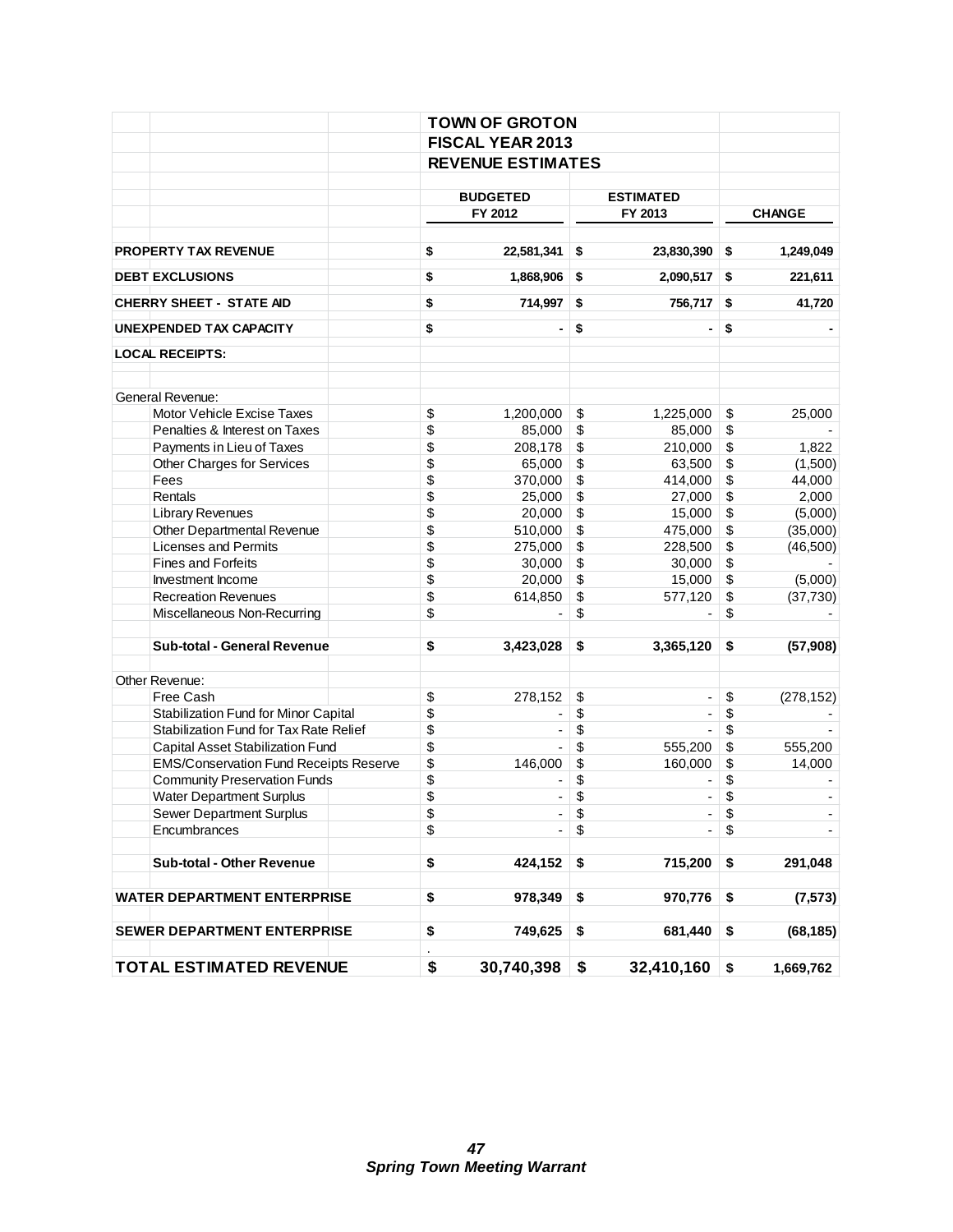| <b>TOWN OF GROTON</b>                         |    |                          |                  |
|-----------------------------------------------|----|--------------------------|------------------|
| FISCAL YEAR 2013                              |    |                          |                  |
| <b>TAX LEVY CALCULATIONS</b>                  |    |                          |                  |
|                                               |    |                          |                  |
| FY 2013 PROPOSED EXPENDITURES                 |    |                          |                  |
|                                               |    |                          |                  |
| <b>Town Manager Proposed Budget</b>           |    |                          |                  |
| <b>General Government</b>                     |    |                          |                  |
|                                               | \$ | 1,652,385                |                  |
| Land Use Departments                          | \$ | 351,148                  |                  |
| Protection of Persons and Property            | \$ | 2,804,946                |                  |
| <b>Regional School District</b>               | \$ | 16,413,491               |                  |
| Department of Public Works                    | \$ | 1,969,612                |                  |
| Library and Citizen's Services                | \$ | 1,535,931                |                  |
| <b>Debt Service</b>                           | \$ | 1,173,813                |                  |
| <b>Employee Benefits</b>                      | \$ | 3,013,787                |                  |
|                                               |    |                          |                  |
|                                               |    |                          |                  |
| TOTAL DEPARTMENTAL BUDGET REQUESTS<br>А.      |    |                          | \$<br>28,915,113 |
|                                               |    |                          |                  |
| CAPITAL BUDGET REQUESTS<br>в.                 |    |                          | \$<br>942,200    |
| <b>ENTERPRISE FUND REQUESTS</b><br>С.         |    |                          | \$<br>1,652,216  |
| COMMUNITY PRESERVATION REQUEST<br>D.          |    |                          | \$               |
|                                               |    |                          |                  |
| OTHER AMOUNTS TO BE RAISED                    |    |                          |                  |
|                                               |    |                          |                  |
| 1. Amounts certified for tax title purposes   | \$ | $\overline{a}$           |                  |
| 2. Debt and interst charges not included      | \$ | $\blacksquare$           |                  |
| 3. Final court judgments                      | \$ |                          |                  |
| 4. Total Overlay deficits of prior years      | \$ | 1,000                    |                  |
| 5. Total cherry sheet offsets                 | \$ |                          |                  |
| 6. Revenue deficits                           | \$ | $\overline{a}$           |                  |
| 7. Offset Receipts                            | \$ | 13,230                   |                  |
| 8. Authorized deferral of Teachers' Pay       | \$ |                          |                  |
| 9. Snow and Ice deficit                       | \$ | $\overline{\phantom{0}}$ |                  |
| 10. Other                                     |    |                          |                  |
|                                               |    |                          |                  |
| TOTAL OTHER AMOUNTS TO BE RAISED<br>Е.        |    |                          | \$<br>14,230     |
| STATE AND COUNTY CHERRY SHEET CHARGES<br>F.   |    |                          | \$<br>81,042     |
| ALLOWANCE FOR ABATEMENTS AND EXEMPTIONS<br>G. |    |                          | \$<br>225,000    |
|                                               |    |                          |                  |
| <b>TOTAL PROPOSED EXPENDITURES</b>            |    |                          | \$<br>31,829,801 |
|                                               |    |                          |                  |
| FY 2013 ESTIMATED RECEIPTS                    |    |                          |                  |
|                                               |    |                          |                  |
| <b>ESTIMATED TAX LEVY</b>                     |    |                          |                  |
| Levy Limit                                    | \$ | 23,830,390               |                  |
| <b>Debt Exclusion</b>                         | \$ | 2,090,517                |                  |
|                                               |    |                          |                  |
| ESTIMATED TAX LEVY<br>А.                      |    |                          | \$<br>25,920,907 |
|                                               |    |                          |                  |
| CHERRY SHEET ESTIMATED RECEIPTS<br>в.         |    |                          | \$<br>756,717    |
| C.<br>LOCAL RECEIPTS NOT ALLOCATED            |    |                          | \$<br>3,365,120  |
| OFFSET RECEIPTS<br>С.                         |    |                          | \$               |
| <b>ENTERPRISE FUNDS</b><br>D.                 |    |                          | \$<br>1,652,216  |
| COMMUNITY PRESERVATION FUNDS<br>Е.            |    |                          | \$               |
| <b>FREE CASH</b><br>F.                        |    |                          | \$               |
|                                               |    |                          |                  |
| OTHER AVAILABLE FUNDS                         |    |                          |                  |
| 1. Stabilization Fund                         | \$ |                          |                  |
| 2. Capital Asset Fund                         | \$ | 555,200                  |                  |
| 3. EMS/Conservation Fund                      | \$ | 160,000                  |                  |
|                                               |    |                          |                  |
| OTHER AVAILABLE FUNDS<br>G.                   |    |                          | \$<br>715,200    |
|                                               |    |                          |                  |
| <b>TOTAL ESTIMATED RECEIPTS</b>               |    |                          | \$<br>32,410,160 |
|                                               |    |                          |                  |
| FY 2013 SURPLUS/(DEFICIT)                     |    |                          | \$<br>580,359    |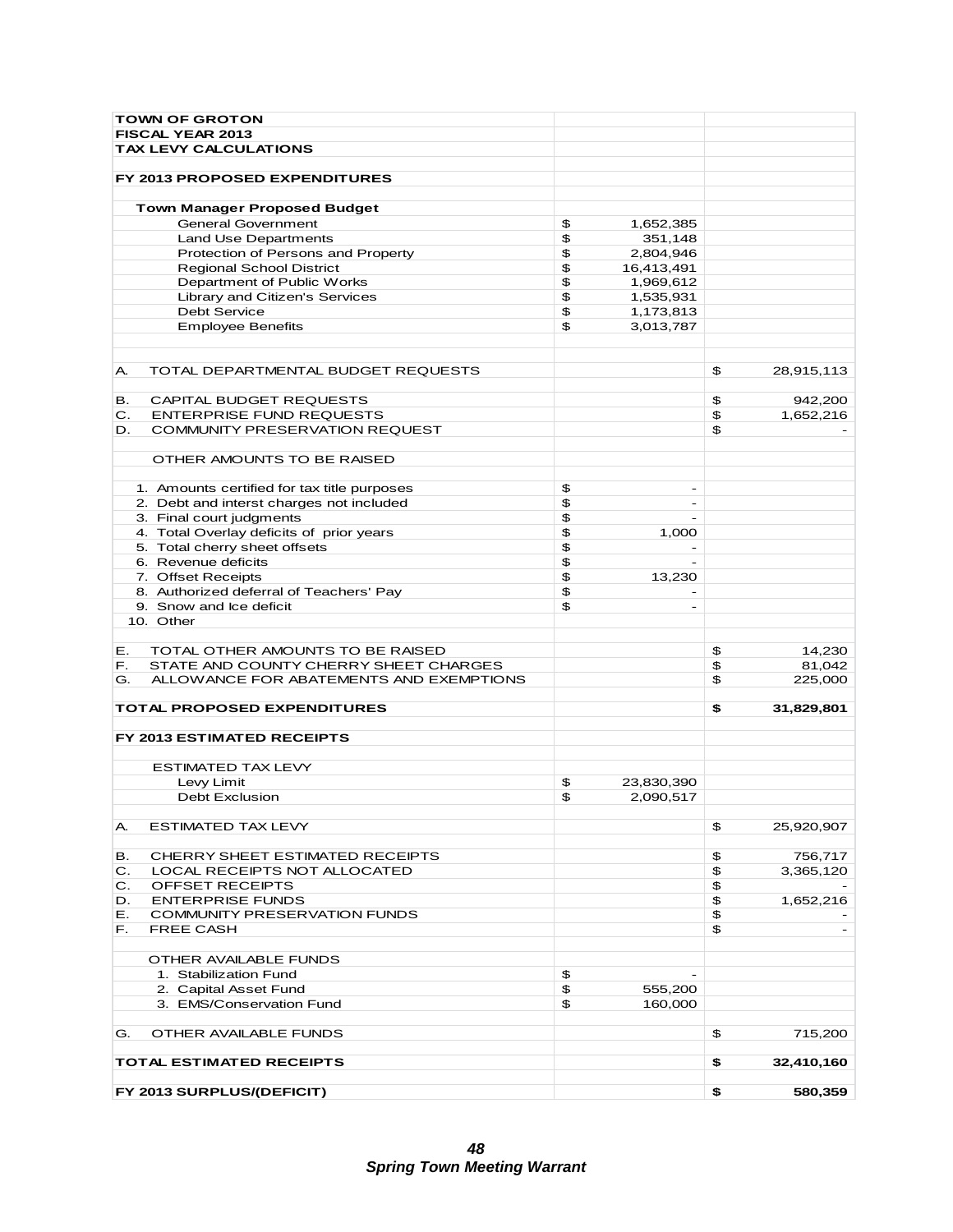|             | APPENDIX A                     |          |               |                                | <b>TOWN OF GROTON</b>          |            |                          |                            |                           |                       |
|-------------|--------------------------------|----------|---------------|--------------------------------|--------------------------------|------------|--------------------------|----------------------------|---------------------------|-----------------------|
|             |                                |          |               |                                | <b>FISCAL YEAR 2013</b>        |            |                          |                            |                           |                       |
|             |                                |          |               |                                |                                |            |                          |                            |                           |                       |
|             |                                |          | FY 2011       | FY 2012                        | FY 2013<br><b>TOWN MANAGER</b> |            | FY 2013<br><b>FINCOM</b> | <b>PERCENT</b>             | FY 2013<br><b>AVERAGE</b> | FY 2013<br>PERCENT OF |
| <b>LINE</b> | DEPARTMENT/DESCRIPTION         |          | <b>ACTUAL</b> | <b>APPROPRIATED</b>            | <b>BUDGET</b>                  |            | <b>BUDGET</b>            | <b>CHANGE</b>              | <b>TAX BILL</b>           | <b>TAX BILL</b>       |
|             | <b>GENERAL GOVERNMENT</b>      |          |               |                                |                                |            |                          |                            |                           |                       |
|             | <b>MODERATOR</b>               |          |               |                                |                                |            |                          |                            |                           |                       |
|             |                                |          |               |                                |                                |            |                          |                            |                           |                       |
|             | 1000 Salaries<br>1001 Expenses | \$<br>\$ | $65$ \$       | \$<br>$65$ \$<br>$80\,$        | \$<br>$65$ \$<br>$80$ \$       |            | 65<br>80                 | $0.00\%$ \$<br>$0.00\%$ \$ | 0.01<br>0.02              | 0.00%<br>0.00%        |
|             | DEPARTMENTAL TOTAL             | \$       | $65$ \$       | $145$ \$                       | $145$ \$                       |            | 145                      | $0.00\%$ \$                | 0.03                      | 0.00%                 |
|             | <b>BOARD OF SELECTMEN</b>      |          |               |                                |                                |            |                          |                            |                           |                       |
|             | 1020 Salaries                  | \$       | $3,950$ \$    | $3,950$ \$                     | $3,950$ \$                     |            | 3,950                    | $0.00\%$ \$                | 0.87                      | 0.01%                 |
|             | 1021 Wages                     | \$       |               | \$                             | \$                             | \$         |                          | $0.00\%$ \$                | ł,                        | 0.00%                 |
|             | 1022 Expenses                  | \$       | $1,182$ \$    | $1,859$ \$                     | 1,900                          | $\sqrt{2}$ | 1,900                    | $2.21\%$ \$                | 0.42                      | 0.01%                 |
|             | 1023 Engineering/Consultant    | \$       |               | \$<br>$6,000$ \$               |                                | \$         |                          | $0.00\%$ \$                |                           | 0.00%                 |
|             | 1024 Minor Capital             | \$       |               | \$                             | \$                             | \$         |                          | $0.00\%$ \$                |                           | 0.00%<br>0.00%        |
|             | DEPARTMENTAL TOTAL             | \$       | $5,132$ \$    | $11,809$ \$                    | $5,850$ \$                     |            | 5,850                    | $-50.46\%$ \$              | 1.29                      | 0.02%                 |
|             | <b>TOWN MANAGER</b>            |          |               |                                |                                |            |                          |                            |                           |                       |
|             | 1030 Salaries                  | \$       | $163,951$ \$  | 169,383 \$                     | 172,069 \$                     |            | 172,069                  | 1.59% \$                   | 37.72                     | 0.57%                 |
|             | 1031 Wages                     | \$       | $42,777$ \$   | $50,151$ \$                    | $56,345$ \$                    |            | 56,345                   | 12.35% \$                  | 12.35                     | 0.19%                 |
|             | 1032 Expenses                  | \$       | $8,186$ \$    | $4,400$ \$                     | $2,800$ \$                     |            | 2,800                    | $-36.36\%$ \$              | 0.61                      | 0.01%                 |
|             | 1033 Engineering/Consultant    | \$       |               | \$                             | \$                             | \$         |                          | $0.00\%$ \$                |                           | 0.00%                 |
|             | 1034 Performance Evaluations   | \$       |               | \$<br>$\overline{\phantom{a}}$ | \$                             | \$         |                          | $0.00\%$ \$                |                           | 0.00%                 |
|             | DEPARTMENTAL TOTAL             | \$       | $214,914$ \$  | 223,934 \$                     | $231,214$ \$                   |            | 231,214                  | $3.25%$ \$                 | 50.68                     | 0.77%                 |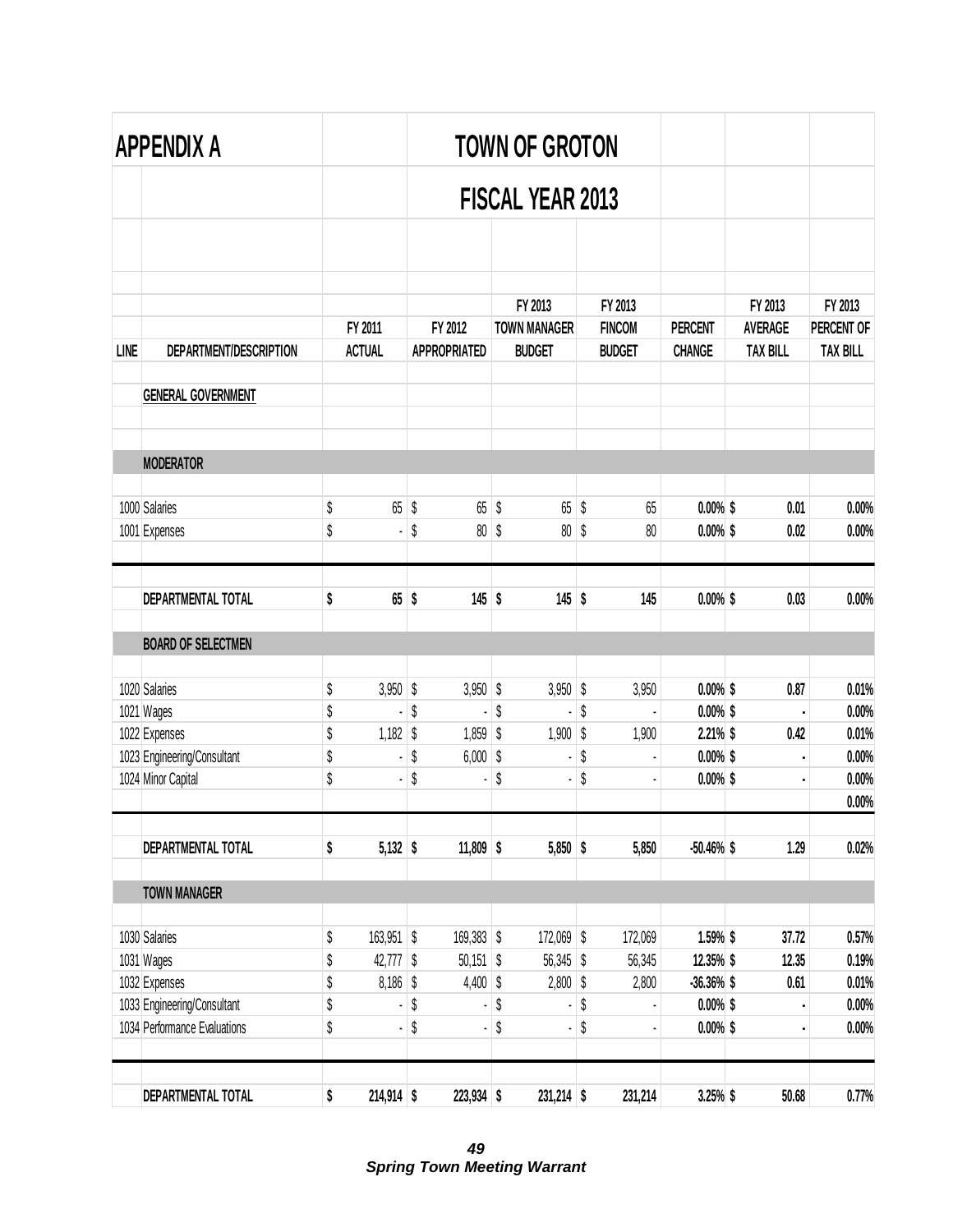|             |                           |                    |                      |                     | FY 2013             | FY 2013       |                | FY 2013         | FY 2013         |
|-------------|---------------------------|--------------------|----------------------|---------------------|---------------------|---------------|----------------|-----------------|-----------------|
|             |                           | FY 2011            |                      | FY 2012             | <b>TOWN MANAGER</b> | <b>FINCOM</b> | <b>PERCENT</b> | <b>AVERAGE</b>  | PERCENT OF      |
| <b>LINE</b> | DEPARTMENT/DESCRIPTION    | <b>ACTUAL</b>      |                      | <b>APPROPRIATED</b> | <b>BUDGET</b>       | <b>BUDGET</b> | <b>CHANGE</b>  | <b>TAX BILL</b> | <b>TAX BILL</b> |
|             | <b>FINANCE COMMITTEE</b>  |                    |                      |                     |                     |               |                |                 |                 |
|             | 1040 Expenses             | \$                 | \$<br>$\blacksquare$ | l,                  | \$                  | \$            | $0.00\%$ \$    |                 | 0.00%           |
|             | 1041 Reserve Fund         | \$                 | \$<br>$\blacksquare$ | $150,000$ \$        | $150,000$ \$        | 150,000       | $0.00\%$ \$    | 32.89           | 0.50%           |
|             | DEPARTMENTAL TOTAL        | \$                 | \$<br>$\blacksquare$ | $150,000$ \$        | $150,000$ \$        | 150,000       | $0.00\%$ \$    | 32.89           | 0.50%           |
|             | <b>TOWN ACCOUNTANT</b>    |                    |                      |                     |                     |               |                |                 |                 |
|             | 1050 Salaries             | \$<br>72,000 \$    |                      | 97,000 \$           | $102,080$ \$        | 102,080       | 5.24% \$       | 22.38           | 0.34%           |
|             | 1051 Wages                | \$<br>29,328 \$    |                      | $29,809$ \$         | $30,697$ \$         | 30,697        | 2.98% \$       | 6.73            | 0.10%           |
|             | 1052 Expenses             | \$<br>$27,903$ \$  |                      | $30,000$ \$         | $34,900$ \$         | 34,900        | 16.33% \$      | 7.65            | 0.12%           |
|             | DEPARTMENTAL TOTAL        | \$<br>$129,231$ \$ |                      | 156,809 \$          | 167,677 \$          | 167,677       | 6.93% \$       | 36.76           | 0.56%           |
|             | <b>BOARD OF ASSESSORS</b> |                    |                      |                     |                     |               |                |                 |                 |
|             | 1060 Salaries             | \$<br>74,955 \$    |                      | 74,955 \$           | 77,381 \$           | 77,381        | $3.24\%$ \$    | 16.96           | 0.26%           |
|             | 1061 Wages                | \$<br>83,308 \$    |                      | 86,070 \$           | 86,570 \$           | 86,570        | $0.58\%$ \$    | 18.98           | 0.29%           |
|             | 1062 Expenses             | \$<br>$10,347$ \$  |                      | $13,600$ \$         | $13,360$ \$         | 13,360        | $-1.76%$ \$    | 2.93            | 0.04%           |
|             | 1063 Update Maps          | \$<br>$4,500$ \$   |                      | $3,500$ \$          | $3,500$ \$          | 3,500         | $0.00\%$ \$    | 0.77            | 0.01%           |
|             | 1064 Legal Expense        | \$                 | \$                   |                     | \$                  | \$            | $0.00\%$ \$    |                 | 0.00%           |
|             | DEPARTMENTAL TOTAL        | \$<br>$173,110$ \$ |                      | $178,125$ \$        | $180,811$ \$        | 180,811       | $1.51\%$ \$    | 39.64           | 0.60%           |
|             | TREASURER/TAX COLLECTOR   |                    |                      |                     |                     |               |                |                 |                 |
|             | 1070 Salaries             | \$<br>69,602 \$    |                      | $72,775$ \$         | 70,276 \$           | 70,276        | $-3.43%$ \$    | 15.41           | 0.23%           |
|             | 1071 Wages                | \$<br>$102,266$ \$ |                      | 103,967 \$          | $105,356$ \$        | 105,356       | $1.34\%$ \$    | 23.10           | 0.35%           |
|             | 1072 Expenses             | \$<br>28,664 \$    |                      | $29,481$ \$         | 29,807 \$           | 29,807        | $1.11\%$ \$    | 6.53            | 0.10%           |
|             | 1073 Tax Title            | \$<br>$8,100$ \$   |                      | $8,100$ \$          | $8,100$ \$          | 8,100         | $0.00\%$ \$    | 1.78            | 0.03%           |
|             | 1074 Bond Cost            | \$<br>$2,500$ \$   |                      | $2,500$ \$          | $2,500$ \$          | 2,500         | $0.00\%$ \$    | 0.55            | 0.01%           |
|             | DEPARTMENTAL TOTAL        | \$<br>$211,132$ \$ |                      | $216,823$ \$        | $216,039$ \$        | 216,039       | $-0.36\%$ \$   | 47.37           | 0.72%           |

*50 Spring Town Meeting Warrant*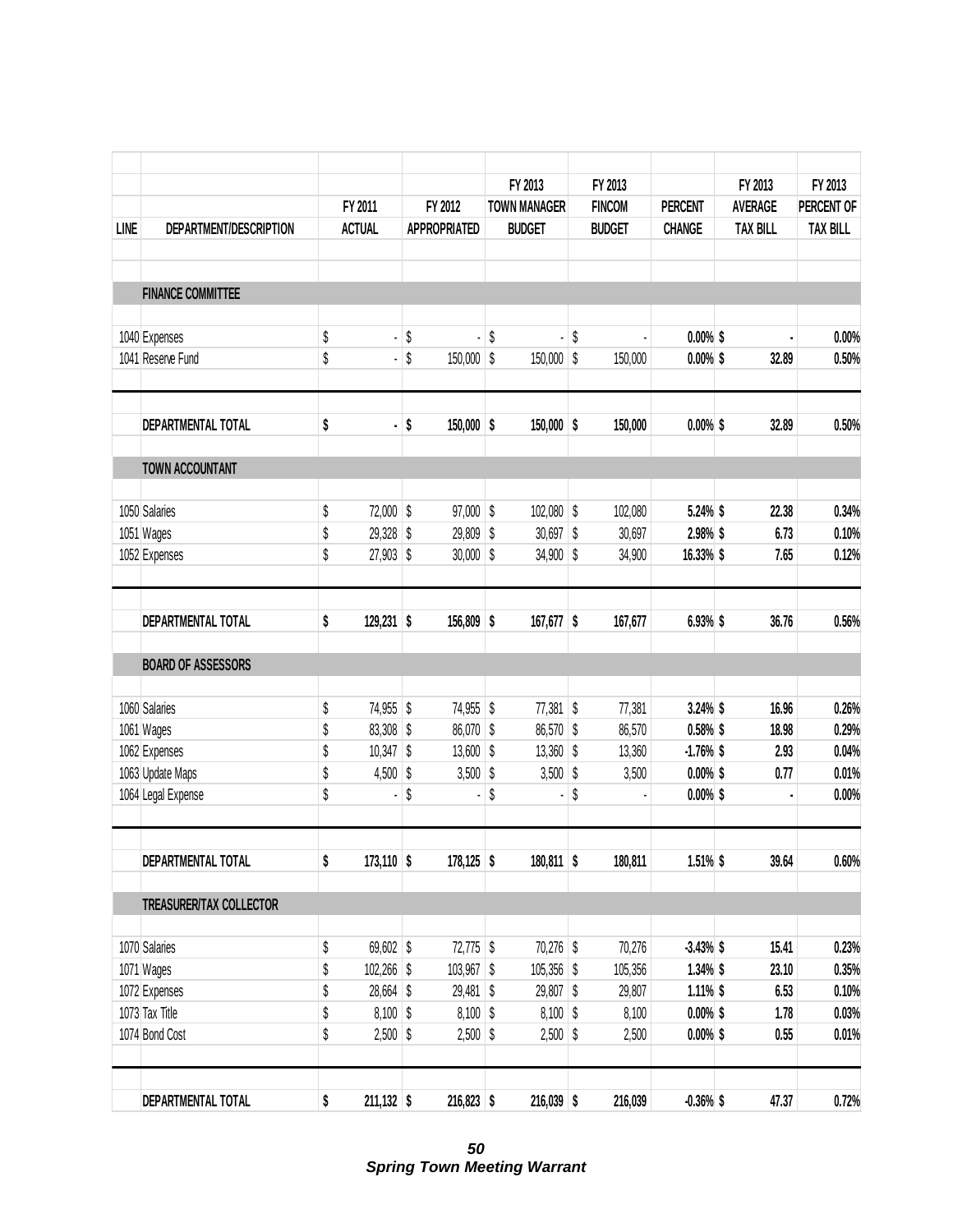|             |                               |                    |                      |               | FY 2013                  |               | FY 2013       |                | FY 2013         | FY 2013         |
|-------------|-------------------------------|--------------------|----------------------|---------------|--------------------------|---------------|---------------|----------------|-----------------|-----------------|
|             |                               | FY 2011            | FY 2012              |               | <b>TOWN MANAGER</b>      |               | <b>FINCOM</b> | <b>PERCENT</b> | <b>AVERAGE</b>  | PERCENT OF      |
| <b>LINE</b> | DEPARTMENT/DESCRIPTION        | <b>ACTUAL</b>      | <b>APPROPRIATED</b>  |               | <b>BUDGET</b>            |               | <b>BUDGET</b> | <b>CHANGE</b>  | <b>TAX BILL</b> | <b>TAX BILL</b> |
|             | <b>TOWN COUNSEL</b>           |                    |                      |               |                          |               |               |                |                 |                 |
|             | 1080 Expenses                 | \$<br>$99,253$ \$  | $90,000$ \$          |               | $90,000$ \$              |               | 90,000        | $0.00\%$ \$    | 19.73           | 0.30%           |
|             | DEPARTMENTAL TOTAL            | \$<br>$99,253$ \$  | $90,000$ \$          |               | $90,000$ \$              |               | 90,000        | $0.00\%$ \$    | 19.73           | 0.30%           |
|             | <b>HUMAN RESOURCES</b>        |                    |                      |               |                          |               |               |                |                 |                 |
|             | 1090 Salary                   | \$<br>44,390 \$    | 47,804 \$            |               | 49,470 \$                |               | 49,470        | 3.49% \$       | 10.85           | 0.16%           |
|             | 1091 Expenses                 | \$<br>$3,452$ \$   | $3,525$ \$           |               | $3,475$ \$               |               | 3,475         | $-1.42%$ \$    | 0.76            | 0.01%           |
|             | <b>DEPARTMENTAL TOTAL</b>     | \$<br>47,842 \$    | $51,329$ \$          |               | 52,945 \$                |               | 52,945        | $3.15%$ \$     | 11.61           | 0.17%           |
|             | <b>INFORMATION TECHNOLOGY</b> |                    |                      |               |                          |               |               |                |                 |                 |
|             | 1100 Salary                   | \$<br>76,870 \$    | 79,249 \$            |               | $81,626$ \$              |               | 81,626        | 3.00% \$       | 17.90           | 0.27%           |
|             | 1101 Wages                    | \$                 | \$<br>$11,000$ \$    |               | $17,208$ \$              |               | 17,208        | 56.44% \$      | 3.77            | 0.06%           |
|             | 1102 Expenses                 | \$<br>$24,306$ \$  | 24,820 \$            |               | $24,000$ \$              |               | 24,000        | $-3.30\%$ \$   | 5.26            | 0.08%           |
|             | DEPARTMENTAL TOTAL            | \$<br>$101,176$ \$ | $115,069$ \$         |               | $122,834$ \$             |               | 122,834       | 6.75% \$       | 26.93           | 0.41%           |
|             | <b>GIS STEERING COMMITTEE</b> |                    |                      |               |                          |               |               |                |                 |                 |
|             | 1120 Expenses                 | \$<br>$13,000$ \$  | $16,000$ \$          |               | $16,000$ \$              |               | 16,000        | $0.00\%$ \$    | 3.51            | 0.05%           |
|             | DEPARTMENTAL TOTAL            | \$<br>$13,000$ \$  | $16,000$ \$          |               | $16,000$ \$              |               | 16,000        | $0.00\%$ \$    | 3.51            | 0.05%           |
|             | <b>TOWN CLERK</b>             |                    |                      |               |                          |               |               |                |                 |                 |
|             | 1130 Salaries                 | \$<br>$60,000$ \$  | $63,000$ \$          |               | 66,193 \$                |               | 66,193        | 5.07% \$       | 14.51           | 0.22%           |
|             | 1131 Wages                    | \$<br>42,646 \$    | 44,279 \$            |               | 44,968 \$                |               | 44,968        | 1.56% \$       | 9.86            | 0.15%           |
|             | 1132 Expenses                 | \$<br>$3,157$ \$   | 4,617 $$$            |               | $1,939$ \$               |               | 1,939         | $-58.00\%$ \$  | 0.43            | 0.01%           |
|             | 1133 Vital Statistics         | \$<br>$251$ \$     | $350$ \$             |               | $250$ \$                 |               | 250           | $-28.57\%$ \$  | 0.05            | $0.00\%$        |
|             | 1134 Update By-laws           | \$<br>$602$ \$     | $6,945$ \$           |               | $7,170$ \$               |               | 7,170         | $3.24\%$ \$    | 1.57            | 0.02%           |
|             | 1135 Minor Capital            | \$                 | \$<br>$\blacksquare$ | $\sqrt[6]{3}$ | $\overline{\phantom{0}}$ | $\sqrt[6]{3}$ |               | $0.00\%$ \$    |                 | $0.00\%$        |
|             | DEPARTMENTAL TOTAL            | \$<br>$106,656$ \$ | $119,191$ \$         |               | $120,520$ \$             |               | 120,520       | $1.12%$ \$     | 26.42           | 0.40%           |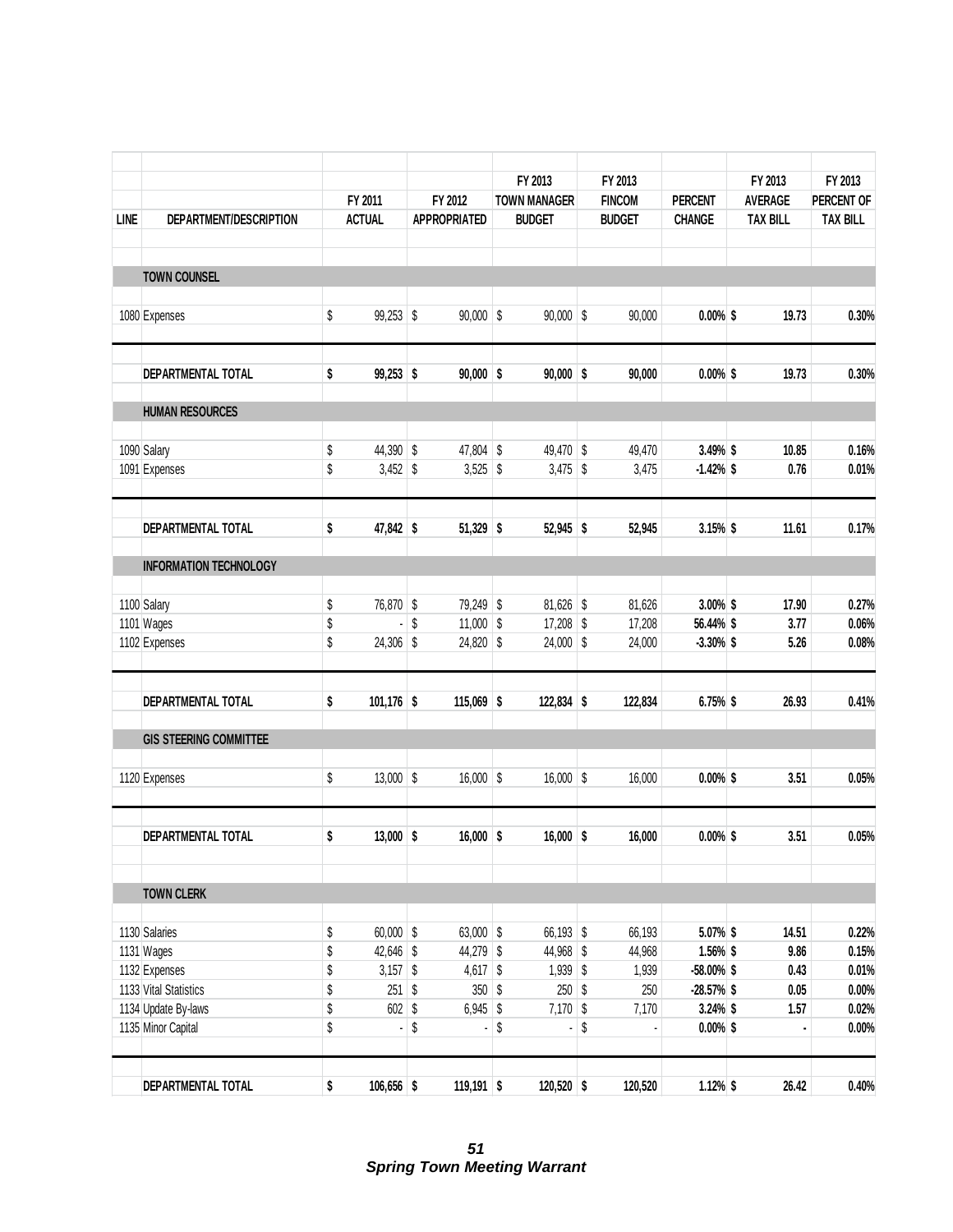|             |                                               |                    |                     | FY 2013             | FY 2013       |                | FY 2013         | FY 2013         |
|-------------|-----------------------------------------------|--------------------|---------------------|---------------------|---------------|----------------|-----------------|-----------------|
|             |                                               | FY 2011            | FY 2012             | <b>TOWN MANAGER</b> | <b>FINCOM</b> | <b>PERCENT</b> | <b>AVERAGE</b>  | PERCENT OF      |
| <b>LINE</b> | DEPARTMENT/DESCRIPTION                        | <b>ACTUAL</b>      | <b>APPROPRIATED</b> | <b>BUDGET</b>       | <b>BUDGET</b> | <b>CHANGE</b>  | <b>TAX BILL</b> | <b>TAX BILL</b> |
|             | <b>ELECTIONS &amp; BOARD OF REGISTRARS</b>    |                    |                     |                     |               |                |                 |                 |
|             | 1140 Stipend                                  | \$<br>$8,190$ \$   | $6,976$ \$          | 9,600               | \$<br>9,600   | 37.61% \$      | 2.10            | 0.03%           |
|             | 1141 Expenses                                 | \$<br>9,562        | \$<br>9,445         | \$<br>7,040         | \$<br>7,040   | $-25.46\%$ \$  | 1.54            | 0.02%           |
|             | 1142 Minor Capital                            | \$                 | \$                  | \$                  |               | $0.00\%$ \$    |                 | 0.00%           |
|             | DEPARTMENTAL TOTAL                            | \$<br>$17,752$ \$  | $16,421$ \$         | 16,640              | \$<br>16,640  | $1.33\%$ \$    | 3.64            | 0.05%           |
|             | <b>STREET LISTINGS</b>                        |                    |                     |                     |               |                |                 |                 |
|             | 1150 Expenses                                 | \$<br>$4,094$ \$   | $5,725$ \$          | $6,250$ \$          | 6,250         | $9.17\%$ \$    | 1.37            | 0.02%           |
|             | DEPARTMENTAL TOTAL                            | \$<br>$4,094$ \$   | $5,725$ \$          | $6,250$ \$          | 6,250         | $9.17%$ \$     | 1.37            | 0.02%           |
|             | <b>INSURANCE &amp; BONDING</b>                |                    |                     |                     |               |                |                 |                 |
|             | 1160 Insurance & Bonding                      | \$<br>$116,111$ \$ | $143,000$ \$        | 143,000             | \$<br>143,000 | $0.00\%$ \$    | 31.35           | 0.47%           |
|             | 1161 Insurance Deductible Reserve - Liability | \$<br>$1,000$ \$   | $12,000$ \$         | 12,000              | \$<br>12,000  | $0.00\%$ \$    | 2.63            | 0.04%           |
|             | 1162 Insurance Deductible Reserve - 111F      | \$<br>$2,552$ \$   | $25,000$ \$         | 25,000              | \$<br>25,000  | $0.00\%$ \$    | 5.48            | 0.08%           |
|             | DEPARTMENTAL TOTAL                            | \$<br>$119,663$ \$ | 180,000 \$          | 180,000 \$          | 180,000       | $0.00\%$ \$    | 39.46           | 0.59%           |
|             |                                               |                    |                     |                     |               |                |                 |                 |
|             | <b>TOWN REPORT</b>                            |                    |                     |                     |               |                |                 |                 |
|             | 1170 Expenses                                 | \$<br>$1,500$ \$   | $1,500$ \$          | $1,500$ \$          | 1,500         | $0.00\%$ \$    | 0.33            | 0.00%           |
|             | DEPARTMENTAL TOTAL                            | \$<br>$1,500$ \$   | $1,500$ \$          | $1,500$ \$          | 1,500         | $0.00\%$ \$    | 0.33            | 0.00%           |
|             |                                               |                    |                     |                     |               |                |                 |                 |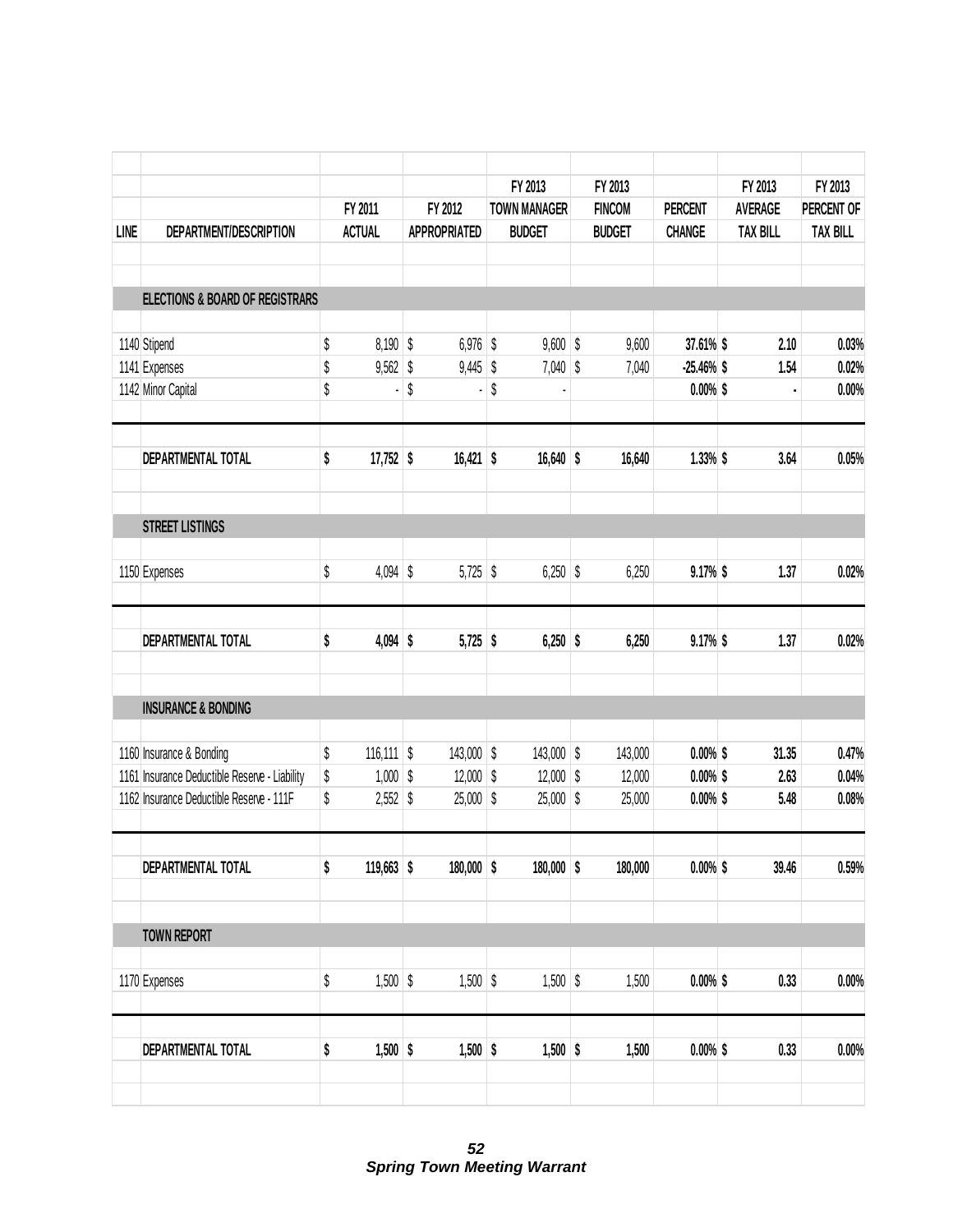|             |                                 |                   |                     | FY 2013             | FY 2013         |                | FY 2013         | FY 2013         |
|-------------|---------------------------------|-------------------|---------------------|---------------------|-----------------|----------------|-----------------|-----------------|
|             |                                 | FY 2011           | FY 2012             | <b>TOWN MANAGER</b> | <b>FINCOM</b>   | <b>PERCENT</b> | <b>AVERAGE</b>  | PERCENT OF      |
| <b>LINE</b> | DEPARTMENT/DESCRIPTION          | <b>ACTUAL</b>     | <b>APPROPRIATED</b> | <b>BUDGET</b>       | <b>BUDGET</b>   | <b>CHANGE</b>  | <b>TAX BILL</b> | <b>TAX BILL</b> |
|             | POSTAGE/TOWN HALL EXPENSES      |                   |                     |                     |                 |                |                 |                 |
|             | 1180 Expenses                   | \$<br>47,959 \$   | 47,960 \$           | 47,960 \$           | 47,960          | $0.00\%$ \$    | 10.51           | 0.17%           |
|             | 1181 Telephone Expenses         | \$<br>$31,000$ \$ | $34,000$ \$         | $34,000$ \$         | 34,000          | $0.00\%$ \$    | 7.45            | 0.11%           |
|             | 1182 Office Supplies            | \$                | \$                  | \$<br>$12,000$ \$   | 12,000          | $0.00\%$ \$    | 2.64            | 0.04%           |
|             | DEPARTMENTAL TOTAL              | \$<br>78,959 \$   | $81,960$ \$         | $93,960$ \$         | 93,960          | 14.64% \$      | 20.60           | 0.32%           |
|             | <b>TOTAL GENERAL GOVERNMENT</b> | \$<br>1,323,479   | \$<br>1,614,840     | \$<br>1,652,385     | \$<br>1,652,385 | $2.32\%$ \$    | 362.26          | 5.48%           |
|             | <b>LAND USE DEPARTMENTS</b>     |                   |                     |                     |                 |                |                 |                 |
|             | <b>CONSERVATION COMMISSION</b>  |                   |                     |                     |                 |                |                 |                 |
|             | 1200 Salary                     | \$<br>57,288 \$   | 59,006 \$           | $60,766$ \$         | 60,766          | 2.98% \$       | 13.32           | 0.19%           |
|             | 1201 Wages                      | \$                | \$<br>ä,            | \$<br>ä,            | \$              | $0.00\%$ \$    | Ĭ.              | 0.00%           |
|             | 1202 Expenses                   | \$<br>$8,082$ \$  | $8,200$ \$          | $8,200$ \$          | 8,200           | $0.00\%$ \$    | 1.80            | 0.03%           |
|             | 1203 Engineering & Legal        | \$<br>٠           | \$                  | \$                  | \$              | $0.00\%$ \$    |                 | 0.00%           |
|             | 1204 Minor Capital              | \$                | \$<br>ä,            | \$                  | \$              | $0.00\%$ \$    |                 | 0.00%           |
|             | DEPARTMENTAL TOTAL              | \$<br>65,370 \$   | 67,206 \$           | 68,966 \$           | 68,966          | 2.62% \$       | 15.12           | 0.22%           |
|             | <b>PLANNING BOARD</b>           |                   |                     |                     |                 |                |                 |                 |
|             | 1210 Salaries                   | \$<br>$71,341$ \$ | $71,341$ \$         | 73,525 \$           | 73,525          | $3.06\%$ \$    | 16.12           | 0.24%           |
|             | 1211 Wages                      | \$                | \$<br>k,            | \$                  | \$              | $0.00\%$ \$    |                 | $0.00\%$        |
|             | 1212 Expenses                   | \$<br>$3,421$ \$  | $4,200$ \$          | $3,850$ \$          | 3,850           | $-8.33\%$ \$   | 0.84            | 0.01%           |
|             | 1213 Engineering                | \$<br>580 \$      | $1,000$ \$          | $1,000$ \$          | 1,000           | $0.00\%$ \$    | 0.22            | $0.00\%$        |
|             | 1214 Consultant                 | \$<br>$500$ \$    | $1,000$ \$          | $1,000$ \$          | 1,000           | $0.00\%$ \$    | 0.22            | $0.00\%$        |
|             | 1215 M.R.P.C. Assessment        | \$<br>$2,672$ \$  | $2,672$ \$          | $3,083$ \$          | 3,083           | 15.38% \$      | 0.68            | 0.01%           |
|             | 1216 Legal Budget               | \$                | \$<br>ä,            | \$                  | \$              | $0.00\%$ \$    |                 | $0.00\%$        |
|             | DEPARTMENTAL TOTAL              | \$<br>78,514 \$   | $80,213$ \$         | $82,458$ \$         | 82,458          | $2.80\%$ \$    | 18.08           | 0.26%           |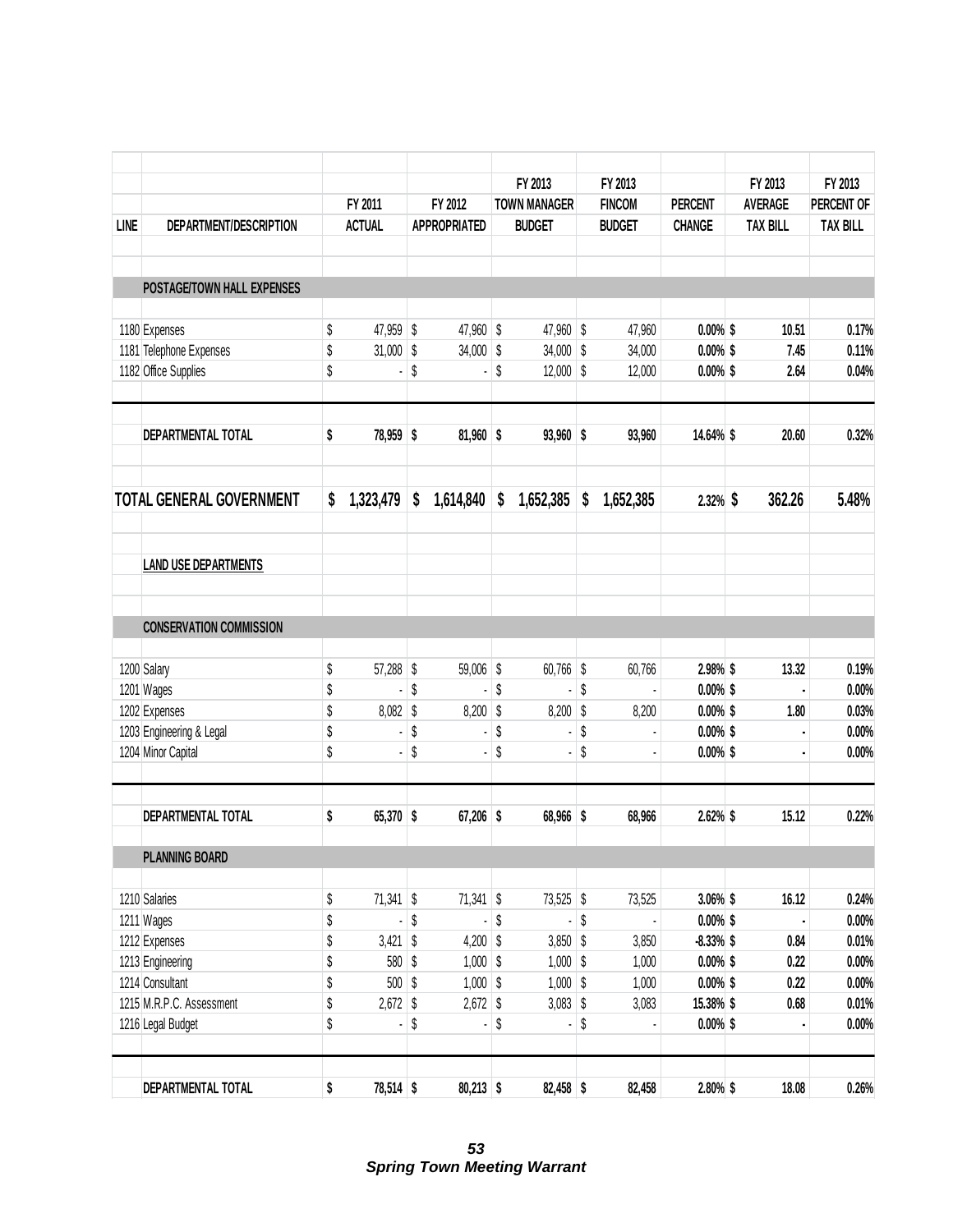|                    |                                                                                                                                                                                                                                                                                                                                                                     |                            |                                |                                                                                                                                                    |                                      |                                                                                                                                     |                                                 |                                                                                                                                                                 |                                                                                   |                                 |                                                                                                                                                                                                    | FY 2013                                                                                                                                      |
|--------------------|---------------------------------------------------------------------------------------------------------------------------------------------------------------------------------------------------------------------------------------------------------------------------------------------------------------------------------------------------------------------|----------------------------|--------------------------------|----------------------------------------------------------------------------------------------------------------------------------------------------|--------------------------------------|-------------------------------------------------------------------------------------------------------------------------------------|-------------------------------------------------|-----------------------------------------------------------------------------------------------------------------------------------------------------------------|-----------------------------------------------------------------------------------|---------------------------------|----------------------------------------------------------------------------------------------------------------------------------------------------------------------------------------------------|----------------------------------------------------------------------------------------------------------------------------------------------|
|                    |                                                                                                                                                                                                                                                                                                                                                                     |                            |                                |                                                                                                                                                    |                                      |                                                                                                                                     |                                                 |                                                                                                                                                                 |                                                                                   |                                 |                                                                                                                                                                                                    | PERCENT OF                                                                                                                                   |
|                    |                                                                                                                                                                                                                                                                                                                                                                     |                            |                                |                                                                                                                                                    |                                      |                                                                                                                                     |                                                 |                                                                                                                                                                 |                                                                                   |                                 |                                                                                                                                                                                                    | <b>TAX BILL</b>                                                                                                                              |
|                    |                                                                                                                                                                                                                                                                                                                                                                     |                            |                                |                                                                                                                                                    |                                      |                                                                                                                                     |                                                 |                                                                                                                                                                 |                                                                                   |                                 |                                                                                                                                                                                                    |                                                                                                                                              |
|                    |                                                                                                                                                                                                                                                                                                                                                                     |                            |                                |                                                                                                                                                    |                                      |                                                                                                                                     |                                                 |                                                                                                                                                                 |                                                                                   |                                 |                                                                                                                                                                                                    | 0.06%                                                                                                                                        |
|                    | \$                                                                                                                                                                                                                                                                                                                                                                  | 929                        |                                |                                                                                                                                                    |                                      |                                                                                                                                     |                                                 | 1,100                                                                                                                                                           |                                                                                   |                                 | 0.24                                                                                                                                                                                               | 0.01%                                                                                                                                        |
|                    | \$                                                                                                                                                                                                                                                                                                                                                                  |                            |                                |                                                                                                                                                    |                                      |                                                                                                                                     |                                                 | 19,948                                                                                                                                                          |                                                                                   |                                 | 4.37                                                                                                                                                                                               | 0.07%                                                                                                                                        |
|                    |                                                                                                                                                                                                                                                                                                                                                                     |                            |                                |                                                                                                                                                    |                                      |                                                                                                                                     |                                                 |                                                                                                                                                                 |                                                                                   |                                 |                                                                                                                                                                                                    |                                                                                                                                              |
|                    |                                                                                                                                                                                                                                                                                                                                                                     |                            |                                |                                                                                                                                                    |                                      |                                                                                                                                     |                                                 |                                                                                                                                                                 |                                                                                   |                                 |                                                                                                                                                                                                    | 0.00%                                                                                                                                        |
|                    | \$                                                                                                                                                                                                                                                                                                                                                                  | $\blacksquare$             | \$                             | l,                                                                                                                                                 | \$                                   | ٠                                                                                                                                   | \$                                              |                                                                                                                                                                 |                                                                                   |                                 | ٠                                                                                                                                                                                                  | 0.00%                                                                                                                                        |
|                    | \$                                                                                                                                                                                                                                                                                                                                                                  | ٠                          | \$                             | ä,                                                                                                                                                 | \$                                   | ٠                                                                                                                                   | \$                                              |                                                                                                                                                                 |                                                                                   |                                 | ٠                                                                                                                                                                                                  | 0.00%                                                                                                                                        |
|                    |                                                                                                                                                                                                                                                                                                                                                                     |                            |                                |                                                                                                                                                    |                                      |                                                                                                                                     |                                                 |                                                                                                                                                                 |                                                                                   |                                 |                                                                                                                                                                                                    |                                                                                                                                              |
|                    |                                                                                                                                                                                                                                                                                                                                                                     |                            |                                |                                                                                                                                                    |                                      |                                                                                                                                     |                                                 |                                                                                                                                                                 |                                                                                   |                                 |                                                                                                                                                                                                    | 0.11%                                                                                                                                        |
|                    |                                                                                                                                                                                                                                                                                                                                                                     |                            |                                |                                                                                                                                                    |                                      |                                                                                                                                     |                                                 |                                                                                                                                                                 |                                                                                   |                                 |                                                                                                                                                                                                    | 0.21%                                                                                                                                        |
|                    | \$                                                                                                                                                                                                                                                                                                                                                                  |                            |                                |                                                                                                                                                    |                                      |                                                                                                                                     |                                                 | 7,900                                                                                                                                                           |                                                                                   |                                 | 1.73                                                                                                                                                                                               | 0.03%                                                                                                                                        |
|                    | \$                                                                                                                                                                                                                                                                                                                                                                  |                            | \$                             | ٠                                                                                                                                                  | \$                                   |                                                                                                                                     | \$                                              |                                                                                                                                                                 |                                                                                   |                                 |                                                                                                                                                                                                    | 0.00%                                                                                                                                        |
| DEPARTMENTAL TOTAL | \$                                                                                                                                                                                                                                                                                                                                                                  |                            |                                |                                                                                                                                                    |                                      |                                                                                                                                     |                                                 | 103,688                                                                                                                                                         |                                                                                   |                                 | 22.73                                                                                                                                                                                              | 0.35%                                                                                                                                        |
|                    |                                                                                                                                                                                                                                                                                                                                                                     |                            |                                |                                                                                                                                                    |                                      |                                                                                                                                     |                                                 |                                                                                                                                                                 |                                                                                   |                                 |                                                                                                                                                                                                    |                                                                                                                                              |
|                    |                                                                                                                                                                                                                                                                                                                                                                     |                            |                                |                                                                                                                                                    |                                      |                                                                                                                                     |                                                 |                                                                                                                                                                 |                                                                                   |                                 |                                                                                                                                                                                                    | 0.07%                                                                                                                                        |
|                    | \$                                                                                                                                                                                                                                                                                                                                                                  |                            |                                |                                                                                                                                                    |                                      |                                                                                                                                     |                                                 | 3,500                                                                                                                                                           |                                                                                   |                                 | 0.77                                                                                                                                                                                               | 0.01%                                                                                                                                        |
| DEPARTMENTAL TOTAL | \$                                                                                                                                                                                                                                                                                                                                                                  |                            |                                |                                                                                                                                                    |                                      |                                                                                                                                     |                                                 |                                                                                                                                                                 |                                                                                   |                                 |                                                                                                                                                                                                    | 0.08%                                                                                                                                        |
|                    | DEPARTMENT/DESCRIPTION<br>ZONING BOARD OF APPEALS<br>1220 Wages<br>1221 Expenses<br>DEPARTMENTAL TOTAL<br>HISTORIC DISTRICT COMMISSION<br>1230 Wages<br>1231 Expenses<br>DEPARTMENTAL TOTAL<br><b>BUILDING INSPECTOR</b><br>1240 Salaries<br>1241 Wages<br>1242 Expenses<br>1243 Minor Capital<br><b>MECHANICAL INSPECTOR</b><br>1250 Fee Salaries<br>1251 Expenses | \$<br>\$<br>\$<br>\$<br>\$ | FY 2011<br><b>ACTUAL</b><br>¥, | $18,776$ \$<br>$\sqrt{3}$<br>$19,705$ \$<br>\$<br>66,349 \$<br>$55,300$ \$<br>$4,392$ \$<br>$126,041$ \$<br>$21,432$ \$<br>$2,308$ \$<br>23,740 \$ | FY 2012<br><b>APPROPRIATED</b><br>ä, | 18,848 \$<br>$1,350$ \$<br>$20,198$ \$<br>\$<br>$70,341$ \$<br>59,626 \$<br>$8,400$ \$<br>$138,367$ \$<br>$20,000$ \$<br>$3,500$ \$ | FY 2013<br><b>TOWN MANAGER</b><br><b>BUDGET</b> | 18,848 \$<br>$1,100$ \$<br>19,948 \$<br>\$<br>$\overline{\phantom{0}}$<br>$33,747$ \$<br>$62,041$ \$<br>$7,900$ \$<br>$103,688$ \$<br>$20,000$ \$<br>$3,500$ \$ | FY 2013<br><b>FINCOM</b><br><b>BUDGET</b><br>18,848<br>33,747<br>62,041<br>20,000 | <b>PERCENT</b><br><b>CHANGE</b> | $0.00\%$ \$<br>$-18.52\%$ \$<br>$-1.24\%$ \$<br>$0.00\%$ \$<br>$0.00\%$ \$<br>$0.00\%$ \$<br>$-52.02%$ \$<br>4.05% \$<br>$-5.95%$ \$<br>$0.00\%$ \$<br>$-25.06\%$ \$<br>$0.00\%$ \$<br>$0.00\%$ \$ | FY 2013<br><b>AVERAGE</b><br><b>TAX BILL</b><br>4.13<br>7.40<br>13.60<br>4.38<br>$23,500$ \$<br>$23,500$ \$<br>23,500<br>$0.00\%$ \$<br>5.15 |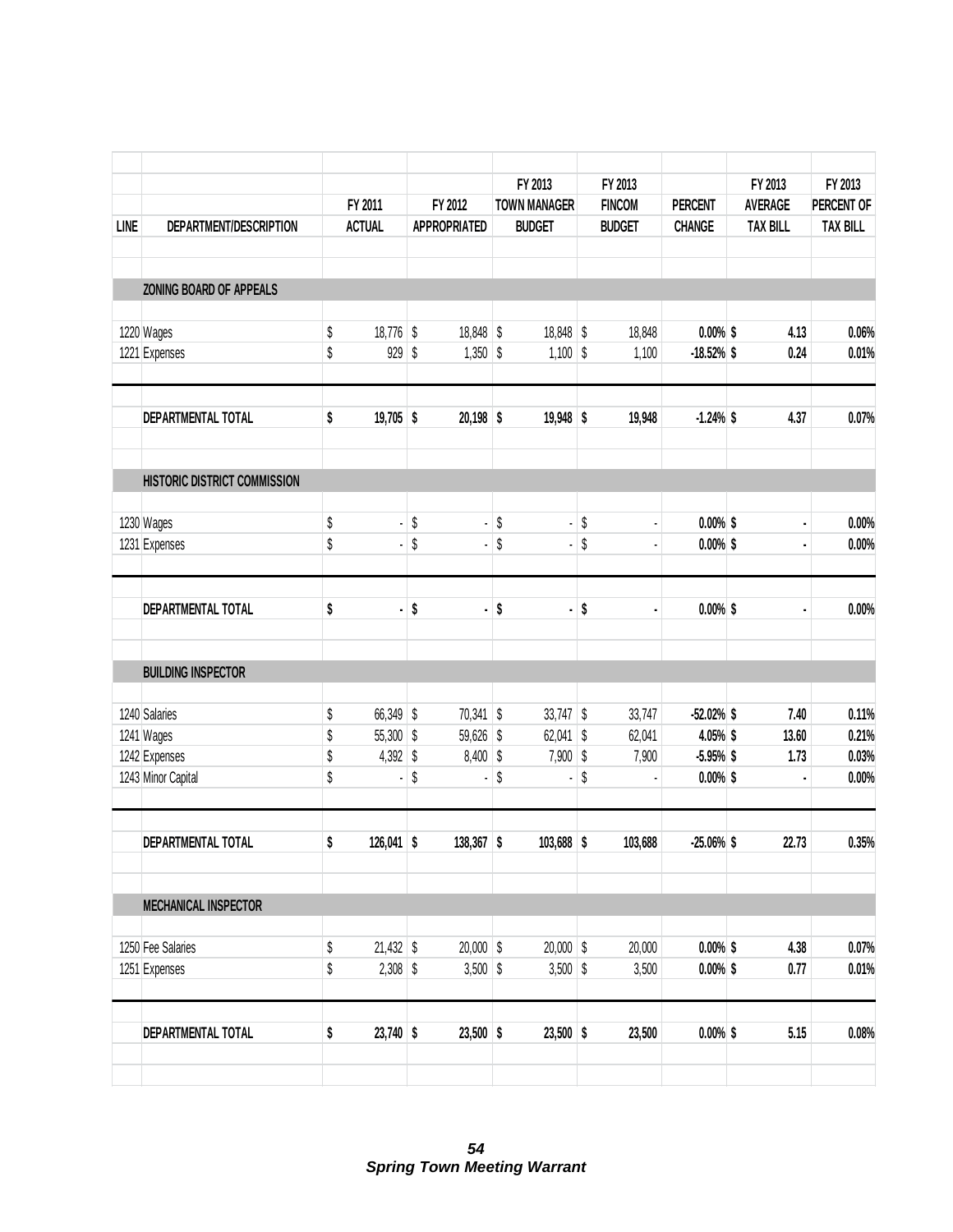|             |                                         |                    |                           |                     | FY 2013             | FY 2013       |                | FY 2013         | FY 2013         |
|-------------|-----------------------------------------|--------------------|---------------------------|---------------------|---------------------|---------------|----------------|-----------------|-----------------|
|             |                                         | FY 2011            |                           | FY 2012             | <b>TOWN MANAGER</b> | <b>FINCOM</b> | <b>PERCENT</b> | <b>AVERAGE</b>  | PERCENT OF      |
| <b>LINE</b> | DEPARTMENT/DESCRIPTION                  | <b>ACTUAL</b>      |                           | <b>APPROPRIATED</b> | <b>BUDGET</b>       | <b>BUDGET</b> | <b>CHANGE</b>  | <b>TAX BILL</b> | <b>TAX BILL</b> |
|             | <b>EARTH REMOVAL INSPECTOR</b>          |                    |                           |                     |                     |               |                |                 |                 |
|             | 1260 Stipend                            | \$<br>1            | \$                        | 1                   | \$<br>1             | \$<br>1       | $0.00\%$ \$    |                 | 0.00%           |
|             | 1261 Expenses                           | \$<br>59           | \$                        | 100                 | \$<br>100           | \$<br>100     | $0.00\%$ \$    | 0.02            | 0.00%           |
|             | 1262 Minor Capital                      |                    | \$                        |                     | \$                  | \$            | 0.00%          |                 |                 |
|             | DEPARTMENTAL TOTAL                      | \$<br>$60$ \$      |                           | $101$ \$            | 101                 | \$<br>101     | $0.00\%$ \$    | 0.02            | 0.00%           |
|             | <b>BOARD OF HEALTH</b>                  |                    |                           |                     |                     |               |                |                 |                 |
|             | 1270 Wages                              | \$                 | \$                        |                     | \$                  | \$            | $0.00\%$ \$    |                 | 0.00%           |
|             | 1271 Expenses                           | \$<br>747          | \$                        | $1,200$ \$          | 1,000               | \$<br>1,000   | $-16.67%$ \$   | 0.22            | 0.00%           |
|             | 1272 Nursing Services                   | \$                 | \$                        | $6,243$ \$          | 10,021              | \$<br>10,021  | 60.52% \$      | 2.20            | 0.04%           |
|             | 1273 Nashoba Health District            | \$<br>$30,143$ \$  |                           | $17,400$ \$         | $22,366$ \$         | 22,366        | 28.54% \$      | 4.90            | 0.08%           |
|             | 1274 Herbert Lipton MH                  | \$                 | $\boldsymbol{\mathsf{S}}$ | $6,500$ \$          | $6,500$ \$          | 6,500         | $0.00\%$ \$    | 1.43            | 0.02%           |
|             | 1275 Eng/Consult/Landfill Monitoring    | \$<br>$9,879$ \$   |                           | $10,000$ \$         | $10,000$ \$         | 10,000        | $0.00\%$ \$    | 2.19            | 0.03%           |
|             | DEPARTMENTAL TOTAL                      | \$<br>40,769 \$    |                           | $41,343$ \$         | 49,887 \$           | 49,887        | 20.67% \$      | 10.94           | 0.17%           |
|             | <b>SEALER OF WEIGHTS &amp; MEASURES</b> |                    |                           |                     |                     |               |                |                 |                 |
|             | 1280 Fee Salaries                       | \$<br>2,360        | \$                        | $2,500$ \$          | $2,500$ \$          | 2,500         | $0.00\%$ \$    | 0.55            | 0.01%           |
|             | 1281 Expenses                           | \$                 | \$                        | $100$ \$            | $100$ \$            | $100\,$       | $0.00\%$ \$    | $0.02\,$        | $0.00\%$        |
|             | DEPARTMENTAL TOTAL                      | \$<br>$2,360$ \$   |                           | $2,600$ \$          | $2,600$ \$          | 2,600         | $0.00\%$ \$    | 0.57            | 0.01%           |
|             |                                         |                    |                           |                     |                     |               |                |                 |                 |
|             | TOTAL LAND USE DEPARTMENTS              | \$<br>$356,559$ \$ |                           | $373,528$ \$        | $351,148$ \$        | 351,148       | $-5.99%$ \$    | 76.98           | 1.16%           |
|             |                                         |                    |                           |                     |                     |               |                |                 |                 |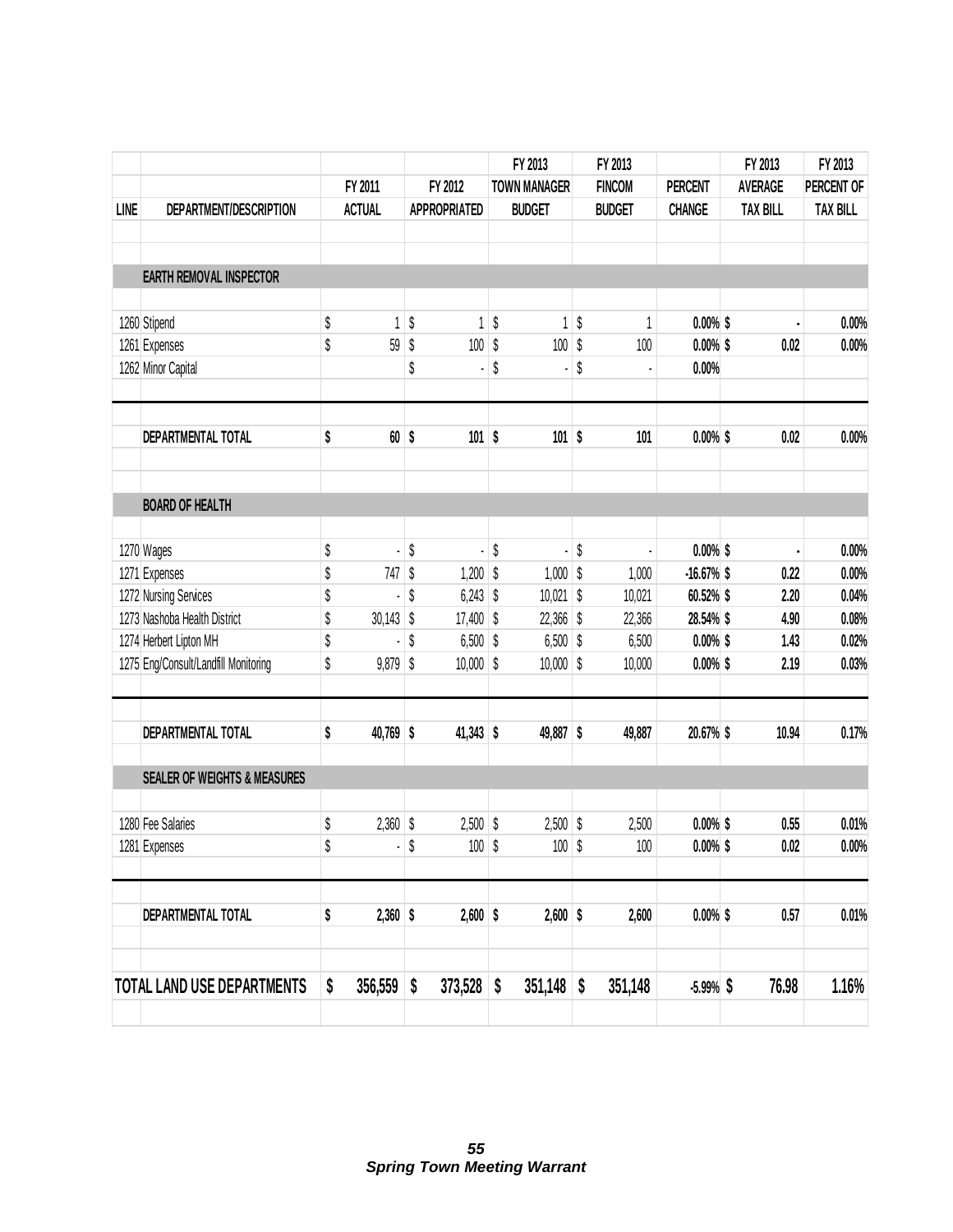|             |                                     |          |               |                     | FY 2013             | FY 2013       |                            | FY 2013         | FY 2013         |
|-------------|-------------------------------------|----------|---------------|---------------------|---------------------|---------------|----------------------------|-----------------|-----------------|
|             |                                     |          | FY 2011       | FY 2012             | <b>TOWN MANAGER</b> | <b>FINCOM</b> | <b>PERCENT</b>             | <b>AVERAGE</b>  | PERCENT OF      |
| <b>LINE</b> | DEPARTMENT/DESCRIPTION              |          | <b>ACTUAL</b> | <b>APPROPRIATED</b> | <b>BUDGET</b>       |               | <b>CHANGE</b>              | <b>TAX BILL</b> | <b>TAX BILL</b> |
|             |                                     |          |               |                     |                     |               |                            |                 |                 |
|             | PROTECTION OF PERSONS AND PROPERTY  |          |               |                     |                     |               |                            |                 |                 |
|             | <b>POLICE DEPARTMENT</b>            |          |               |                     |                     |               |                            |                 |                 |
|             | 1300 Salaries                       | \$       | $106,335$ \$  | 188,228 \$          | $201,304$ \$        | 201,304       | 6.95% \$                   | 44.13           | 0.67%           |
|             | 1301 Wages                          | \$       | 1,289,451 \$  | 1,199,394 \$        | $1,310,003$ \$      | 1,310,003     | $9.22\%$ \$                | 287.20          | 4.34%           |
|             | 1302 Expenses                       | \$       | $142,311$ \$  | 134,960 \$          | 140,520             | \$<br>140,520 | 4.12% \$                   | 30.81           | 0.47%           |
|             | 1303 Lease or Purchase of Cruisers  | \$       | $3,700$ \$    | $5,000$ \$          | 4,000               | \$<br>4,000   | $-20.00\%$ \$              | 0.88            | 0.01%           |
|             | 1304 PS Building (Expenses)         | \$       | 44,379 \$     | 48,000 \$           |                     | \$            | $-100.00\%$ \$             |                 | 0.00%           |
|             | 1305 Minor Capital                  | \$       | $18,578$ \$   | $13,000$ \$         | $15,000$ \$         | 15,000        | 15.38% \$                  | 3.29            | 0.05%           |
|             | DEPARTMENTAL TOTAL                  | \$       | 1,604,754 \$  | 1,588,582 \$        | $1,670,827$ \$      | 1,670,827     | 5.18% \$                   | 366.31          | 5.54%           |
|             | <b>FIRE DEPARTMENT</b>              |          |               |                     |                     |               |                            |                 |                 |
|             |                                     |          |               |                     |                     |               |                            |                 |                 |
|             | 1310 Salaries                       | \$       | $97,763$ \$   | $101,400$ \$        | 104,692 \$          | 104,692       | $3.25%$ \$                 | 22.95           | 0.35%           |
|             | 1311 Wages                          | \$       | 513,057 \$    | 492,334 \$          | 548,291 \$          | 548,291       | 11.37% \$                  | 120.20          | 1.81%           |
|             | 1312 Expenses                       | \$       | $138,850$ \$  | $122,800$ \$        | $117,805$ \$        | 117,805       | $-4.07%$ \$                | 25.83           | 0.39%           |
|             | DEPARTMENTAL TOTAL                  | \$       | 749,670 \$    | 716,534 \$          | 770,788 \$          | 770,788       | 7.57% \$                   | 168.98          | 2.55%           |
|             | <b>GROTON WATER FIRE PROTECTION</b> |          |               |                     |                     |               |                            |                 |                 |
|             | 1320 West Groton Water District     | \$       | 750 \$        | $750$ \$            | 750 \$              | 750           | $0.00\%$ \$                | 0.16            | 0.00%           |
|             | 1321 Groton Water Department        | \$       | $2,500$ \$    | $2,500$ \$          | $2,500$ \$          | 2,500         | $0.00\%$ \$                | 0.55            | 0.01%           |
|             | DEPARTMENTAL TOTAL                  | \$       | $3,250$ \$    | $3,250$ \$          | $3,250$ \$          | 3,250         | $0.00\%$ \$                | 0.71            | 0.01%           |
|             | <b>ANIMAL INSPECTOR</b>             |          |               |                     |                     |               |                            |                 |                 |
|             |                                     |          | $2,082$ \$    | $2,082$ \$          | $2,082$ \$          |               |                            |                 |                 |
|             | 1330 Salary<br>1331 Expenses        | \$<br>\$ |               | \$<br>$400$ \$      | $400$ \$            | 2,082<br>400  | $0.00\%$ \$<br>$0.00\%$ \$ | 0.46<br>0.09    | 0.01%<br>0.00%  |
|             |                                     |          |               |                     |                     |               |                            |                 |                 |
|             | DEPARTMENTAL TOTAL                  | \$       | $2,082$ \$    | $2,482$ \$          | $2,482$ \$          | 2,482         | $0.00\%$ \$                | 0.55            | 0.01%           |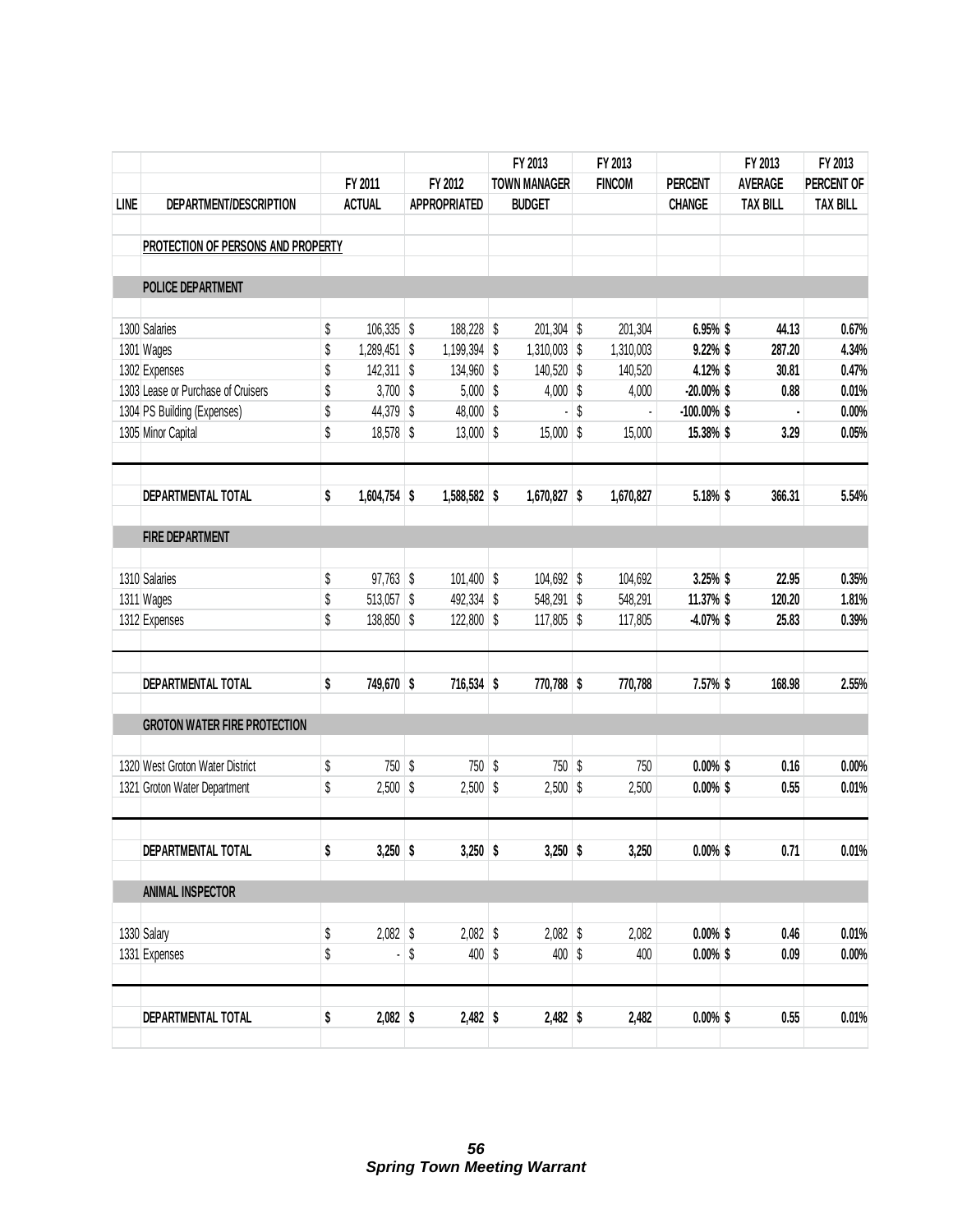|             |                                    |          |                           |                             | FY 2013                     | FY 2013           |                          | FY 2013 | FY 2013         |                 |
|-------------|------------------------------------|----------|---------------------------|-----------------------------|-----------------------------|-------------------|--------------------------|---------|-----------------|-----------------|
|             |                                    |          | FY 2011                   | FY 2012                     | <b>TOWN MANAGER</b>         | <b>FINCOM</b>     | <b>PERCENT</b>           |         | <b>AVERAGE</b>  | PERCENT OF      |
| <b>LINE</b> | DEPARTMENT/DESCRIPTION             |          | <b>ACTUAL</b>             | <b>APPROPRIATED</b>         | <b>BUDGET</b>               | <b>BUDGET</b>     | <b>CHANGE</b>            |         | <b>TAX BILL</b> | <b>TAX BILL</b> |
|             |                                    |          |                           |                             |                             |                   |                          |         |                 |                 |
|             | ANIMAL CONTROL OFFICER             |          |                           |                             |                             |                   |                          |         |                 |                 |
|             | 1340 Salary                        | \$       | $2,082$ \$                | $2,082$ \$                  | $2,082$ \$                  | 2,082             | $0.00\%$ \$              |         | 0.46            | 0.01%           |
|             | 1341 Expenses                      | \$       |                           | \$<br>$400  $ \$            | $400$ \$                    | 400               | $0.00\%$ \$              |         | 0.09            | 0.00%           |
|             | DEPARTMENTAL TOTAL                 | \$       | $2,082$ \$                | $2,482$ \$                  | $2,482$ \$                  | 2,482             | $0.00\%$ \$              |         | 0.55            | 0.01%           |
|             | <b>EMERGENCY MANAGEMENT AGENCY</b> |          |                           |                             |                             |                   |                          |         |                 |                 |
|             | 1350 Salary                        | \$       |                           | \$                          | \$                          | \$                | $0.00\%$ \$              |         |                 | 0.00%           |
|             | 1351 Expenses                      | \$       | $4,500$ \$                | $4,500$ \$                  | $4,500$ \$                  | 4,500             | $0.00\%$ \$              |         | 0.99            | 0.01%           |
|             | 1352 Minor Capital                 | \$       |                           | \$                          | \$                          | \$                | $0.00\%$ \$              |         |                 | $0.00\%$        |
|             | DEPARTMENTAL TOTAL                 | \$       | $4,500$ \$                | $4,500$ \$                  | $4,500$ \$                  | 4,500             | $0.00\%$ \$              |         | 0.99            | 0.01%           |
|             | <b>DOG OFFICER</b>                 |          |                           |                             |                             |                   |                          |         |                 |                 |
|             | 1360 Salary                        | \$       | $13,973$ \$               | $13,973$ \$                 | $13,973$ \$                 | 13,973            | $0.00\%$ \$              |         | 3.06            | 0.05%           |
|             | 1361 Expenses                      | \$       | $4,273$ \$                | $4,800$ \$                  | $4,800$ \$                  | 4,800             | $0.00\%$ \$              |         | 1.05            | 0.02%           |
|             | DEPARTMENTAL TOTAL                 | \$       | $18,246$ \$               | $18,773$ \$                 | $18,773$ \$                 | 18,773            | $0.00\%$ \$              |         | 4.11            | 0.07%           |
|             | POLICE & FIRE COMMUNICATIONS       |          |                           |                             |                             |                   |                          |         |                 |                 |
|             |                                    |          |                           |                             |                             |                   |                          |         |                 |                 |
|             | 1370 Wages<br>1371 Expenses        | \$<br>\$ | 215,545 \$<br>$12,367$ \$ | $310,000$ \$<br>$15,000$ \$ | $320,194$ \$<br>$11,650$ \$ | 320,194<br>11,650 | 3.29% \$<br>$-22.33%$ \$ |         | 70.20<br>2.54   | 1.05%<br>0.04%  |
|             | 1372 Minor Capital                 | \$       | ٠                         | \$<br>٠                     | \$<br>٠                     | \$                | $0.00\%$ \$              |         |                 | $0.00\%$        |
|             | DEPARTMENTAL TOTAL                 | \$       | 227,912 \$                | $325,000$ \$                | $331,844$ \$                | 331,844           | $2.11\%$ \$              |         | 72.74           | 1.09%           |
|             | <b>TOTAL PROTECTION OF</b>         | \$       | 2,612,496                 | \$<br>2,661,603             | \$<br>2,804,946             | \$<br>2,804,946   | 5.39% \$                 |         | 614.94          | 9.29%           |
|             | PERSONS AND PROPERTY               |          |                           |                             |                             |                   |                          |         |                 |                 |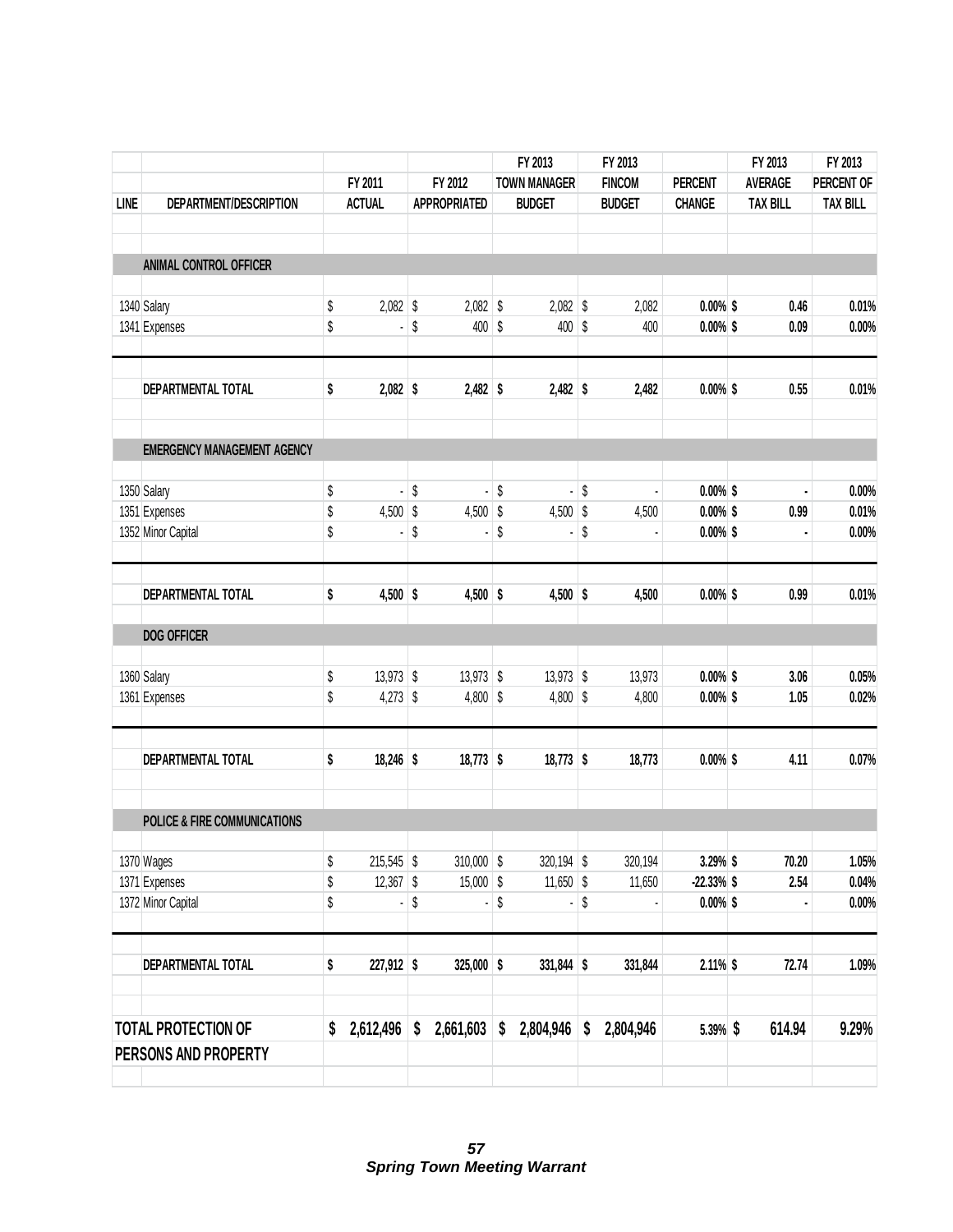|             |                                               |                     |                      | FY 2013             | FY 2013          |                | FY 2013         | FY 2013         |
|-------------|-----------------------------------------------|---------------------|----------------------|---------------------|------------------|----------------|-----------------|-----------------|
|             |                                               | FY 2011             | FY 2012              | <b>TOWN MANAGER</b> | <b>FINCOM</b>    | <b>PERCENT</b> | <b>AVERAGE</b>  | PERCENT OF      |
| <b>LINE</b> | DEPARTMENT/DESCRIPTION                        | <b>ACTUAL</b>       | <b>APPROPRIATED</b>  | <b>BUDGET</b>       | <b>BUDGET</b>    | <b>CHANGE</b>  | <b>TAX BILL</b> | <b>TAX BILL</b> |
|             | <b>REGIONAL SCHOOL DISTRICT BUDGETS</b>       |                     |                      |                     |                  |                |                 |                 |
|             |                                               |                     |                      |                     |                  |                |                 |                 |
|             | NASHOBA VALLEY REGIONAL TECHNICAL HIGH SCHOOL |                     |                      |                     |                  |                |                 |                 |
|             | 1400 Operating Expenses                       | \$<br>536,044 \$    | 460,799 \$           | 449,967 \$          | 449,967          | $-2.35%$ \$    | 98.65           | 1.48%           |
|             | DEPARTMENTAL TOTAL                            | \$<br>536,044 \$    | 460,799 \$           | 449,967 \$          | 449,967          | $-2.35%$ \$    | 98.65           | 1.48%           |
|             | GROTON-DUNSTABLE REGIONAL SCHOOL DISTRICT     |                     |                      |                     |                  |                |                 |                 |
|             | 1410 Operating Expenses                       | \$<br>14,627,099 \$ | 14,631,670 \$        | 14,725,819          | \$<br>14,725,819 | $0.64\%$ \$    | 3,228.42        | 48.80%          |
|             | 1411 Debt Service, Excluded                   | \$<br>1,122,626     | \$<br>$1,122,626$ \$ | $1,237,704$ \$      | 1,237,704        | 10.25% \$      | 271.35          | 4.10%           |
|             | 1412 Debt Service, Unexcluded                 | \$<br>4,571         | \$<br>4,571          | \$                  | \$               | $-100.00\%$ \$ |                 | 0.00%           |
|             | 1413 Out of District Placement                | \$                  | \$<br>1              | \$<br>1             | \$               | $0.00\%$ \$    |                 | 0.00%           |
|             | DEPARTMENTAL TOTAL                            | \$<br>15,754,296 \$ | 15,758,868 \$        | 15,963,524 \$       | 15,963,524       | $1.30\%$ \$    | 3,499.77        | 52.90%          |
|             | <b>TOTAL SCHOOLS</b>                          | \$<br>16,290,340    | \$16,219,667         | \$16,413,491        | \$16,413,491     | 1.19%          | \$<br>3,598.42  | 54.38%          |
|             | DEPARTMENT OF PUBLIC WORKS                    |                     |                      |                     |                  |                |                 |                 |
|             | <b>HIGHWAY DEPARTMENT</b>                     |                     |                      |                     |                  |                |                 |                 |
|             | 1500 Salaries                                 | \$<br>$82,017$ \$   | $82,017$ \$          | 84,520 \$           | 84,520           | $3.05\%$ \$    | 18.53           | 0.28%           |
|             | 1501 Wages                                    | \$<br>577,807 \$    | $600,343$ \$         | $615,111$ \$        | 615,111          | $2.46\%$ \$    | 134.85          | 2.04%           |
|             | 1502 Expenses                                 | \$<br>138,080 \$    | 142,300 \$           | 140,300 \$          | 140,300          | $-1.41\%$ \$   | 30.76           | 0.46%           |
|             | 1503 Highway Maintenance                      | \$<br>87,796 \$     | $89,000$ \$          | 89,000 \$           | 89,000           | $0.00\%$ \$    | 19.51           | 0.29%           |
|             | 1504 Minor Capital                            | \$                  | \$                   | \$                  | \$               | $0.00\%$ \$    |                 | 0.00%           |
|             | DEPARTMENTAL TOTAL                            | \$<br>885,700 \$    | $913,660$ \$         | $928,931$ \$        | 928,931          | 1.67% \$       | 203.65          | 3.07%           |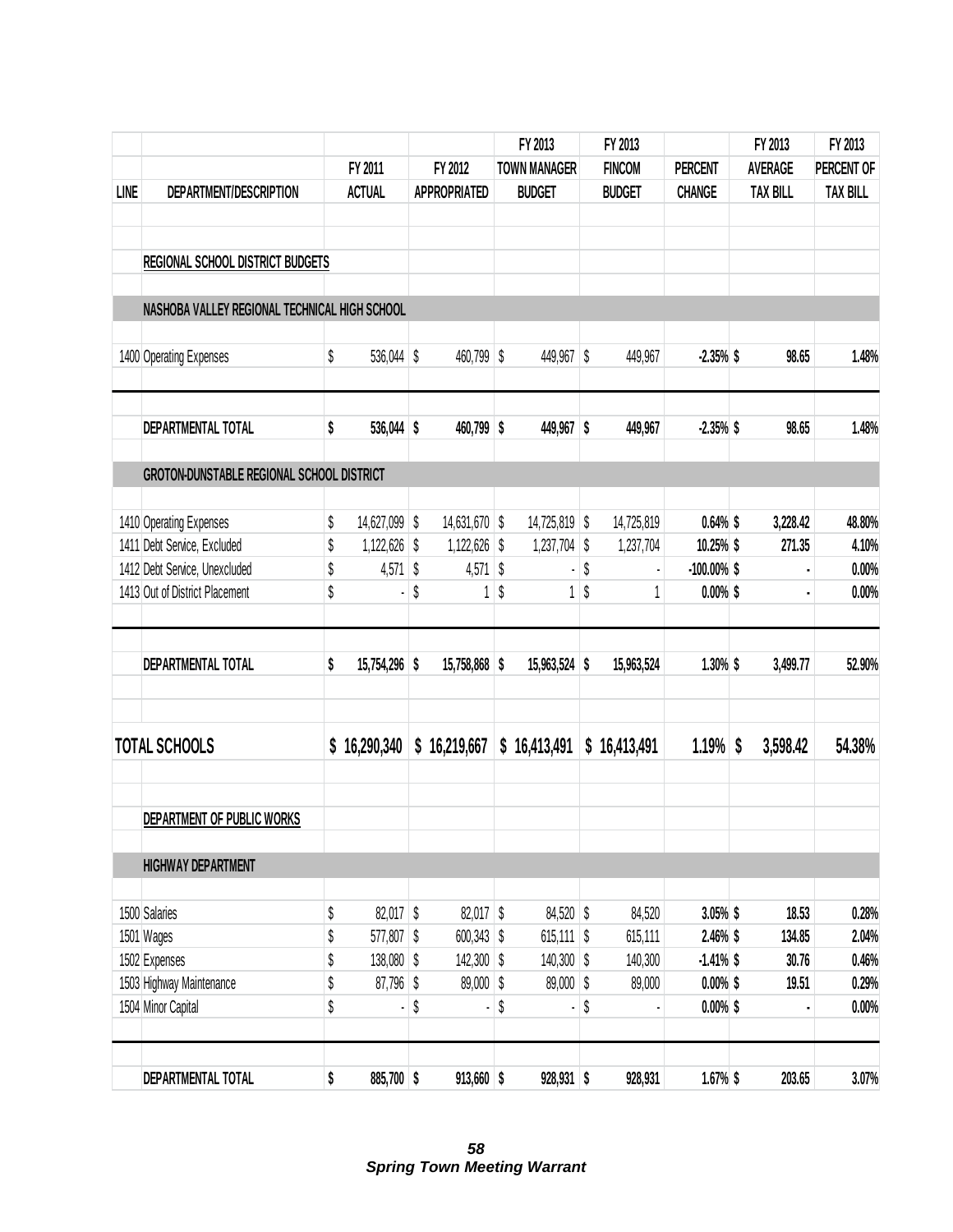|             |                                             |               |                            |         |                            | FY 2013                      | FY 2013 |                    |                            | FY 2013         | FY 2013         |
|-------------|---------------------------------------------|---------------|----------------------------|---------|----------------------------|------------------------------|---------|--------------------|----------------------------|-----------------|-----------------|
|             |                                             | FY 2011       |                            | FY 2012 |                            | <b>TOWN MANAGER</b>          |         | <b>FINCOM</b>      | <b>PERCENT</b>             | <b>AVERAGE</b>  | PERCENT OF      |
| <b>LINE</b> | DEPARTMENT/DESCRIPTION                      | <b>ACTUAL</b> |                            |         | <b>APPROPRIATED</b>        | <b>BUDGET</b>                |         | <b>BUDGET</b>      | <b>CHANGE</b>              | <b>TAX BILL</b> | <b>TAX BILL</b> |
|             | <b>STREET LIGHTS</b>                        |               |                            |         |                            |                              |         |                    |                            |                 |                 |
|             |                                             |               |                            |         |                            |                              |         |                    |                            |                 |                 |
|             | 1510 Expenses                               | \$            | $17,800$ \$                |         | $24,000$ \$                | $24,000$ \$                  |         | 24,000             | $0.00\%$ \$                | 5.26            | 0.08%           |
|             | DEPARTMENTAL TOTAL                          | \$            | $17,800$ \$                |         | $24,000$ \$                | $24,000$ \$                  |         | 24,000             | $0.00\%$ \$                | 5.26            | 0.08%           |
|             | <b>SNOW AND ICE</b>                         |               |                            |         |                            |                              |         |                    |                            |                 |                 |
|             |                                             |               |                            |         |                            |                              |         |                    |                            |                 |                 |
|             | 1520 Expenses<br>1521 Overtime              | \$<br>\$      | 275,665 \$<br>$126,111$ \$ |         | $165,000$ \$<br>140,000 \$ | $165,000$ \$<br>$140,000$ \$ |         | 165,000<br>140,000 | $0.00\%$ \$<br>$0.00\%$ \$ | 36.17<br>30.69  | 0.55%<br>0.46%  |
|             | 1522 Hired Equipment                        | \$            | $82,823$ \$                |         | $35,000$ \$                | $35,000$ \$                  |         | 35,000             | $0.00\%$ \$                | 7.67            | 0.12%           |
|             |                                             |               |                            |         |                            |                              |         |                    |                            |                 |                 |
|             | DEPARTMENTAL TOTAL                          | \$            | 484,599 \$                 |         | $340,000$ \$               | $340,000$ \$                 |         | 340,000            | $0.00\%$ \$                | 74.53           | 1.13%           |
|             | TREE WARDEN BUDGET                          |               |                            |         |                            |                              |         |                    |                            |                 |                 |
|             | 1530 Salary                                 | \$            |                            | \$      | ä,                         | \$                           | \$      |                    | $0.00\%$ \$                |                 | 0.00%           |
|             | 1531 Expenses                               | \$            | $2,725$ \$                 |         | $3,000$ \$                 | $3,000$ \$                   |         | 3,000              | $0.00\%$ \$                | 0.66            | 0.01%           |
|             | 1532 Trees                                  | \$            |                            | \$      | $1,500$ \$                 | $1,500$ \$                   |         | 1,500              | $0.00\%$ \$                | 0.33            | 0.00%           |
|             | 1533 Tree Work                              | \$            | $11,603$ \$                |         | $15,000$ \$                | $15,000$ \$                  |         | 15,000             | $0.00\%$ \$                | 3.29            | 0.05%           |
|             | <b>DEPARTMENTAL TOTAL</b>                   | \$            | 14,328 \$                  |         | $19,500$ \$                | $19,500$ \$                  |         | 19,500             | $0.00\%$ \$                | 4.28            | 0.06%           |
|             |                                             |               |                            |         |                            |                              |         |                    |                            |                 |                 |
|             | MUNICIPAL BUILDING AND PROPERTY MAINTENANCE |               |                            |         |                            |                              |         |                    |                            |                 |                 |
|             | 1540 Wages                                  | \$            | $69,007$ \$                |         | 73,907 \$                  | 70,556 \$                    |         | 70,556             | $-4.53\%$ \$               | 15.47           | 0.23%           |
|             | 1541 Expenses                               | \$            | 170,853 \$                 |         | 183,350 \$                 | $231,350$ \$                 |         | 231,350            | 26.18% \$                  | 50.72           | 0.77%           |
|             | 1542 Minor Capital                          | \$            | 43,370 \$                  |         | $30,000$ \$                | $30,000$ \$                  |         | 30,000             | $0.00\%$ \$                | 6.58            | 0.10%           |
|             |                                             |               |                            |         |                            |                              |         |                    |                            |                 |                 |
|             | DEPARTMENTAL TOTAL                          | \$            | 283,230 \$                 |         | $287,257$ \$               | $331,906$ \$                 |         | 331,906            | 15.54% \$                  | 72.77           | 1.10%           |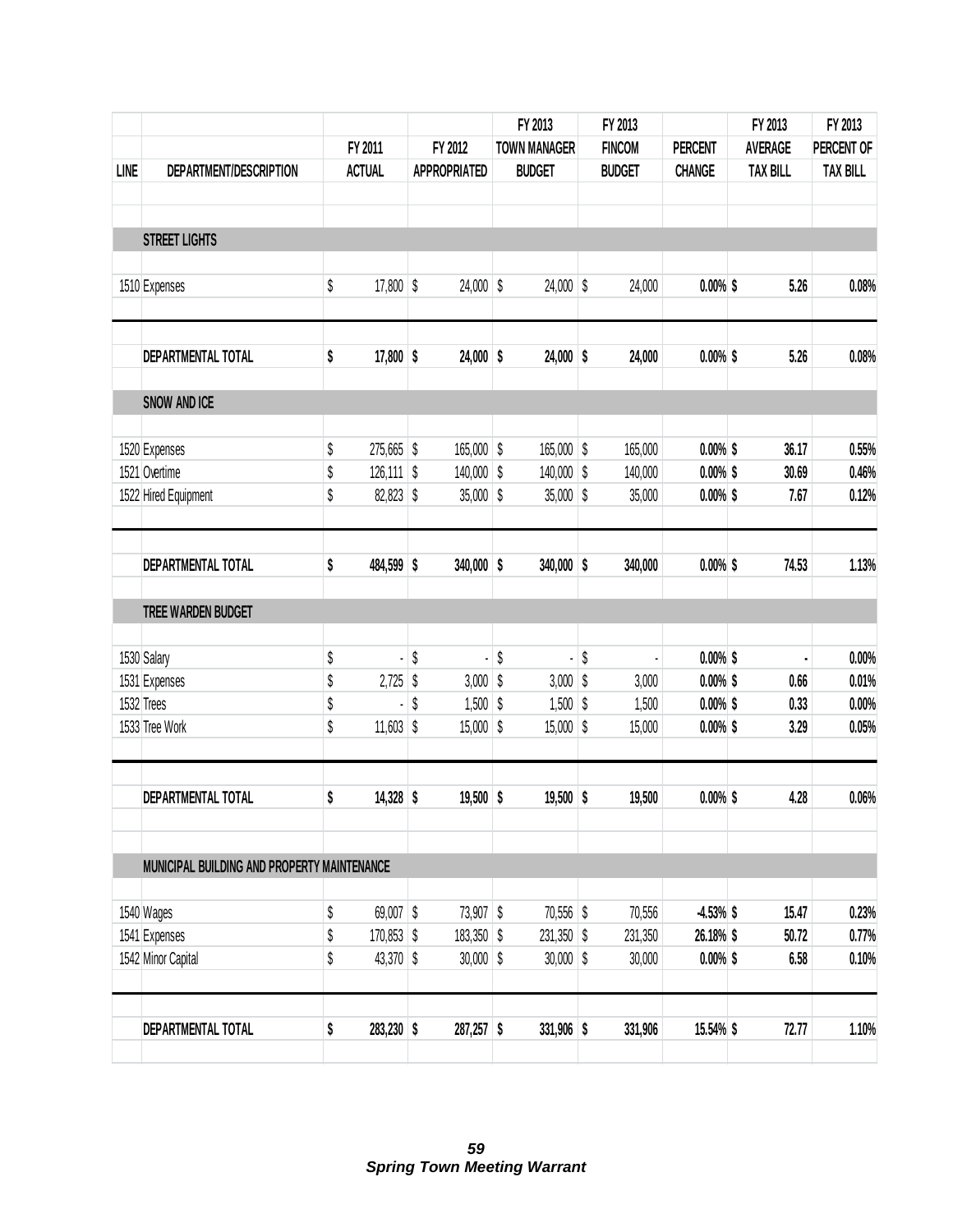|             |                                       |                    |                       | FY 2013             | FY 2013         |                |  | FY 2013         | FY 2013         |
|-------------|---------------------------------------|--------------------|-----------------------|---------------------|-----------------|----------------|--|-----------------|-----------------|
|             |                                       | FY 2011            | FY 2012               | <b>TOWN MANAGER</b> | <b>FINCOM</b>   | <b>PERCENT</b> |  | <b>AVERAGE</b>  | PERCENT OF      |
| <b>LINE</b> | DEPARTMENT/DESCRIPTION                | <b>ACTUAL</b>      | <b>APPROPRIATED</b>   | <b>BUDGET</b>       | <b>BUDGET</b>   | <b>CHANGE</b>  |  | <b>TAX BILL</b> | <b>TAX BILL</b> |
|             | SOLID WASTE DISPOSAL                  |                    |                       |                     |                 |                |  |                 |                 |
|             | 1550 Wages                            | \$<br>$82,144$ \$  | $82,772$ \$           | $81,264$ \$         | 81,264          | $-1.82%$ \$    |  | 17.82           | 0.27%           |
|             | 1551 Expenses                         | \$<br>46,596 \$    | 54,486 \$             | 54,486 \$           | 54,486          | $0.00\%$ \$    |  | 11.95           | 0.18%           |
|             | 1552 Tipping Fees                     | \$<br>124,576 \$   | $135,000$ \$          | $135,000$ \$        | 135,000         | $0.00\%$ \$    |  | 29.60           | 0.45%           |
|             | 1553 North Central SW Coop            | \$<br>$5,850$ \$   | $6,850$ \$            | $5,850$ \$          | 5,850           | $-14.60\%$ \$  |  | 1.28            | 0.02%           |
|             | 1554 Minor Capital                    | \$                 | \$                    | \$<br>$10,000$ \$   | 10,000          | $0.00\%$ \$    |  | 2.19            | 0.03%           |
|             | DEPARTMENTAL TOTAL                    | \$<br>$259,166$ \$ | 279,108 \$            | 286,600 \$          | 286,600         | 2.68% \$       |  | 62.84           | 0.95%           |
|             | <b>PARKS DEPARTMENT</b>               |                    |                       |                     |                 |                |  |                 |                 |
|             | 1560 Wages                            | \$<br>$1,302$ \$   | $2,500$ \$            | $2,500$ \$          | 2,500           | $0.00\%$ \$    |  | 0.55            | 0.01%           |
|             | 1561 Expenses                         | \$<br>$31,694$ \$  | $34,485$ \$           | $36,175$ \$         | 36,175          | 4.90% \$       |  | 7.93            | 0.12%           |
|             | DEPARTMENTAL TOTAL                    | \$<br>32,996 \$    | $36,985$ \$           | 38,675 \$           | 38,675          | 4.57% \$       |  | 8.48            | 0.13%           |
|             | <b>TOTAL DEPARTMENT OF</b>            | \$<br>1,977,819    | \$<br>1,900,510       | \$<br>1,969,612     | \$<br>1,969,612 | $3.64\%$ \$    |  | 431.81          | 6.52%           |
|             | <b>PUBLIC WORKS</b>                   |                    |                       |                     |                 |                |  |                 |                 |
|             | <b>LIBRARY AND CITIZEN'S SERVICES</b> |                    |                       |                     |                 |                |  |                 |                 |
|             | <b>COUNCIL ON AGING</b>               |                    |                       |                     |                 |                |  |                 |                 |
|             | 1600 Wages                            | \$<br>$108,927$ \$ | 112,927 $\frac{1}{2}$ | $105,941$ \$        | 105,941         | $-6.19%$ \$    |  | 23.23           | 0.35%           |
|             | 1601 Expenses                         | \$<br>$3,969$ \$   | $8,016$ \$            | $7,313$ \$          | 7,313           | $-8.77%$ \$    |  | 1.60            | 0.02%           |
|             | 1602 Minor Capital                    | \$                 | \$                    | \$                  | \$              | $0.00\%$ \$    |  |                 | 0.00%           |
|             | DEPARTMENTAL TOTAL                    | \$<br>112,896 \$   | $120,943$ \$          | $113,254$ \$        | 113,254         | $-6.36\%$ \$   |  | 24.83           | 0.37%           |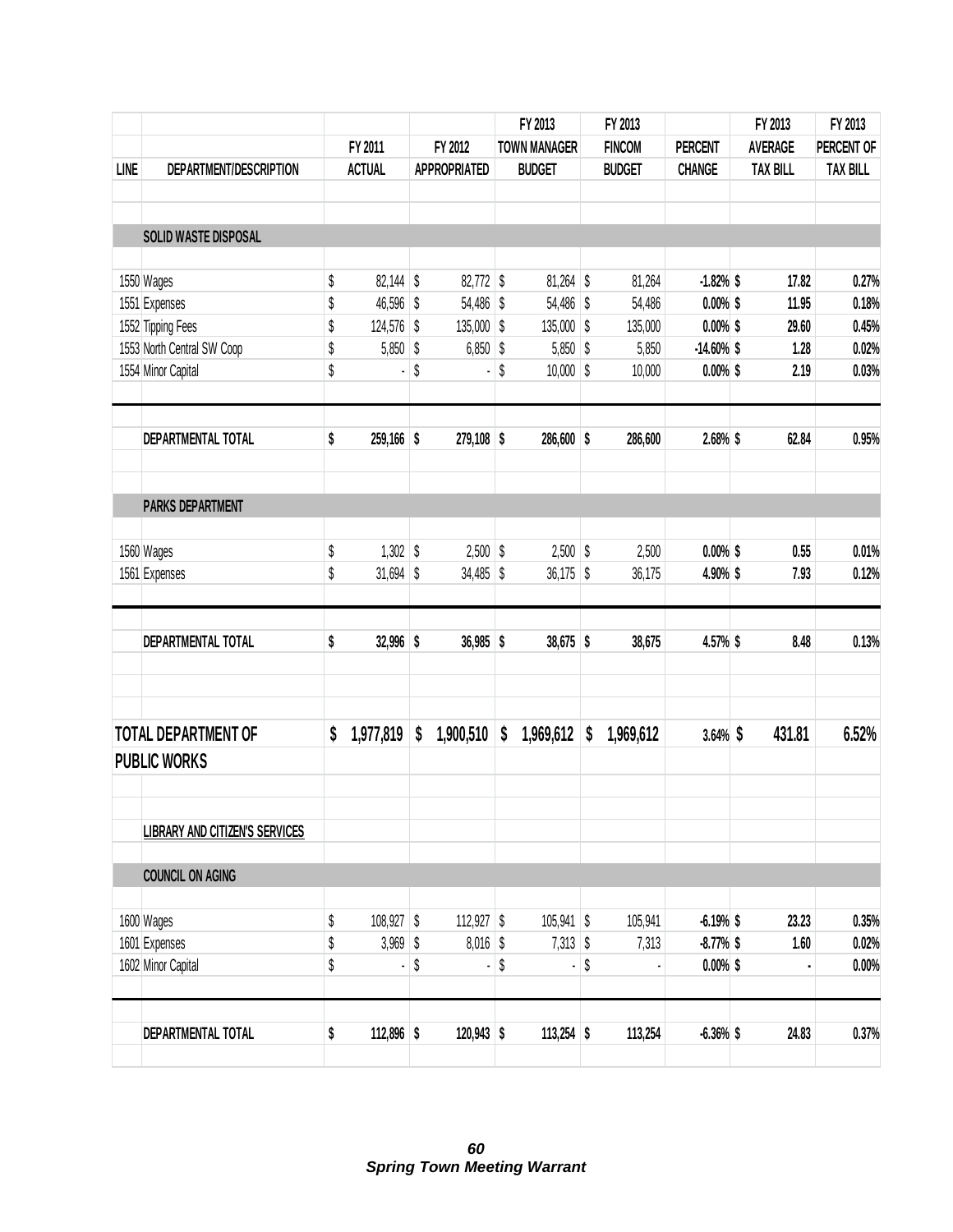|             |                                  |    |                |         |                     |    | FY 2013             |    | FY 2013       |                | FY 2013 |                 | FY 2013         |
|-------------|----------------------------------|----|----------------|---------|---------------------|----|---------------------|----|---------------|----------------|---------|-----------------|-----------------|
|             |                                  |    | FY 2011        | FY 2012 |                     |    | <b>TOWN MANAGER</b> |    | <b>FINCOM</b> | <b>PERCENT</b> |         | <b>AVERAGE</b>  | PERCENT OF      |
| <b>LINE</b> | DEPARTMENT/DESCRIPTION           |    | <b>ACTUAL</b>  |         | <b>APPROPRIATED</b> |    | <b>BUDGET</b>       |    | <b>BUDGET</b> | <b>CHANGE</b>  |         | <b>TAX BILL</b> | <b>TAX BILL</b> |
|             |                                  |    |                |         |                     |    |                     |    |               |                |         |                 |                 |
|             | <b>SENIOR CENTER VAN</b>         |    |                |         |                     |    |                     |    |               |                |         |                 |                 |
|             | 1610 Wages                       | \$ | 14,866 \$      |         | 28,996 \$           |    | $30,186$ \$         |    | 30,186        | 4.10% \$       |         | 6.62            | 0.10%           |
|             | 1611 Expenses                    | \$ | $4,682$ \$     |         | $6,480$ \$          |    | $7,013$ \$          |    | 7,013         | 8.23% \$       |         | 1.54            | 0.02%           |
|             | DEPARTMENTAL TOTAL               | \$ | $19,548$ \$    |         | $35,476$ \$         |    | $37,199$ \$         |    | 37,199        | 4.86% \$       |         | 8.16            | 0.12%           |
|             | <b>VETERAN'S SERVICE OFFICER</b> |    |                |         |                     |    |                     |    |               |                |         |                 |                 |
|             | 1620 Salary                      | \$ | $3,485$ \$     |         | $3,485$ \$          |    | $3,485$ \$          |    | 3,485         | $0.00\%$ \$    |         | 0.76            | 0.01%           |
|             | 1621 Expenses                    | \$ | $210$ \$       |         | $700$ \$            |    | $700$ \$            |    | 700           | $0.00\%$ \$    |         | 0.15            | $0.00\%$        |
|             | 1622 Veterans' Benefits          | \$ | $14,049$ \$    |         | 48,200 \$           |    | 48,200 \$           |    | 48,200        | $0.00\%$ \$    |         | 10.57           | 0.16%           |
|             | 1623 Minor Capital               | \$ | $\overline{a}$ | \$      | $\overline{a}$      | \$ |                     | \$ |               | $0.00\%$ \$    |         |                 | 0.00%           |
|             | <b>DEPARTMENT TOTAL</b>          | \$ | $17,744$ \$    |         | $52,385$ \$         |    | $52,385$ \$         |    | 52,385        | $0.00\%$ \$    |         | 11.48           | 0.17%           |
|             | <b>GRAVES REGISTRATION</b>       |    |                |         |                     |    |                     |    |               |                |         |                 |                 |
|             | 1630 Salary/Stipend              | \$ | $250$ \$       |         | $250$ \$            |    | $250$ \$            |    | 250           | $0.00\%$ \$    |         | 0.05            | $0.00\%$        |
|             | 1631 Expenses                    | \$ | 660 \$         |         | 660 \$              |    | 660 \$              |    | 660           | $0.00\%$ \$    |         | 0.14            | $0.00\%$        |
|             | DEPARTMENTAL TOTAL               | \$ | $910$ \$       |         | $910$ \$            |    | $910$ \$            |    | 910           | $0.00\%$ \$    |         | 0.19            | 0.00%           |
|             | <b>CARE OF VETERAN GRAVES</b>    |    |                |         |                     |    |                     |    |               |                |         |                 |                 |
|             |                                  |    |                |         |                     |    |                     |    |               |                |         |                 |                 |
|             | 1640 Contract Expenses           | \$ | $1,000$ \$     |         | $1,000$ \$          |    | $1,625$ \$          |    | 1,625         | 62.50% \$      |         | 0.36            | 0.01%           |
|             | DEPARTMENTAL TOTAL               | \$ | $1,000$ \$     |         | $1,000$ \$          |    | $1,625$ \$          |    | 1,625         | 62.50% \$      |         | 0.36            | 0.01%           |
|             | OLD BURYING GROUND COMMITTEE     |    |                |         |                     |    |                     |    |               |                |         |                 |                 |
|             | 1650 Expenses                    | \$ | $700$ \$       |         | $1,100$ \$          |    | $700$ \$            |    | 700           | $-36.36\%$ \$  |         | 0.15            | $0.00\%$        |
|             |                                  |    |                |         |                     |    |                     |    |               |                |         |                 |                 |
|             | DEPARTMENTAL TOTAL               | \$ | $700$ \$       |         | $1,100$ \$          |    | $700$ \$            |    | 700           | $-36.36\%$ \$  |         | 0.15            | $0.00\%$        |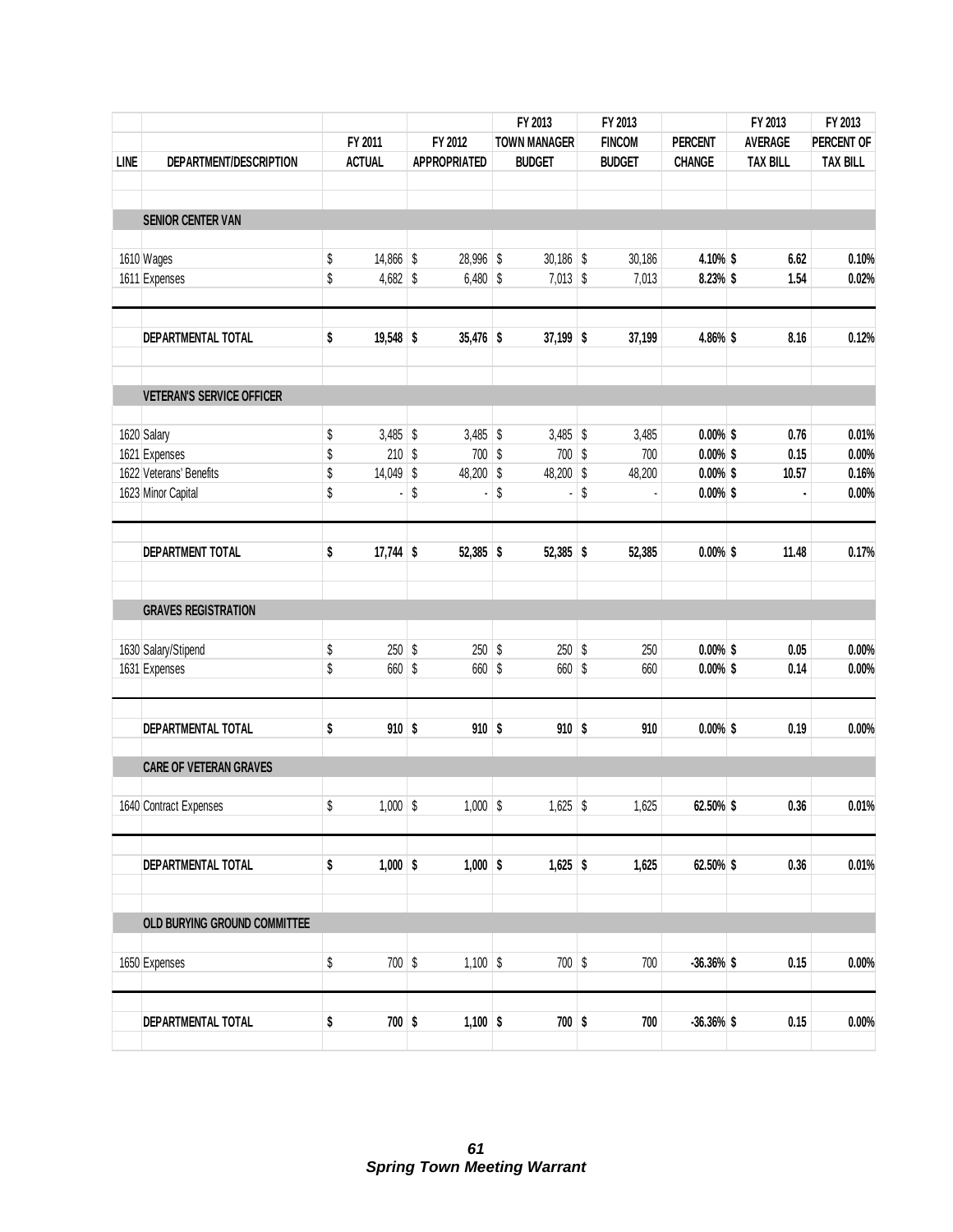|             |                                          |                    |                     | FY 2013             | FY 2013 |               |                |  | FY 2013         | FY 2013         |
|-------------|------------------------------------------|--------------------|---------------------|---------------------|---------|---------------|----------------|--|-----------------|-----------------|
|             |                                          | FY 2011            | FY 2012             | <b>TOWN MANAGER</b> |         | <b>FINCOM</b> | <b>PERCENT</b> |  | <b>AVERAGE</b>  | PERCENT OF      |
| <b>LINE</b> | DEPARTMENT/DESCRIPTION                   | <b>ACTUAL</b>      | <b>APPROPRIATED</b> | <b>BUDGET</b>       |         | <b>BUDGET</b> | <b>CHANGE</b>  |  | <b>TAX BILL</b> | <b>TAX BILL</b> |
|             |                                          |                    |                     |                     |         |               |                |  |                 |                 |
|             | <b>LIBRARY</b>                           |                    |                     |                     |         |               |                |  |                 |                 |
|             | 1660 Salary                              | \$<br>259,253 \$   | $261,547$ \$        | 266,994 \$          |         | 266,994       | 2.08% \$       |  | 58.53           | 0.88%           |
|             | 1661 Wages                               | \$<br>$283,131$ \$ | $300,090$ \$        | $300,907$ \$        |         | 300,907       | 0.27%          |  | 65.97           | 1.01%           |
|             | 1662 Expenses                            | \$<br>167,395 \$   | 164,994 \$          | $170,407$ \$        |         | 170,407       | 3.28% \$       |  | 37.36           | 0.56%           |
|             | 1663 Minor Capital                       | \$                 | \$                  |                     |         |               | $0.00\%$ \$    |  |                 | 0.00%           |
|             | DEPARTMENTAL TOTAL                       | \$<br>709,779 \$   | 726,631 \$          | 738,308 \$          |         | 738,308       | $1.61\%$ \$    |  | 161.86          | 2.45%           |
|             | <b>COMMEMORATIONS &amp; CELEBRATIONS</b> |                    |                     |                     |         |               |                |  |                 |                 |
|             |                                          |                    |                     |                     |         |               |                |  |                 |                 |
|             | 1670 Expenses                            | \$<br>$195$ \$     | $500$ \$            | $500$ \$            |         | 500           | $0.00\%$ \$    |  | 0.11            | 0.00%           |
|             | 1671 Fireworks                           | \$                 | \$                  | \$                  | \$      |               | $0.00\%$ \$    |  |                 | 0.00%           |
|             | DEPARTMENTAL TOTAL                       | \$<br>$195$ \$     | $500$ \$            | $500$ \$            |         | 500           | $0.00\%$ \$    |  | 0.11            | 0.00%           |
|             | <b>WATER SAFETY</b>                      |                    |                     |                     |         |               |                |  |                 |                 |
|             | 1680 Wages                               | \$                 | \$<br>$2,640$ \$    | $2,640$ \$          |         | 2,640         | $0.00\%$ \$    |  | 0.58            | 0.01%           |
|             | 1681 Expenses and Minor Capital          | \$<br>$2,542$ \$   | $950$ \$            | $950$ \$            |         | 950           | $0.00\%$ \$    |  | 0.21            | 0.00%           |
|             |                                          |                    |                     |                     |         |               |                |  |                 |                 |
|             | DEPARTMENTAL TOTAL                       | \$<br>$2,542$ \$   | $3,590$ \$          | $3,590$ \$          |         | 3,590         | $0.00\%$ \$    |  | 0.79            | 0.01%           |
|             | <b>WEED MANAGEMENT</b>                   |                    |                     |                     |         |               |                |  |                 |                 |
|             | 1690 Wages                               | \$                 | \$<br>l,            | \$<br>٠             | \$      |               | $0.00\%$ \$    |  |                 | 0.00%           |
|             | 1691 Expenses: Weed Harvester            | \$<br>$6,174$ \$   | $7,705$ \$          | $7,705$ \$          |         | 7,705         | $0.00\%$ \$    |  | 1.69            | 0.03%           |
|             | 1692 Expenses: Great Lakes               | \$<br>$2,132$ \$   | $2,385$ \$          | $2,385$ \$          |         | 2,385         | $0.00\%$ \$    |  | 0.52            | 0.01%           |
|             | DEPARTMENTAL TOTAL                       | \$<br>$8,306$ \$   | $10,090$ \$         | $10,090$ \$         |         | 10,090        | $0.00\%$ \$    |  | 2.21            | 0.04%           |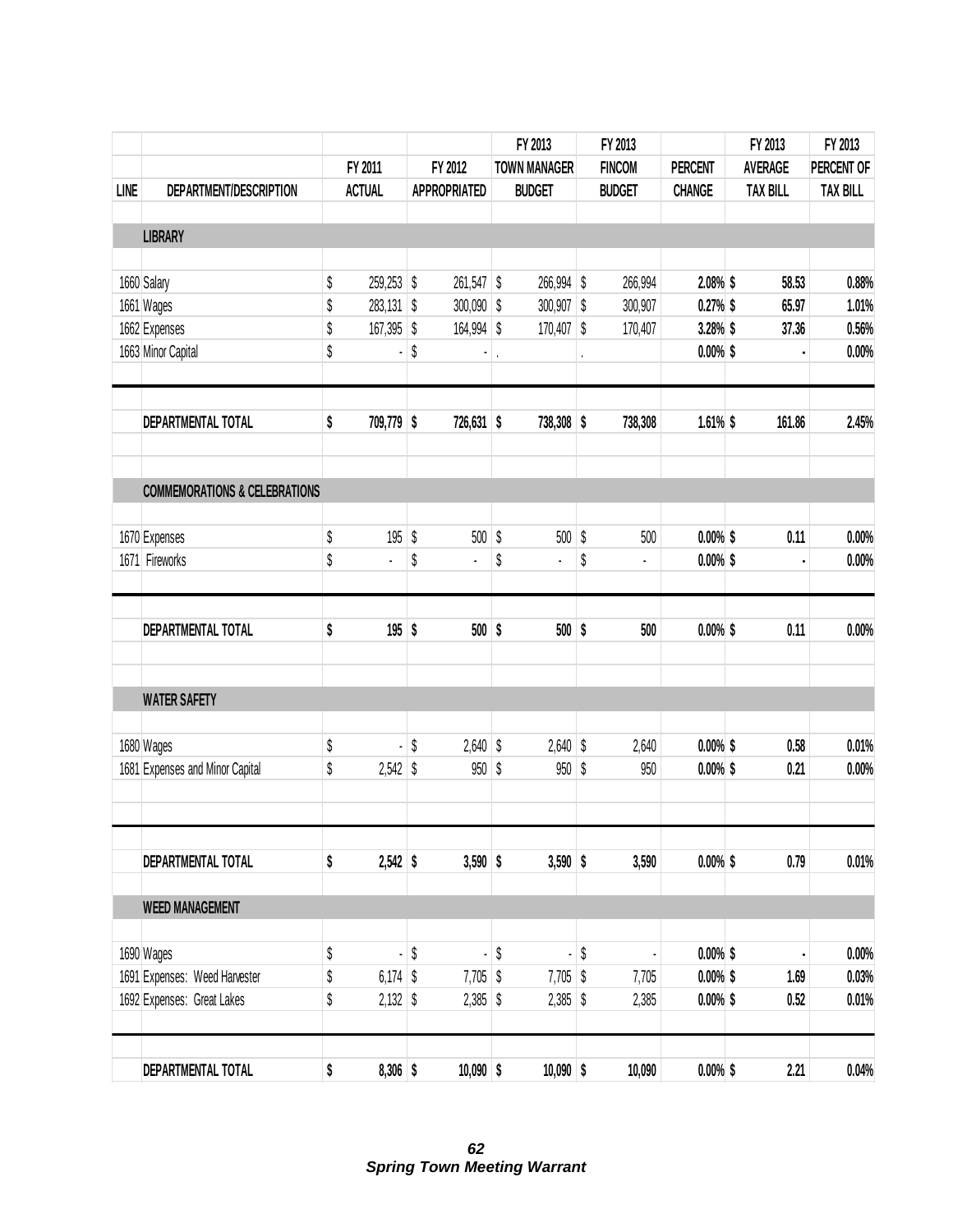|             |                                               |                      |                     |              | FY 2013             | FY 2013         |                |  | FY 2013         | FY 2013         |
|-------------|-----------------------------------------------|----------------------|---------------------|--------------|---------------------|-----------------|----------------|--|-----------------|-----------------|
|             |                                               | FY 2011              |                     | FY 2012      | <b>TOWN MANAGER</b> | <b>FINCOM</b>   | <b>PERCENT</b> |  | <b>AVERAGE</b>  | PERCENT OF      |
| <b>LINE</b> | DEPARTMENT/DESCRIPTION                        | <b>ACTUAL</b>        | <b>APPROPRIATED</b> |              | <b>BUDGET</b>       | <b>BUDGET</b>   | <b>CHANGE</b>  |  | <b>TAX BILL</b> | <b>TAX BILL</b> |
|             |                                               |                      |                     |              |                     |                 |                |  |                 |                 |
|             |                                               |                      |                     |              |                     |                 |                |  |                 |                 |
|             | <b>GROTON COUNTRY CLUB</b>                    |                      |                     |              |                     |                 |                |  |                 |                 |
|             | 1700 Salary                                   | \$<br>$77,494$ \$    |                     | 118,520 \$   | 122,380 \$          | 122,380         | 3.26% \$       |  | 26.84           | 0.40%           |
|             | 1701 Wages                                    | \$<br>$40,264$ \$    |                     | $152,355$ \$ | 155,425 \$          | 155,425         | $2.02%$ m      |  |                 | 0.51%           |
|             | 1702 Expenses                                 | \$<br>186,912 \$     |                     | $322,800$ \$ | 294,565             | \$<br>294,565   | $-8.75%$ \$    |  | 64.58           | 0.98%           |
|             | 1703 Minor Capital                            | \$<br>4,920          | \$                  | $21,175$ \$  | 5,000               | \$<br>5,000     | $-76.39%$ \$   |  | 1.10            | 0.02%           |
|             |                                               |                      |                     |              |                     |                 |                |  |                 |                 |
|             | DEPARTMENTAL TOTAL                            | \$<br>309,590 \$     |                     | $614,850$ \$ | 577,370 \$          | 577,370         | $-6.10%$ \$    |  | 92.52           | 1.91%           |
|             |                                               |                      |                     |              |                     |                 |                |  |                 |                 |
|             | <b>TOTAL LIBRARY AND</b>                      | \$<br>1,183,210      | S                   | 1,567,475    | \$<br>1,535,931     | \$<br>1,535,931 | $-2.01\%$ \$   |  | 302.66          | 5.08%           |
|             | <b>CITIZEN SERVICES</b>                       |                      |                     |              |                     |                 |                |  |                 |                 |
|             | <b>DEBT SERVICE</b>                           |                      |                     |              |                     |                 |                |  |                 |                 |
|             | <b>DEBT SERVICE</b>                           |                      |                     |              |                     |                 |                |  |                 |                 |
|             |                                               |                      |                     |              |                     |                 |                |  |                 |                 |
|             | 2000 Long Term Debt - Principal Excluded      | \$<br>753,215 \$     |                     | $626,646$ \$ | 664,500 \$          | 664,500         | $6.04\%$ \$    |  | 145.68          | 2.21%           |
|             | 2001 Long Term Debt - Principal Non-Excluded  | \$                   | \$                  |              | \$<br>73,464 \$     | 73,464          | $0.00\%$ \$    |  | 16.11           | 0.24%           |
|             | 2002 Long Term Debt - Interest - Excluded     | \$<br>285,926 \$     |                     | 229,156 \$   | $188,313$ \$        | 188,313         | $-17.82\%$ \$  |  | 41.28           | 0.62%           |
|             | 2003 Long Term Debt - Interest - Non-Excluded | \$                   | \$                  |              | \$<br>18,119 \$     | 18,119          | $0.00\%$ \$    |  | 3.97            | 0.06%           |
|             | 2006 Short Term Debt - Principal - Town       | \$                   | \$                  | $100,000$ \$ | 229,417 \$          | 229,417         | $0.00\%$ \$    |  | 50.30           | 0.76%           |
|             | 2007 Short Term Debt - Interest - Town        | \$                   | \$                  | $3,600$ \$   |                     | \$              | $-100.00\%$ \$ |  |                 | 0.00%           |
|             |                                               |                      |                     |              |                     |                 |                |  |                 |                 |
|             | DEPARTMENTAL TOTAL                            | \$<br>$1,039,141$ \$ |                     | 959,402 \$   | $1,173,813$ \$      | 1,173,813       | 22.35% \$      |  | 257.34          | 3.89%           |
|             | <b>TOTAL DEBT SERVICE</b>                     | \$<br>1,039,141      | \$                  | 959,402      | \$<br>1,173,813     | \$<br>1,173,813 | $22.35\%$ \$   |  | 257.34          | 3.89%           |
|             |                                               |                      |                     |              |                     |                 |                |  |                 |                 |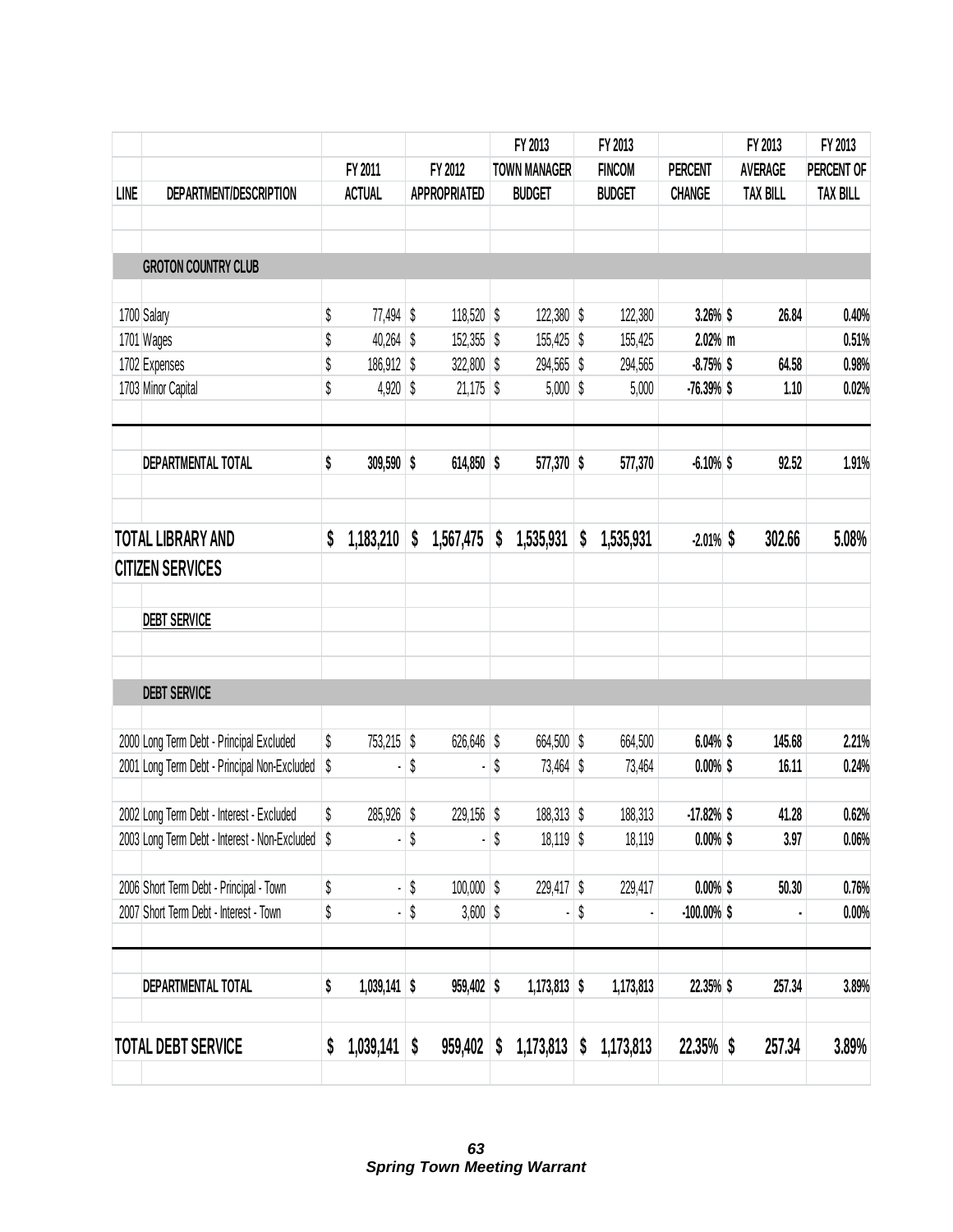|             |                                         |                      |                     |    | FY 2013                                                 | FY 2013         |                | FY 2013         | FY 2013         |
|-------------|-----------------------------------------|----------------------|---------------------|----|---------------------------------------------------------|-----------------|----------------|-----------------|-----------------|
|             |                                         | FY 2011              | FY 2012             |    | <b>TOWN MANAGER</b>                                     | <b>FINCOM</b>   | <b>PERCENT</b> | <b>AVERAGE</b>  | PERCENT OF      |
| <b>LINE</b> | DEPARTMENT/DESCRIPTION                  | <b>ACTUAL</b>        | <b>APPROPRIATED</b> |    | <b>BUDGET</b>                                           | <b>BUDGET</b>   | <b>CHANGE</b>  | <b>TAX BILL</b> | <b>TAX BILL</b> |
|             |                                         |                      |                     |    |                                                         |                 |                |                 |                 |
|             | <b>EMPLOYEE BENEFITS</b>                |                      |                     |    |                                                         |                 |                |                 |                 |
|             | <b>EMPLOYEE BENEFITS</b>                |                      |                     |    |                                                         |                 |                |                 |                 |
|             | <b>GENERAL BENEFITS</b>                 |                      |                     |    |                                                         |                 |                |                 |                 |
|             | 3000 County Retirement                  | \$<br>1,226,334 \$   | 1,384,788 \$        |    | 1,404,602 \$                                            | 1,404,602       | $1.43\%$ \$    | 307.94          | 4.65%           |
|             | 3001 State Retirement                   | \$                   | \$                  | \$ |                                                         | \$              | $0.00\%$ \$    |                 | 0.00%           |
|             | 3002 Unemployment Compensation          | \$<br>$37,345$ \$    | $40,000$ \$         |    | $40,000$ \$                                             | 40,000          | $0.00\%$ \$    | 8.77            | 0.13%           |
|             | <b>INSURANCE</b>                        |                      |                     |    |                                                         |                 |                |                 |                 |
|             | 3010 Health Insurance/Employee Expenses | \$<br>$1,275,135$ \$ | 1,485,634 \$        |    | 1,478,685 \$                                            | 1,478,685       | $-0.47%$ \$    | 324.18          | 4.90%           |
|             | 3011 Life Insurance                     | \$<br>$2,253$ \$     | $2,500$ \$          |    | $2,500$ \$                                              | 2,500           | $0.00\%$ \$    | 0.55            | 0.01%           |
|             | 3012 Medicare/Social Security           | \$<br>87,888 \$      | 84,000 \$           |    | 88,000 \$                                               | 88,000          | 4.76% \$       | 19.29           | 0.29%           |
|             | DEPARTMENTAL TOTAL                      | \$<br>2,628,955 \$   | 2,996,922 \$        |    | $3,013,787$ \$                                          | 3,013,787       | $0.56\%$ \$    | 660.73          | 9.98%           |
|             | <b>TOTAL EMPLOYEE BENEFITS</b>          | \$<br>2,628,955      | \$<br>2,996,922     | \$ | 3,013,787                                               | \$<br>3,013,787 | $0.56\%$ \$    | 660.73          | 9.98%           |
|             | <b>SUB TOTAL - TOWN BUDGET</b>          | \$27,411,999         | \$28,293,947        |    | \$28,915,113                                            | \$28,915,113    | 2.20%          | \$<br>6,305.14  | 95.78%          |
|             |                                         |                      |                     |    |                                                         |                 |                |                 |                 |
|             | <b>ADDITIONAL APPROPRIATIONS</b>        |                      |                     |    |                                                         |                 |                |                 |                 |
|             | <b>ADDITIONAL APPROPRIATIONS</b>        |                      |                     |    |                                                         |                 |                |                 |                 |
|             | Capital Budget Request                  | \$<br>345,100 \$     | $382,155$ \$        |    | 942,200 \$                                              | 942,200         | 146.55% \$     | 206.56          | 3.12%           |
|             | Overlay Defict From Prior Years         | \$<br>$971$ \$       |                     | S  | $1,000$ \$                                              | 1,000           | $0.00\%$ \$    | 0.22            | $0.00\%$        |
|             | Cherry Sheet Offsets                    | \$<br>14,069 \$      | $13,412$ \$         |    | $13,230$ \$                                             | 13,230          | $-1.36\%$ \$   | 2.90            | 0.04%           |
|             | Snow and Ice Deficit                    | \$<br>88,522 \$      | 105,964 \$          |    |                                                         | \$              | $-100.00\%$ \$ |                 | $0.00\%$        |
|             | State and County Charges                | \$<br>76,157 \$      | 74,989 \$           |    | $81,042$ \$                                             | 81,042          | $8.07\%$ \$    | 17.77           | 0.27%           |
|             | Allowance for Abatements/Exemptions     | \$<br>225,000 \$     | $220,731$ \$        |    | 225,000 \$                                              | 225,000         | 1.93% \$       | 49.33           | 0.75%           |
|             | DEPARTMENTAL TOTAL                      | \$<br>749,819 \$     | 797,251 \$          |    | $1,262,472$ \$                                          | 1,262,472       | 58.35% \$      | 276.78          | 4.18%           |
|             |                                         |                      |                     |    |                                                         |                 |                |                 |                 |
|             | <b>GRAND TOTAL - TOWN BUDGET</b>        |                      |                     |    | $$28,161,818$ $$29,091,198$ $$30,177,585$ $$30,177,585$ |                 | $3.73\%$ \$    | 6,582           | 100%            |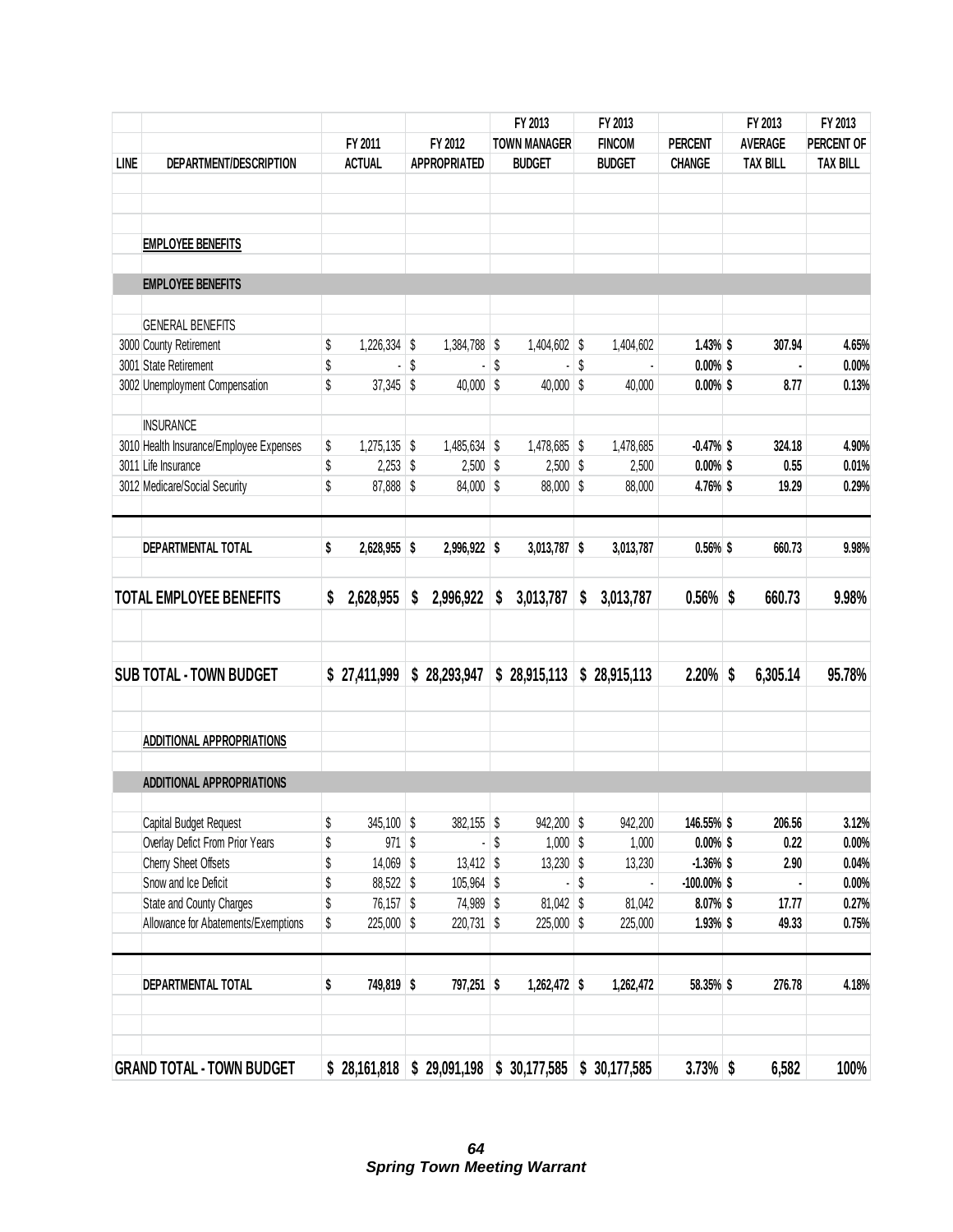|             | FY 2013 ENTERPRISE FUND BUDGETS              |          |                            |                    |          |                     |                  |                   |                          |                    |
|-------------|----------------------------------------------|----------|----------------------------|--------------------|----------|---------------------|------------------|-------------------|--------------------------|--------------------|
|             |                                              |          |                            |                    |          |                     |                  |                   |                          |                    |
|             |                                              |          |                            |                    |          |                     |                  |                   |                          |                    |
|             |                                              |          |                            |                    |          |                     |                  |                   |                          |                    |
|             |                                              |          |                            |                    |          |                     |                  |                   |                          |                    |
|             |                                              |          |                            |                    |          |                     |                  | FY 2013           | FY 2013                  |                    |
|             |                                              |          | FY 2010                    | FY 2011            |          | FY 2012             |                  | <b>DEPARTMENT</b> | <b>TOWN MANAGER</b>      | <b>PERCENT</b>     |
| <b>LINE</b> | DEPARTMENT/DESCRIPTION                       |          | <b>ACTUAL</b>              | <b>ACTUAL</b>      |          | <b>APPROPRIATED</b> |                  | <b>REQUEST</b>    | <b>BUDGET</b>            | <b>CHANGE</b>      |
|             | <b>WATER DEPARTMENT</b>                      |          |                            |                    |          |                     |                  |                   |                          |                    |
|             | <b>WD Salaries</b>                           | \$       | $170,454$ \$               | 138,524            | \$       | 122,729 \$          |                  | 127,947           | \$<br>127,947            | 4.25%              |
|             |                                              |          |                            |                    |          | 133,953             |                  |                   |                          |                    |
|             | <b>WD Wages</b>                              | \$<br>\$ | $134,973$ \$<br>295,750 \$ | 138,035<br>356,601 | \$<br>\$ | 331,138             | $\sqrt{2}$<br>\$ | 118,401           | \$<br>118,401            | $-11.61%$<br>9.46% |
|             | <b>WD Expenses</b><br><b>WD Debt Service</b> | \$       |                            | \$                 | \$       |                     | \$               | $362,448$ \$      | \$<br>362,448<br>361,980 | $-0.10%$           |
|             |                                              |          | 397,749                    | 399,344            |          | 362,349             |                  | 361,980           |                          |                    |
|             | 100 DEPARTMENTAL TOTAL                       | \$       | 998,926 \$                 | 1,032,504          | \$       | 950,169             | \$               | $970,776$ \$      | 970,776                  | 2.17%              |
|             | <b>SEWER DEPARTMENT</b>                      |          |                            |                    |          |                     |                  |                   |                          |                    |
|             | Sewer Wages                                  | \$       | $20,762$ \$                | 16,550             | \$       | $19,543$ \$         |                  | 19,867 \$         | 19,867                   | 1.66%              |
|             | Sewer Expense                                | \$       | 494,274 \$                 | 479,431            | \$       | 567,204             | \$               | 616,072           | \$<br>616,072            | $-100.00%$         |
|             | Sewer Debt Service                           | \$       | 231,395                    | \$<br>152,231      | \$       | 46,987              | \$               | 45,501            | \$<br>45,501             | $-3.16%$           |
|             | Pepperell SRF Reserve Account                | \$       | $10,162$ \$                | 16,115             | \$       |                     | \$               |                   | \$                       | 0.00%              |
|             | Deferred Debt Repayment to G/F               | \$       |                            | \$                 | \$       | 115,891             | \$               |                   | \$                       | $-100.00%$         |
|             |                                              |          |                            |                    |          |                     |                  |                   |                          |                    |
|             | 200 DEPARTMENTAL TOTAL                       | \$       | 756,593 \$                 | 664,327 \$         |          | 749,625 \$          |                  | 681,440           | \$<br>681,440            | $-9.10%$           |
|             |                                              |          |                            |                    |          |                     |                  |                   |                          |                    |
|             | <b>TOTAL ENTERPRISE FUNDS</b>                | \$       | 1,755,519                  | \$<br>1,696,831    | \$       | 1,699,794           | \$               | 1,652,216         | \$<br>1,652,216          | $-2.80%$           |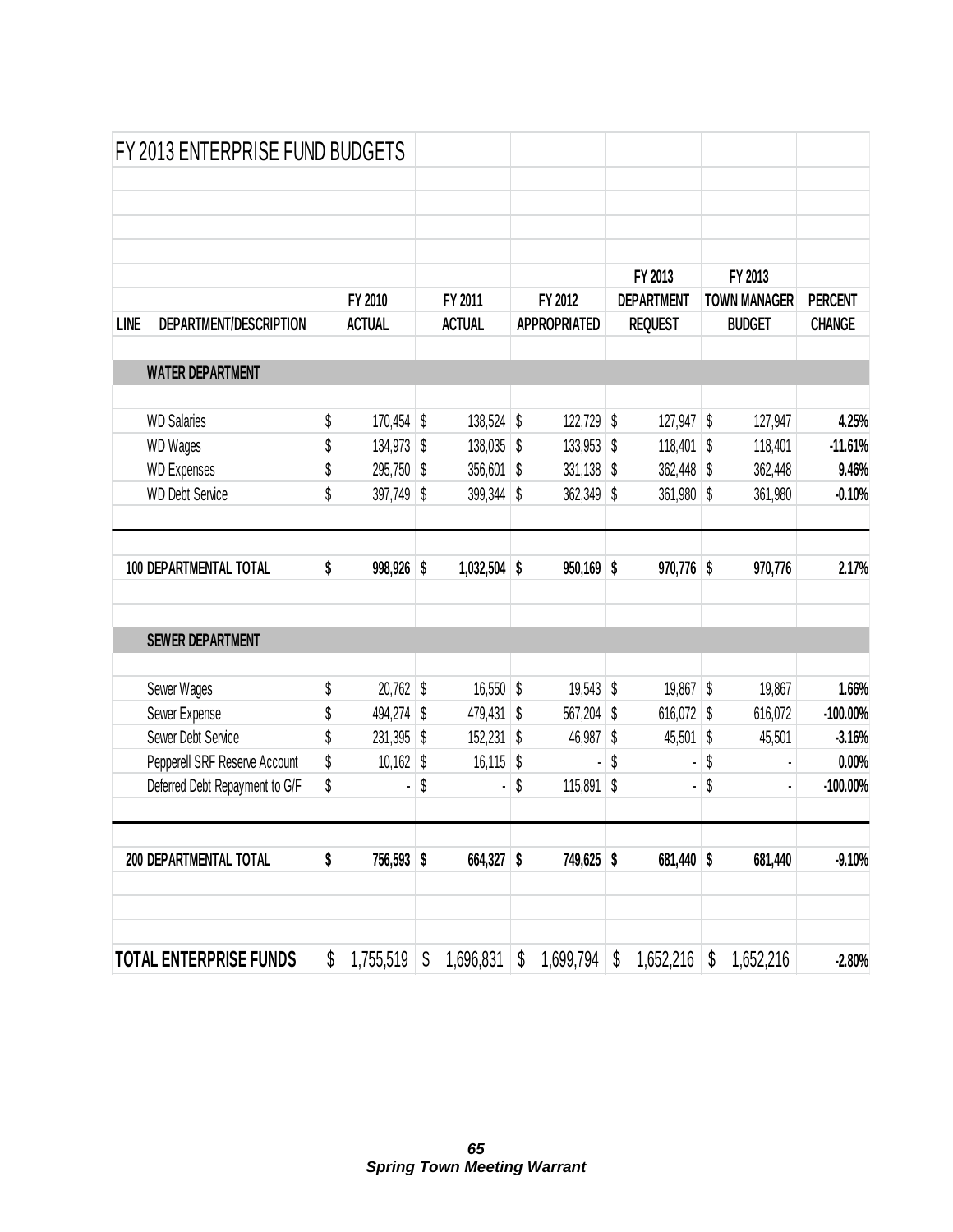|             |                                  |                      |                       |                        |                                   |             | <b>Fiscal Year:</b> | 2013            |  |
|-------------|----------------------------------|----------------------|-----------------------|------------------------|-----------------------------------|-------------|---------------------|-----------------|--|
|             |                                  |                      |                       |                        |                                   |             |                     |                 |  |
|             |                                  |                      |                       |                        |                                   |             |                     |                 |  |
|             |                                  |                      |                       |                        | FY 2013 General Fund Debt Service |             |                     |                 |  |
|             |                                  |                      |                       |                        |                                   |             |                     |                 |  |
|             |                                  |                      |                       | <b>Long Term Bonds</b> |                                   |             |                     |                 |  |
|             |                                  | Amount               | Amount                |                        | <b>Bond</b>                       | <b>Bond</b> | 2013                | <b>Excluded</b> |  |
|             |                                  | <b>Borrowed</b>      | Outstanding Excluded? |                        | Principal                         | Interest    | <b>Total</b>        | Amount          |  |
|             | Issued 7/1999 (ReFi 11/2010)     |                      |                       |                        |                                   |             |                     |                 |  |
|             | Senior Center                    | 160,000              | 43,170                | Υ                      | 9,100                             | 1,325       | 10,425              | 10,425          |  |
|             | Library 1 Renovations            | 1,831,464            | 574,440               | Υ                      | 105,850                           | 18,345      | 124,195             | 124,195         |  |
|             | Library 2 Renovations            | 364,000              | 114,890               | Υ                      | 20,480                            | 3,692       | 24,172              | 24,172          |  |
|             | Town Hall                        | 2,500,000            | 782,500               | Υ                      | 144,570                           | 24,987      | 169,557             | 169,557         |  |
|             |                                  |                      |                       |                        |                                   |             |                     |                 |  |
|             | Issued 7/2001 (Refi 7/2011)      |                      |                       |                        |                                   |             |                     |                 |  |
|             | Shattuck Property                | 500,000              | 180,490               | N                      | 28,000                            | 7,606       | 35,606              |                 |  |
|             | Bernier-Bissell Property         | 850,000              | 356,420               | Υ                      | 47,500                            | 12,966      | 60,466              | 60,466          |  |
|             | <b>Bissell Property</b>          | 1,075,000            | 447,840               | Υ                      | 60,250                            | 16,321      | 76,571              | 76,571          |  |
|             | Norris Property                  | 750,000              | 315,090               | Υ                      | 41,750                            | 11,513      | 53,263              | 53,263          |  |
|             |                                  |                      |                       |                        |                                   |             |                     |                 |  |
|             | <b>Issued 11/2003</b>            |                      |                       |                        |                                   |             |                     |                 |  |
|             | Town Share Proj Eval Report      | 225,628              | 150,211               | N                      | 10,464                            | 4,239       | 14,703              |                 |  |
|             | Gibbett Hill Restriction         | 3,000,000            | 1,720,000             | Υ                      | 160,000                           | 66,970      | 226,970             | 226,970         |  |
|             | Lost Lake Fire Station           | 1,450,000            | 825,000               | Υ                      | 75,000                            | 32,194      | 107,194             | 107,194         |  |
|             | Fire Truck                       | 485,000              | 175,000               | N                      | 35,000                            | 6,274       | 41,274              |                 |  |
|             |                                  |                      |                       |                        |                                   |             |                     |                 |  |
| Adjustments |                                  |                      |                       |                        |                                   |             |                     |                 |  |
|             |                                  |                      |                       |                        |                                   |             |                     | 0               |  |
|             |                                  |                      |                       |                        |                                   |             |                     | 0               |  |
|             |                                  |                      |                       |                        |                                   |             |                     |                 |  |
|             | <b>Total All Long Term Debt</b>  | 13,191,092           | 5,685,051             |                        | 737,964                           | 206,432     | 944,396             | 852,813         |  |
|             |                                  |                      |                       |                        |                                   |             |                     |                 |  |
|             |                                  |                      |                       |                        |                                   |             |                     |                 |  |
|             |                                  |                      |                       |                        |                                   |             |                     |                 |  |
|             |                                  |                      |                       |                        |                                   |             |                     |                 |  |
|             |                                  |                      |                       | <b>Short Term Debt</b> |                                   |             |                     |                 |  |
|             |                                  |                      |                       |                        |                                   |             |                     |                 |  |
|             |                                  |                      |                       |                        |                                   |             |                     |                 |  |
|             |                                  | Amount               | Amount                |                        | <b>Bond</b>                       | <b>Bond</b> | 2013                | <b>Excluded</b> |  |
|             |                                  | <b>Borrowed</b>      | Outstanding Excluded? |                        | Principal                         | Interest    | <b>Total</b>        | Amount          |  |
|             | <b>Issued 11/2010</b>            |                      |                       |                        |                                   |             |                     |                 |  |
|             | Lost Lake/W. Groton Sewer Eng.   | 300,000              | 100,000               | N                      | 100,000                           | 1,300       | 101,300             |                 |  |
|             | Lost Lake W. Groton Sewer Eng II | 350,000              | 350,000               | N                      | 125,000                           | 3,117       | 128,117             |                 |  |
|             |                                  |                      |                       |                        |                                   |             |                     |                 |  |
|             | <b>Total All Short Term Debt</b> | 650,000              | 450,000               |                        | 225,000                           | 4,417       | 229,417             |                 |  |
|             |                                  |                      |                       |                        |                                   |             |                     |                 |  |
|             | <b>TOTAL ALL DEBT SERV:</b>      | 13,841,092 6,135,051 |                       |                        | 962,964                           |             | 210,849 1,173,813   | 852,813         |  |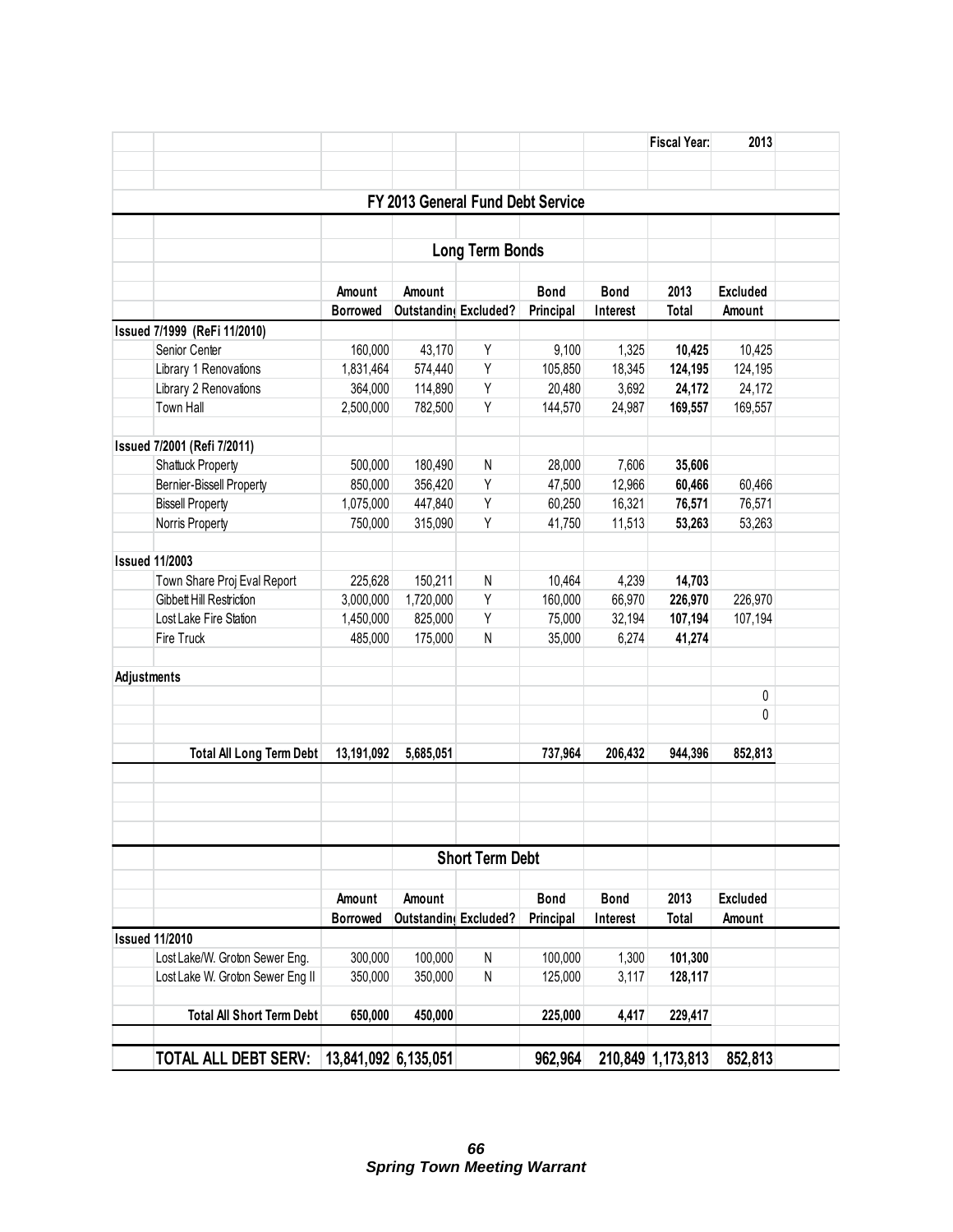|                  |                                            |        | <b>APPENDIX B</b>                         | <b>FACTOR:</b> | 1.0300 |
|------------------|--------------------------------------------|--------|-------------------------------------------|----------------|--------|
|                  |                                            |        | Town of Groton Personnel By-Law           |                |        |
|                  |                                            |        | <b>Wage and Classification Schedule</b>   |                |        |
|                  |                                            |        | Fiscal Year 2013 (Effective July 1, 2012) |                |        |
|                  |                                            |        |                                           |                |        |
| Grade            | <b>Position Title</b>                      | Low    |                                           |                | High   |
| 4                | Salary                                     |        |                                           |                |        |
|                  |                                            | 33,193 |                                           |                | 41,079 |
|                  | Wages                                      |        |                                           |                |        |
|                  | Park Department Office Assistant           | 15.95  |                                           |                | 19.75  |
| 5                | Salary                                     |        |                                           |                |        |
|                  |                                            | 35,088 |                                           |                | 43,430 |
|                  | Wages                                      |        |                                           |                |        |
|                  | Town Manager Office Assistant              | 16.87  |                                           |                | 20.88  |
| $\overline{7}$   | Salary                                     |        |                                           |                |        |
|                  |                                            | 41,535 |                                           |                | 51,393 |
|                  | Wages                                      |        |                                           |                |        |
|                  | Administrative Assistant to Police Chief   | 19.96  |                                           |                | 24.71  |
| 8                | Salary                                     |        |                                           |                |        |
|                  | Cable TV Access Programming Director       | 46,060 |                                           |                | 57,030 |
|                  |                                            |        |                                           |                |        |
|                  | Wages                                      |        |                                           |                |        |
|                  |                                            | 22.14  |                                           |                | 27.42  |
| $\boldsymbol{9}$ | Salary                                     |        |                                           |                |        |
|                  | <b>Executive Assistant to Town Manager</b> | 47,171 |                                           |                | 58,370 |
|                  |                                            |        |                                           |                |        |
|                  | Wages                                      |        |                                           |                |        |
|                  | Firefighter/EMT                            | 22.67  |                                           |                | 28.06  |
| $10\,$           | Salary                                     |        |                                           |                |        |
|                  | Golf Course Superintendent                 |        |                                           |                |        |
|                  | Council on Aging Director                  |        |                                           |                |        |
|                  |                                            | 54,098 |                                           |                | 66,940 |
|                  | <b>Wages</b>                               |        |                                           |                |        |
|                  | Fire/EMS Manager                           | 26.00  |                                           |                | 32.19  |
| 11               | Salary                                     |        |                                           |                |        |
|                  | Human Resources Director                   | 58,118 |                                           |                | 71,921 |
|                  |                                            |        |                                           |                |        |
|                  | <b>Wages</b>                               |        |                                           |                |        |
|                  |                                            | 27.94  |                                           |                | 34.58  |
| 12               | Salary                                     |        |                                           |                |        |
|                  |                                            | 58,294 |                                           |                | 72,173 |
|                  | Wages                                      |        |                                           |                |        |
|                  |                                            | 28.03  |                                           |                | 34.70  |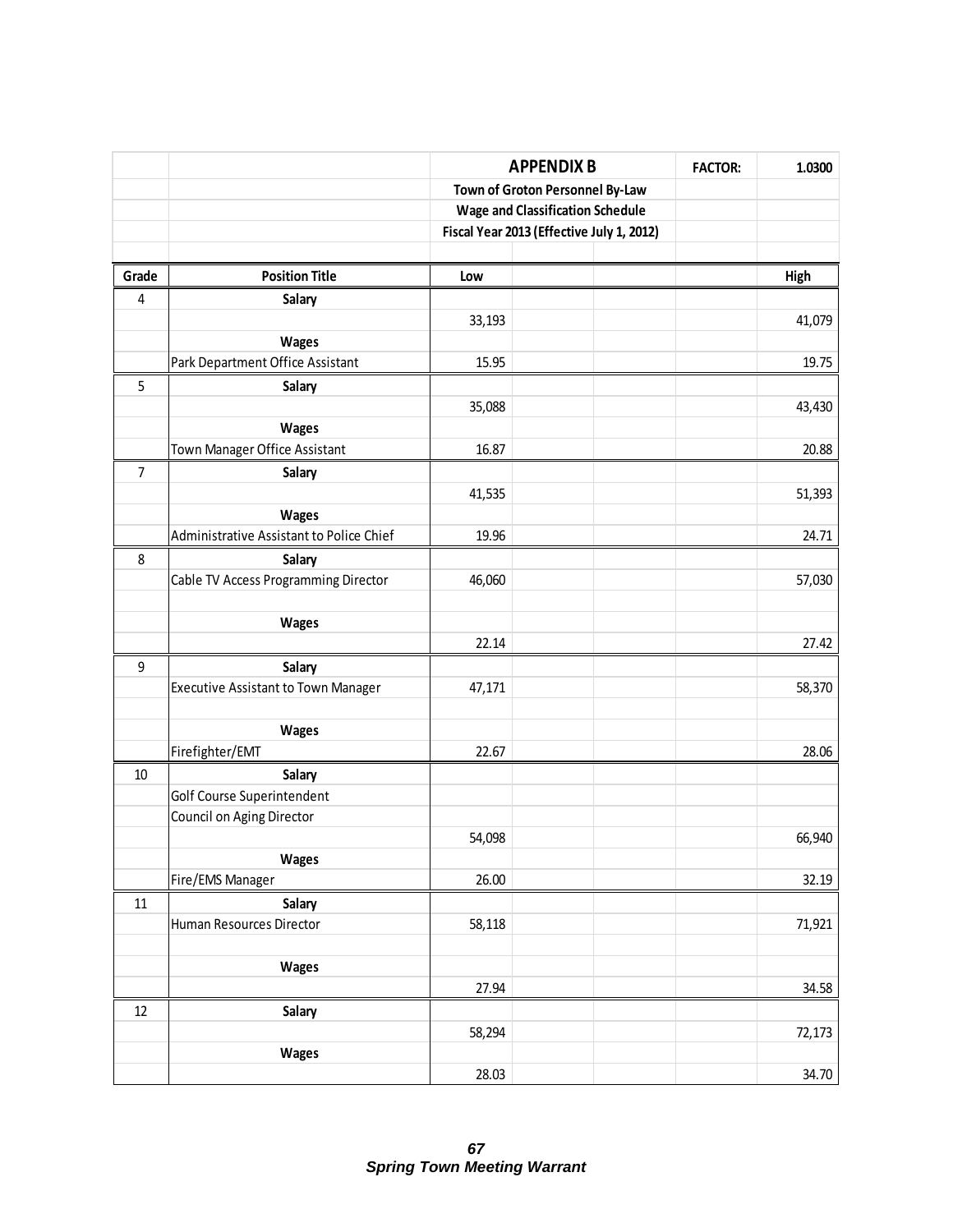|        |                                       |        | <b>APPENDIX B</b>                         | <b>FACTOR:</b> | 1.0300  |
|--------|---------------------------------------|--------|-------------------------------------------|----------------|---------|
|        |                                       |        | Town of Groton Personnel By-Law           |                |         |
|        |                                       |        | <b>Wage and Classification Schedule</b>   |                |         |
|        |                                       |        | Fiscal Year 2013 (Effective July 1, 2012) |                |         |
|        |                                       |        |                                           |                |         |
| Grade  | <b>Position Title</b>                 | Low    |                                           |                | High    |
| 13     | Salary                                |        |                                           |                |         |
|        | Library Director                      | 59,862 |                                           |                | 74,069  |
|        | <b>Town Accountant</b>                |        |                                           |                |         |
|        |                                       |        |                                           |                |         |
|        | Wages                                 |        |                                           |                |         |
|        |                                       | 28.78  |                                           |                | 35.61   |
| 14     | Salary                                |        |                                           |                |         |
|        | Building Inspector/Zoning Officer     | 60,367 |                                           |                | 74,701  |
|        | Treasurer/Tax Collector               |        |                                           |                |         |
|        | Water Department Superintendent       |        |                                           |                |         |
|        | Land Use Director/Town Planner        |        |                                           |                |         |
|        | <b>Principal Assessor</b>             |        |                                           |                |         |
|        |                                       |        |                                           |                |         |
|        | Wages                                 |        |                                           |                |         |
|        |                                       | 29.02  |                                           |                | 35.91   |
| 15     | Salary                                |        |                                           |                |         |
|        | Police Lieutenant                     | 63,654 |                                           |                | 78,770  |
|        |                                       |        |                                           |                |         |
|        | Wages                                 |        |                                           |                |         |
|        |                                       | 30.60  |                                           |                | 37.87   |
| 16     | Salary                                |        |                                           |                |         |
|        | Police Captain                        | 65,955 |                                           |                | 81,626  |
|        | IT Manager                            |        |                                           |                |         |
|        | General Manager of Pool & Golf Center |        |                                           |                |         |
|        | Wages                                 |        |                                           |                |         |
|        |                                       | 31.71  |                                           |                | 39.24   |
| 17     | Salary                                |        |                                           |                |         |
|        | Director of Public Works              | 73,891 |                                           |                | 91,410  |
|        |                                       |        |                                           |                |         |
|        | Wages                                 |        |                                           |                |         |
|        |                                       | 35.52  |                                           |                | 43.95   |
| 18     | Salary                                |        |                                           |                |         |
|        | Fire Chief                            | 79,908 |                                           |                | 98,893  |
|        | Police Chief                          |        |                                           |                |         |
|        |                                       |        |                                           |                |         |
|        | Wages                                 |        |                                           |                |         |
|        |                                       | 38.42  |                                           |                | 47.54   |
| 19     | Salary                                |        |                                           |                |         |
|        |                                       | 82,007 |                                           |                | 101,471 |
|        | Wages                                 |        |                                           |                |         |
|        |                                       | 39.43  |                                           |                | 48.78   |
| $20\,$ | Salary                                |        |                                           |                |         |
|        |                                       | 87,931 |                                           |                | 108,144 |
|        | Wages                                 |        |                                           |                |         |
|        |                                       | 42.27  |                                           |                | 51.99   |